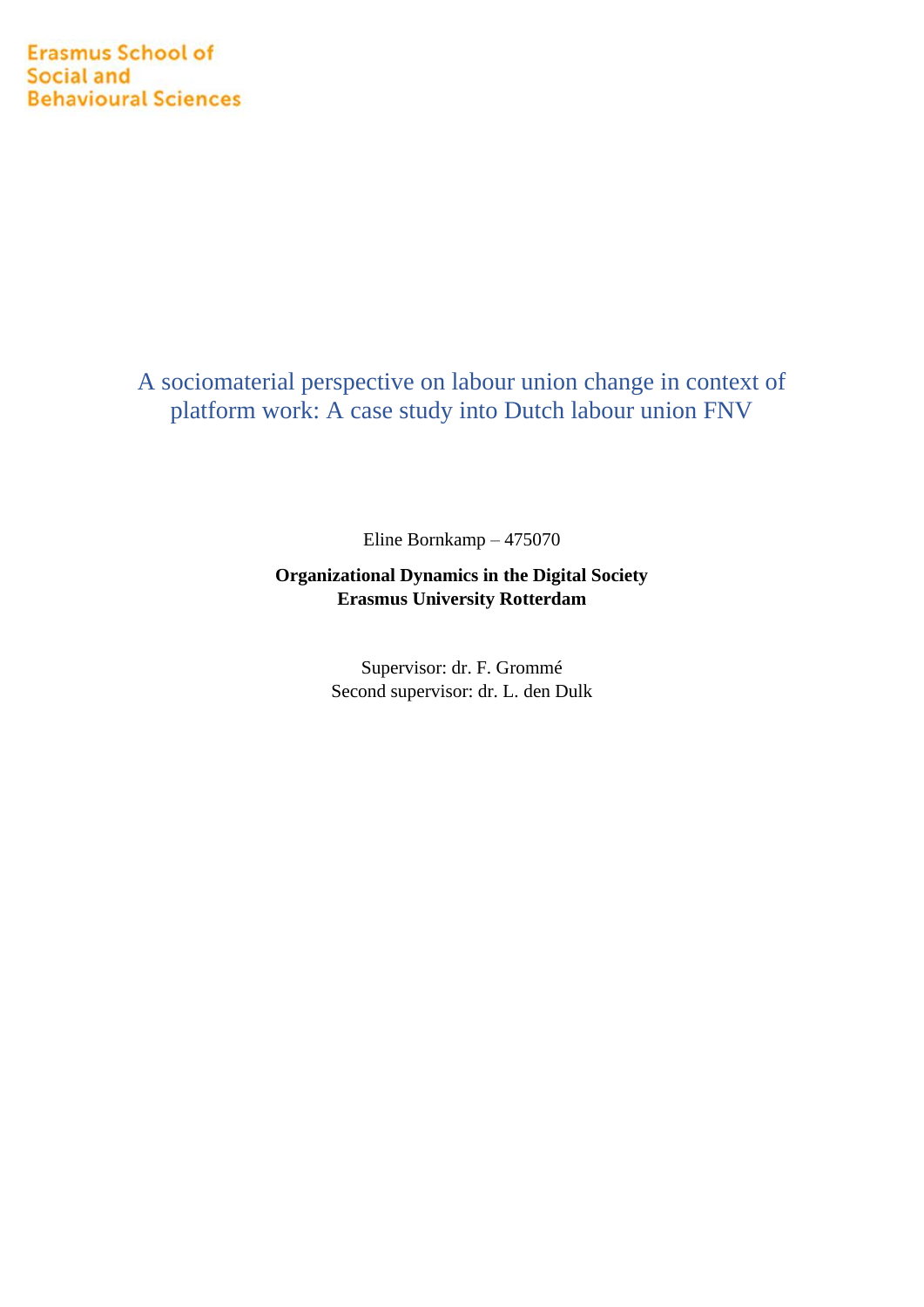# **Preface**

In front of you lies the finished product of my thesis trajectory. It is the result of a year filled with learning more about the world, new things and new skills and meeting many new people (albeit online). With this thesis I will finish the first leg of the masters I started this academic year.

First and foremost I would like to thank the FNV and Saraya specifically for their cooperation in this research. I had a great experience during the court case and being able to meet some of you in real life. The conversations about platform work were incredibly interesting and I learned a lot! Thank you for sharing your stories. Once again, thanks to all of the FNV who participated and helped me with creating this research!

I would like to thank the platform workers who participated and were willing to share their stories too. I will keep your perspective and stories in mind!

Lastly, I would like to thank dr. Francisca Grommé for guiding and supporting me during the entire research process, especially in regard to writing it all down. Thanks to my second reader dr. Laura den Dulk too for providing feedback and a different perspective on the research. Of course I would like to thank my fellow students too for both the feedback, tips and suggestions on this project and the great times during the entire year!

With that I would like to conclude the acknowledgements. I wish you an enjoyable read through this research and I hope the shared story of the platform workers and the FNV will inspire you.

Eline Bornkamp Rotterdam, June 2021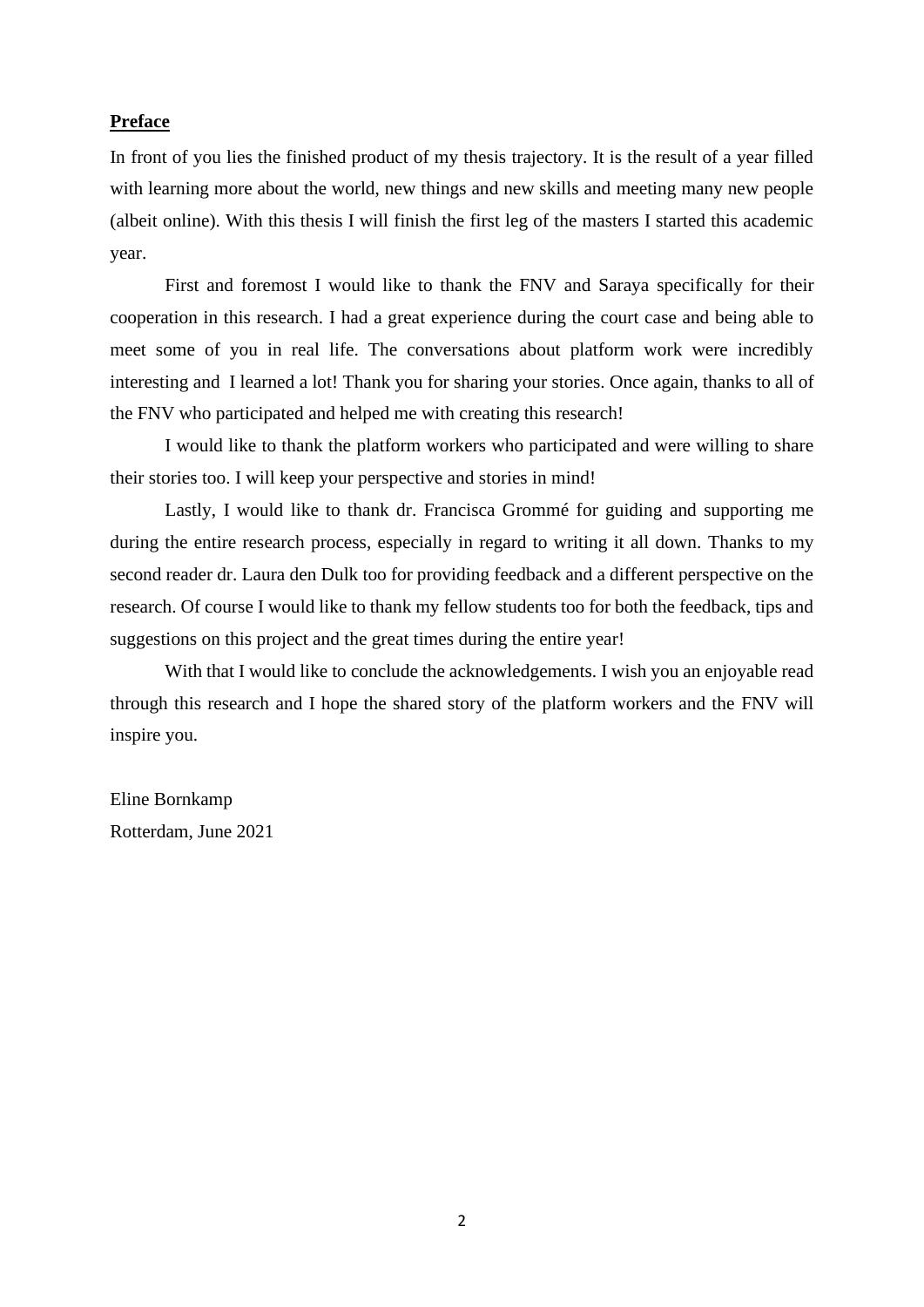# **Abstract**

Through a critical case study approach this research has looked into shifts in the identity, ideology, purpose and strategy of the FNV, the largest labour union in the Netherlands, in the context of platform work. The platform economy is on the rise and has created a new group of workers with a different organization and interests than traditional employees. These changes were expected to affect the FNV's identity, ideology and purpose, as well as its strategy. Based on 18 interviews, observations and a supportive document study it is revealed that the FNV has developed a new strategy to better deal with the implications of platform work. Regarding identity, ideology and purpose, platform work appeared to fit in with FNV's current orientation. By applying a sociomaterial perspective this research shows the crucial role of technology in shaping the social interactions, organizations and activism in context of platform work. Further research is recommended in form of a cross cultural study of unions and regarding implications of worker representation.

*Keywords: labour unions, platform work, sociomateriality, labour union organization, strategy*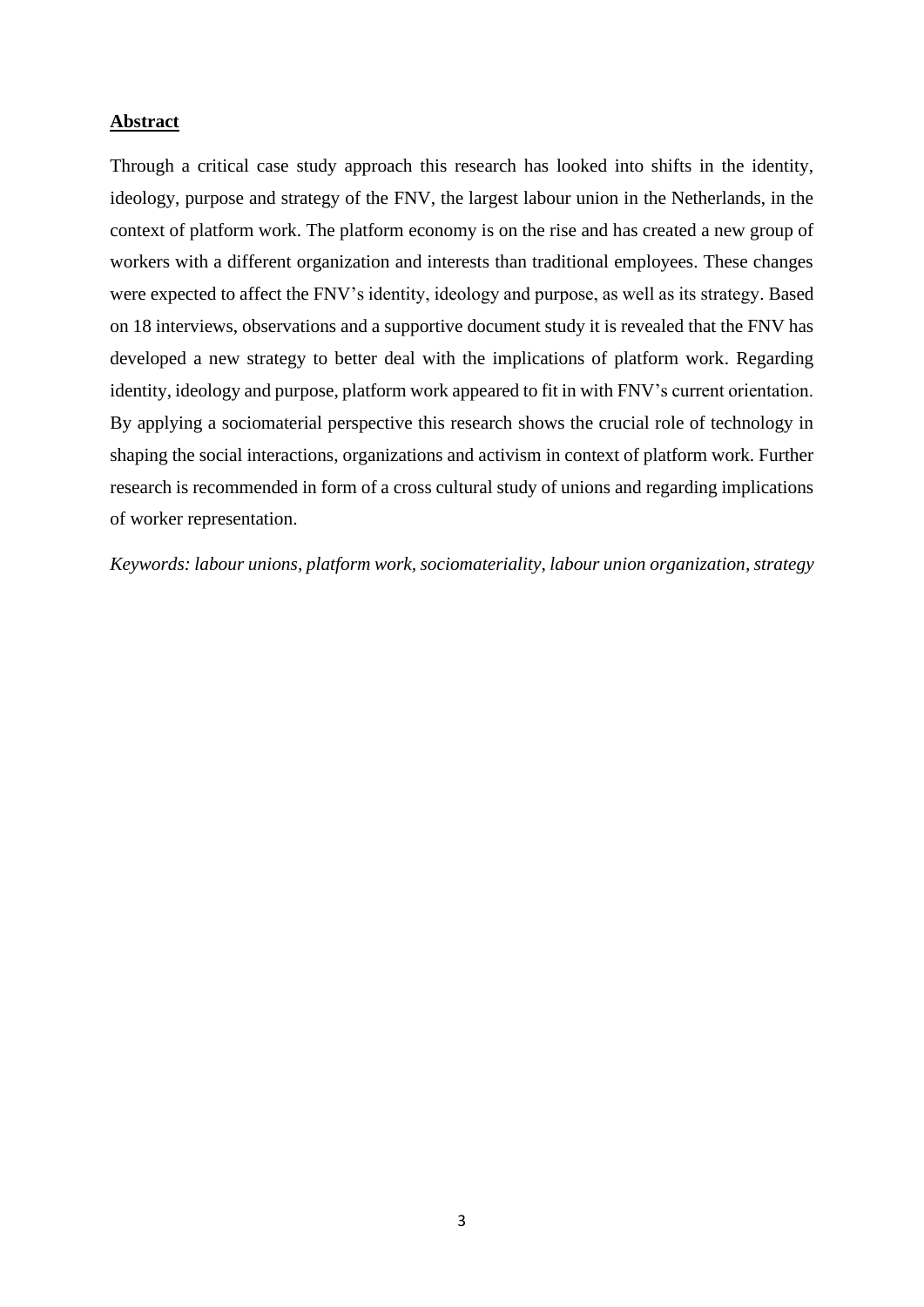### **Introduction**

The rapid growth of the platform economy in recent years has not gone unnoticed in the Netherlands, as shown by an analysis of ING from back in 2018 that predicted a duplication of self-employed workers due to platform work (NOS, 2018). This global rise of the platform economy has brought platforms such as Uber to the attention of customers, as well as governments and other organizations like labour unions. It has been a rapid and global expansion made possible through technological innovations (Lieman, 2018; Joyce, Neumann, Trappmann & Umney, 2020). These technological innovations have allowed platform companies to develop a system based on large amounts of data to digitally connect workers and clients on the platform (Johnston & Land-Kazlaukas, 2018; Florrison & Mandl, 2018). Research by Pesole, Brancati, Fernández-Macías, Biagi and Gonzáles Váquez (2018) estimates the percentage of platform workers in the Netherlands at around 10.6% of the workforce, in line with the European average. However, the *Sociaal en Cultureel Planbureau* (SCP) estimates the amount much lower at between 0.4 and 2.8% (SCP, 2021). The discrepancy shows that measuring the exact number of platform workers is difficult because there is no separate register for platform workers and workers are often active on multiple platforms at the same time which clouds the data provided by platform companies (Algemene Bond Uitzendondernemingen, 2020).

Platform work, which offers work mediated through a digital application, is often described as a flexible way of working offering the possibility to combine platform work with other tasks in life such as another job or care (Florrison & Mandl, 2018; Johnston & Land-Kazlaukas, 2018; Wood, Graham, Lehdonvita & Hjorth, 2019; Joyce et al., 2020). The rise of platform work is not uncontested however, as the work is often precarious and contingent, lowskilled and with low wages (Vandaele, 2018; Joyce et al., 2020). Due to the way platform work is organized workers experience difficulties when trying to organize themselves. Resulting, platform workers hold very little collective bargaining power to change their situation, for example because of the fragmented and individualistic nature of platform work (Johnston & Land-Kazlaukas, 2018).

Labour unions could offer relief for the lack of negotiation power and the precarious position of platform workers (Johnston & Land-Kazlaukas, 2018). Unions possess the experience and collective bargaining power that platform workers do not have and the influx of new workers could provide a solution for the dwindling union membership density (De Beer & Keune, 2017; Johnston & Land-Kazlaukas, 2018). The integration of platform workers is not without issues. Traditionally, labour unions are focused on employees and platform workers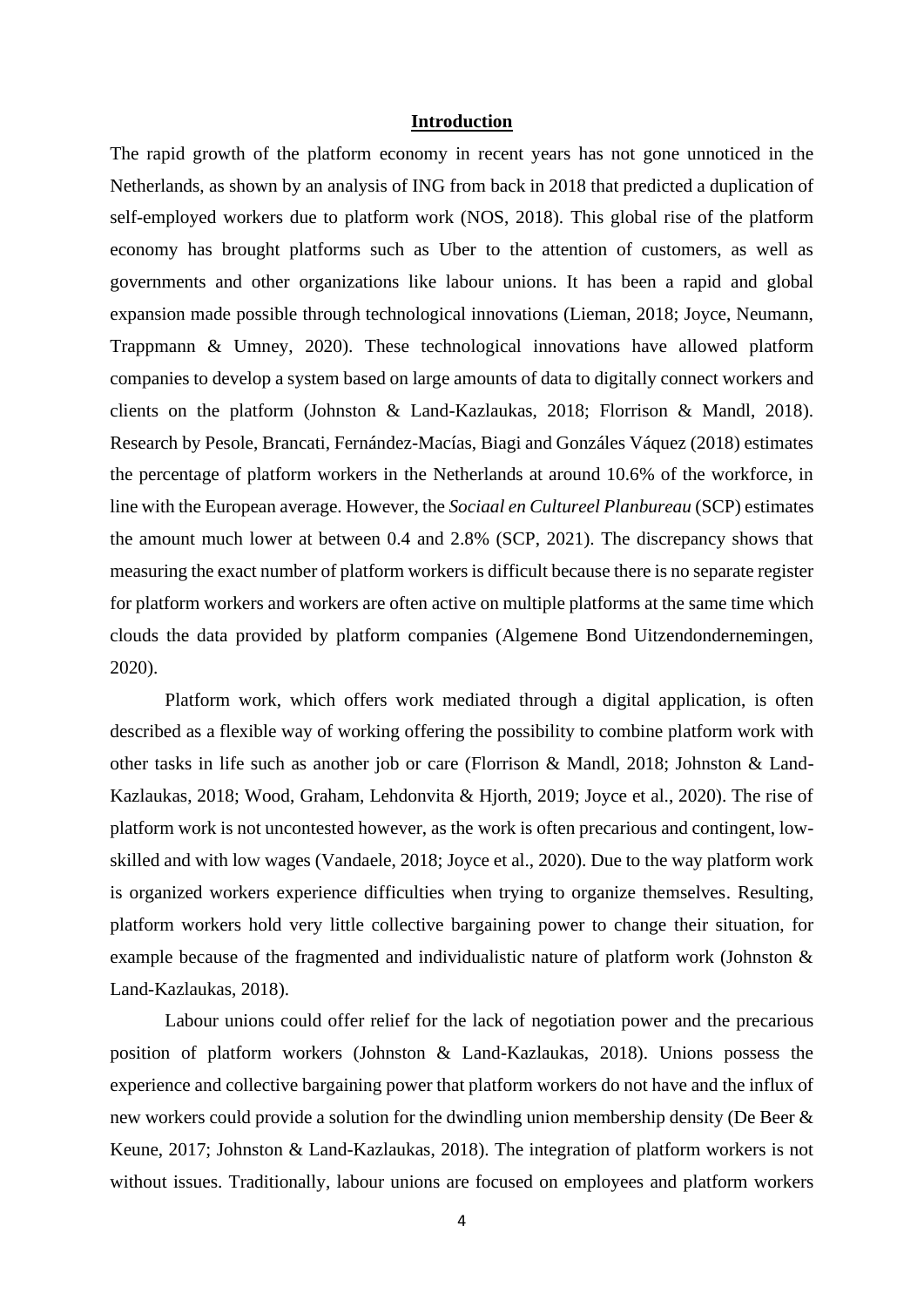are often labelled as self-employed by platform companies (Joyce et al., 2020; SCP, 2021). The fragmented and individualistic nature of the job might lead to difficulties in organizing these workers (Johnston & Land-Kazlaukas, 2018; SCP, 2021). As the platform economy keeps growing in size, unions have become increasingly interested in taking in the interests of platform workers, not just for the platform workers themselves. Especially since the organization of platform work is feared to threaten the position of all workers and the welfare state (FNV, n.d.-c).

The difference between the traditional focus of labour unions and the new platform workers might require a shift in the union's organization, specifically affecting its identity, ideology, purpose and strategy (Hyman, 2007; Hodder & Edwards, 2015; Johnston & Land-Kazlaukas, 2018). The technological developments that have given rise to platform work might therefore impact unions since labour unions are partly shaped by how the labour market is organized, thus raising questions on how unions will position or reposition themselves (Hyman, 2007; Wood et al., 2019). These technological changes should not be seen as merely material. Instead, it should be placed within a larger scope that includes social components because both the technology and the social influence each other (Orlikowski, 2007). The result, constitutive entanglement of the material technology and the social aspects of human life, is defined as *sociomateriality*. This perspective is useful in analysing the relationship between unions and platform workers and the effects on the union's organizational identity, ideology, purpose and strategy as strategy takes a prevalent spot in these developments. Both work and activism are increasingly digital and unions will have to navigate these changes to remain relevant.

The prevalence and growth of the platform economy in the Dutch workforce has not gone unnoticed by the largest labour union of the Netherlands, the *Federatie Nederlandse Vakbeweging* (FNV, Federation Dutch Union Movement). The FNV has taken an interest in platform workers and has started multiple campaigns to represent these new workers (FNV, n.d.-a). The FNV consists of several affiliated federations and is the result of a merger between two Dutch labour unions, *Nederlands Verbond van Verenigingen* and *Nederlands Katholiek Verbond*, in 1976 (FNV, n.d.-b). 1980 called in the start of the Wassenaar agreement which led to the start of the poldermodel, a consensus-based system of economic and social policy negotiations between employers, labour unions and the Dutch government (Dekker, Bakker & Cremer, 2017; De Beer & Keune, 2017). The impact of this poldermodel dialogue is decreasing, following the decrease in union density (De Beer, 2013; De Beer & Kuene, 2017; Dekker et al., 2017). Successfully representing platform workers might therefore not help not just platform workers and the Dutch welfare state, but the FNV as a labour union as well.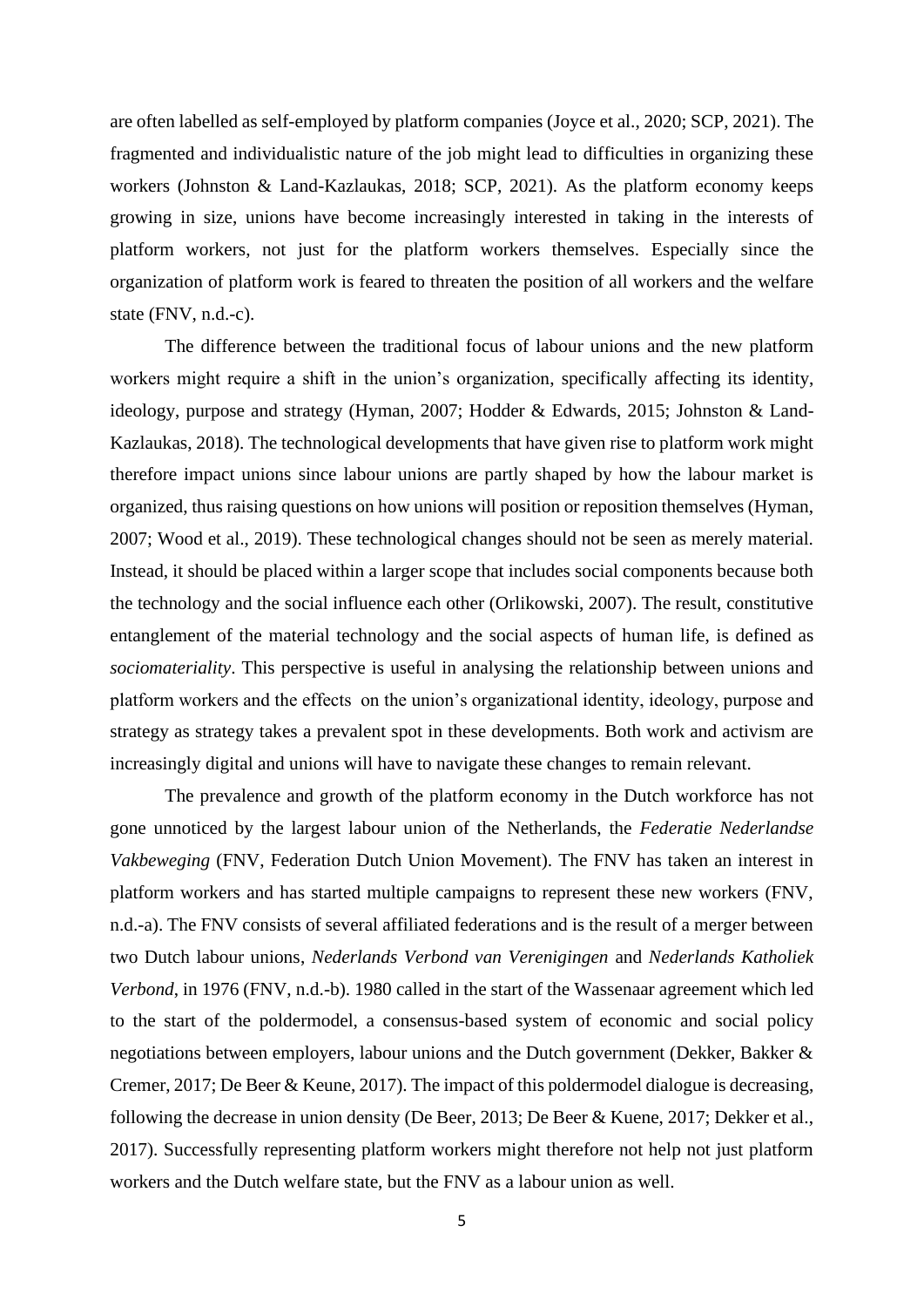By looking at sociotechnical developments the purpose of this research is to shed light upon changes in the FNV's identity, ideology, purpose and strategy through unfolding the shared history between the FNV and platform workers. The aim of this research will be achieved through the following research question: *"How have sociotechnical developments affected the FNV's organization and strategy in context of platform work?"*

The following sub questions have been developed to aid answering the research question:

- *1. What is the FNV's identity, ideology and purpose in the period 2017-2021?*
- *2. How have the FNV's identity, ideology and purpose changed as a result of sociotechnical developments between 2017-2021?*
- *3. How has platform work affected the FNV's strategy?*
- *4. What are the current gaps in worker representation?*

This research aims to close a gap in the existing literature regarding shifts in the organization and strategy of labour unions as a result of the impact of technology, which is especially relevant in the platform context where technology takes a prevalent role (Aloisi & Germano, 2019). Up till now, research has focused on how unions need to re-establish their relevance by adopting the interests of platform workers but less on how technology, which has made platform work possible, affects the labour union (Wood et al., 2019; Joyce et al., 2020; Dencik & Wilkin, 2018). Therefore, this research provides insights in the combined effects of technology and platform work on labour unions through a sociomaterial perspective. For the FNV this research could provide a reflection or insight into their past and current operations regarding platform work, as well as a perspective on the campaigns from platform workers. Lastly, this research holds relevance for policymakers regarding worker representation, especially in context of the SER's (2021) draft opinion on social-economic policies which regards the position of flex workers. This research provides insights in whether or not all groups of workers are represented in the current platform debate.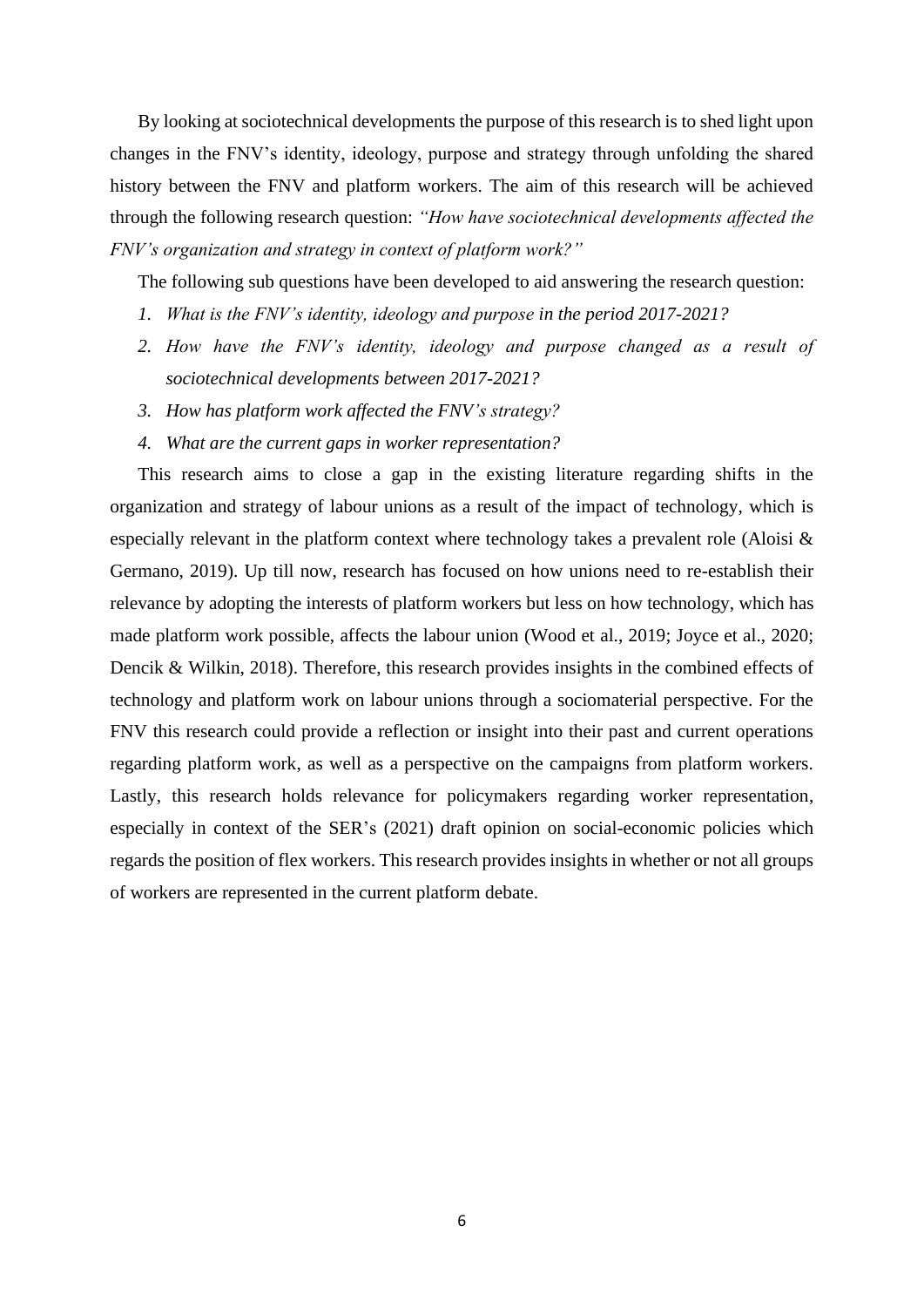# **Theoretical frame**

In this section the existing literature relevant for this research as well as the gap in the literature will be discussed. This section starts with the concept of sociomateriality before going into the context of labour unions and platform workers and the implications of sociomateriality in that context.

# **A sociomaterial perspective**

The rise of international companies operating based on technology and the change in labour as a result of technology should not be analysed from a merely material perspective. When social components are not taken into consideration, only a limited perspective on the effects of technology is acquired (Orlikowski, 2007; Fenwick, 2010). Through a sociomaterial lens it is possible to look at the interaction between the material technology and the social components. Orlikowksi (2007) defines sociomateriality as the constitutive entanglement of material technology and the social world of human life. According to Fenwick the material consists of: "tools, technology, bodies, actions, and objects" (2010, p. 104), while the social refers to immaterial parts of human life. This entanglement is a fluid enactment of different human, organizational and technological actors involved (Barrett, Orbon & Orlikowski, 2016).

Through this sociomaterial lens the experiences and effects of sociotechnical changes become visible. Human and non-human actors combined build daily practices based on dynamic interactions (Moura & Bispo, 2020). Focus will be on how labour unions interact with and are affected by technology, especially with regards to their identity, ideology, purpose and strategy. This is done by looking at how technology is mentioned and used by the FNV, for instance by looking at how technology and communication interact and the role of technology in FNV's activism. For example, new communication channels offer the possibility for online activism instead of solely going out on strikes, showing how the material influences the social. This is especially relevant in the context of platform work which is highly influenced by technology and changes in the material technology could lead to changes in how the social is organized as well (Bouncken, Aslam & Qui, 2021). As research has mostly focused on how unions can be of interest to platform workers and how unions can re-establish themselves, but not as much on the role of technology, a sociomaterial perspective might help close this gap.

## **The context: platform work**

Platform work is a fast growing type of work that can be defined as work organized and mediated through a digital application (Florrison & Mandl, 2018; Wood et al., 2019; Joyce et al., 2020). The online platform app is used to connect platform workers to clients on-demand,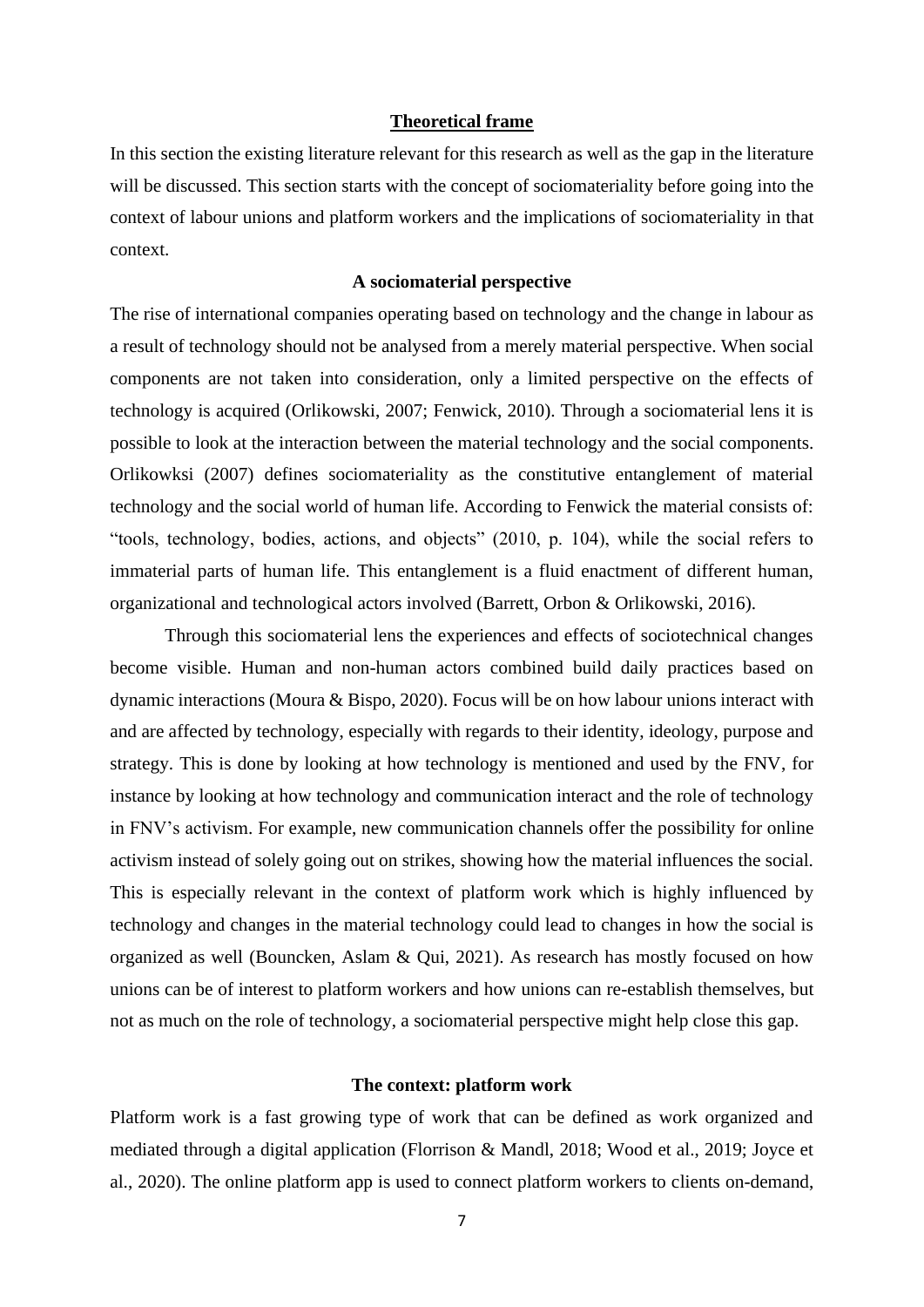meaning both parties are available once logged into the platform (Valenduc & Vendramin, 2016; Van Doorn, 2017; Wood et al., 2019). The work could require a worker to be physically present, such as delivery work, but the work could also be done completely online. It has led to the following distinction in platform work: *crowd work*, which is done fully online, and *work on-demand via apps*, which takes place partially online (De Stefano, 2015). This research will focus on the second type of worker.

Although platform work is defined as a new type of work by some, the jobs performed often are not. Albeit not all platform work can be classified this way, but platform work is often low-paid and defined as low-skilled, such as food delivery or cleaning services (Van Doorn, 2017; Wood, Lehdonvita & Graham, 2018). Platform jobs often have little to no requirements or entry barriers as well as non-standard forms of contracting. This allows marginalized groups who often have a distance to the labour market, such as migrants or women, to join the labour market (Johnston & Land-Kazlaukas, 2018; Vandaele, 2018; Wood et al., 2019). Through this, technology is able to make an impact in the social world as these groups experience difficulties when trying to participate in the labour market. Nonetheless, even though platform work might lower entry barriers to the labour market, the rise of platform work appears to be connected to rising income inequality and rising societal costs as a result (Hill, 2015; SCP, 2021).

There are other, albeit not uncontested, advantages for platform workers. The work could be seen as flexible and more autonomous compared to standard forms of employment which offers the possibility of a better work-life balance (Kallenberg & Dunn, 2016). However, when the work is combined with other jobs because of the flexibility, the work-life balance might suffer (Hill, 2015). This notion of flexibility is further questioned because the app pushes workers to work certain hours through bonuses or because there simply is no demand (Wood et al., 2019). Closely related, there are questions regarding the autonomy of platform work as algorithmic control and surveillance through the app appear to be the standard with platform work (Wood et al., 2019). In addition, there are other disadvantages too. Platform work is often defined as precarious and contingent, meaning workers experience a high level of job related insecurities, such as a lack of prospects for long term employment and steady income (Vandaele, 2018; Joyce et al., 2020; Polkowska, 2021). Wages are generally low as most of the work on-demand platform work is regularly seen as low-skilled, workers often have to make additional material costs and because workers are pushed in in self-employment constructions and as result income inequality increases (Forde et al., 2017; Johnston & Land-Kazlaukas, 2018; SCP, 2021). Because of the self-employment constructions platform companies often use, the companies are not required to pay or offer workers social benefits such as sick leave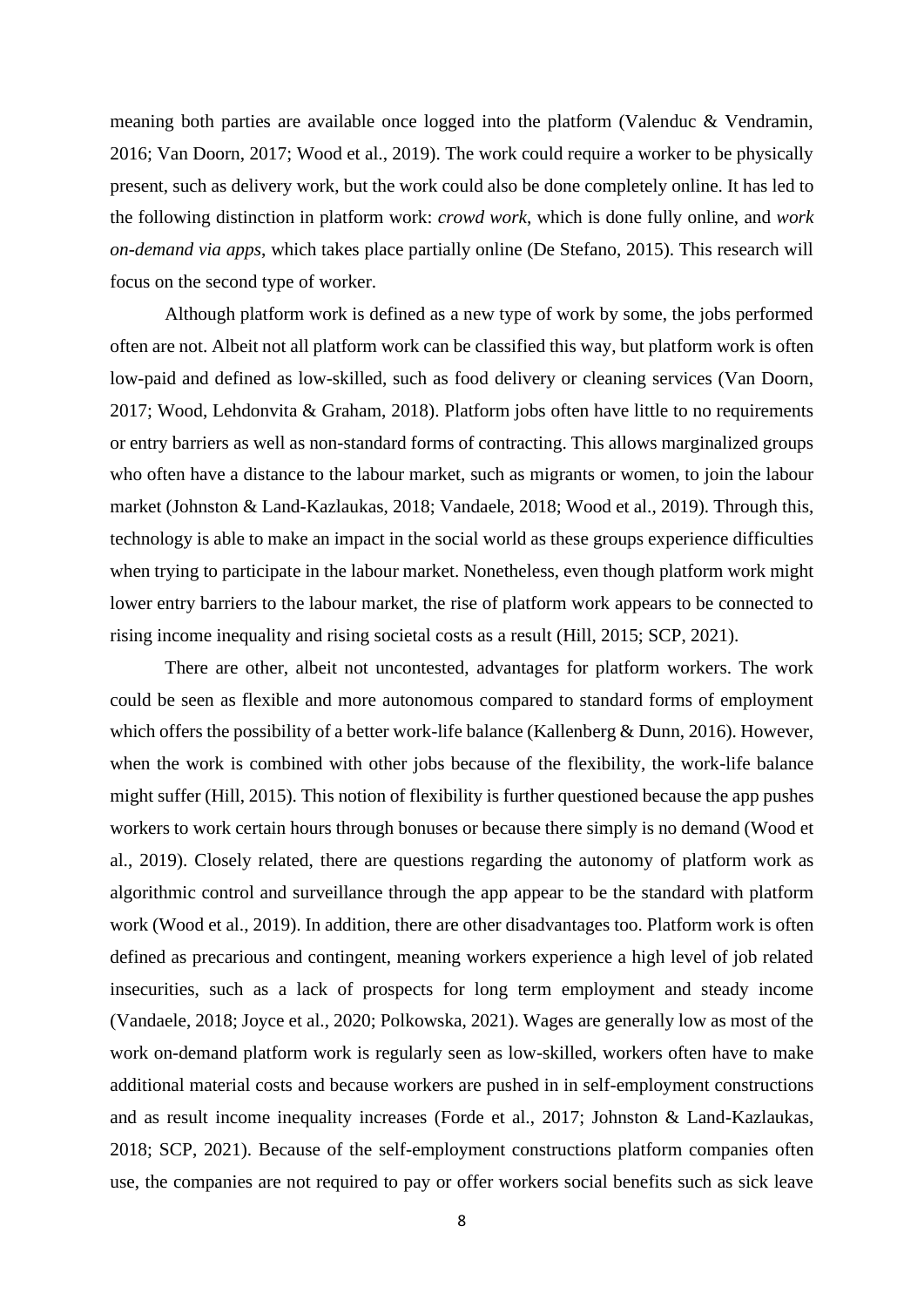(Johnston & Land-Kazlaukas, 2018; Vandaele, 2018; Joyce et al., 2020; Polkowska, 2021). Workers might be confronted with work hour insecurities as well because the flexibility of the work makes it unpredictable too which increases the risk of a low income (Johnston & Land-Kazlaukas, 2018). These insecurities in return could create an unsafe working environment as workers feel pressured and rushed which could lead to dangerous traffic situations (SCP, 2021).

When trying to improve their working conditions, platform workers are confronted with multiple issues. Due to the winner-takes-all dynamic of the platform economy, platform workers are often up against large international companies with dominant market positions, making it harder to create impact (Florrison & Mandl, 2018). Closely related, platform work is often performed individually and therefore there is little contact amongst workers which makes it difficult to organize around shared issues (Johston & Land-Kazlaukas, 2018). Platform work is known for a relatively high turnover rate, creating another hardship because workers quit before a sense of community is established (Johnston & Land-Kazlaukas, 2018; Polkowska, 2021; SCP, 2021). Another problem regarding organizing collective action is that platform work is mostly mediated through a digital application instead of a direct human supervisor so there is no 'real' person to negotiate with (Polkowska, 2021). The labour construction of platform work might provide difficulties too as laws regarding collective bargaining often do not cover this type of employment (Forde et al., 2017; Aloisi & Germano, 2019). However, there are ongoing developments as for example the European Union is currently in the process of passing a law to give self-employed workers the right to collective bargaining (European Commission, n.d.). Concluding, as of now platform workers have little power to collectively improve their work conditions through negotiation and joined decision-making (Doellgast & Benassi, 2020).

When taking on the sociomaterial perspective it becomes clear how the social components are affected by the material. Interaction between workers is minimal as most interaction is made through the app, thus removing the need for shared work space (Johnston & Land-Kazlaukas, 2018). The material technology has affected the way social relationships form at work by removing a human manager and instead creating a digital non-human manager (Symon & Pritchard, 2015). Additionally, changes in the app might affect the way workers organize their work such as when they work or how long they work. This way, the companies behind the platforms are able to shape the workers' work experience through the technology.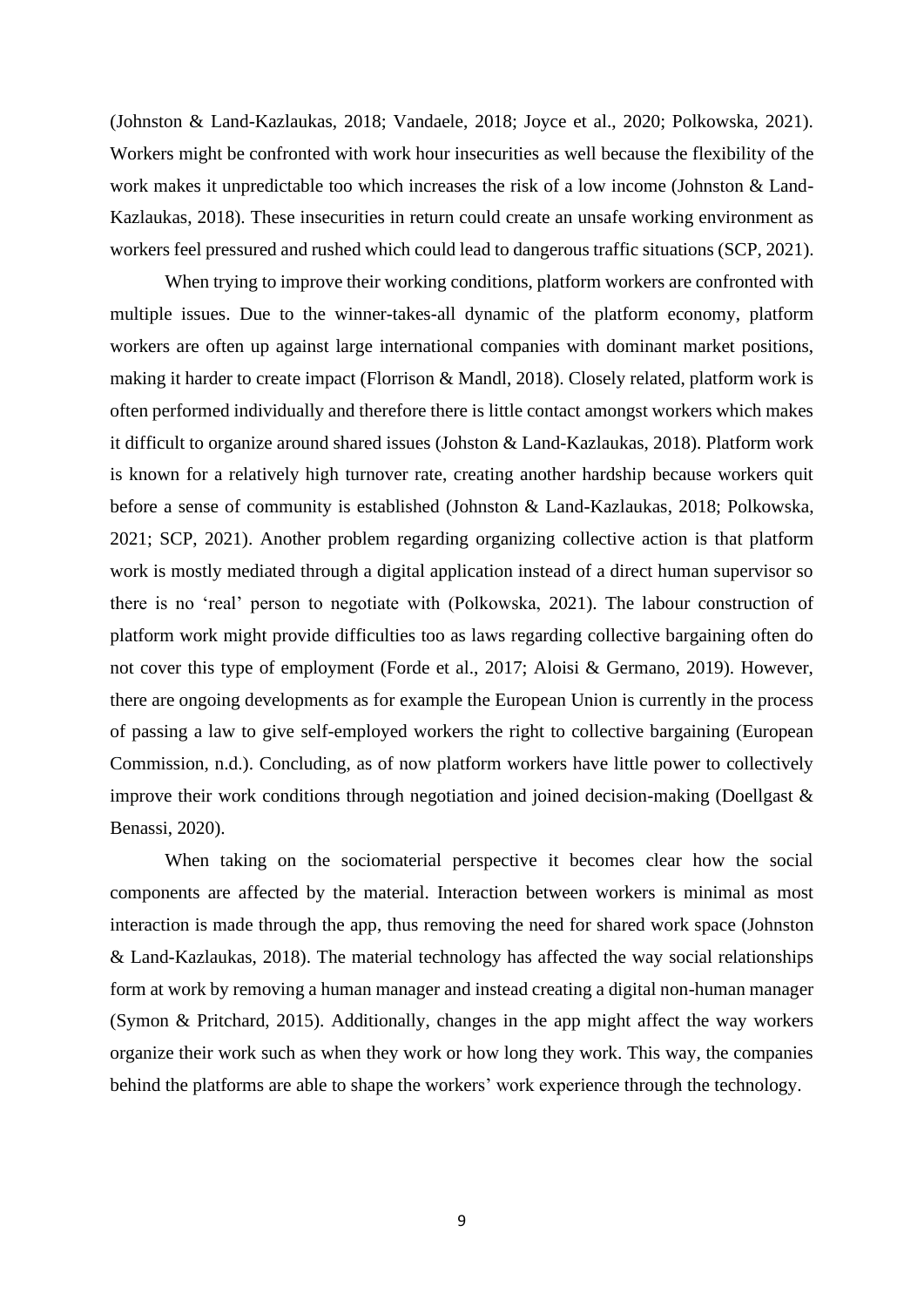### **Labour unions**

The collective bargaining power of labour unions could pose a form of relief for platform workers (Johnston & Land-Kazlaukas, 2018). Labour unions have experience with collective bargaining and the possible influx of new members could provide a solution for the dwindling membership levels across all of Europe (Hyman, 2007; De Beer & Keune, 2017). Labour unions could use their power and experience to improve the working conditions of platform workers, represent their interests and create societal change (Lévesque & Murray, 2010). Multiple labour unions have already adopted the interest of platform workers, such as in Denmark where unions and three Danish platform companies have reached a collective agreement (Ilsøe, 2020). However, this adoption of platform workers into labour unions is not without difficulty. According to Joyce et al. (2020), unions are faced with the problem of whether or not these forms of non-standard employment require a new or different form of organizing, as well as problems regarding representing the diversity of platform companies and workers. As stated by Hyman (2007) labour unions are dependent on workers in their organizational structure as it is indirectly influenced and shaped by how the labour market is organized. If unions are unable to change in tandem with the labour market, a continued decline of union membership is expected, especially in the broader context of individualisation of the workforce and society (Heery, 2005; Aloisi & Germano, 2019).

The European wide decrease in union membership is partly the result of a shift towards the service sector and privatisation, as well as the effects of individualisation and polarisation in society (Vandaele & Leschke, 2020). Further complicating the case of unions is the increase of flexible work arrangements as workers on a non-standard form of employment such as platform work, are less likely to join a labour union compared to standard employment forms (Dølvik & Waddington, 2004; Vandaele & Leschke, 2010). Platform work fits in this larger trend of flexibilization of the labour market (Vandaele, 2018).

Traditionally, unions have focused on employees, but as the platform economy grows, the need for unions to get involved grows too, especially as the platform economy pressures the rights of those traditionally employed (Keune & Pedaci, 2020). By adopting the interest of platform workers, unions strive to protect the rights of all workers.

The nature of platform work could thus lead to changes in the unions organizational structure, especially in regard to its identity, ideology and purpose. The identity, ideology and purpose determine the goal and essence of the labour union. The first concept, *organizational identity* can be defined as the central and relatively constant attributes of an organization that distinguishes it from others, often through an 'against' and 'for' format (Gumbrell-McCormick,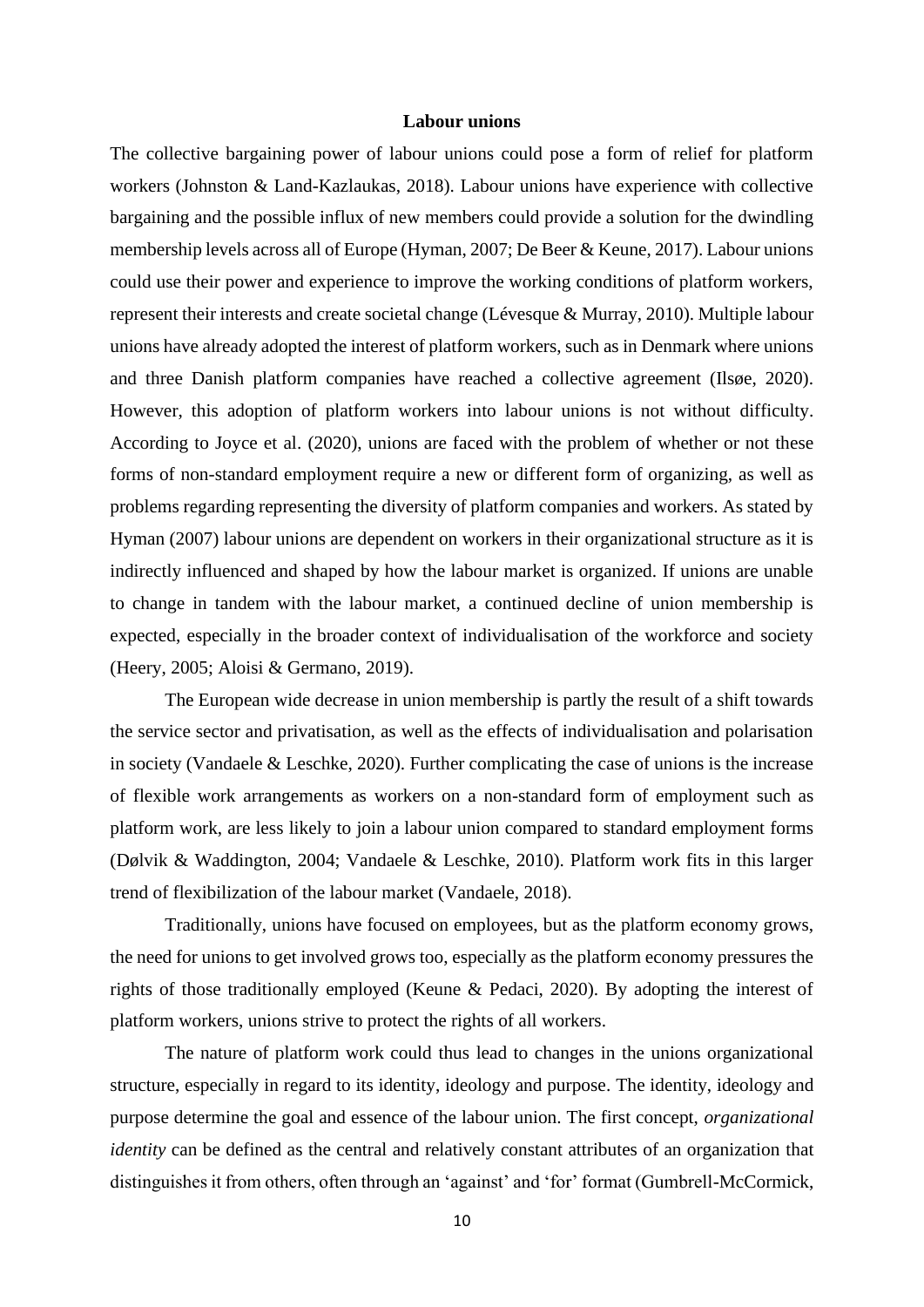2013). As a relational construct, the beliefs and values of the organization are reflected in the organizational identity are persistent, constant and likely to remain stable over time (Hatch & Schultz, 2002; Gumbrell-McCormick, 2013). Identity has both an internal and an external dimension. The internal dimension is focused on assuring union members, activists and officials, whereas the external dimension is related to the portrayal of the union's nature and position in the broader public sphere and industry (Gumbrell-McCormick, 2013). This relates back to Hyman (2007) who states that the organization of the labour union is partly dependent on its external environment. From a sociomaterial lens, as technology is affecting the labour market, the union's identity could be affected too. Technology might change and affect beliefs and values held by the union as new groups of workers with their own set of interests and problems emerges. It could cause tension between old and new practices in the internal dimension (Nag, Corley & Gioia, 2007).

*Union ideology*, as described by Human and Brough (1975, p. 6, as cited in Hodder & Edwards, 2015), refers to the 'frame of reference', worldview, and the assumptions both normative and empirical, that are social-structurally generated. A worldview could for example be related to how the labour union imagines the labour market is supposed to look like. As technology becomes more prominent in working lives as well as society, it could lead to a shift in worldviews. As technology opens up the door for contact with diverse groups of people due to the rise of new communication channels, the ideology of the labour union could change as a result of these new social interactions. This is especially the case of ideology as it can be changed by internalizing external positions (Gumbrell-McCormick, 2013).

Following the definition stated by Martin (1979, as cited in Hodder & Edwards, 2015) *union purpose* could be described as the aim, goal or objective of the labour union. In general this aim is to represent member interests on both individual and collective level (Hodder & Edwards, 2015). New forms of work might change the interests of workers and this might generate a change in purpose.

To combat the precarious situation of platform workers, labour unions can apply various strategies. Strategies differ from tactics in the sense that whereas tactics are more related to the description of a purpose or goal, strategies are aimed at achieving a specific position a union pictures itself in the future thus explaining the 'where to go?' (Kolbusa, 2013). As technology changes the way work is organized and people communicate it is likely the FNV will need to adapt its strategy to better match the situation it is confronted with, such as the platform workers operating dispersed and individual (Johnston & Land-Kazlaukas, 2018). Strategy can be divided into two parts: strategies on how to undertake action, so-called *union strategies*, and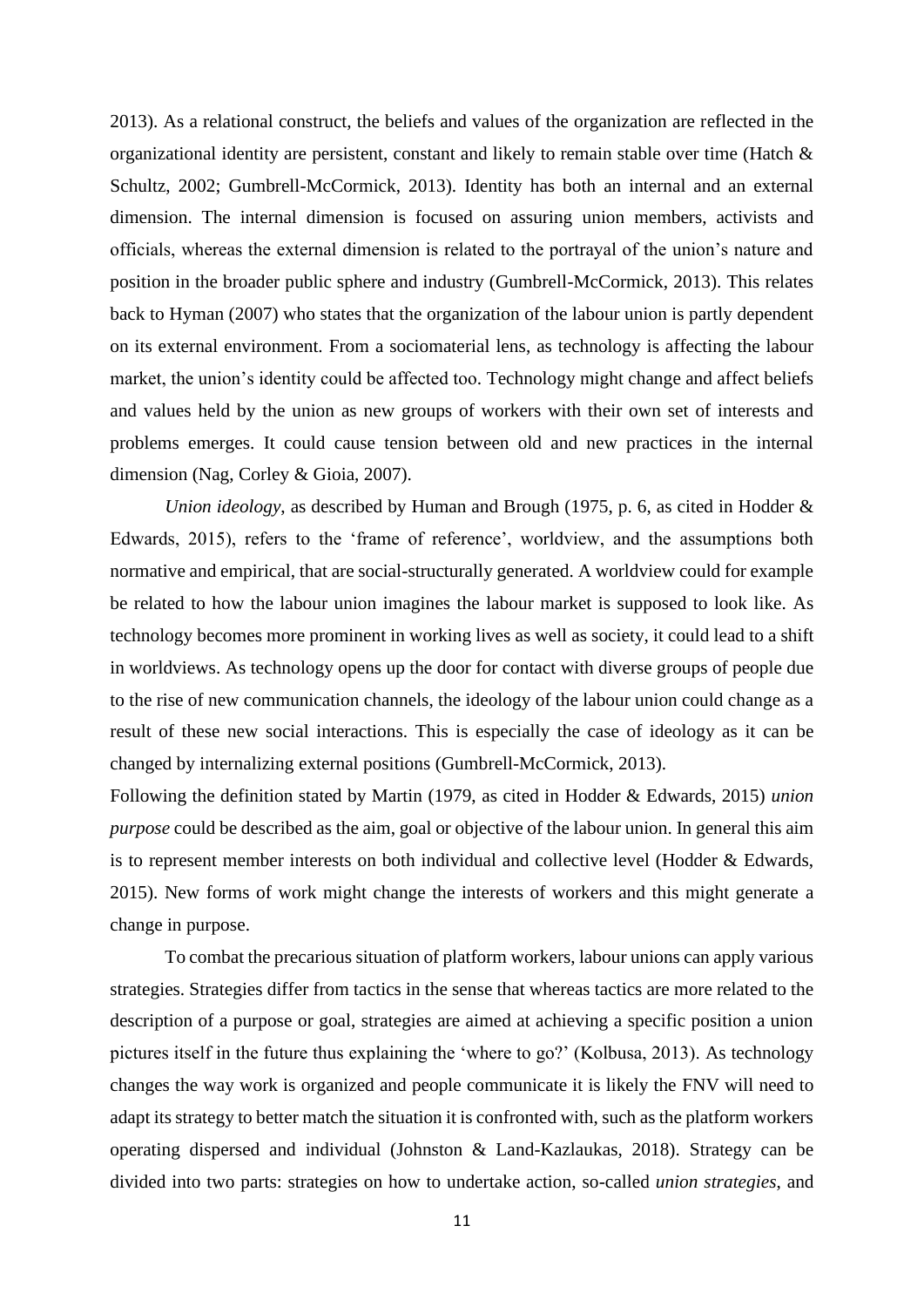the *strategic capabilities* or skills a union possesses. There are two types of union strategies: *common strategies* and *sector-specific strategies*. Sector-specific strategies are strategies that are aimed at specific aspects of certain sectors. In the case of platform work, these strategies are aimed at defining features of the platform economy and of specific platform companies. Due to the technological nature of platform companies, it is expected technology will play an important role in shaping the strategies for platform companies.

Common strategies refer to the core aspects of the precarious position of platform work that unions would like to change (Keune & Pedaci, 2020). An overview of the common strategies can be found in Table 1.

|  | Table 1: Common union strategies |
|--|----------------------------------|
|  |                                  |

| <b>Common strategy</b>                                    | <b>Description</b>                                                                                                                                                                                        |  |
|-----------------------------------------------------------|-----------------------------------------------------------------------------------------------------------------------------------------------------------------------------------------------------------|--|
| Strategies aimed at non-compliance of<br>employers        | Making employer comply with existing regulations set by law or collective agreements instead<br>of precarious working conditions                                                                          |  |
|                                                           | Strategies aimed at dependent or bogus self-employment constructions                                                                                                                                      |  |
|                                                           | (Bispinck & Schulten, 2011; Keune & Pedaci, 2020).                                                                                                                                                        |  |
| Strengthening cooperation with public<br>institutions     | Using companies to abide the law to strengthen the case of unions through partnerships to<br>combat non-compliance (Keune & Pedaci, 2020).                                                                |  |
| Addressing outsourcers, clients and user<br>companies     | These groups, which help shape job quality through cost pressure, are pressured by unions to<br>let go of the costs as major selection criteria. This can be achieved through targeting third<br>parties. |  |
|                                                           | Aiming for regulation for client companies who use platform workers                                                                                                                                       |  |
| Improving training and skill development<br>opportunities | Upskilling to improve job stability, career prospects and working conditions (Keune & Pedaci,<br>2020, p.147)                                                                                             |  |

Strategic capabilities consist of the capabilities unions need to successfully strengthen the position of platform workers and combat companies. These capabilities refer to: "aptitudes, competencies, abilities, social skills and know-how that can be developed, transmitted and learned" (Lévesque & Murray, 2010, p. 341). These capabilities are necessary for unions as they allow a union to actually make use of the available resources. There are four strategic capabilities which have been described in Table 2.

*Table 2: Strategic capabilities*

| Strategic capability | Description                                                                                                                                                                                                                                                                                                                                                                  |
|----------------------|------------------------------------------------------------------------------------------------------------------------------------------------------------------------------------------------------------------------------------------------------------------------------------------------------------------------------------------------------------------------------|
| Intermediating       | Activating and accessing networks, navigating among different identities and conflicting interests and fostering<br>collaborative action (Lévesque & Murray, 2010). The increase in networks and actors pressures unions into using<br>intermediating strategies to gain and retain power.                                                                                   |
| Learning             | The capability of a union to learn and distribute this knowledge through the union (Lévesque & Murray, 2010). It is<br>crucial for unions to keep up to date with society.                                                                                                                                                                                                   |
| Framing              | The union's capability to create a proactive and autonomous agenda (Lévesque & Murray, 2010). The agenda<br>provides a frame of reference to the positioning of the union in the debate, the union's interests and a defined 'us'<br>and 'them'. Framing and reframing is an important capability because it is crucial in the renewal process (Lévesque<br>& Murray, 2010). |
| Articulating         | The ability to navigate among different levels in the field and to develop a strategy to influence and develop<br>interaction among actors (Lévesque & Murray, 2010).                                                                                                                                                                                                        |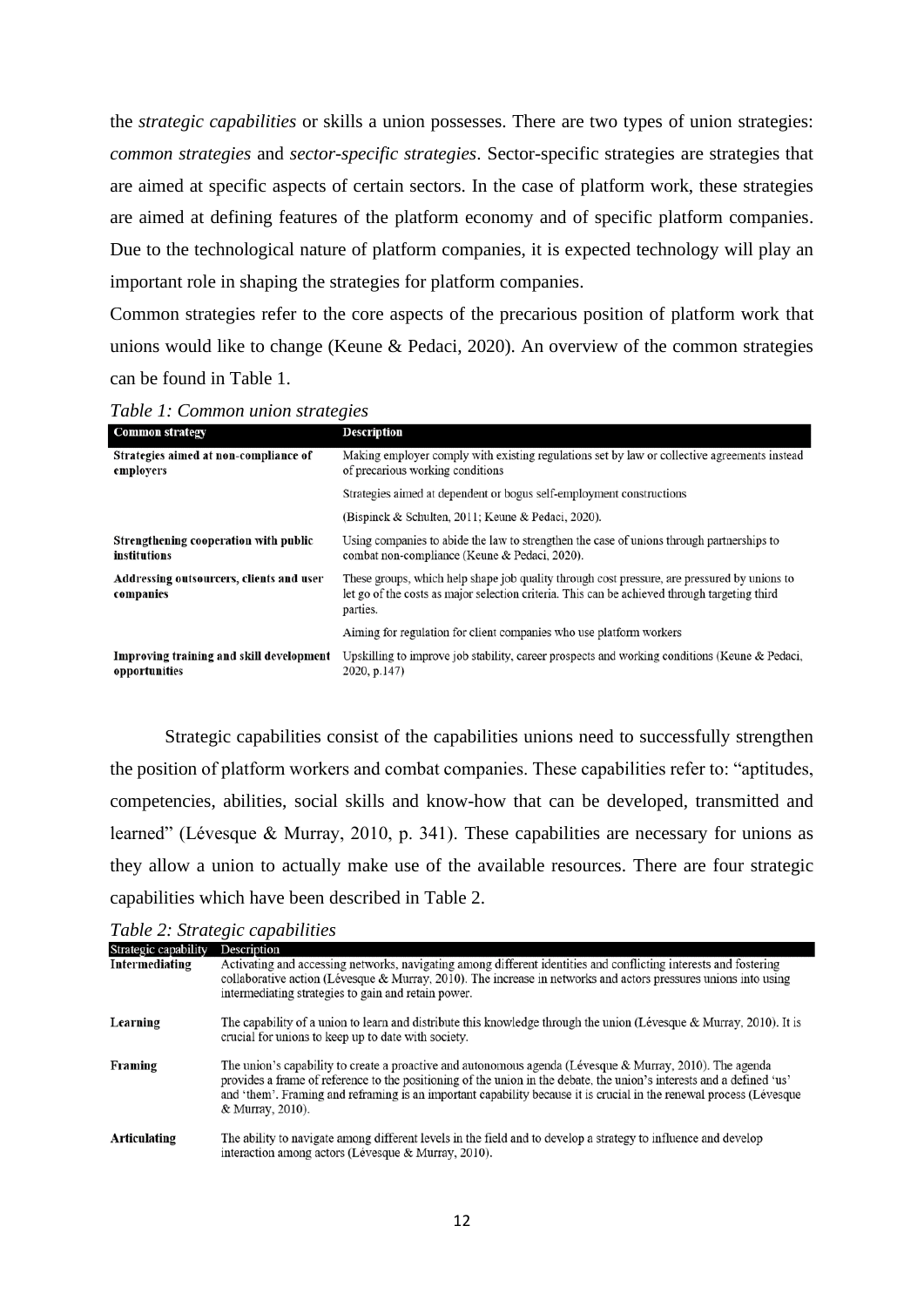The capabilities are necessary for unions in their renewal process (Lévesque & Murray, 2010). As technology changes labour and society the FNV needs to change in tandem to remain relevant (Aloisi & Germano, 2019).

However, these are not the only changes unions are confronted with. Technology has opened up new forms of communication and with that new forms of activism as well (Bennett & Segerberg, 2012; Saunders, 2013; Halupka, 2014). This way, the material technology creates new possibilities for social interaction and connection. Individualisation in society combined with the rise of the internet has enabled protests without the involvement of conventional organizations of labour unions, as could be seen in the court case against Uber in the United Kingdom shows (Bennett & Segerberg, 2012, Nam, 2012; Browne, 2021). The large daily amounts of content produced on the internet have decreased the lifespan of campaigns, forcing the organizers to keep producing more content (Dencik & Wilkin, 2018). On one hand, the way unions organize their activity is affected by changes which affect workers and how they organize themselves. On the other hand, the way unions go about their activism changes as well because of new communication channels and the large sets of data available for analysis and use. Through this data activism based on the material technology the labour union is able to communicate their message and foster engagement (Rajão & Jarke, 2018).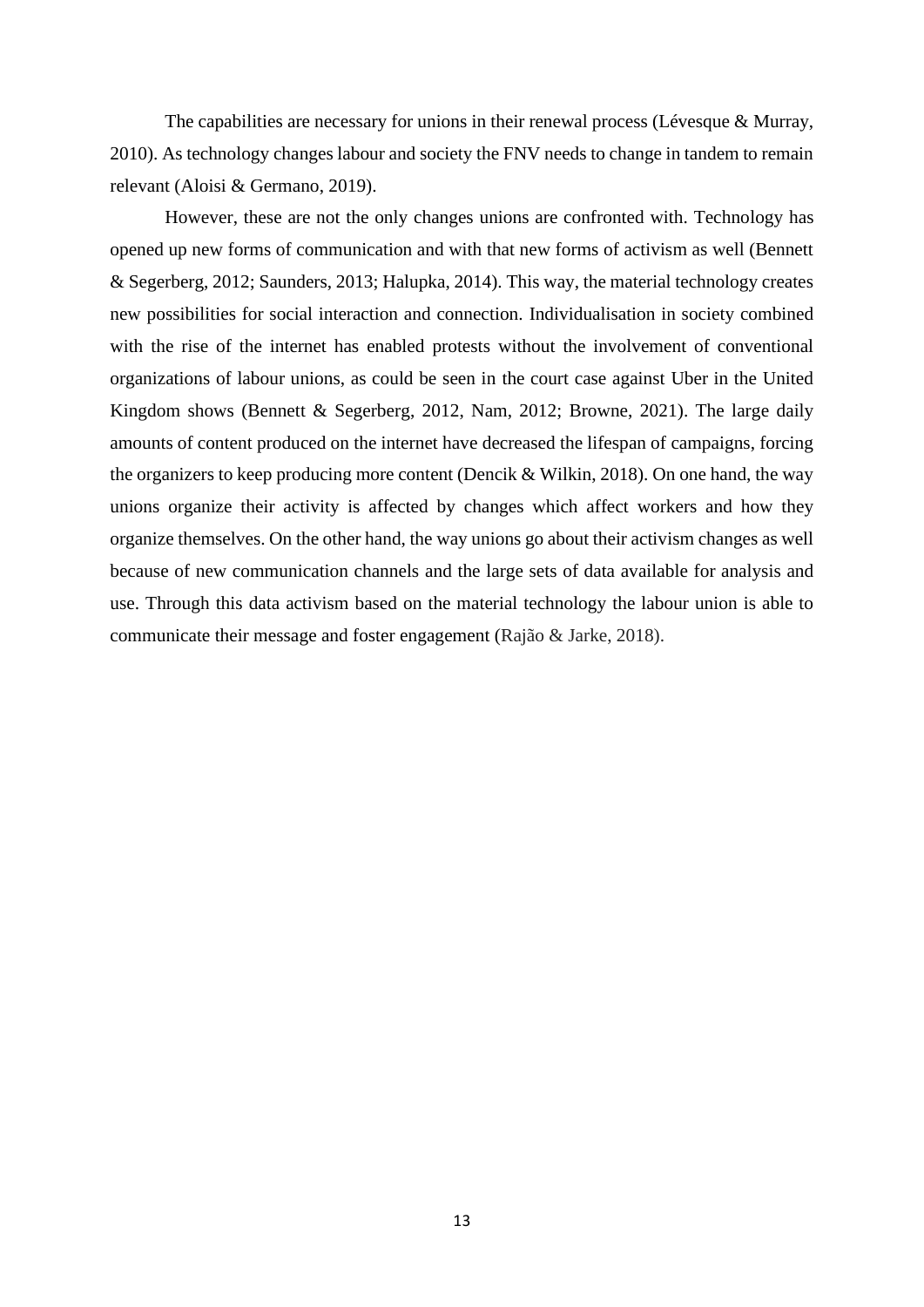### **Methodology**

In this section, the methods used to conduct this research are listed. Through a qualitative critical case study, a richer and more in-depth as well as a better understanding of the circumstances is acquired (Babbie, 2013; Bryman, 2016). The aim of this research is not to generalize the findings, which is limited in a case study, but to create a deeper and richer understanding of the case (Bryman, 2016). The case selected for this research is the FNV in the context of platform work. The FNV is the largest labour union of the Netherlands and because of that it has a very entrenched position in the Dutch polder system. This important position of the FNV in the shaping of labour relations makes the case suitable for a critical case study as it allows for a better understanding of how technology shapes both the labour market and labour unions. It is especially relevant in the ongoing debate regarding the re-establishment of unions in a changing labour market and society.

# **Data collection**

The data used in this research consists of three parts: observations, interviews which are the main focus of the research, and a supportive content analysis. The observations took place on April 14, 2021 at the Amsterdam Court of Justice during the appeal of the food delivery platform Deliveroo in the court case regarding the applicability of the collective labour agreement started by the FNV. The purpose of the observations was to get a first impression of the case and the dynamics between those involved as well as finding participants. *Appendix A* offers a more in-depth description of the observations, as well as key findings of that day.

Before the start of the interviews a qualitative supportive content analysis has been conducted on published documents by the FNV. The analysis included relevant public documents published on the FNV's website regarding the organization itself, such as its multiyear policy plan and its formal and practical foundations (FNV, 2017a; FNV, 2018). Other documents that have been analysed are publications of the FNV regarding platform work, of which two videos provided by the FNV. These videos were used for internal and external purposes by the FNV. A complete overview of the content is listed in *Appendix B*. The purpose of the content analysis was to support the findings of the interviews by providing a benchmark of the FNV's identity, ideology and purpose. This was possible because the documents were published in 2017, meaning before the start of the platform campaigns. It therefore allows for comparison between the FNV's position before the platform campaigns and the FNV as of 2021.

A total of 18 interviews have been conducted as well as an introductory conversation with the contact person of this research from FNV. 7 interviews have been conducted with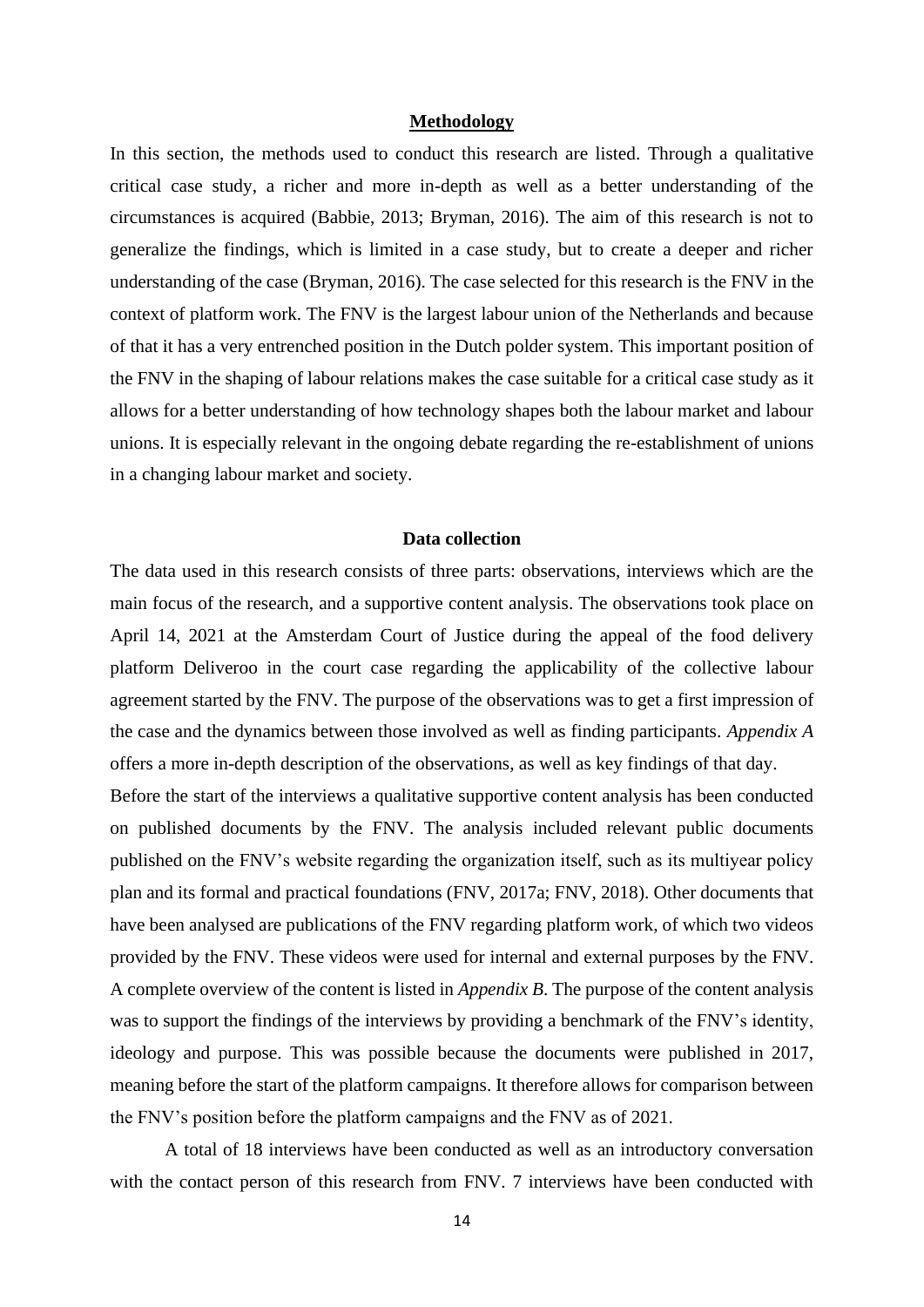platform workers of which 6 were involved with FNV at one point. The participants worked for Uber or Deliveroo. The other 11 interviews were conducted with 10 FNV members. One interview was split in two due to length. To participate, the participants need to be or have been involved with the FNV. An exemption was made for a former Uber Eats driver who participated to provide context as an outsider and was not involved with the shared history. This participant was sampled through criterion sampling, thus needing to meet the criteria of having worked for a platform and being over the age of 18 (Creswell & Poth, 2017). The FNV members were all involved in different aspects of the different platform campaigns and had joined the campaigns at different moments in time. This allowed for a complete coverage of the shared history. The participants were sampled through the observations and snowball sampling, meaning new participants were sampled through the network of those already participating (Bryman, 2016; Creswell & Poth, 2017). This was a suitable strategy because only a select group of people were involved with this case.

The interviews lasted around half an hour to an hour and a half, the average lasting 55 minutes. The interviews were conducted with a semi-structured approach which allowed participants to fully delve into their experiences (Matthews & Ross, 2010; Bryman, 2016). The interview guides can be found in *Appendix C*. The first part of the interviews focused on the shared history in a more open narrative phase with questions such as '*Could you please tell me what happened*?', '*How did you experience this?*' and '*What happened then*?' (Kim, 2015; Bryman, 2016). By guiding the participants, a timeline is established. The second phase of the interviews, conversation phase, focused more on the core concepts (Kim, 2015). Online interviews limit establishing good rapport (Bryman, 2016). The observations were used to establish rapport, as well as through proper introductions. Before the interview, participants were asked to sign a consent form, which is listed in *Appendix E*.

# **Data analysis**

As the documents used to define the FNV's identity, ideology, purpose and strategy were published before the start of the platform campaigns, the documents served as a benchmark for the position of the FNV regarding its identity, ideology and purpose. The purpose of the documents was to support the findings of the interviews and they were coded before the interviews took place through a concept-driven analysis. The central concepts of the research were leading during the coding process.

The interviews were recorded and transcribed. Due to the sensitivity of the data all data has been anonymized, including the participants. The transcripts have been coded with Atlas.ti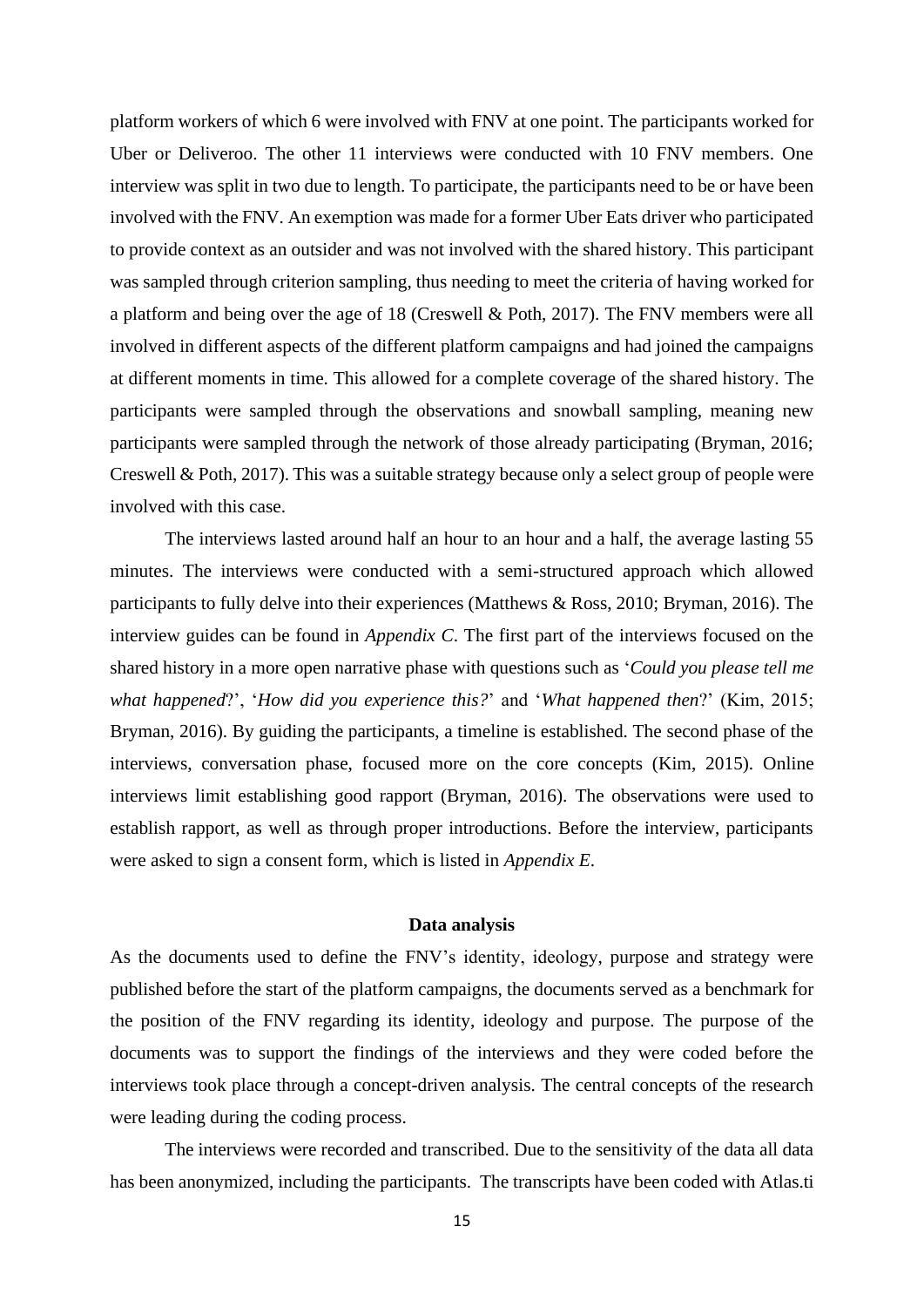version 8 and the codebook is listed in *Appendix D*. The shared history fragments were coded with a data-driven approach to unfold the shared history between the FNV and platform workers. The history was put together with a story format, meaning a beginning, middle and end while also showing the structure, relations and meaning of events (Holstein & Gubrium, 2012; Bryman, 2016). Through the shared history it is possible to get a full understanding of what the events mean, thus providing the necessary context as to why changes occurred. The shared history is written down through an external perspective in accordance with the aims of this research. The findings of the content analysis and the interviews were compared for differences, shifts and similarities in the FNV's identity, ideology, purpose and strategy to determine whether or not actual changes have occurred The findings of this research have been sent to the participants to reflect on the findings. This way, no possible misinterpretations or harmful descriptions are published.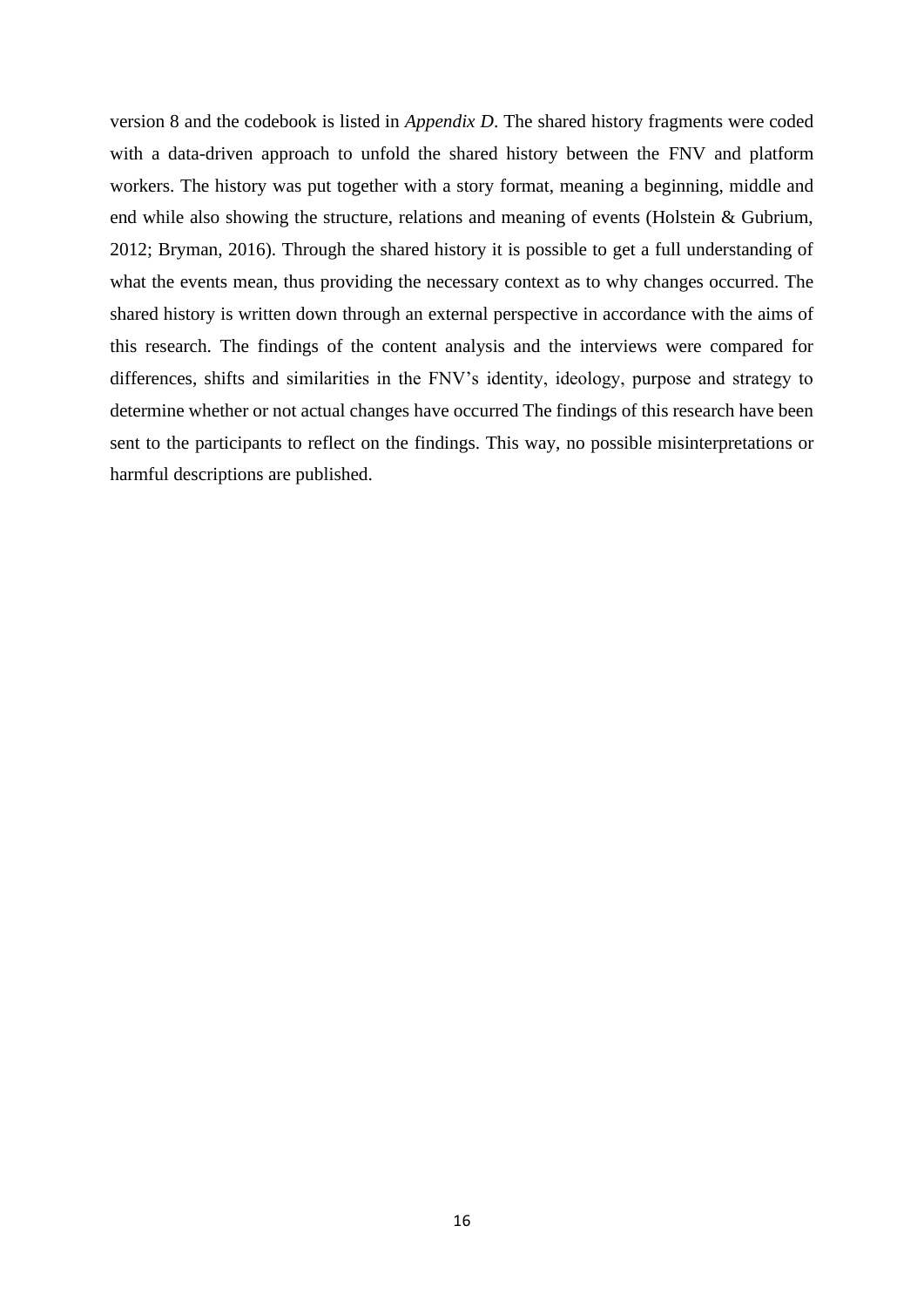#### **Results**

In this section the results of the data analysis will be discussed. This analysis is based on the relevant concepts, thus based on a translation from data to findings through the lens of this research. First the shared history will provide the necessary context before the findings regarding the central concepts are discussed.

#### **Shared history**

The shared history between the FNV and platform workers started in 2017, but the FNV became aware of a trend regarding business refusing to uphold the collective labour agreements in 2015. To address business pushing for precarious work the department of *Handhaving en Naleving* [Enforcement and Compliance] was started. This team was a cross-sectoral team, meaning it covers all sectors FNV is active in, such as transport and the metal industries, instead of operating in just one sector. An important discovery this team made was the sham selfemployment structure often found in platform companies. In the second half of 2017 Deliveroo announced to stop offering or prolonging employment contracts and would instead hire workers as self-employed, based on reasoning that workers themselves wanted that according to participant 3, a long-term FNV employee: "Deliveroo decided at a certain moment: 'Well, you all want flexibility, so you will all become self-employed from February 2018 onwards'". A grassroot movement was started amongst Deliveroo riders upset with the proposed changes and they reached out to FNV as well as the *CNV Vakmensen* [Christian National Union Professionals]. The Deliveroo riders that had started the Riders Union felt that FNV was a better match as their interests lined up better. By collaborating with a large labour union like the FNV, the Riders Union secured a stronger position against Deliveroo, which was underlined by participant 12, a Deliveroo rider involved from the start: "So now we had a strong organisation backing us that is known by all of the Netherlands and thus could really generate media attention, and then you stand stronger of course and Deliveroo could not shove us aside easily anymore". The start of the Riders Union led to multiple strikes and protests in multiple cities. Eventually, as Deliveroo would not budge, the FNV started a court case against the delivery platform together with the Riders Union with the aim of revoking the self-employment construct and getting Deliveroo to uphold the collective labour agreement. The first half of the court case was won in 2019, although Deliveroo appealed.

Nonetheless, as stated by participant 4 who works for the FNV, it was time to start a campaign against Uber: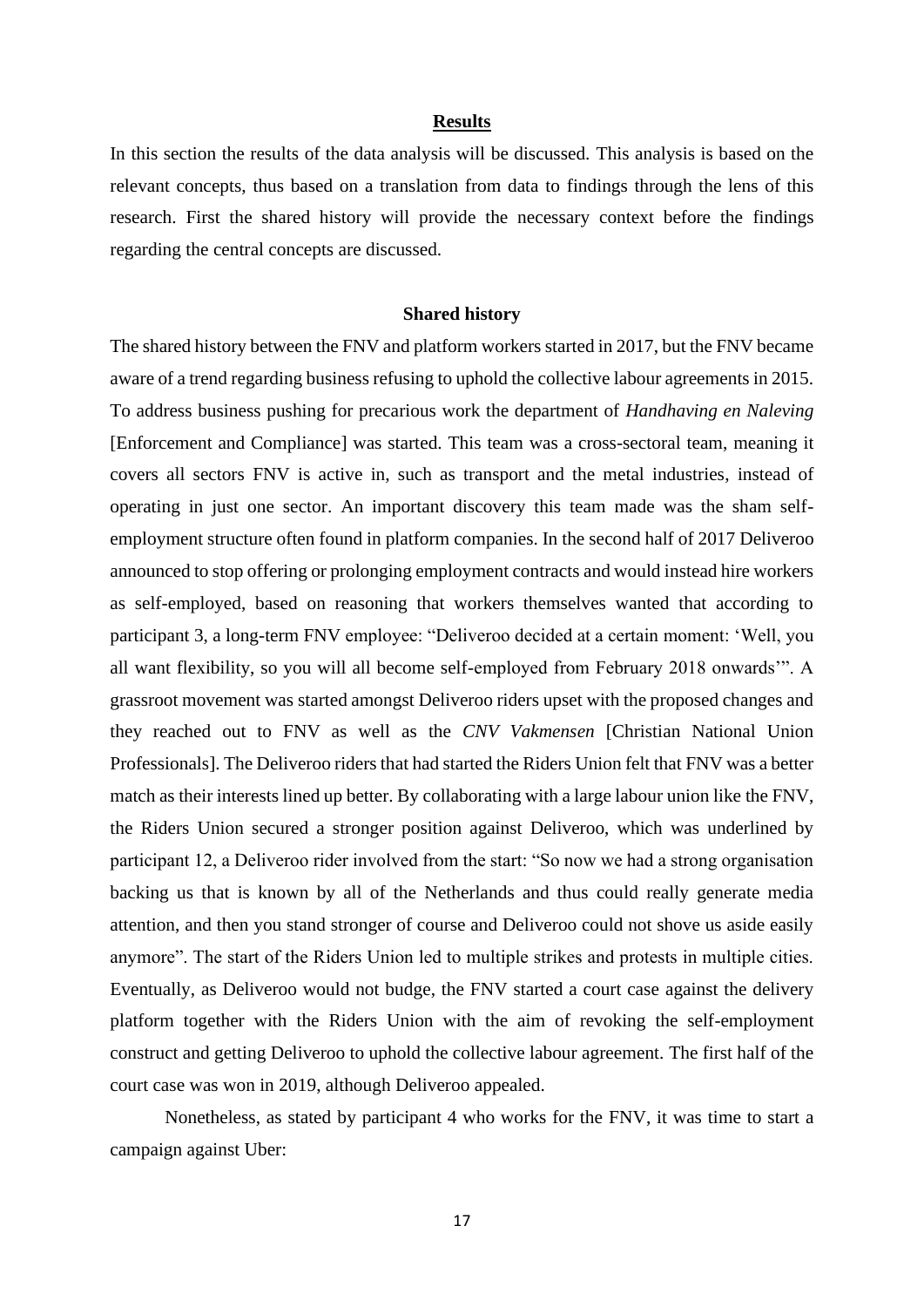And Uber was slumbering in the background, but we did use Deliveroo a bit as a springboard to say: we have now shown, internally, that it is possible. Externally, what is happening. And now we push through.

Uber had been on the FNV's radar for some time as it was perceived as one of the worst platforms regarding the position of workers, in both the Netherlands as well as on a global level. First contact between the FNV and Uber drivers was established on a wild strike in Amsterdam during which an FNV employee shared contact details with some of the drivers present. The strike made clever use of the way the Uber app operated: when there is a low amount of available drivers in one area, a red zone appears on other driver's app which means there is a higher price per ride in the red zone. Because all Uber drivers at the strike had switched off their app, a red zone had appeared which attracted more drivers towards the strike, thus increasing the amount of drivers present, as described by participant 11, who has been working for FNV for a long time: "So when they [Uber drivers] are all there, the price drops again. But now it had the effect that more taxis arrived at the meeting". It shows the sociomateriality between the actions of the Uber drivers and the function of the app. By using the way the app operates, the Uber drivers were able to bend the technology to their own advantage and organize a strike in the offline world. As platform work is performed mostly individually, it would have been much harder to organize a strike and make a statement without this function.

As the Uber campaign was started and preparations were made for a court case, the FNV continued to connect with platform workers from Uber and Deliveroo and bind them to the union, but new platforms that pushed workers in precarious situations like Temper and Helpling were noticed too. In the Deliveroo court case, FNV had won both initial cases and Deliveroo had gone on to appeal against both.

2020 introduced the global spread of the coronavirus and it affected the FNV and the platform campaigns too. First, it became more difficult to reach platform workers because of two reasons: on one hand there suddenly was less work available for platforms like Uber and on the other hand it was no longer possible for the FNV to meet up with workers in real life. Communication had to go through digital means which made it harder to connect, find, and keep up to date with workers. As stated by participant 1, an FNV employee: "it was very complicated- a complicated year for us. I find it memorable that we managed to stay in touch with the platform workers and discovered a new way of doing labour union work". This new way used technological means such as online meetings both on individual and group level and phone calls to contact and connect. Nonetheless, most expressed the sentiment to rather go back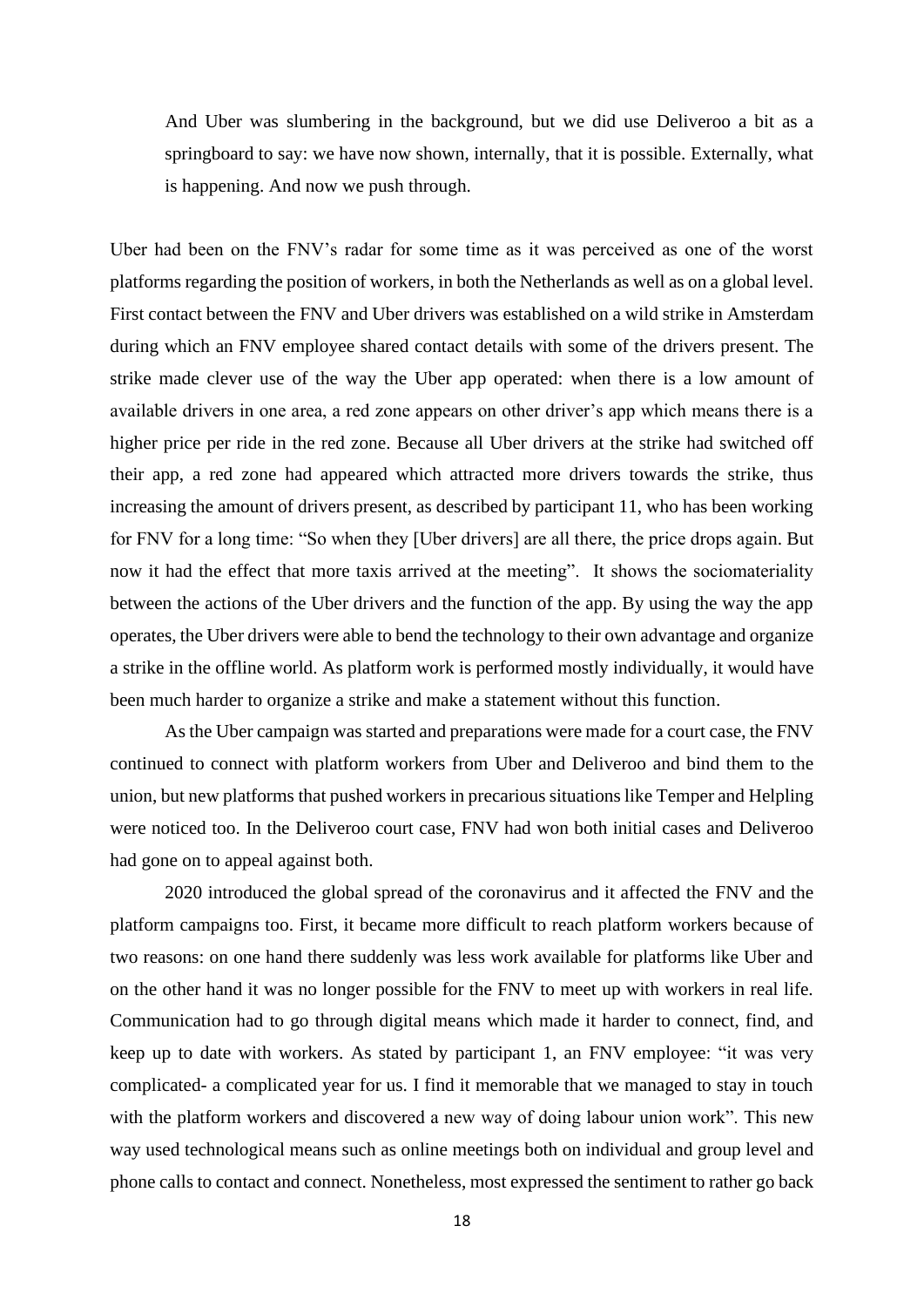to the work floor and speak to people in real life. It shows how through technology it was possible to continue social interactions. However, it did influence the way social interactions were performed as it was harder to keep platform workers as well as FNV employees involved because of how the technology works.

At the beginning of 2021 the Enforcement and Compliance team was disbanded by the FNV. The campaigns regarding the platform companies were continued but now from the respective sector the platform is active in. Meanwhile the FNV was involved still with the court cases against Uber and Deliveroo. Especially in the Deliveroo case it is noted by the FNV that companies like Deliveroo continue litigation up to the highest court, dragging the judicial procedure on. This makes it harder for platform workers to stay involved as they usually do not work for a platform for a long time.

When the platform workers reflect back on the collaboration with FNV the general consensus is positive. The participants state that they are kept up to date with developments regarding the platform cases relevant to their experience. When they got in contact with FNV, they noted that FNV explained everything clearly and in a friendly yet professional and organized manner, according to participant 10: "And other than that they [FNV] arranged everything very well. In terms of when I went to the court house, which was voluntary, they sent a train ticket. They are well organized".

However, some of the participants that had been involved since the beginning mentioned that they sometimes felt a bit used by the FNV as described by participant 13: "You need to be a little bit careful not to get used, by both politics and the FNV. But oh well, in the end you do choose for that because it has been nothing but positive for us". The participants understood it was necessary to achieve what they have achieved so far.

When reflecting back on what the FNV has achieved during the platform campaigns as of now, the participants are very proud. The work they have done with platform work so far has been pioneering: finding new ways to contact workers, to build and organize a community of workers, sometimes on an international level, and figuring out a method of dealing with large international companies together with the workers and international unions. This is explained by participant 1: "We are also pioneering, we are developing something new. Like how do you do that, organizing people who are very digitally skilled, the international collaboration". As platform companies operate on an international level, international cooperation allows unions to better undertake these companies. International cooperation is not unbeknownst to the FNV but it has become more crucial in regard to platform work. The quote by participant 1 shows how technology has played a vital role in allowing this international collaboration. The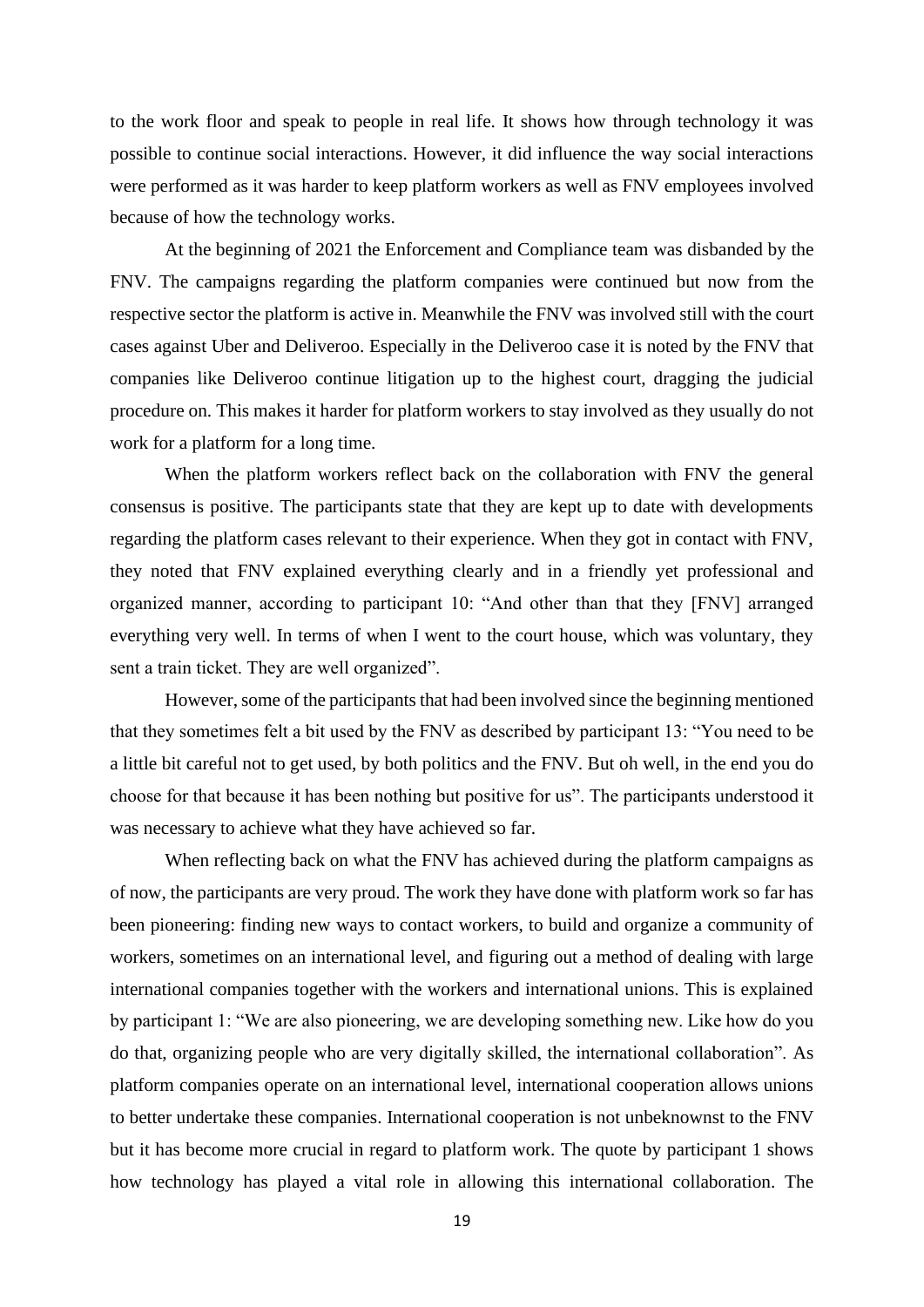technology sets up the possibility for communicating with these international unions to better take on the technology based platform companies.

### **Identity, ideology and purpose**

In this section the results regarding the FNV's identity, ideology and purpose will be discussed based on the interviews and the supportive content analysis that served as a benchmark.

### **Identity**

The FNV's identity, thus its values and beliefs, described in its official published documents consists of multiple aspects.

First of all: equality, freedom, justice and solidarity for all. These values are close to the core of the FNV, as seen in the FNV's Articles of Association: "The FNV-association is guided in her objectives and activities by the fundamental values of equality for all people, of freedom, justice and solidarity" (FNV, 2018, p. 5).

When the participants were asked to describe the FNV the abovementioned values were mentioned as the participants mentioned the FNV is there to represent all workers, those who are retired or on benefits as well. The FNV works to create a more equal distribution of wealth for all groups that take part in society in one way or another. The Dutch welfare state appears ingrained in these values as the FNV tries to make sure no one gets left behind.

The case of platform works offers a clear representation of these values which is stated by both those involved with the platform campaigns from the start and those who are currently involved. The current precarious situation of platform workers is seen as unjust and unfair compared to that of workers in more traditional working arrangements.

See, that is also the reason we decided to take up platforms. It is not like there were suddenly a thousand members at the door saying: 'we want to join FNV!'. We really do this based on principles. And not just for platform workers, that we do not agree with the way they are treated, but also because the general interest of all workers is under pressure if this becomes the norm.

The quote by participant 1, who was involved until recently, emphasises that not only is it important to improve the precarious position of platform workers for the platform workers themselves but for all other workers too. As more companies imply constructs that could be deemed as sham self-employed, the Dutch welfare state will be threatened because less workers participate in the system. The position of employees is pressured through this development and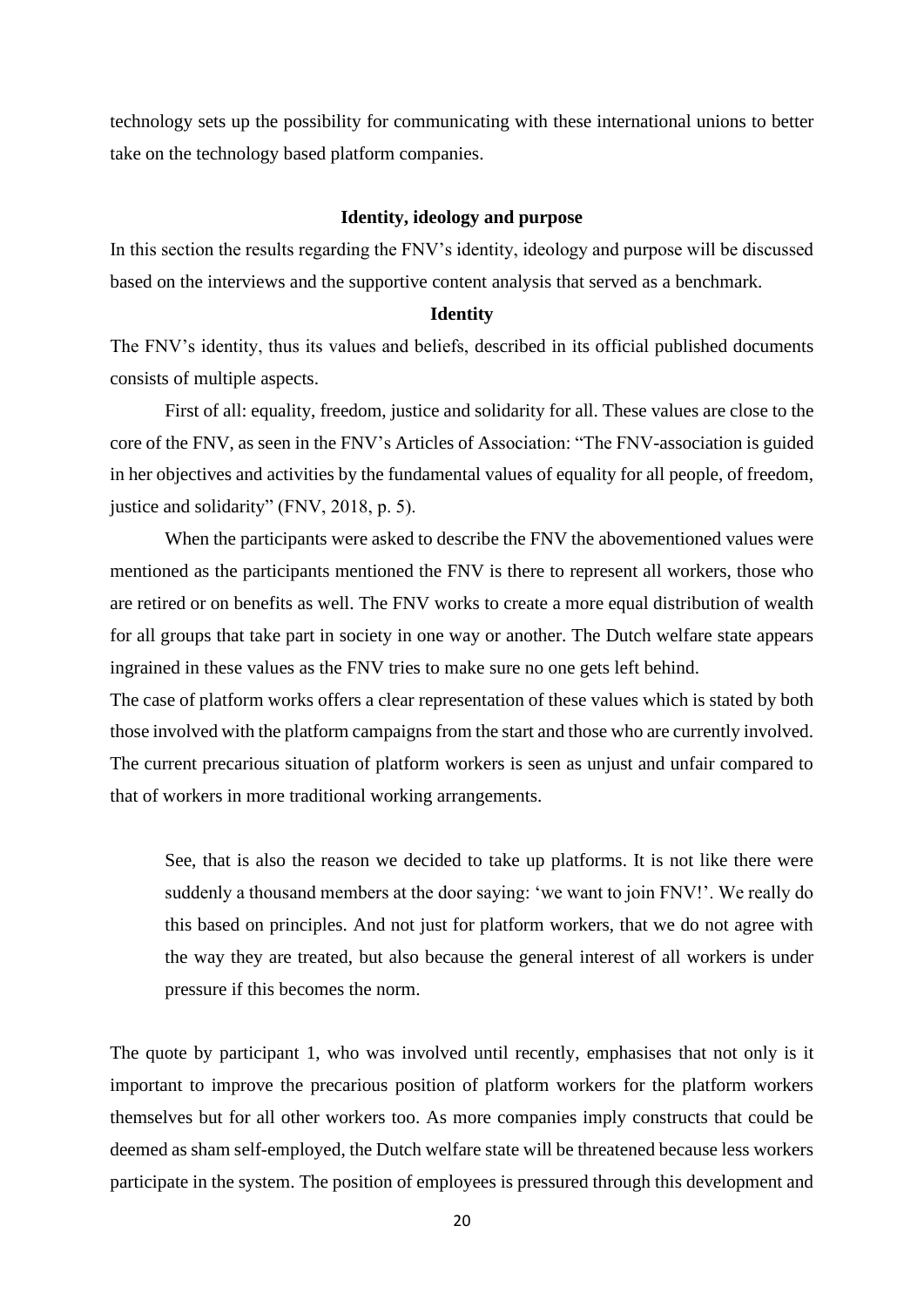therefore the FNV is pressed on halting the practices of platform companies regarding labour arrangements.

Another, closely related, value of the FNV is when creating this equality and justice everyone should be included no matter their background. Therefore, diversity is valued by the FNV as seen the Multiyear policy plan 2017-2021: "Building towards a social sustainable economy in which diversity is seen as an added value" (FNV, 2017a, p. 6). Diversity is adopted by the FNV in a broad sense including, but not limited to, gender, age and occupational disability. The FNV strives to represent diversity towards the public too making sure a diverse group of workers is shown: "So-called *kaderbridagiers* [executive brigades] who are temporarily excused (paid) from their regular activities. Diversity is an important criterion in this selection" (FNV, 2017a, p. 27). Interestingly, the attention to diversity was noticed by the Deliveroo riders too:

The FNV and Deliveroo sides were very different. On the side of Deliveroo there were five men and on FNV's side there were five women. I thought that was really interesting to see because that implies that they think about that. – Participant 10, a Deliveroo rider who had just joined FNV.

Maybe not necessarily their thinking patterns but in regard to the backgrounds of people that work there. Although in itself it was not really visible during the court case, but along the way there are quite some people with a non-Dutch background involved and I found that really cool to see. – Participant 12, no longer working for Deliveroo but involved from the start.

Regarding the value of diversity it appears the FNV is able to represent this value both inwards and outwards of the organization.

Another value closely tied to the FNV's identity is the idea of standing stronger together which is stated in the congressional: "We call for everyone to organize because together we stand strong" (FNV, 2017b, p. 8). The FNV states that its members form the core of its policies and positions and that they are involved during all processes related to organizing labour such as during collective labour agreement negotiations. To achieve this close connection with workers, the FNV actively tries to be present in the workplace: "As FNV we are close to the people, in the workplace and the regional labour union house" (FNV, 2017a, p. 7). The FNV tries to achieve this visibility of the labour union at the workplace so workers are made more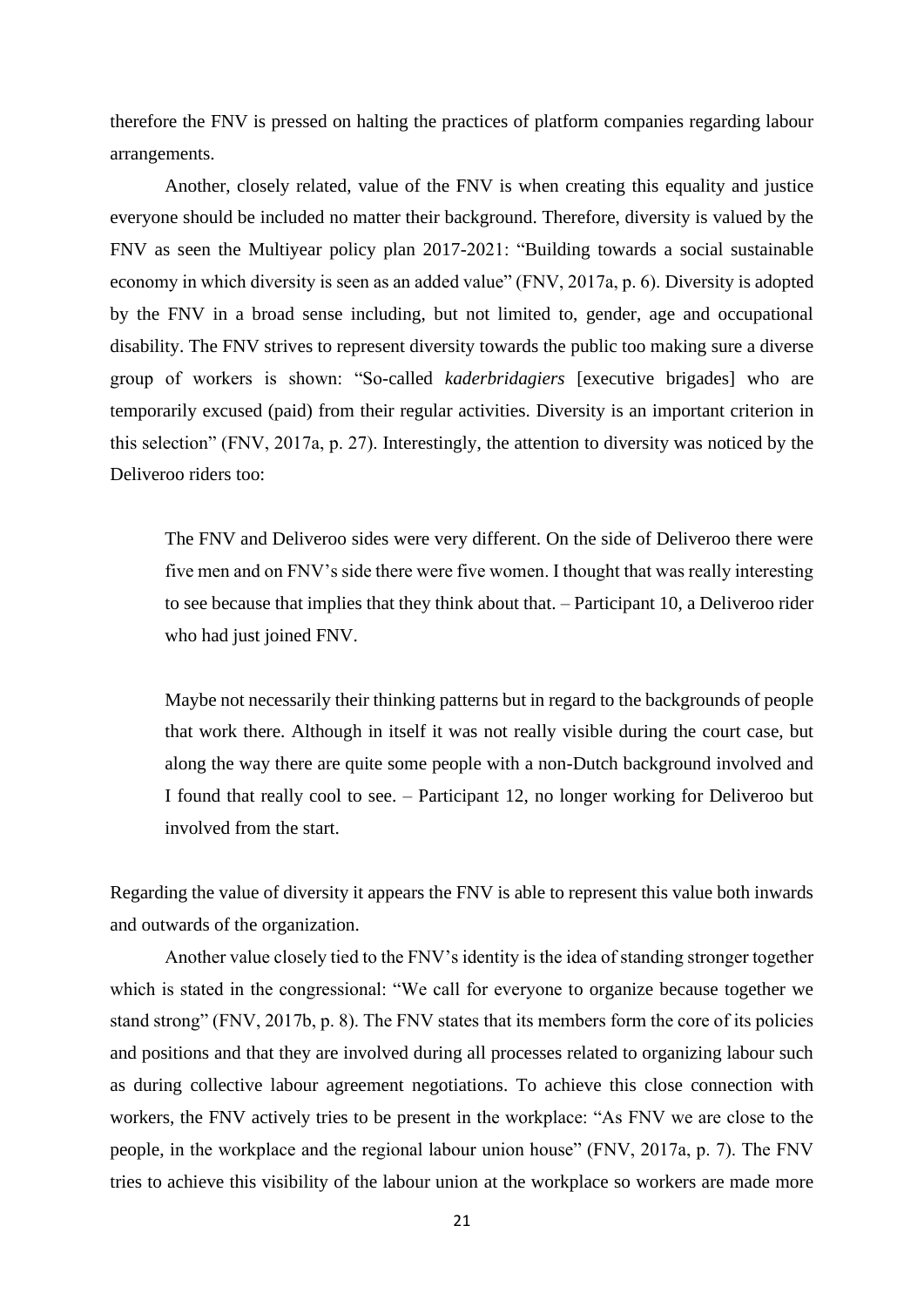aware of the existence of the FNV. The value of standing stronger together is visible in the platform campaigns as well. As mentioned by participant 3 who works for the FNV:

We always say: you cannot change anything on your own. But we want to try to organize you- to bring together a group of people in the same situation as you. And when you stand together like a group you are much less vulnerable.

This is mentioned by participant 12, one of the Deliveroo riders too: "So now we had a strong organisation backing us that is known by all of the Netherlands and thus could really generate media attention, and then you stand stronger of course and Deliveroo could not shove us aside easily anymore".

The precarious position of platform workers is mentioned in both quotes. Standing together is even more important in the context of platform work. Platform companies are able to fire workers with ease and for the tiniest suspicion- justified or not. Participant 4 from the FNV highlights this:

You have no labour contract, you have no dismissal protection, you have nothing. You only have to do something- and that is actually the saddest, there are many drivers who have been blocked for example because of fraudulent activities- who literally have no clue what they did or did not do wrong.

When workers stand up together however, a company is less likely to undertake direct action against an individual worker. This high risk of getting fired complicated the process of organizing platform workers as a fair share of the platform workers does not have any other options for work. Because of mistakes earlier in life, a lack of start qualifications or because of their last name not being of Western European descent, the platform workers experience many hardships when looking for a job. Since platform companies such as Uber hire basically everyone, this was a chance for them to earn money in an honest way. It relates back to the value of creating a just, equal and inclusive society in which everyone is able to participate.

Organizing platform workers thus has two benefits: on one hand it allows platform workers to develop their own voice because they are backed by a strong organization, while on the other hand the FNV is able to strengthen its own position by bringing in a new group of workers.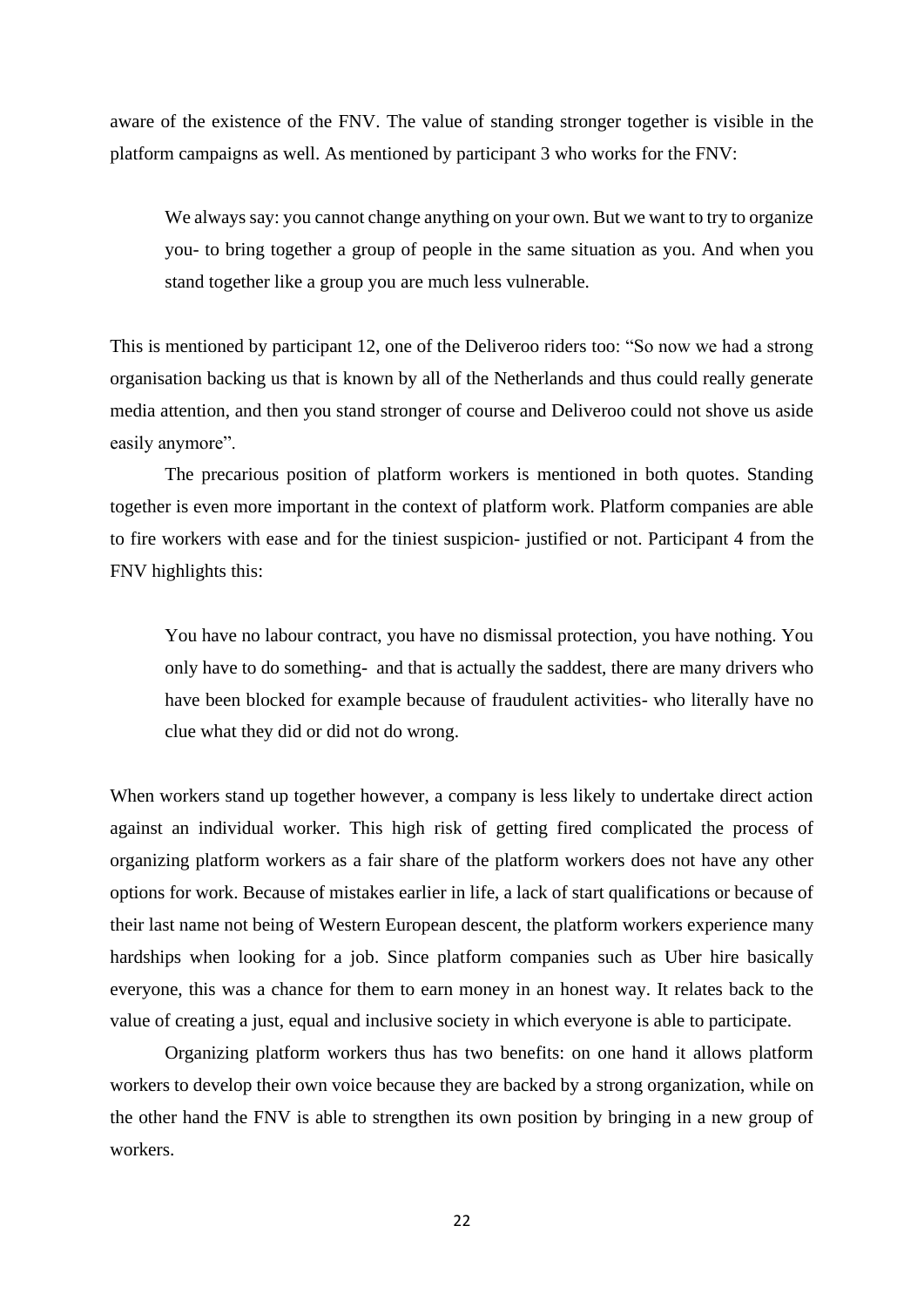Thus, externally FNV is able to consistently represent its values through the platform workers. The precarious position of platform workers represent a situation that is almost the opposite of what the FNV stands for in regard to values. Therefore, the identity the FNV portrays to its external environment applies to platform workers.

Internally, the members of the FNV focused on platform work describe themselves in line with general statements and positions of the FNV. However, the team differs from the larger organization. They are a bit younger compared to the other teams of the FNV and more driven according to participant 3: "Everyone in FNV, in any case, they are all driven people. But the people of the platform economy are extra driven because they have a sense of urgency".

This sense of urgency is not felt throughout the entire organization however, showing a discrepancy in the FNV's value of representing all workers. The more established sectors such as the metal industries, do not feel the same urgency and need to undertake action for platform workers. Whereas in the beginning the debates were related to whether or not FNV would be successful in organizing platform workers, current debates relate to platform campaigns not necessarily leading to more members. At the same time there is the related ongoing debate as to who FNV needs to present more: its paying members or all workers who are not necessarily a member of the FNV, as described by participant 2 who had recently joined the team: "But at the same time this team is really essential in making sure the focus stays on this group. I think that if you let this up only to the other parts of the FNV that would not happen". This feeling is strengthened by the disbandment of the Enforcement and Compliance team in the beginning of 2021, which makes the participants fear for future effort that will be put into the platform campaigns.

## **Ideology**

Ideology, or the frame of reference and world view, of the FNV is built upon multiple aspects. First of all, the FNV upholds the democratic principles and constitutional rights as stated in the Universal Declaration of Human Rights according to the FNV's Articles of Association (2018). In general, the FNV works according to the democratic principles and works on upholding these principles such as through elections for its chairman. Upholding democratic principles is present in the case of platform companies, as mentioned by participant 1: "And for some companies you fear that eventually they will become so large that democratic control is no longer possible". Companies like Uber and Deliveroo actively work on achieving a dominant or monopolistic position in their field as well as expanding their product line, for instance Uber starting its own delivery branch Uber Eats. As these companies grow in size it becomes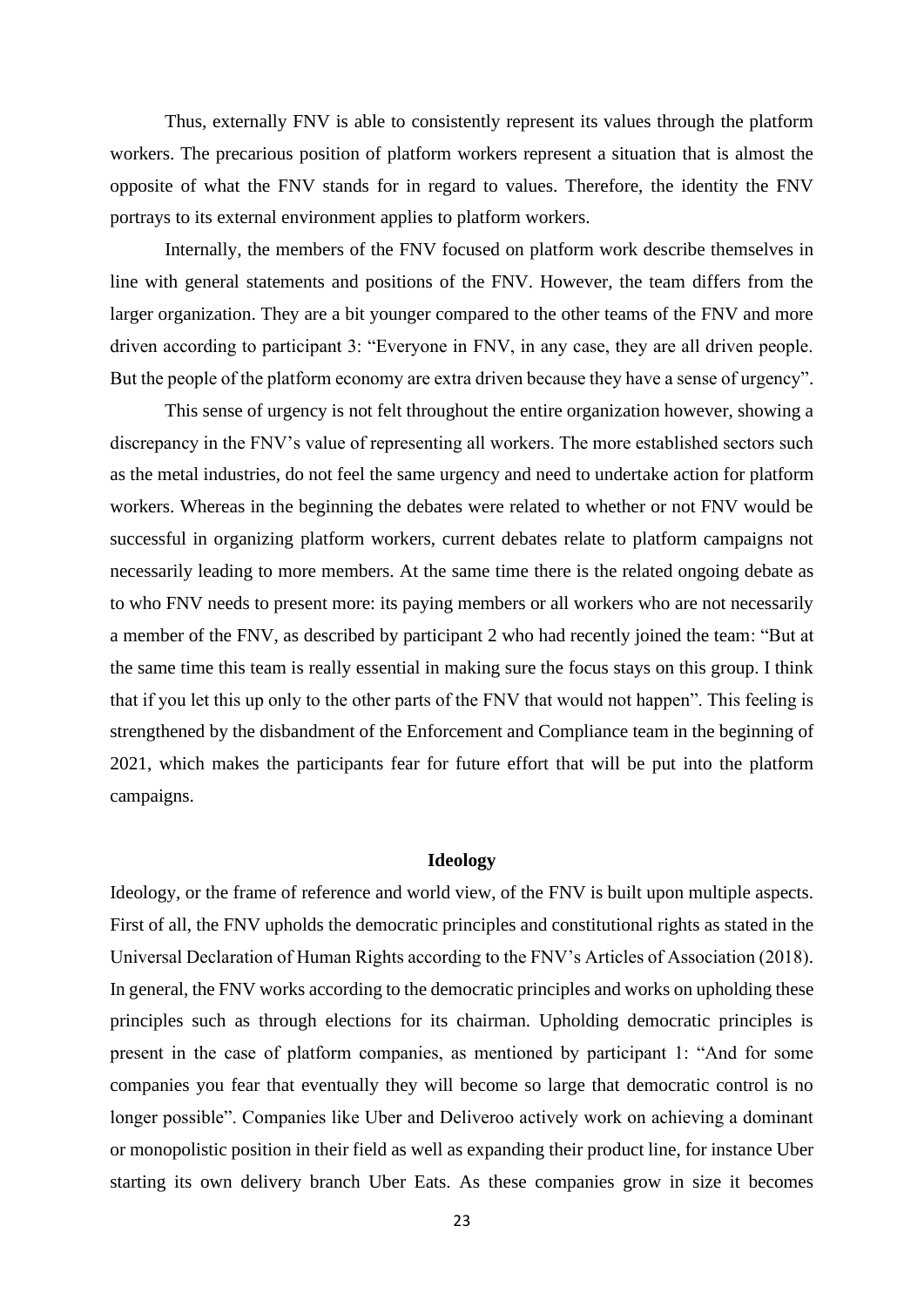increasingly difficult for governments to undertake action, thus hindering democratic control. The rapid expansion of platform companies in this race for a dominant global market position is supported by technology that allows platform companies to sell themselves to investors as innovative and strong enough to achieve a dominant market position: "At the moment they [platform companies] are all subsidised by investors. They earn quite some money because the values of these companies usually double in value a couple of times after your investment", as stated by participant 2. Indirectly, technology allows the multinationals to avoid democratic legislation by using the technology to frame themselves as a new phenomenon.

From the interviews and content analysis it became apparent that the way platform companies organize their workers is viewed and framed as sham self-employment by the FNV: "The group of self-employed who we define as sham self-employed, it is not the self-employed people that are a sham, but it is the client who is a sham because they treat them as selfemployed when they are not", as stated by participant 11. All work should be treated fairly and work should be designed fairly as represented in the notion of Real jobs: "Real Jobs with security, quality and decent income. Jobs people can trust to build a living on tomorrow, next month and next year" (FNV, 2017a, p. 4). Sham self-employment is seen as a method for companies to cut down on labour costs while workers are increasingly pushed into precarious situations. This clashes with the view of the FNV that all jobs should be valued fairly. Therefore, platform jobs often do not meet this criterion of providing a secure and stable income, thus it fits within the FNV's ideology of creating more Real jobs. For that reason FNV focuses especially on sham self-employment constructs that usually target the workers at the bottom of the workforce as explained in the video *Naleven werkt*! [Compliance works!] (FNV, 2021). This view of what defines something as a real job is visible in the union's own practices too, such as quoted by participant 7 who had joined the FNV through a temporary work agency initially: "The FNV already had the policy that after a year you got a permanent contract, so then I was hired for permanent employment".

Finally, according to the FNV's view a strong labour union is necessary in protecting the rights of workers. When unions are strong they are more capable of representing the interests of a larger group of workers. From the FNV's point of view this includes all workers, including platform workers. However, it appears that FNV is unable to cover all workers in its campaigns which is mentioned by one of the Deliveroo riders, referring to international students: "But for all those people, and that really is the greater part of those working for Deliveroo, that are people from outside the EU [European Union] and the FNV couldn't do anything for them". Other groups are hit hard by the confusing rules and regulations regarding self-employment, as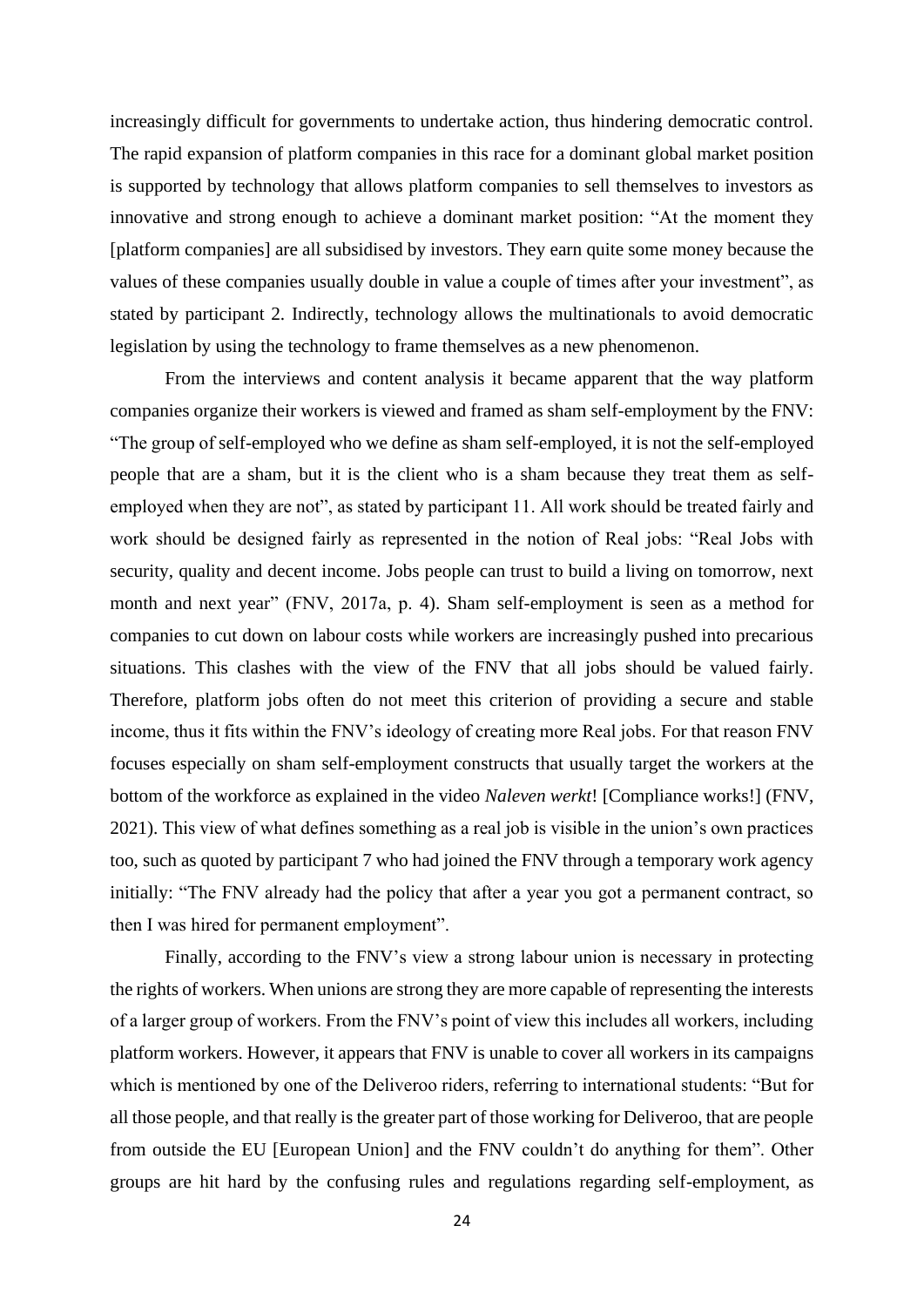explained by participant 7: "The homeless shelters in Amsterdam, the *Belastingdienst* [Dutch tax authorities] tracking down Eastern European workers, I believe from Uber Eats, who went to work and who had no clue they needed to fill in tax returns". It makes it harder for the FNV to represent all workers.

#### **Purpose**

The purpose of the FNV consists of multiple goals. The first goal is related to the democratic principles as the FNV actively works on improving the democratic society and guaranteeing freedom of negotiation, as stated in the Articles of Association (FNV, 2018). Another goal is reinforcing and building upon the current union structure as shown in the Articles of Association too: "Encouraging the effective building of the labour union movement on both local, regional, national, European and international level" (FNV, 2018, p. 6). This goal is visible in the aims of the platform campaigns too as the FNV works on integrating platform workers into the labour union, thus increasing the reach of the union as a new group of workers is included. However, this integration is not without hardships as stated by participant 1: "With these platforms, there is no union tradition". The platform workers in general have no experience with unions, unions have not had the time yet to build a presence and the work is generally not suitable for an established location where platform workers and the union could meet up such as a labour union house. However, FNV works on building up a sense of labour unionism within these platform groups. Internationally, the FNV works on a stronger international network of unions by building relations with other unions. By cooperating with international unions the FNV is able to better address the multinational platform companies as well, underpinned by participant 14 who works for FNV: "There are international labour unions which have national unions join and those international unions try to tackle those large companies in a more coordinated fashion".

Another goal of the FNV is enhancing the Dutch society through decent work and fair distribution of labour and earnings. Concretely, this means a labour market based on decent labour arrangements that are preferably covered in collective agreements and employers who pay their taxes and contributions fairly (FNV, 2018). Fixing the issues in the platform economy is part of achieving this goal as platform companies are described as the worst example of what is wrong with the current labour market, especially as the practices of platform companies threaten other jobs as stated by participant 3: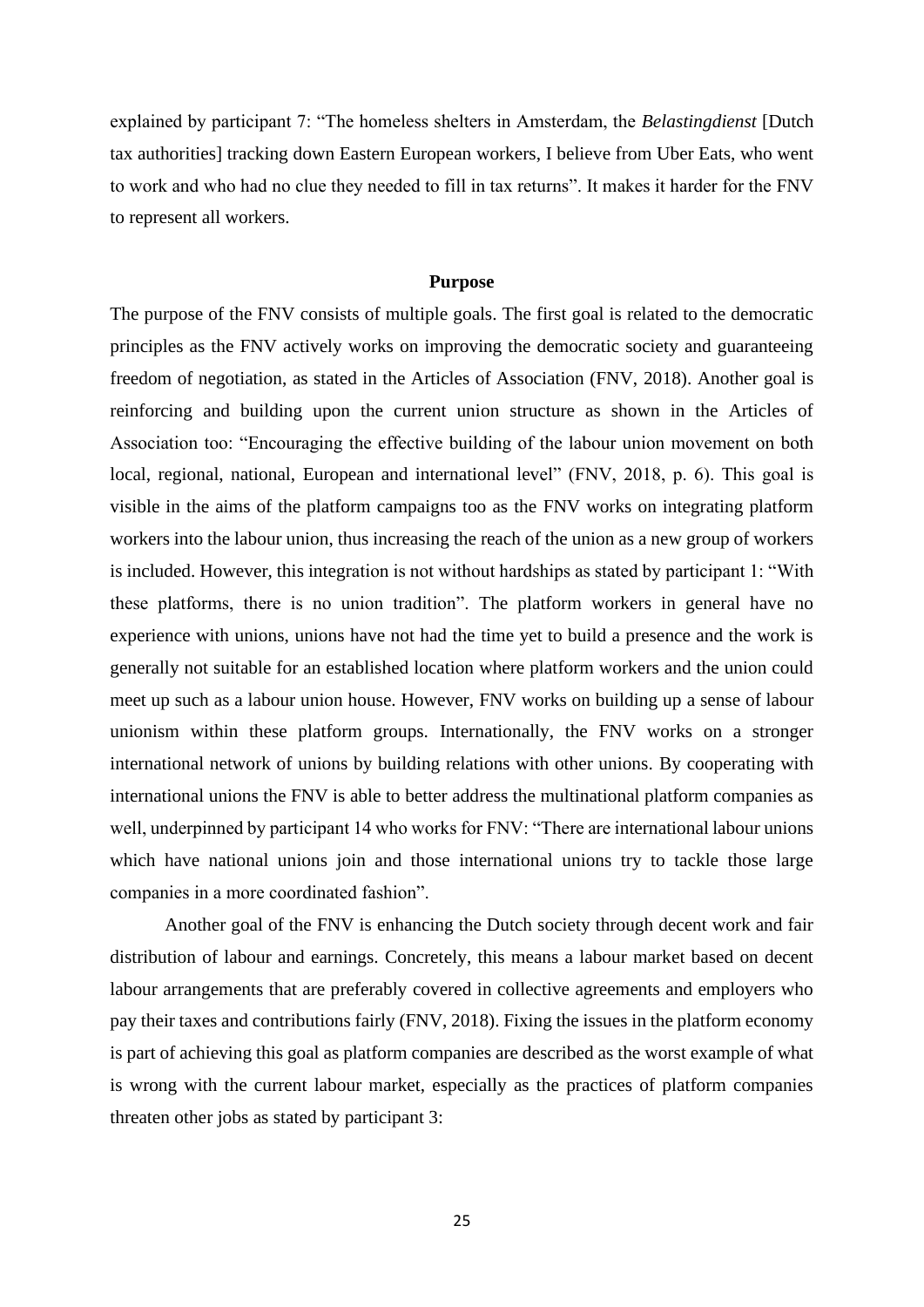But in my opinion FNV is the designated organisation to arrange that for these people or to work on improving their situation. Because it is of interest of the entire working population of the Netherlands, but not everyone sees that.

Some of the goals mentioned in the FNV's documents are directly related to the situation of platform workers. The precarious position appears to be part of a broader societal trend. As mentioned by both the Congressional and the participants, the Netherlands seems to be part of a larger trend of labour market flexibilization. Instead of permanent contracts being the norm, more and more workers are contracted through temporary work agencies, fixed-term contracts and increasingly as self-employed. FNV works on halting this trend of exorbitant flexibilization to prevent an even larger part of the workforce ending up in a precarious position: "And it is very necessary too because almost 4 out of 10 workers have a precarious contract and thus precarious income and a precarious future" (FNV, 2017b, p. 5). The same argument was brought up on multiple occasions during the conversations with the participants, such as with participant 7, an employee of FNV:

Especially in the Netherlands- we are Europe's number one flex-addict. And not just with our temporary workers and 0-hour contracts, but also with sham self-employment. We see an increasing number of companies who prefer a self-employed worker over paid employment and thus push people in a precarious position while not paying taxes themselves.

The high amount of flex work in the Netherlands has led to the FNV describing the Netherlands as flex-addict. According to FNV the campaigns and court cases against platform companies are important in breaking this trend of companies increasingly using constructs to not hire workers on a permanent contract as it will set a precedent.

The goals mentioned by the participants in relation to platform work are in accordance with what is stated in the FNV's publications related specifically to platform work. An important aim of the platform campaign is to address platform companies, as shown in this quote from the video ' '*Gezocht: eerlijk werk. Dossier schijnzelfstandigheid*' [Wanted: fair work. Case sham self-employment]: "We try to make sure that those platforms are simply labelled clearly, either as a real employer with all the duties that go with it or that they treat those people as real entrepreneurs" (FNV, 2021).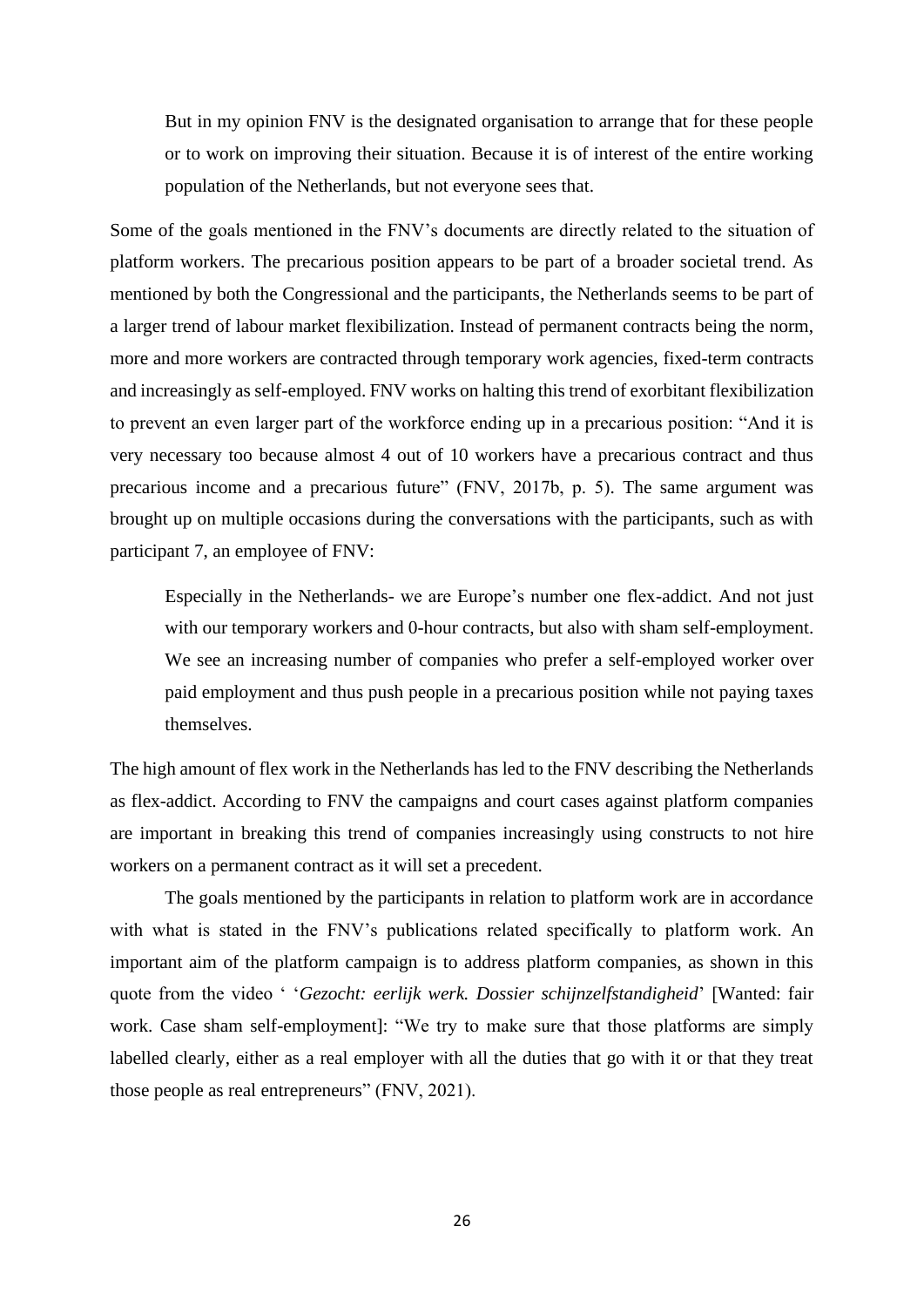#### **Strategy**

In this section the FNV's strategy regarding platform work will be discussed two fold. The way the FNV undertakes will be analysed first by looking at the common and sector-specific strategies. Thereafter, the strategic capabilities of the FNV will be analysed.

#### **Common strategies**

The four common strategies related to labour union approaches to platform work all appear to be used by the FNV.

Strategies aimed at non-compliance of employers was the most common strategy applied by FNV. This strategy is aimed at drawing attention to platform companies that do not comply with existing regulations or use unfavourable constructs. A crucial aspect of the FNV's platform campaign is related to the naming and shaming of platform companies in the media, as described in the following quote by participant 3: "So naming and shaming through publications in news articles, programmes such as *Scheefgroei in de polder* [Imbalance in the polder], which is a nice example". This strategy becomes visible too in the juridical battle fought by FNV. Due to the large size and attitude of the platform companies such as Deliveroo, FNV has turned to taking the platform companies to court, as mentioned by participant 4: "Juridical procedures were an emergency procedure for us. It is something you do when you cannot settle it in a normal way".

The non-compliance of the platform companies is brought to the attention of the general public too by actively naming and shaming these companies in video publications such as *Naleven werkt!* and the publication on delivery platforms *Bezorgd om maaltijdbezorgers* [Concerned about food deliverers] (FNV, 2021; FNV, 2020).

FNV makes use of strengthening its cooperation with public institutions as well. This becomes mostly visible in its published documents as both Naleven werkt! and the multiyear policy plan mention organizing and working together with employer's organizations and public partners that want to end the exorbitant flexibilization: "We build coalitions with parties that also want market regulation and that want to end the race to the bottom" (FNV, 2017a, p. 34).

Addressing outsourcers and client companies is another strategy employed by the FNV. An example of this is FNV pressuring pension funds into ethical investments of the highest quality and companies to operate sustainably, which includes sustainable personnel policies (FNV, 2017b). This strategy is partly represented by the naming and shaming strategy FNV uses as it might deter companies from these business practices in fear of being called out in the media.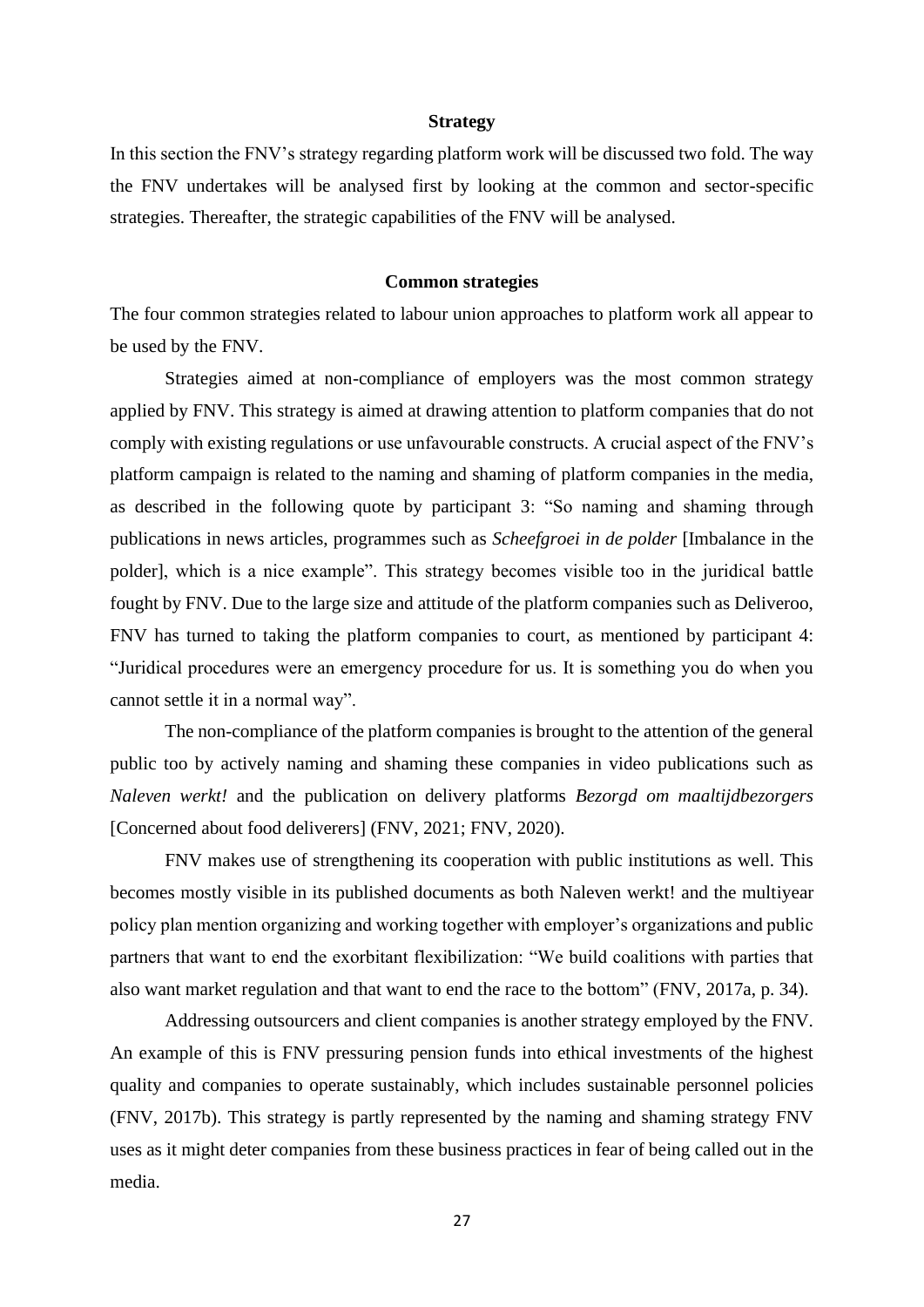The last common strategy, improving training and skill development opportunities, is found in the interviews and documents. This strategy is used to strengthen the position of platform workers, both in their working lives as in the platform campaigns. The multiyear policy plan shows that the FNV values skill development: "Continuous education and development are important conditions for a Real job. Workers and job seekers must be facilitated with this" (FNV, 2017a, p. 24). When some platform workers lost their work during the corona lockdown, FVN helped retrain these workers for different jobs like delivery for a supermarket. Furthermore, the FNV offers the platform workers that are involved with the FNV media training to prepare them for media appearances as elaborated by participant 6:

And kind of polishing people a little bit like now you are suited for the- learning media logics and all that are new skills for these people because usually they are normal people driving for Uber and then suddenly they enter a juridical world. So they need guidance with that.

Through media training the platform workers are trained into performing a certain set of social interactions that are broadcasted through a media channel. Media has the ability to distribute the story or message the FNV wants to share, without direct contact or interaction with the audience. This sociomateriality lets the FNV adapt to the material media while at the same time using this media to reach a larger audience than when only relying on face-to-face and real life contact. As the intermediary between the FNV as sender and the audience as receiver, the FNV needs to understand the logics and mechanics behind the technology to create a successful media performance so the audience will receive and understand the message.

## **Sector-specific strategies**

Sector-specific strategies are those strategies developed by labour unions specifically for certain sectors. In the case of platform work, the FNV needed to develop a new strategy as the platform companies differ from other companies the FNV deals with and is familiar with. As mentioned by the participants addressing platform companies required a new way of contacting and organizing workers. This was especially the case because platform workers in general are not very familiar with labour unions, the work is highly individual with workers dispersed over the city and there are only a few places workers group together. The workers have little contact amongst each other because everything is arranged through the app. Through this sociomateriality, the technology has replaced close contact with other workers by providing all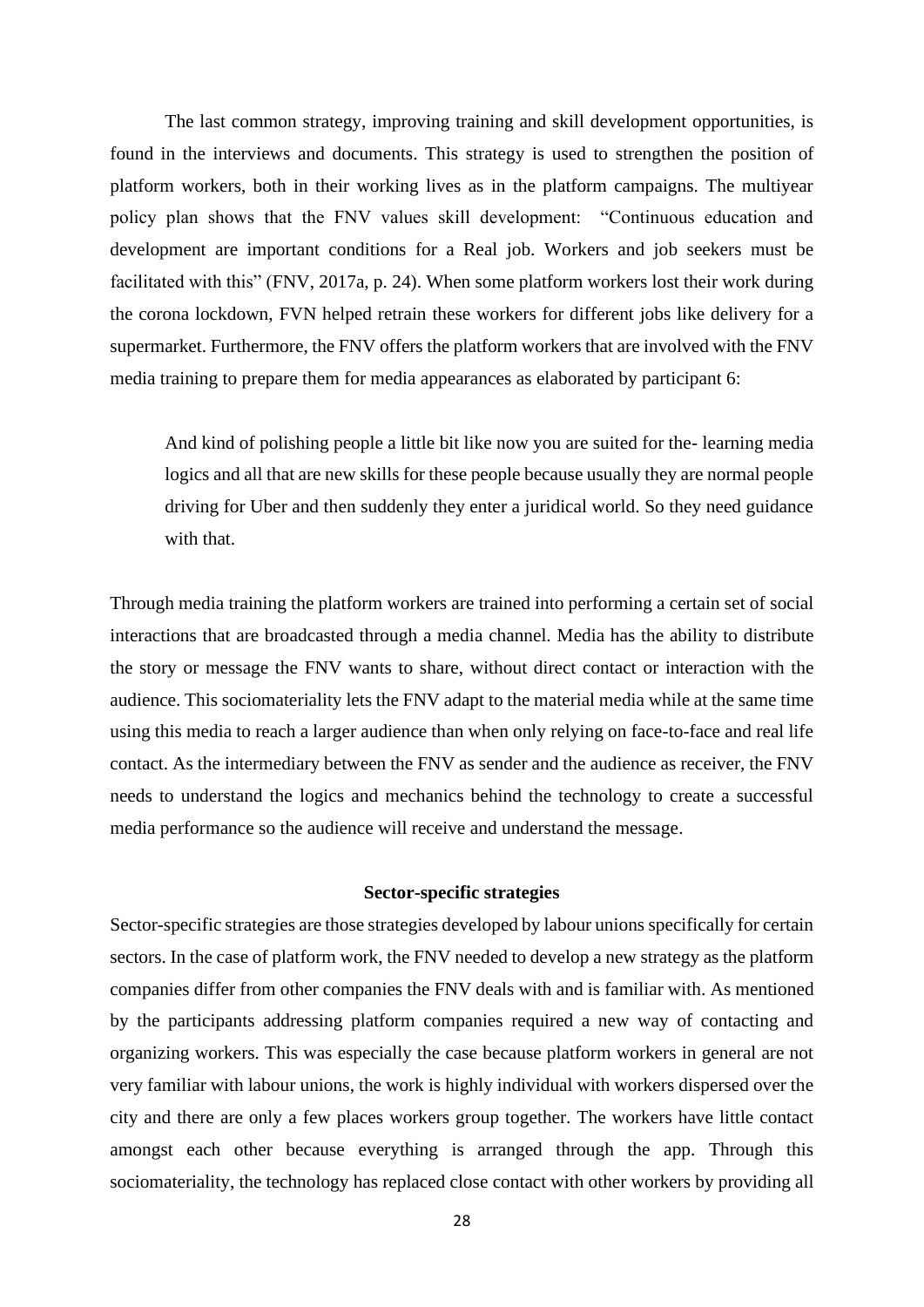information and making workers perform tasks on their own. Although workers do keep in touch, it is very superficial and not lasting.

Traditional approaches to contacting workers were applied by visiting spots workers grouped together such as a parking spot near Schiphol where Uber workers waited. This strategy was deemed ineffective for platforms such as Deliveroo and Uber that let workers move through the entire city since it took a lot of time and energy to find and connect with workers. Participant 1 mentioned when reflecting upon organizing platform workers: "It earned us relatively little when you looked at how much time was put into it. So we went searching for a different way of contacting them".

However, for some platforms the traditional approach turned out effective, such as for Temper, a platform that sends workers to a single address during a shift. The new approach FNV developed in regard to contacting platform workers changed into a more wait-and-see approach as stated by participant 1: "It's better to focus your attention on people that move towards you on their own account and move on from there".

As a result, the platform campaigns are more focused on small groups of workers compared to the large groups of activated workers in most FNV campaigns. These small groups of platform workers consist of those that are willing to share their stories to the public. As mentioned by participant 7: "We have more individual contact with people than that we really build those groups and are visible". Thus, the focus is not on building a large group of activated workers but instead gaining as much attention as possible with the small group of workers willing to participate.

Creating visibility and public awareness in regard to platform work is another key component of the sector strategy because according to multiple participants, including participant 3, there is a lack of public awareness on the conditions of platform work: "Also making the public aware that when they order an Uber or a meal from Deliveroo, that they thenwho delivers the meal and what kind of position they are in". The FNV employees mention that for a lot of people the position of platform workers is something they cannot relate with. They assume it is just a side job and not something that will happen to their job and that is why more public awareness is needed, as explained by participant 16 who had been working on the platform campaign for half a year:

You don't really think about the working conditions of the drivers when you order an Uber, you don't really think about that. So a lot of awareness is needed and I think that is our expertise as a labour union to tell those stories.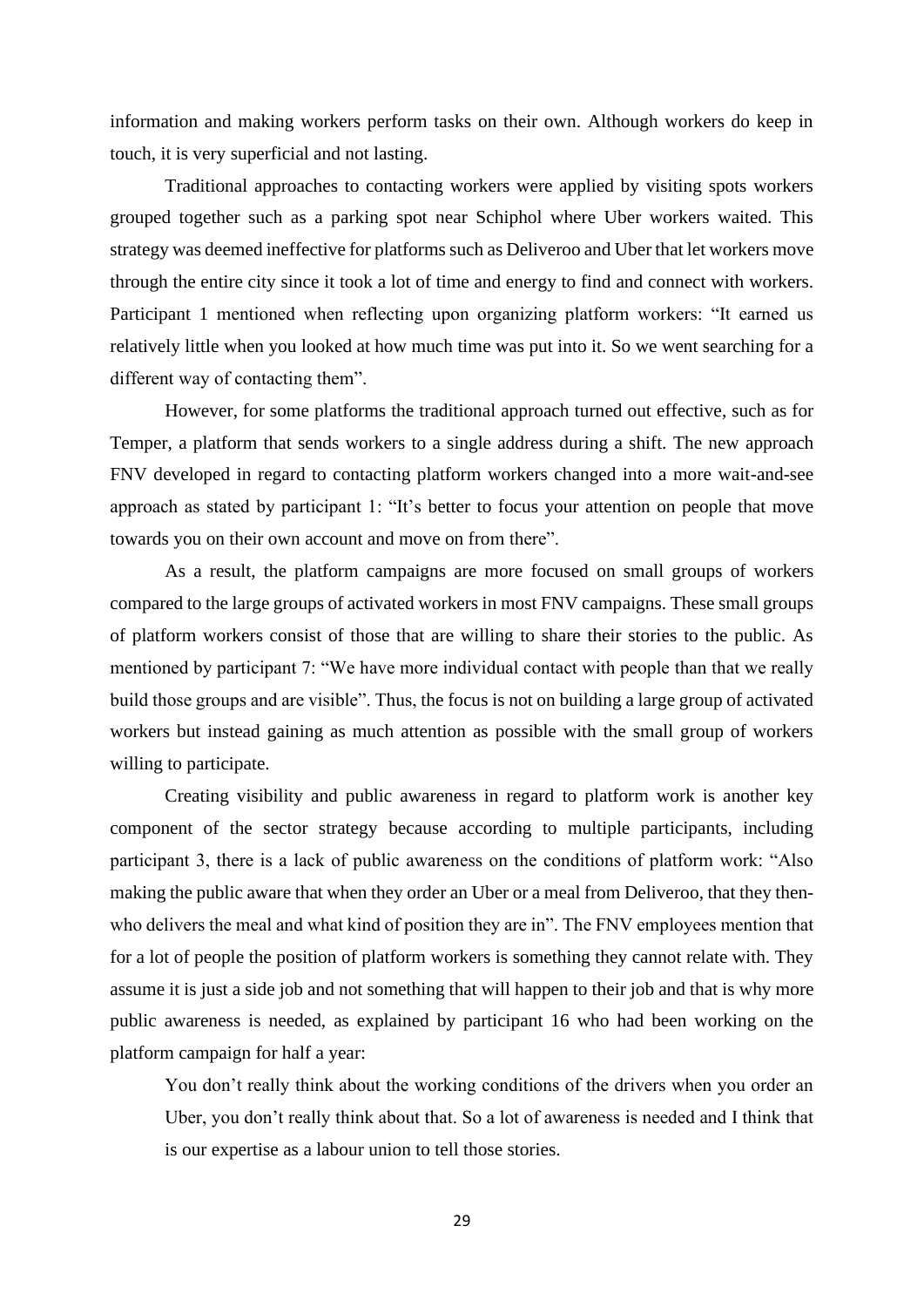Public awareness is created in multiple ways. FNV has created videos such as portraits of platform workers and other workers in sham self-employment constructions and released those on YouTube. The portraits are used in other video publications as 'Naleven werkt!' and 'Gezocht: eerlijk werk'. These videos are distributed on social media as well, which is another way the FNV attempts to draw attention. Multiple social media networks are used by the FNV such as LinkedIn and Twitter. The aim of these channels differs, as explained by participant 15: "how can you make sure you get that expert role, well for that we used LinkedIn articles. Not the updates but really writing and publishing articles on LinkedIn". Another way of drawing attention is by getting news agencies to publish articles related to the FNV and platform work. By putting platform workers in the spotlight during for example talk shows, more attention is created. Through this constant flow of information, mostly produced and distributed on digital channels, the FNV tries to shift the tone of the debate on the flexibilization of the labour market to achieve awareness and change.

The final differentiating attribute of the platform work strategy is the juridical steps the FNV undertakes. Whereas juridical procedures are described as a last resort effort for nonplatform companies, it takes a much more crucial position in the platform campaigns. As stated by the participants, the platform companies refuse almost all cooperation. As a result of this uncooperative attitude, the FNV has changed its approach to collecting data and information about the company and then proceed with a juridical procedure. With most other companies it would start with conversations and strikes and only if those options proved unfruitful, a court case would be considered, especially because court cases involve a long and costly process, as described by participant 7:

Actually… you do not want to go to court. Actually you just want to settle it with the company. When you go to court you know it will be a long process which requires a long breath and nothing will change directly.

The length of the juridical process is mentioned by the Deliveroo participants. Most of the riders that were involved with the start of the Riders Union have moved from Deliveroo as well as the FNV. This is described by participant 13, who was involved with the start of the Riders Union:

It was disappointing, but the longer it lasted the less bothered I was since… yeah, it is just a really long juridical process so that is not something you want to be busy with if you are not a lawyer.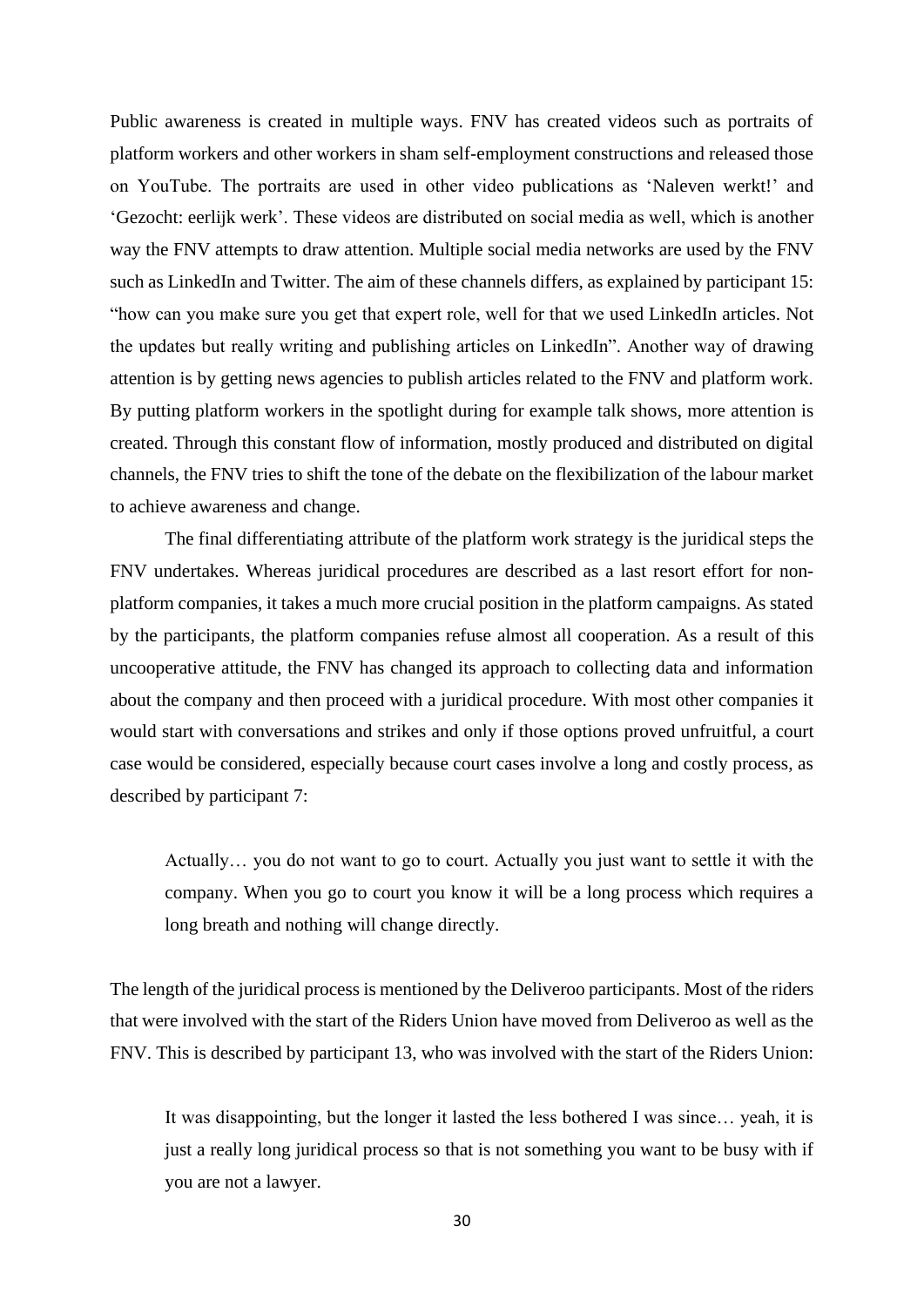It creates another hardship for the FNV as the length of the process makes it difficult to keep platform workers involved, especially as a lot of workers leave the platform relatively quickly. Some of those involved remain lowkey involved such as participant 12: I became a member and I am kept up to date about the Deliveroo case when something happens with that and they ask me to join them there and I am open to that". Therefore, the FNV has to keep scouting new workers that want to take on an active role. Another possible reason mentioned by participant 12 for the low involvement of platform workers is the cost of contribution to the FNV, which could be experienced as expensive when compared to what the platform workers earn. Nonetheless, the FNV is actively organizing and activating new platform workers such as through the large Telegram groups used by Uber drivers.

All these components combined has led to the following strategy, specifically developed for platform work: the '*air force campaign'*. Whereas FNV described most of its campaigns as '*ground force campaigns'*, the platform campaigns are described as an air force campaign. Ground force campaigns are focused on building a large network of activated workers and resemble grassroot campaigns in the sense that it is a bottom-up approach focused on the workers. Meanwhile, the air force campaign is described by participant 14 as: "That is what we are doing right now with the court cases where only a small part of the platform workers is involved. Mostly high above, we pull out juridically to get what we want."

In sum, the strategy of the FNV for platform work can be defined as organizing a small group of workers whose stories are brought to the attention of the public by drawing in media attention, while at the same time collecting data to start juridical procedures against companies.

#### **Strategic capabilities**

This section of the results will cover the strategic capabilities that emerged during the analysis.

The first capability, articulating, consists of the union's ability to come up with a strategy for the different levels in the playing field. This capability tends to present itself in the different strategies the FNV upholds in regard to platform work. While generating public awareness requires the FNV to share the story of the platform workers through for example talk shows, starting a juridical procedure is more dependent on information. In the congressional the FNV mentions specifically accessing networks to gain influence to specific parties: "strong and recognizable local and regional networks function as a pivot to local and regional governments" (FNV, 2017b, p. 9).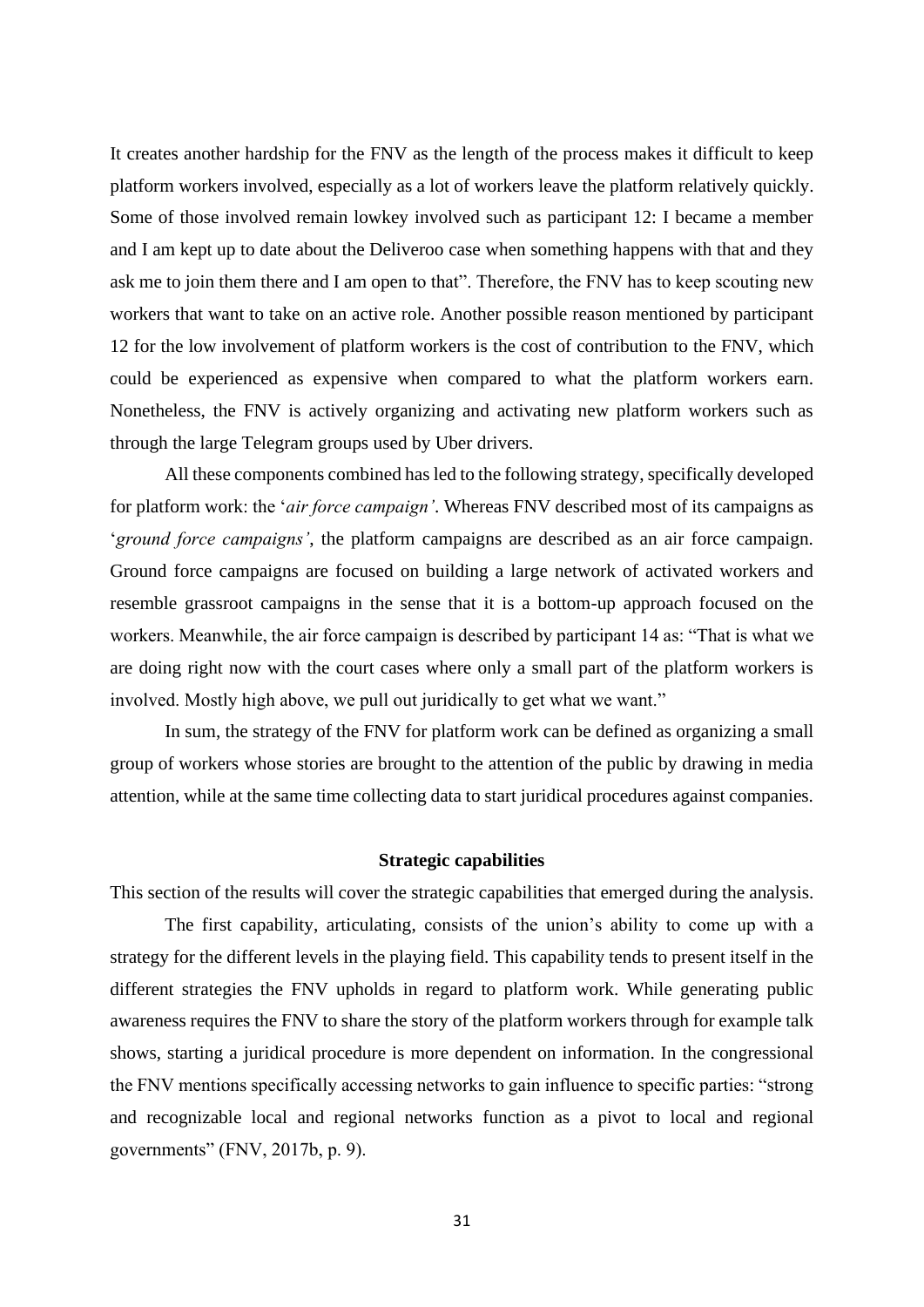As is shown during the interviews, the FNV is actively trying to activate and connect different actors in its network according to participant 6:

FNV has a really large network and they have ties everywhere: the media, political institutes like the municipality of Amsterdam for example but also the national government or whatever. They are a known cooperation partner and they use that role to introduce taxi drivers.

This way, actors are activated and connected, as well as broadening the network.

Intermediating, the second strategic capability, refers to the capability of unions to navigate amongst different identities in the network while fostering collaborative action. As noted by two of the Deliveroo riders involved, the FNV is able to adopt different roles depending on the situation: "Well, towards the platform workers, very approachable. They [FNV] visit all those cities and simply invite people over to tell their story", while a different participant noted "And well, in general during the court cases they seem much more professional to me. Much tougher" on describing his experience with FNV. The distinction between these quotes shows how the FNV is able to adopt a role depending on the actor they are interacting with.

As mentioned before, the international characteristic of platform work requires international cooperation with other labour unions and the FNV is aware of this as stated in the Congressional: "Close and purposeful collaboration with our union colleagues worldwide is necessary" (FNV, 2017b, p. 8). This was present in the interviews too, for example in this quote by an FNV employee: "What you see is that that there are international labour unions which have been joined by national unions and through those international unions are more coordinated approach is used to tackle the really large companies"

As platform work is a new type of organizing work, the FNV must possess the capability to learn as they have to develop a new method of organizing and activating platform workers. The interviews show the FNV has been capable of learning in the process of developing a method to undertake platform companies as shown by participant 3: "you need to grab onto everything that supports your case. So not just going to court, but also reaching out to politicians and the press. Then you can be effective". This is the result of a learning process on how to address platform companies. It shows that the FNV has learnt that when dealing with platform companies a wide range of activities is necessary to achieve successful results. When a new campaign starts, the FNV starts a learning process too to fully understand the way the platform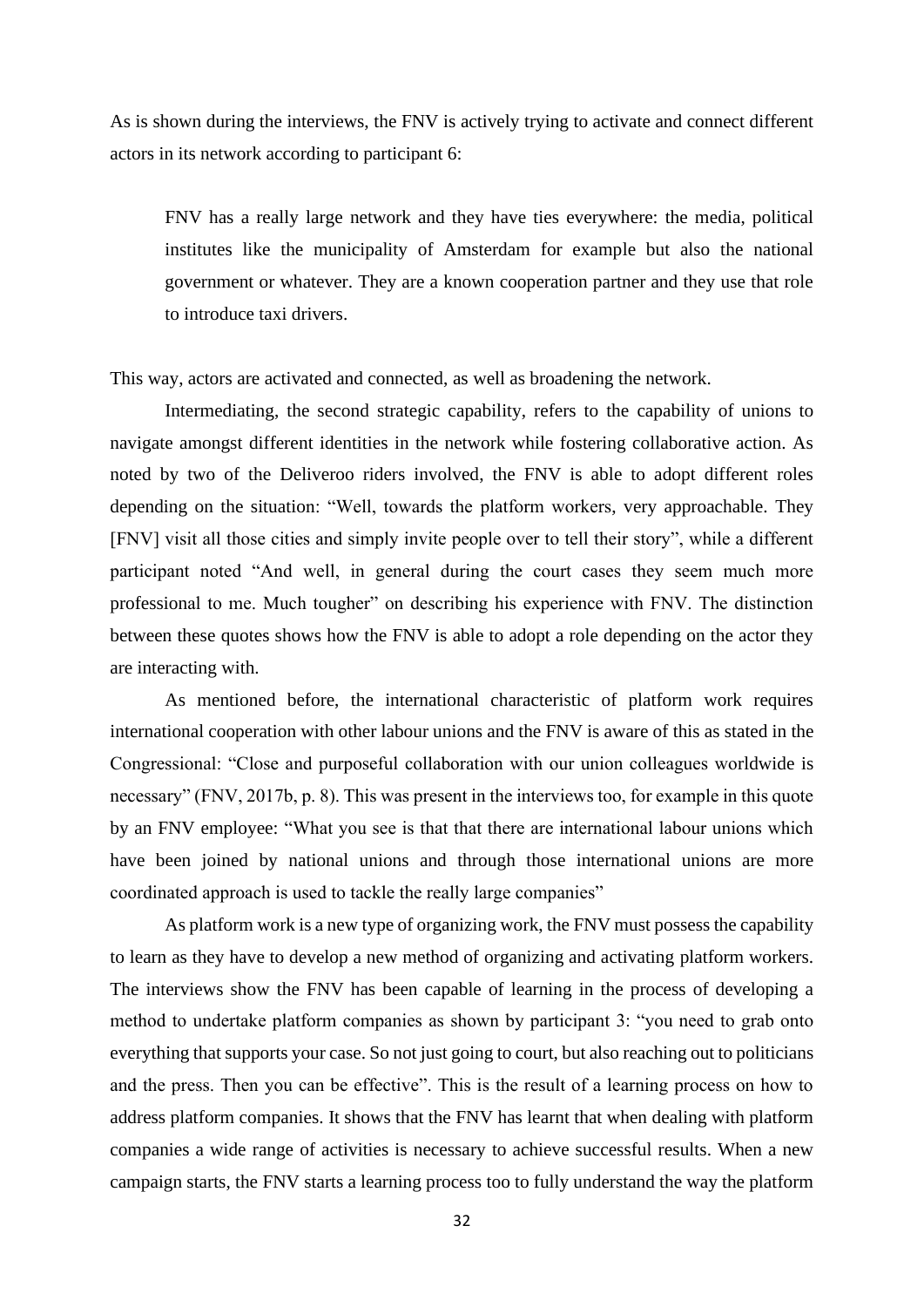company operates. This research and learning phase is done by desk research as well as through collecting information directly from platform workers such as through invoices.

Learning is visible in other aspects of the organisation too. As participants mentioned, the FNV is still in the process of digitizing its organization and learning the ropes with online technology and social media.

Framing is an important capability unions need to possess in order to establish an agenda. With regards to platform work, FNV has been highly successful in framing platform workers and altering the course of the public debate as described by participant 11:

It used to be- flex was sold as young and sexy and those weird labour unions don't understand it and that's why they lose members. No one talks about it like that anymore because in most cases flex is not flex but mostly cheaper, and it is precarious and it has economic effects (…) and now finally everyone talks about precariousness and no longer about flex.

By generating large amounts of media attention, addressing politicians and organizing the platform workers, FNV has been able to shift the tone of the public debate regarding platform work. It shows the FNV capability to put together a coherent and strong agenda.

#### **Role of technology**

Throughout the interviews and observations the role of technology turned out to be crucial one embedded in both the platforms and the FNV's platform campaign.

First, technology is the key component that allows for the existence of platform work. The work done through platforms is not necessarily new, such as delivering food, but the way it is offered, the digital platform, is new. However platform companies frame platform work as something completely new as a way to not avoid existing regulation. This is summed up well by participant 11 who has seen this happen before:

You see that quite often that technological innovations in the production process suddenly become the argument that all we have agreed upon about labour conditions, employment contracts, is no longer applicable because, as I like to say, we have invented a new hammer. And that, of course, is very classic.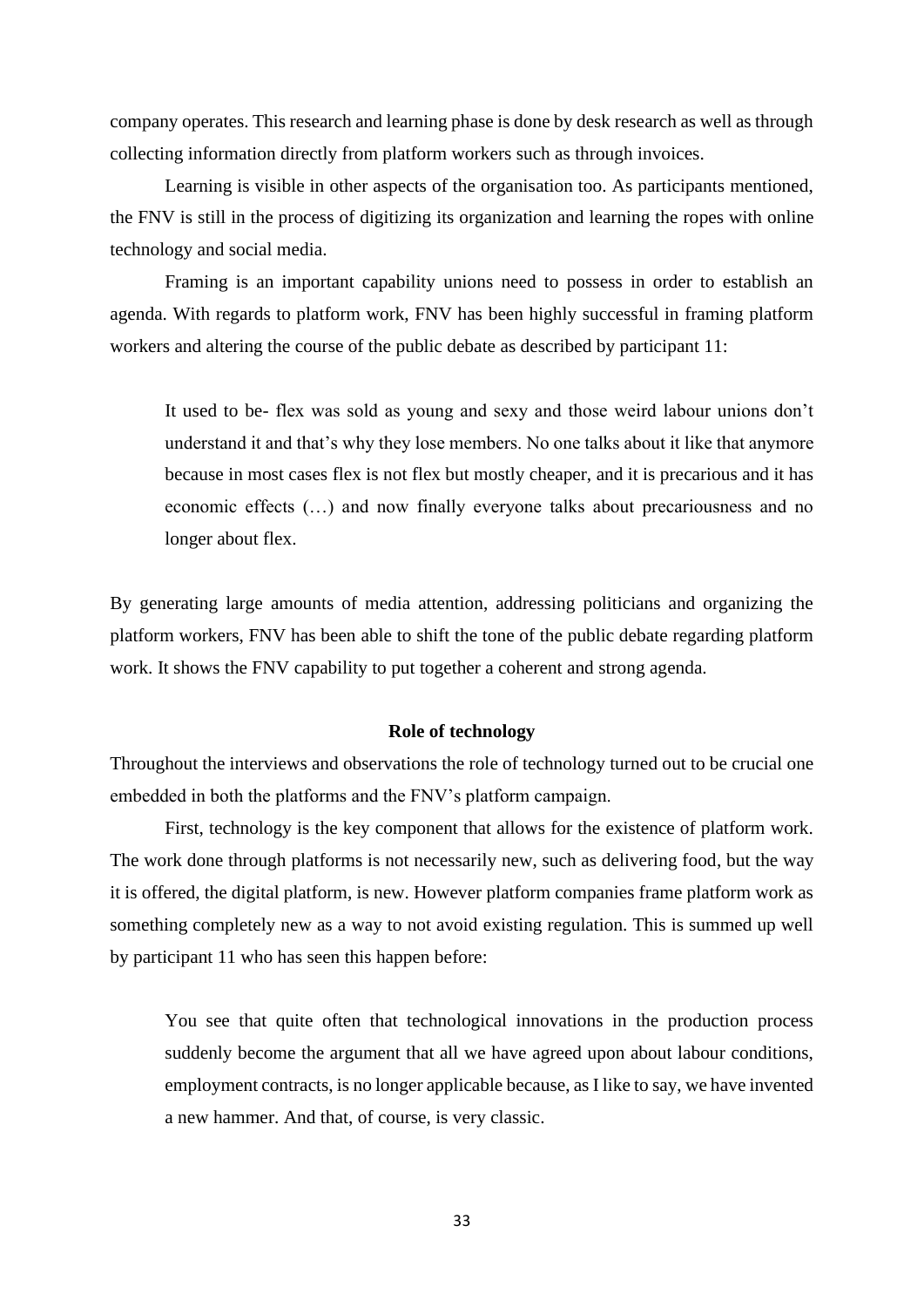This argument was presented by Deliveroo in their appeal as well. They stated to be a tech company and not just a food delivery service, thus claiming the collective labour agreement of the transport sector unapplicable to them. This contrasts with the FNV's view which states that the work itself is not new. In this argument technology takes a central stage as its definition and implication are shaped by the debate by social actors with their own agenda.

Technology is of great impact for the platform workers too as the work is arranged fully on the app. The experiences with the app are dichotomous. On one hand the platform apps are praised for their user friendly interface, both for workers and customers. In the case of Uber, it is seen as a great improvement as compared to the traditional taxi model. The apps are described as clear and easy to use while also providing the workers with assistance such as through route planners. On the other hand platform workers experience a lack of transparency in the app, as participant 8 explains about the Deliveroo app:

It is really easy to find a restaurant due to the route planner built into it. It is also very easy to locate the customer. But it is completely non-transparent so you have no way of knowing if it is an honest way of working, what decides the payment you get?

Platform workers are not provided with knowledge about how the app's algorithm decides who gets what order, where the order is located or how much money it will pay. It leads to a general attitude of distrust regarding the numbers the app produces. This distrust might be rightfully so as the numbers produced by the on-board computer of the Uber drivers did not match up with the numbers in the app when the FNV investigated this.

Another aspect that influences the way the platform workers work is the gamification of the app, elaborated upon by participant 5 who worked for Uber Eats:

It is literally like some kind of game: 'oh, you need to go there as fast as possible because then you can do the next one!' And then you get this big pop-up with oh, you just got 5 euros for your last order! And then you receive statistics you can look at. It is literally a game.

The platform apps are designed with incentives to keep workers active on the platform. This is achieved through gamification elements such as pop-up banners that will tempt the workers to pick up that extra order or ride instead of going home. Through financial incentives, such as multipliers, workers are tempted to work for example in areas low on riders or on rainy days.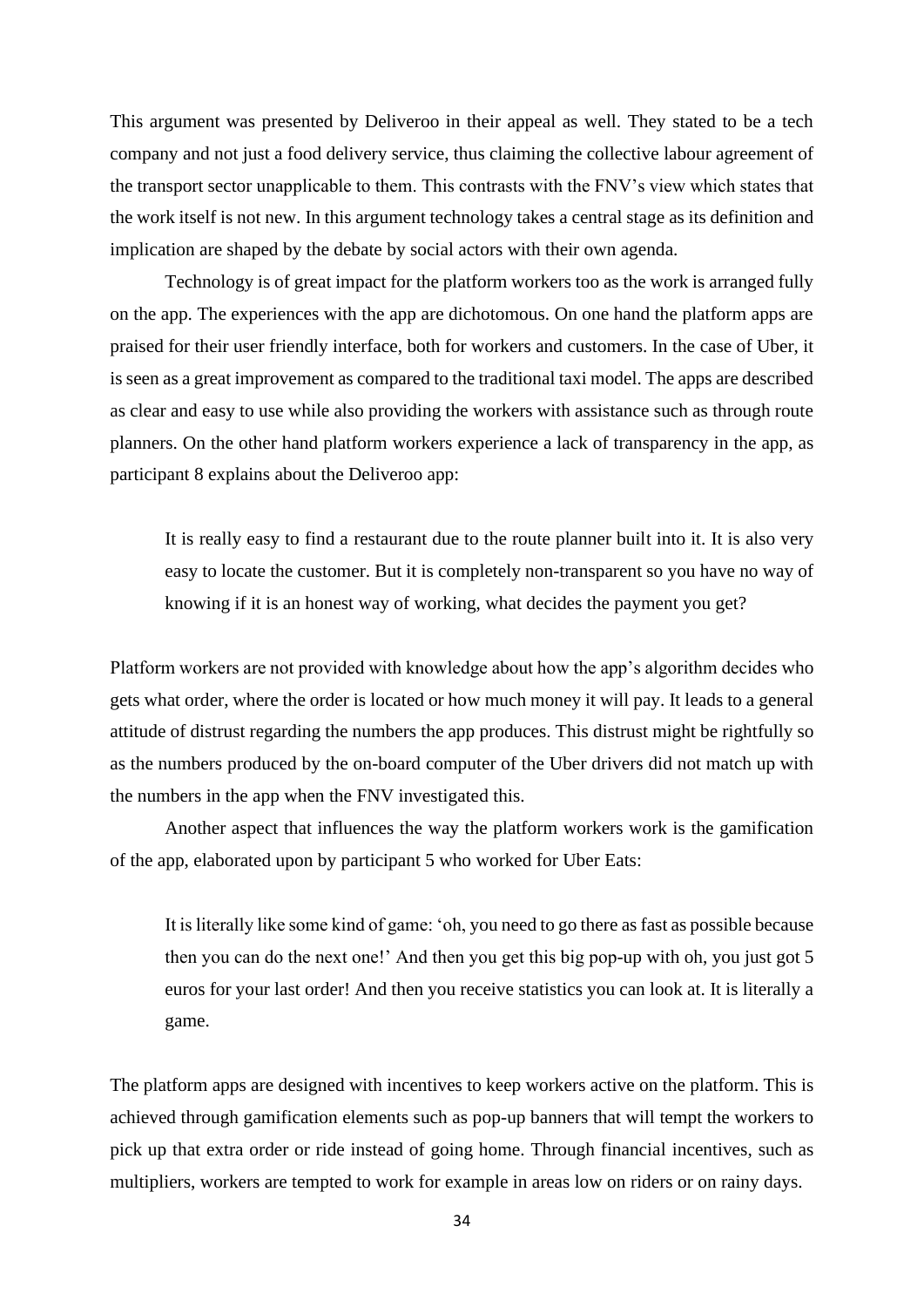An interesting mention by participant 6 is that for example the Uber drivers do not have a lot of affinity with technology, it is the user friendliness of the platform app that allows this group to work digitally:

They are people who use phones and the app is all very clear. But at home they do not even have a laptop. They are also not used to sitting in a Zoom meeting 3 hours a day. They just use that phone that sends them from point A to B and that's all interaction they have.

This lack of affinity with technology played an important role during the corona crisis. The FNV values close contact with workers and vastly prefers to meet workers face-to-face. However, the lockdown and additional corona rules imposed by the Dutch government made it impossible for the FNV to meet up with workers for the larger part of 2020. They therefore needed to come with a new way to keep in touch with the platform workers as brought up by participant 3:

Well, now we have to call, all call from home. Preferably we have one-on-one conversations somewhere in real life, or in the labour union house, a bar, on the street or wherever. But that was no longer allowed so now we need to do everything by phone. The taxi drivers I actually always call. You also hear that sometimes they are driving, which is not ideal.

Technology does not appear able to perfectly replace face-to-face conversations as the FNV notices that platform workers sometimes do not have any other means of communication than a phone, do not know how to use the online communication programs or are busy with something else. Nonetheless, new means of communication have been established, such as large Telegram, WhatsApp or Facebook groups with platform workers. These groups form an effective way to inform a large group of workers at the same time. However, messages sometimes lead to infighting because of miscommunication and misunderstandings over text. Due to the size of the groups, it becomes hard to filter out useful information when many messages are sent. Although the material technology is capable of standing in for real life contact, messages could be more easily misunderstood, sometimes even leading to arguments amongst workers which would most likely not have happened in an offline conversation.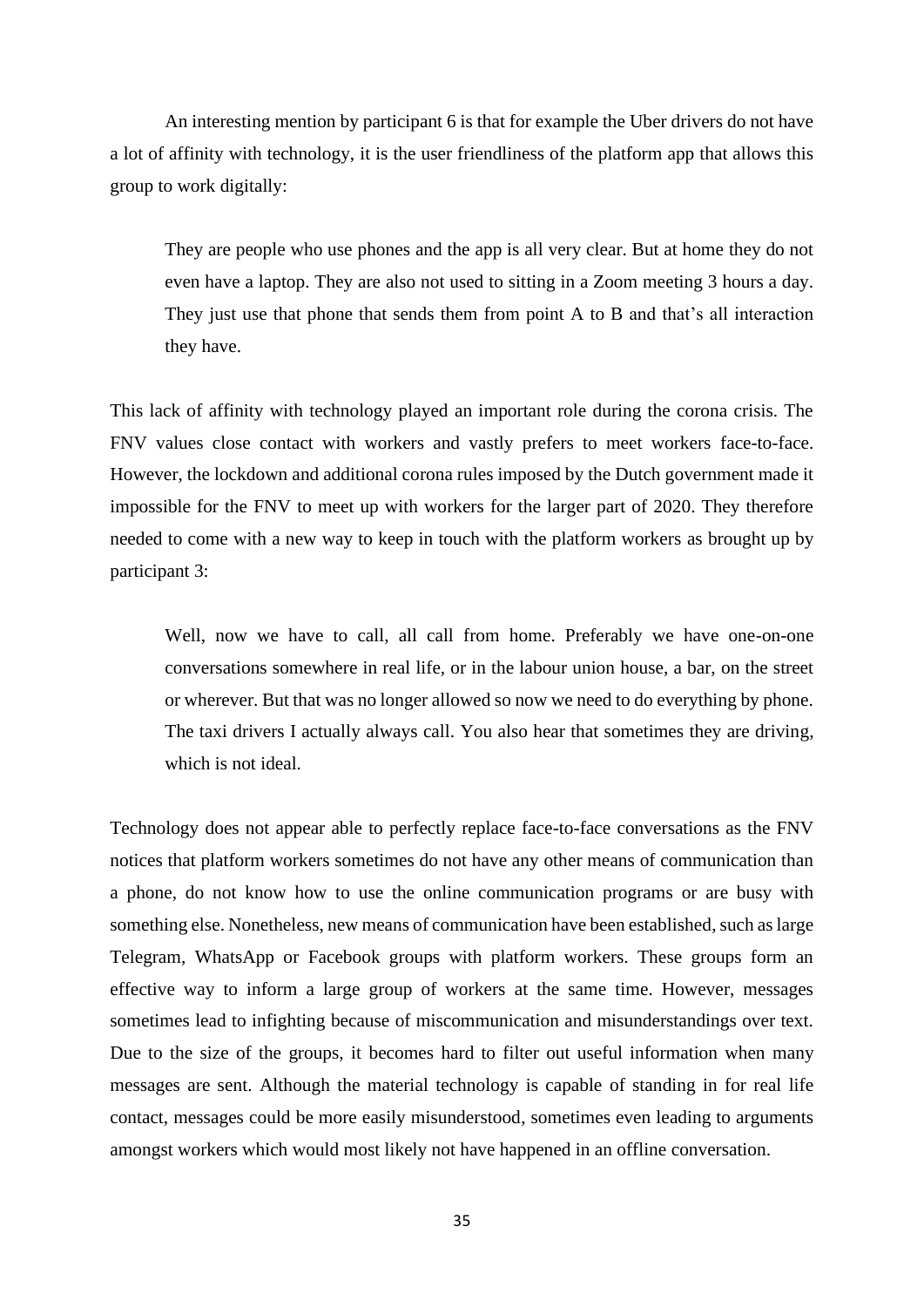To raise public awareness, the FNV makes use of multiple social media channels, such as Twitter and Instagram. The participants mention that the FNV is still struggling to adopt these new communication channels. During a course on how to use social media, it was noticed for example that FNV is mostly sending information, as stated by participant 3: "You want interaction but FNV is very much about sending. And also through Facebook clips, what does not go well, organizing petitions, that is also sending information"

Social media is framed as something the FNV is still trying to get the hang of. According to one participant, the organizational design of the FNV is not yet fully capable of facilitating social media for the FNV's union work. This is explained by participant 16:

Now we try to do it ourselves but we are not communication experts at all. So that can definitely be better, that there would be dedicated people who are really good at that. But what also can be improved upon is better aligning the technology use. Currently you have one person doing Twitter, someone handling Facebook, you have someone else doing Instagram. So the messages sent are not very harmonised.

Although the technology is there, the organization appears unable yet to use it to its full potential as the human actors are not fully adapted. As a result the FNV social media image could come across as fragmented, as well as creating frustrations amongst FNV employees regarding the online content. Nonetheless, the technology enables the FNV to reach a larger audience and foster more engagement.

Other technological tools are however more integrated into the organization. The use of data scraping tools to collect and analyse data acquired from the websites and publications of platform companies is described as useful and an easy to use tool. In this form of data activism the data is interpreted and analysed through the vision of the FNV to constitute engagement. The FNV has developed calculation tools too, to gain insight in the actual earnings of platform workers. As stated by multiple participants, the FNV might be slow compared to other organizations in regard to the adaptation of technology, but improvements are made, as seen in these examples from participant 7:

We might not be that far developed technologically yet. When we organize a strike, for example in the metal industry, you still need to fill in a paper form to receive strike compensation to give an example. We are digitizing that, but those processes just don't go that fast.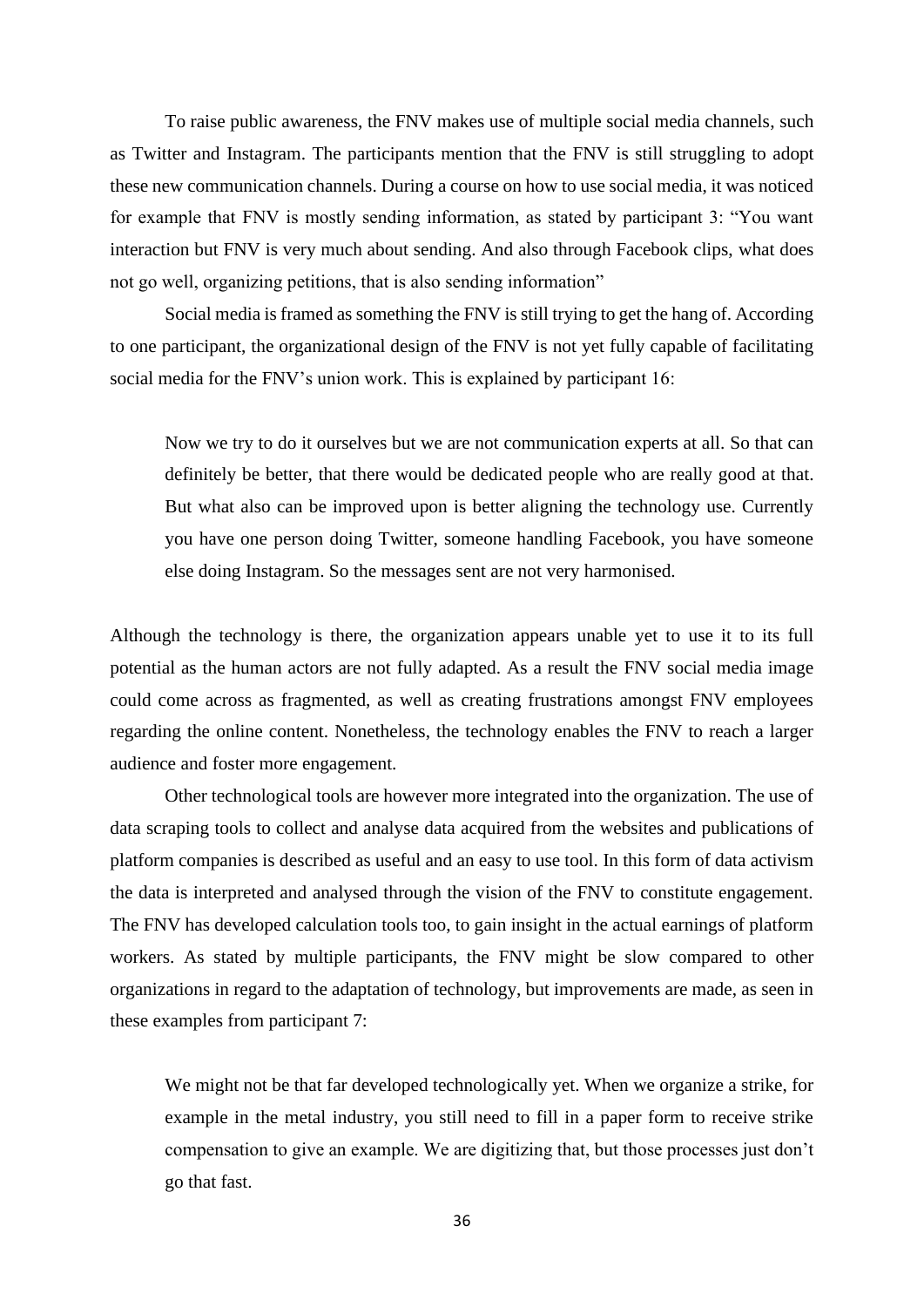Although it is not the preferred method of communication, digital meetings because of working from home are experienced without much issues regarding connectivity and actual usage. Nonetheless, participant 6 notes that there are some downsides: "You notice everyone has a bit less energy compared to earlier, a bit less active and that it is harder to keep people involved and to activate them". The quote illustrates once again that when communication is mostly facilitated through technology, social interaction is perceived as less positive.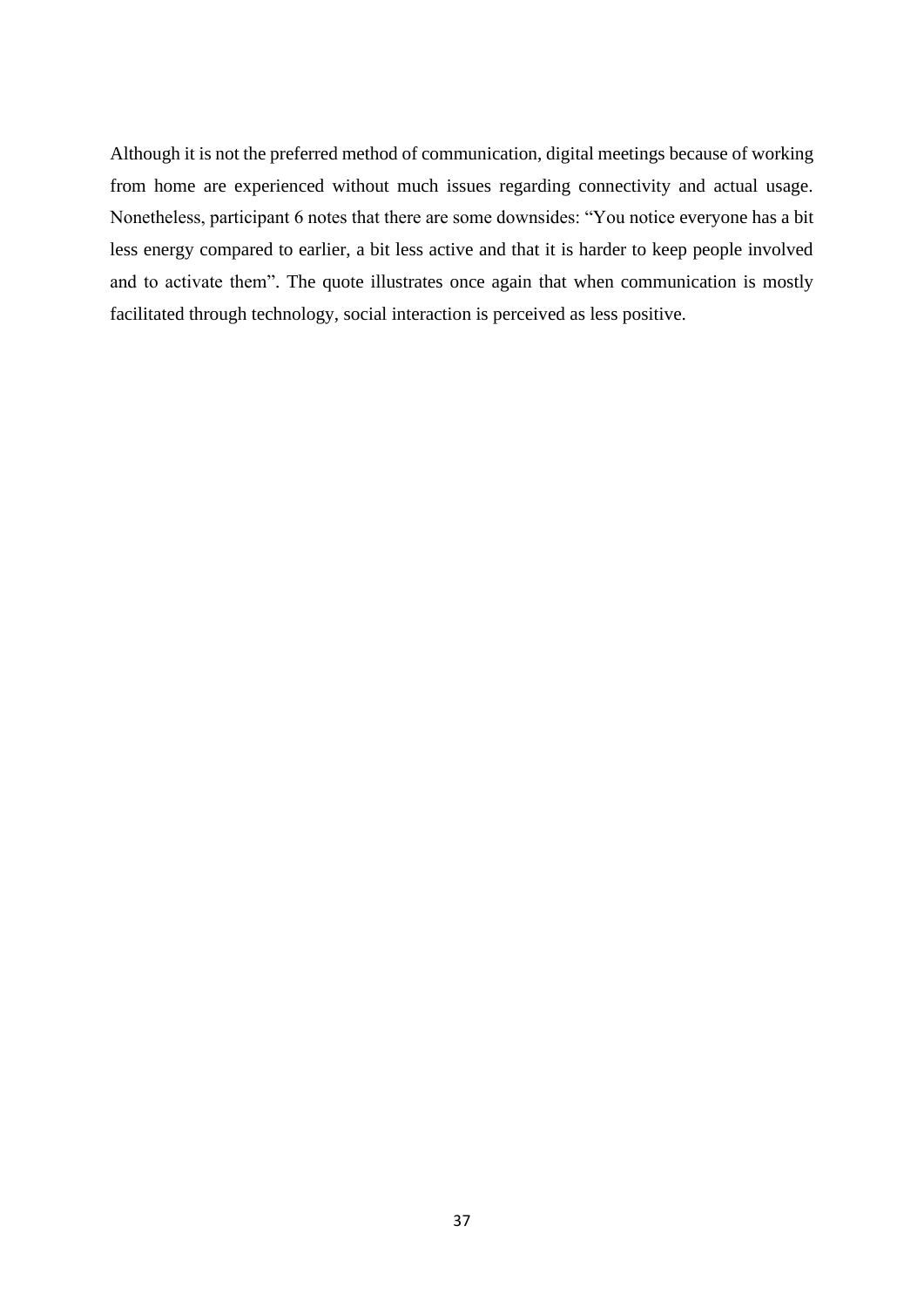#### **Conclusion**

In this section, an answer to the research question: "*How have sociotechnical developments affected the organization and strategy of the FNV in context of platform work?*" and the sub questions will be formulated.

The FNV's identity can be summed up as an organization that highly values justice and equality for all of those participating in society, with a special focus on diversity and sustainability. Its ideology or frame of reference is based on democratic principles and real, valued jobs for all. Lastly, FNV's purpose is to improve and protect the Dutch welfare state and workers' rights, halt the exorbitant flexibilization and protect democracy.

The FNV cannot be seen as a uniform organization and should instead be looked at as a collection of different sectors with their own views and policies. When compared to the general line of policy published in 2017, the platform campaigns line up with the general message of the FNV. Platform work is presented as an extreme form of flexibilization that has the power to pressure the rights of traditionally employed workers. By taking up platform work the FNV strives to protect the rights of all workers, in line with its identity. The precarious position of the platform workers clashes with the FNV's ideology of real and valued jobs. Regarding purpose, the FNV perceives platform work as an urgent case that needs to be addressed. The nature of platform work and its multinational companies fit in with the FNV's purpose of halting flexibilization of the labour market and to protect democratic principles.

Platform work does not appear to have led to changes in the FNV's ideology and purpose and external identity, as it seems to fit in with the larger policy line regarding society. Thus, FNV shows consistency and a refusal to adapt to external practices in the union's environment (Gumbrell-McCormick, 2013). The lack of changes in identity, ideology and purpose of the FNV is interesting as Hyman (2007) states that a union's organizational structure partly depends on how the labour market is structured through dominant institutional views. However, the FNV presents itself as an example of how labour should be organized by offering permanent employment instead of following the flexibilization of the labour market. Thus, instead of changing its own policies in line with the labour market, FNV continues to operate according to its own values. It implies that changes in the organizational structure of unions might therefore be more strongly influenced by its own world view.

Nevertheless, internally there appears a discrepancy regarding the time and monetary effort put into the platform campaigns, pointing at a difference in view in the internal identity. This is closely related to platform workers contributing very little financially to the union, in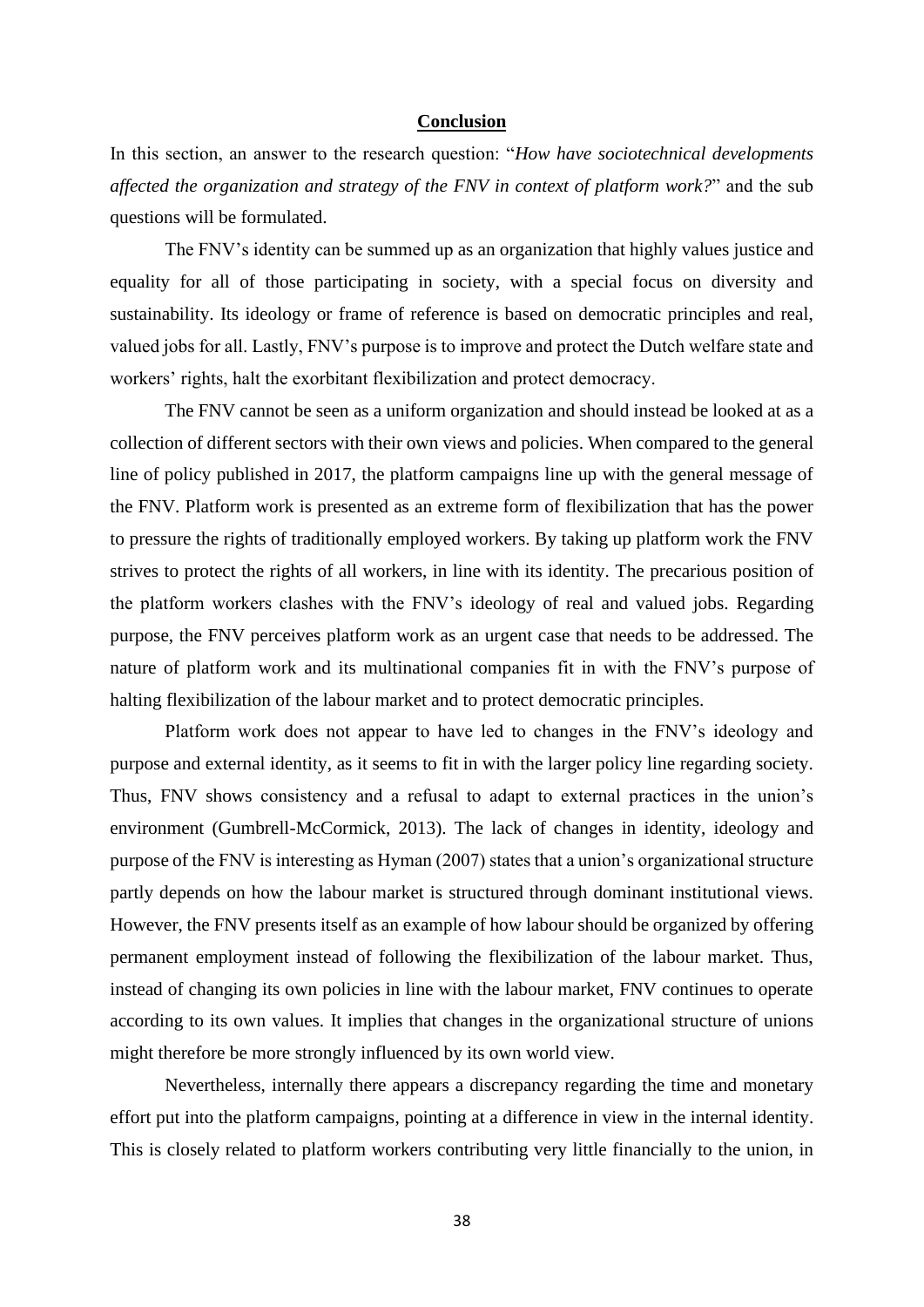line with findings of Dencik and Wilkin (2018) regarding low-income worker representation in unions.

This research has only taken the perspective of FNV employees involved with platform work into account. As a result, only a limited perspective on the views of the FNV as a whole regarding platform work has been acquired. For future research it is recommended to look into the other sectors of the FNV as well to fully cover this discrepancy.

The dispersed and individual position of platform workers and the lack of cooperation from international platform companies has led to the development of a new strategy by the FNV. These issues experienced by the FNV in regard to platform work are in line with findings of Florrison and Mandl (2018), Johnston and Land-Kazlaukas (2018) and Polkowska (2021) and have led to a sector-specific strategy. This strategy relies more on creating public awareness, collecting data for juridical procedures and working with small groups of activated workers instead of organizing a large group. A second research recommendation is a cross cultural research into union strategies regarding platform work, especially due to the different positions of unions in society. This way differences and similarities in union strategies become visible and might show best practices in regard to addressing platform work.

The common strategies as mentioned by Keune and Pedaci (2020) are present in this strategy too, such as addressing noncompliance of platform companies through naming and shaming. The effectiveness of these common strategies thus appears supported by this research.

FNV appears able to deal with the uprise of precarious work through a digital platform. It is reflected in the strategic capabilities FNV possesses such as learning and framing that enable the platform to successfully take action against platform companies (Lévesque & Murray, 2010). Especially learning and framing were presented strongly by the FNV as shown by the development of a new strategy and learning new technological skills, and framing by shifting tone in the national debate regarding flex- and platform work which would not have been possible without a strong and consistent agenda.

Whereas communication among platform workers offline is reduced by the app taking over the role of a manager and removing the need for a central shared meeting place, technology has opened up new doors for social interaction as well. The FNV has discovered new ways of communicating with workers through digital communication applications. It has allowed for a wider distribution of information, connecting with workers during the Covid-19 lockdown and establishing connections with international labour unions, showing how the material technology opens up new forms of social interactions (Symon & Pritchard, 2015; Orlikowski, 2007). This is reflected in the FNV's strategy too, as they rely on (digital) media to create public awareness.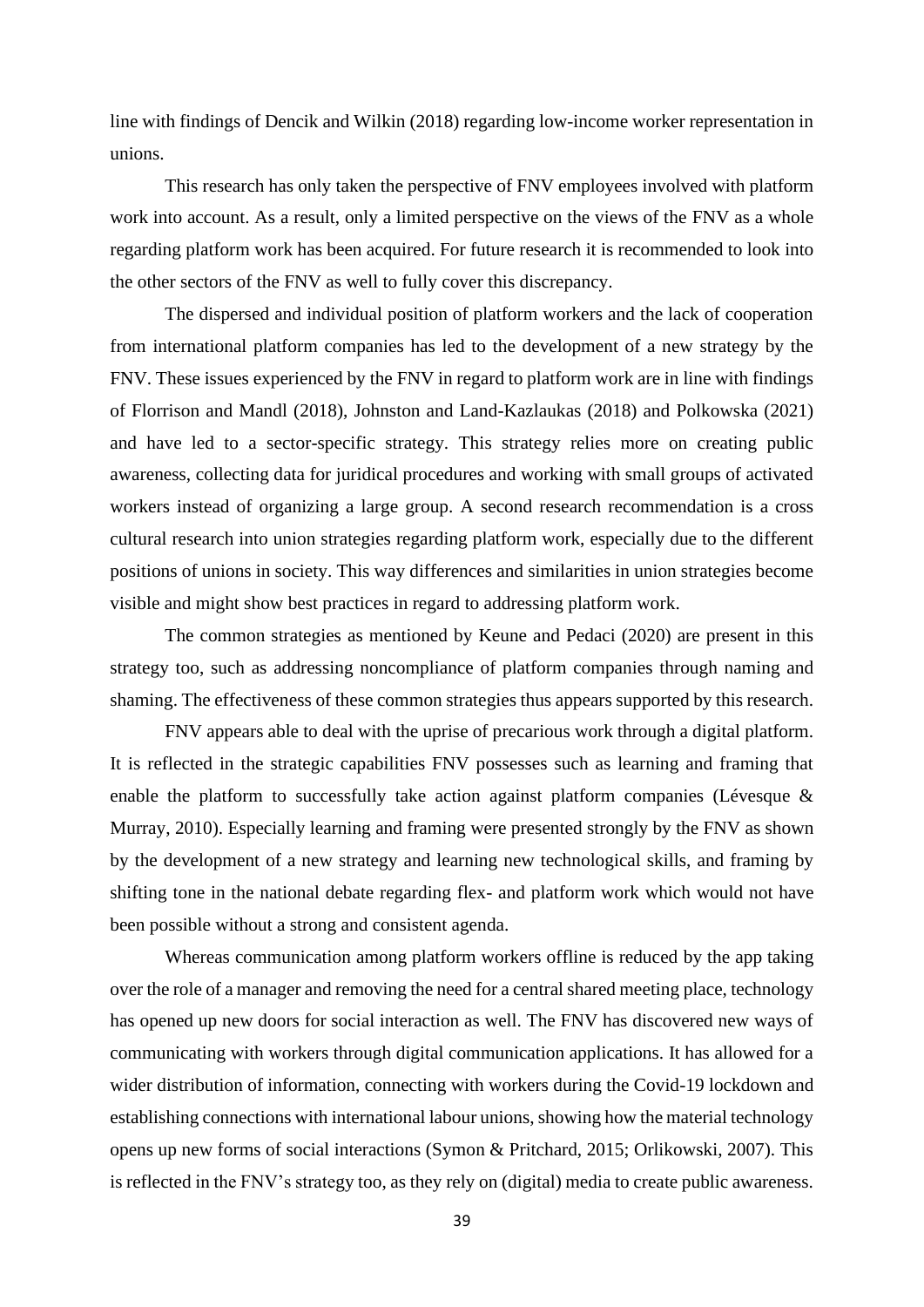The sociomaterial perspective also shows how the FNV makes use of technology for data activism to shape the debate around platform work to their own interpretations, in line with findings of Rajão and Jarke (2018). This way, technology use is both shaped by- and shapes social interaction.

The technology of platform work allows for a more diverse group of workers to enter the labour market, in line with findings of Vandale (2018) and Johnston and Land-Kazlaukas (2018). As technology creates diversity, it is important to be aware of how these groups are represented. As is shown in this research, the current system of organizing work and the rules and regulations on one hand pushes workers into sham self-employment constructs while on the other hand there are problems representing these workers. For instance, international students and other migrant groups rely on self-employment structures to earn a living while at the same time they often lack knowledge about the implications of self-employment in regard to taxes. Meanwhile, labour unions are unable to represent or help these workers because of regulations. These groups of workers and how platform work affects them might therefore be understudied, while these groups are relevant in context of labour market reforms such as seen in SER's (2021) rapport. Hence, policy makers might want to look into how these groups of workers who might have different interests are represented in research and policy.

Concluding, it can be stated that platform work fits within the FNV's current external identity, ideology and purpose, while internally there remains a debate about the position of platform work within the union. The technology that has made platform work possible has created individualized workers whose interaction with work is mostly managed through an app developed by a multinational company. The attitude and international position of platform companies and the organization of platform work has required the development of a new strategy to successfully address platform workers. Through a sociomaterial perspective it becomes visible that technology plays an important role in shaping platform work, connections and communication, as well as activism, while at the same time the technology is shaped by the same concepts to fit a specific aim or purpose.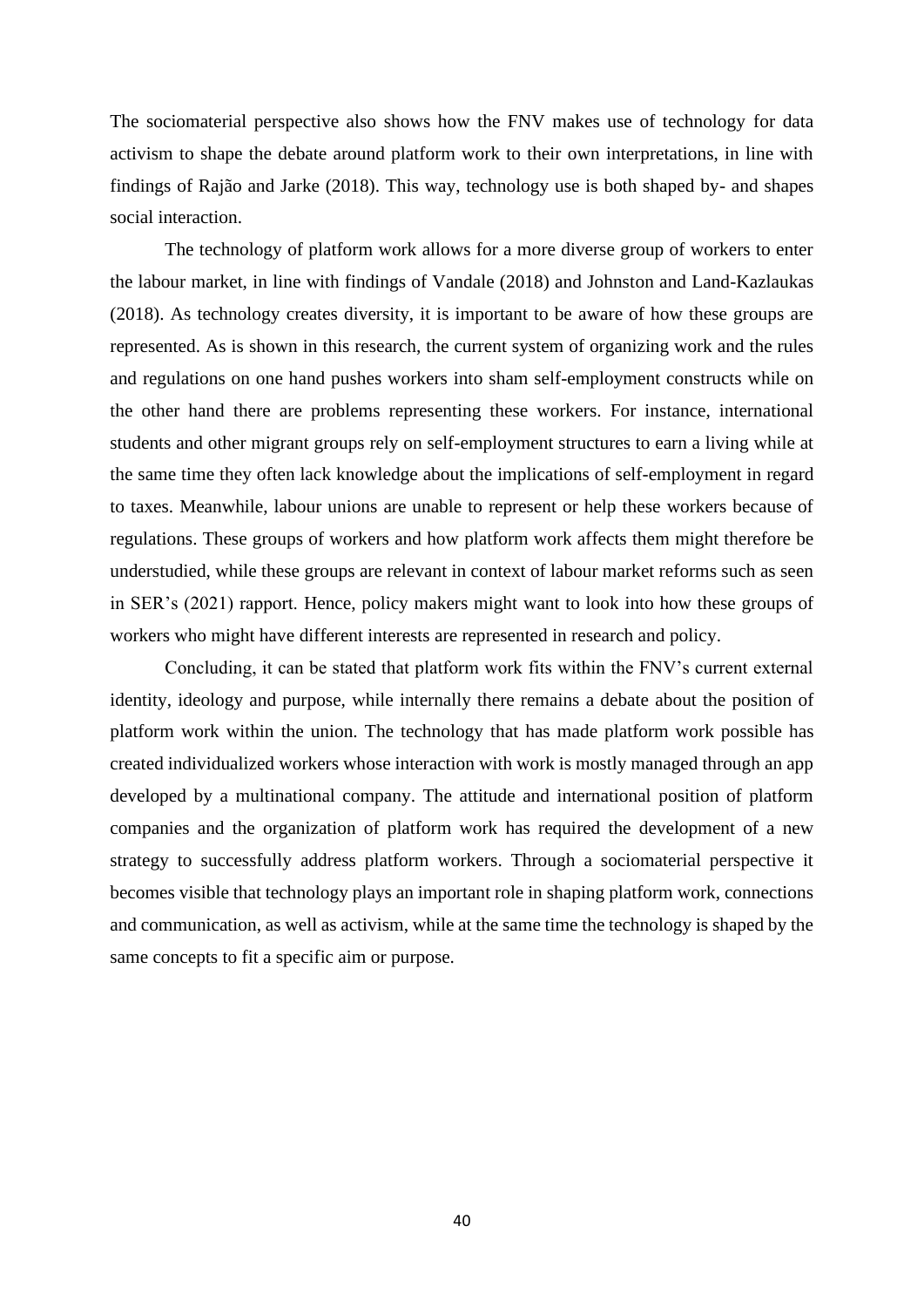#### **References**

- Algemene Bond Uitzendondernemingen. (2020). *Platformwerk in 2020: de tussenstand*. Retrieved on March 8, 2021, from: [https://www.abu.nl/app/uploads/2020/03/Whitepaper-Platformwerk-in-2020-de](https://www.abu.nl/app/uploads/2020/03/Whitepaper-Platformwerk-in-2020-de-tussenstand.pdf)[tussenstand.pdf.](https://www.abu.nl/app/uploads/2020/03/Whitepaper-Platformwerk-in-2020-de-tussenstand.pdf)
- Aloisi, A., & Gramano, E. (2019). Workers without workplaces and unions without unity: Non-standard forms of employment, platform work and collective bargaining. *Employment Relations for the 21st Century, Bulletin of Comparative Labour Relations*, *107*.
- Babbie, E. (2013). *The Practice of Social Research, Thirteenth Edition*. Wadsworth: Cengage Learning
- Barrett, M., Oborn, E., & Orlikowski, W. (2016). Creating value in online communities: The sociomaterial configuring of strategy, platform, and stakeholder engagement. *Information Systems Research*, *27*(4), 704-723. [https://doi.org/10.1287/isre.2016.0648.](https://doi.org/10.1287/isre.2016.0648)
- Bennett, W. L., & Segerberg, A. (2012). The logic of connective action: Digital media and the personalization of contentious politics. *Information, communication & society*, *15*(5), 739-768. [https://doi.org/10.1080/1369118X.2012.670661.](https://doi.org/10.1080/1369118X.2012.670661)
- Bispinck, R., & Schulten, T. (2011). *Trade Union Responses to Precarious Employment in Germany*. WSIDiskussionspapier, 178. Düsseldorf: Wirtschafts- und Sozialwissenschaftliches Institut in der Hans-Böckler-Stiftung
- Bouncken, R. B., Aslam, M. M., & Qiu, Y. (2021). Coworking spaces: Understanding, using, and managing sociomateriality. *Business Horizons, 64*(1), 119-130. <https://doi.org/10.1016/j.bushor.2020.09.010>
- Browne, R. (2021, February 19). Uber loses a major employment rights case as the UK's top court rules its drivers are workers. *CNBC*.
- Bryman, A. (2016). *Social Research Methods*. Oxford University Press.
- Creswell, J. & Poth, C. N. (2017*). Qualitative Inquiry and Research Design: Choosing Among Five Approaches, Fourth Edition*. Sage: London, UK
- De Beer, P. (2013). Dutch trade union confederation in crisis. *Etui, 19*(1), 129-132. DOI: 10.1177/1024258912471265.
- De Beer, P., & Keune, M. (2017). Dutch unions in a time of crisis. *Rough waters European trade unions in a time of crises*.
- Dekker, R., Bekker, S., & Cremers, J. (2017). 8. The Dutch polder model: Resilience in times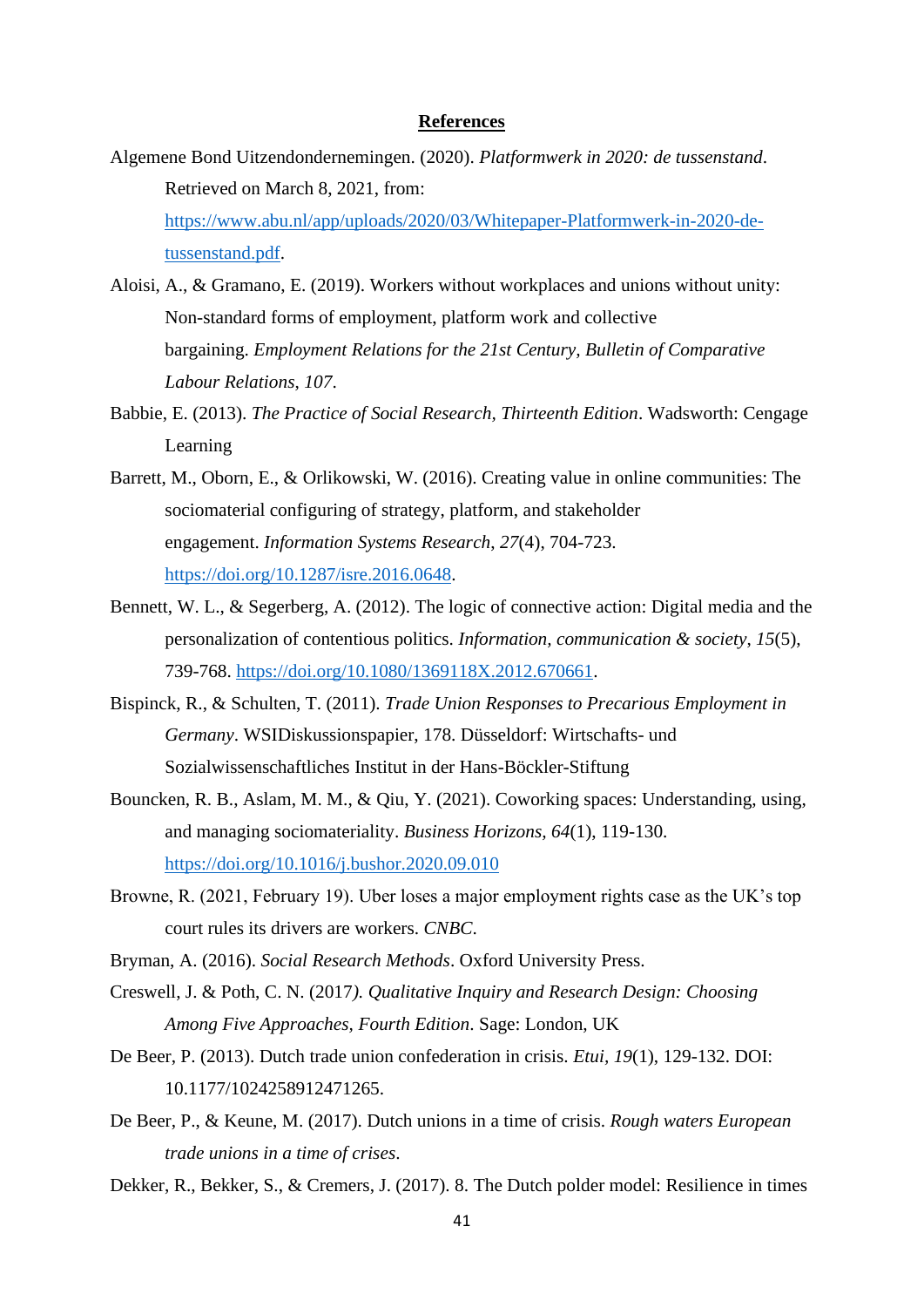of crisis. *Talking through the crisis*, p. 189-212.

- Dencik, L., & Wilkin, P. (2018). *Digital activism and the future of worker resistance*. 129- 138.
- De Stefano, V. (2015). The rise of the just-in-time workforce: On-demand work, crowdwork, and labor protection in the gig-economy. *Comp. Lab. L. & Pol'y J.*, *37*, 471.
- Doellgast, V., & Benassi, C. (2020). Collective bargaining. In *Handbook of research on employee voice*. Edward Elgar Publishing.
- Dølvik, J. E., & Waddington, J. (2004). Organizing marketized services: are trade unions up to the job?. *Economic and Industrial Democracy*, *25*(1), 9-40. [https://doi.org/10.1177/0143831X04040099.](https://doi.org/10.1177/0143831X04040099)
- European Commission. (n.d.). *Collective bargaining agreements for self-employed – scope of application EU competition rules*. Retrieved on February 24, 2021, from: [https://ec.europa.eu/info/law/better-regulation/have-your-say/initiatives/12483-](https://ec.europa.eu/info/law/better-regulation/have-your-say/initiatives/12483-Collective-bargaining-agreements-for-self-employed-scope-of-application-EU-competition-rules) [Collective-bargaining-agreements-for-self-employed-scope-of-application-EU](https://ec.europa.eu/info/law/better-regulation/have-your-say/initiatives/12483-Collective-bargaining-agreements-for-self-employed-scope-of-application-EU-competition-rules)[competition-rules.](https://ec.europa.eu/info/law/better-regulation/have-your-say/initiatives/12483-Collective-bargaining-agreements-for-self-employed-scope-of-application-EU-competition-rules)
- Fenwick, T. (2010). Re-thinking the "thing": Sociomaterial approaches to understanding and researching learning in work. *Journal of workplace learning*, *22*(1/2), 104-116.
- Florisson, R., & Mandl, I. (2018). Platform work: Types and implications for work and employment-Literature review. *European Foundation for the Improvement of Living and Working Conditions*.
- Forde, C., Stuart, M., Joyce, M. …University of Leeds, LS2 9JT, United Kingdom (2017). *The social protection of workers in the platform economy, Study for the EMPL Committee, European Parliament.* [https://www.europarl.europa.eu/RegData/etudes/STUD/2017/614184/IPOL\\_STU\(201](https://www.europarl.europa.eu/RegData/etudes/STUD/2017/614184/IPOL_STU(2017)614184_EN.pdf)

[7\)614184\\_EN.pdf.](https://www.europarl.europa.eu/RegData/etudes/STUD/2017/614184/IPOL_STU(2017)614184_EN.pdf)

- FNV. (n.d.a). *Platformwerk*. Retrieved on March 8, 2021, from: [https://www.fnv.nl/acties/platformwerk.](https://www.fnv.nl/acties/platformwerk)
- FNV. (n.d.b). *Alle FNV-bonden*. Retrieved on March 10, 2021, from: [https://www.fnv.nl/over-de-fnv/wie-we-zijn/alle-fnv-bonden.](https://www.fnv.nl/over-de-fnv/wie-we-zijn/alle-fnv-bonden)
- FNV. (n.d.c). *Maatschappij loopt 18 miljoen euro mis door Temper*. Retrieved on April 11, 2021, from: [https://www.fnv.nl/nieuwsbericht/algemeen](https://www.fnv.nl/nieuwsbericht/algemeen-nieuws/2020/06/maatschappij-loopt-18-miljoen-euro-mis-door-temper)[nieuws/2020/06/maatschappij-loopt-18-miljoen-euro-mis-door-temper.](https://www.fnv.nl/nieuwsbericht/algemeen-nieuws/2020/06/maatschappij-loopt-18-miljoen-euro-mis-door-temper)
- FNV. (2017a). *Meerjarenbeleidsplan 2017-2021*. Retrieved on April 13, 2021, from: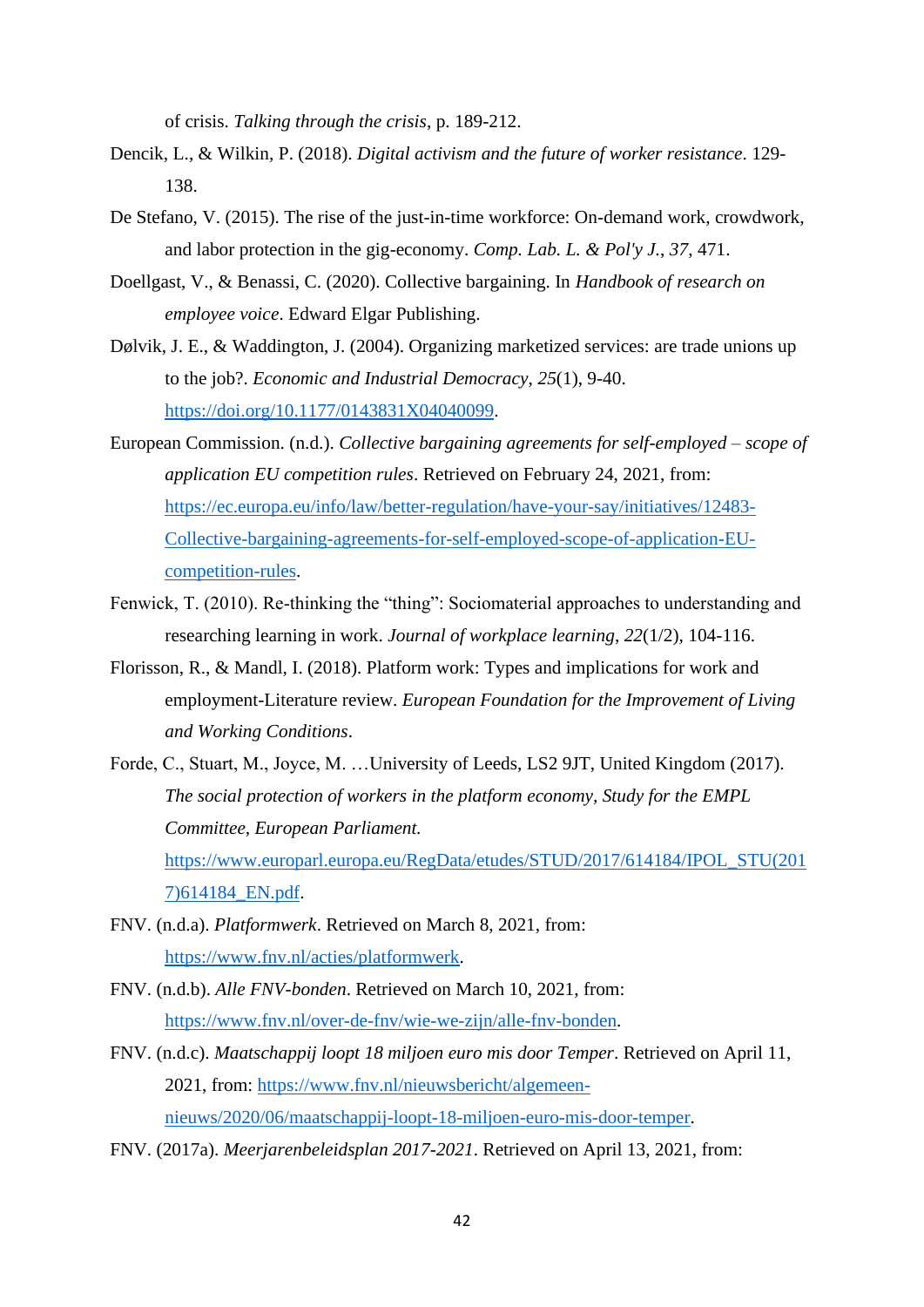[https://www.fnv.nl/getmedia/dfb7dba6-2c9a-4d26-bf25-](https://www.fnv.nl/getmedia/dfb7dba6-2c9a-4d26-bf25-7b81b731e39e/meerjarenbeleidsplan-fnv-2017-2021.pdf.aspx) [7b81b731e39e/meerjarenbeleidsplan-fnv-2017-2021.pdf.aspx.](https://www.fnv.nl/getmedia/dfb7dba6-2c9a-4d26-bf25-7b81b731e39e/meerjarenbeleidsplan-fnv-2017-2021.pdf.aspx)

- FNV. (2017b). *Congresresolutie: Hoofdlijnen FNV beleid 2017-2021*. Retrieved on April 13, 2021 from [https://www.fnv.nl/getmedia/6bd1227e-9317-4320-8f7d](https://www.fnv.nl/getmedia/6bd1227e-9317-4320-8f7d-fa1c0e4656e9/congresresolutie-2017.pdf.aspx)[fa1c0e4656e9/congresresolutie-2017.pdf.aspx.](https://www.fnv.nl/getmedia/6bd1227e-9317-4320-8f7d-fa1c0e4656e9/congresresolutie-2017.pdf.aspx)
- FNV. (2018, June 27). *Statuten Nederlandse Vakbeweging.* Retrieved April 13, 2021, from [https://www.fnv.nl/getmedia/439f0e31-75f0-4c82-bbf4-ac792c502002/FNV-](https://www.fnv.nl/getmedia/439f0e31-75f0-4c82-bbf4-ac792c502002/FNV-STATUTEN-2020.pdf)[STATUTEN-2020.pdf.](https://www.fnv.nl/getmedia/439f0e31-75f0-4c82-bbf4-ac792c502002/FNV-STATUTEN-2020.pdf)
- FNV. (2020). *Bezorgd om maaltijdbezorgers: te laag inkomen, opgejaagd en geen zekerheid*. Retrieved on April 5, 2021, from [https://www.ridersunion.nl/getmedia/f7dbd2c3-](https://www.ridersunion.nl/getmedia/f7dbd2c3-6467-451f-86d6-d5b2bb23d223/Bezorgd-om-maaltijdbezorgers-rapport.pdf) [6467-451f-86d6-d5b2bb23d223/Bezorgd-om-maaltijdbezorgers-rapport.pdf.](https://www.ridersunion.nl/getmedia/f7dbd2c3-6467-451f-86d6-d5b2bb23d223/Bezorgd-om-maaltijdbezorgers-rapport.pdf)
- FNV. (2021). *Naleven werkt!* [YouTube]. Retrieved on April 7, 2021, from the FNV [private video].
- Gumbrell‐McCormick, R. (2013). The International Trade Union Confederation: from two (or more?) identities to one. *British Journal of Industrial Relations*, *51*(2), 240-263. [https://doi.org/10.1111/j.1467-8543.2012.00897.x.](https://doi.org/10.1111/j.1467-8543.2012.00897.x)
- Halupka, M. (2014). Clicktivism: A systematic heuristic. *Policy & Internet, 6*(2), 115-132.
- Hatch, M. J., & Schultz, M. (2002). The dynamics of organizational identity. *Human relations*, *55*(8), 989-1018. [https://doi.org/10.1177/0018726702055008181.](https://doi.org/10.1177%2F0018726702055008181)
- Heery, E. (2005). Sources of change in trade unions. *Work, Employment and Society, 19*(1), 91-106. [https://doi.org/10.1177/0950017005051295.](https://doi.org/10.1177%2F0950017005051295)
- Hill, S. (2015). *Raw deal: How the" uber economy" and runaway capitalism are screwing american workers*. St. Martin's Press.
- Hodder, A., & Edwards, P. (2015). The essence of trade unions: understanding identity, ideology and purpose. *Work, employment and society, 29*(5), 843-854. [https://doi.org/10.1177/0950017014568142.](https://doi.org/10.1177/0950017014568142)
- Holstein, J. A., & Gubrium, J. F. (Eds.). (2012). *Varieties of narrative analysis*. Sage Publications.
- Hyman, R. (2007). How can trade unions act strategically?. *Transfer: European Review of Labour and Research*, *13*(2), 193-210. [https://doi.org/10.1177/102425890701300204.](https://doi.org/10.1177/102425890701300204)
- Ilsøe, A. (2020). The Hilfr agreement: negotiating the platform economy in Denmark. *Forskningscenter for Arbeidsmarkeds-og Organisationsstudier, Sociologisk Institut, Københavns Universitet*.

Johnston, H., & Land-Kazlauskas, C. (2018). Organizing on-demand: Representation, voice,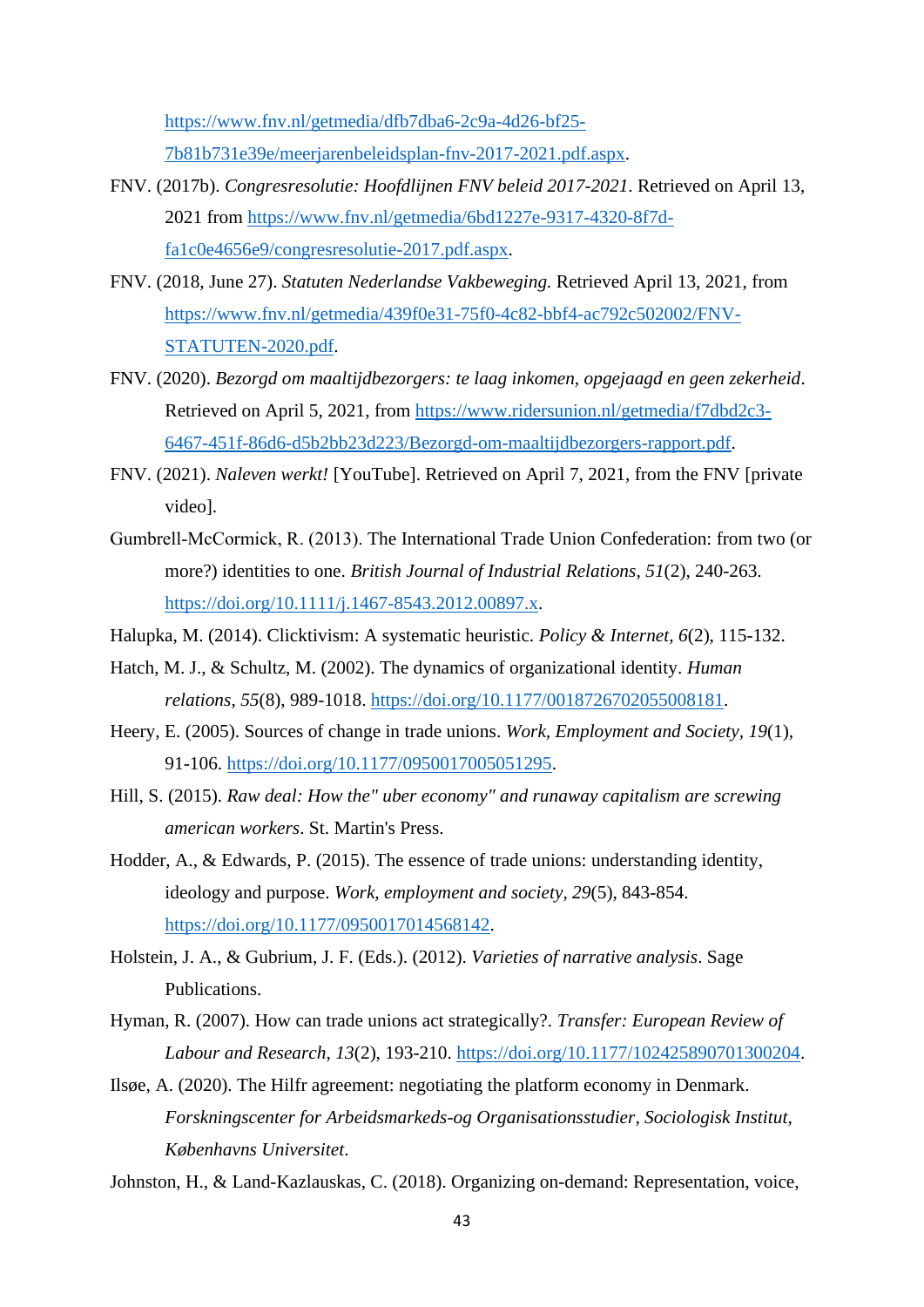and collective bargaining in the gig economy. *Conditions of work and employment series*, *94.*

- Joyce, S., Neumann, D., Trappmann, V., & Umney, C. (2020). A global struggle: worker protest in the platform economy. *ETUI Research Paper-Policy Brief*, *2*.
- Kalleberg, A. L., & Dunn, M. (2016). Good jobs, bad jobs in the gig economy. *LERA for Libraries*, *20*(1-2).
- Keune, M., & Pedaci, M. (2020). Trade union strategies against precarious work: Common trends and sectoral divergence in the EU. *European Journal of Industrial Relations*, *26*(2), 139-155. [https://doi.org/10.1177/0959680119827182](https://doi.org/10.1177%2F0959680119827182).
- Kim, J.H. (2015). *Understanding narrative inquiry: The crafting and analysis of stories as research*. Sage publications, Inc.<https://www.doi.org/10.4135/978107180286>.
- Kolbusa, M. (2013). The Difference between Goal, Strategy, Tactics and Execution. In *Implementation Management* (p. 1-24). Berlin, Heidelberg: Springer. [https://doi.org/10.1007/978-3-642-42036-8\\_1.](https://doi.org/10.1007/978-3-642-42036-8_1)
- Lévesque, C., & Murray, G. (2010). Understanding union power: resources and capabilities for renewing union capacity. *Transfer: European Review of Labour and Research*, *16*(3), 333-350. [https://doi.org/10.1177/1024258910373867.](https://doi.org/10.1177%2F1024258910373867)
- Lieman, R. (2018, September 26). Wel flexible, maar niet écht zelfstandig. *NRC Handelsblad*. [https://www.nrc.nl/nieuws/2018/01/26/wel-flexibel-maar-niet-echt-zelfstandig](https://www.nrc.nl/nieuws/2018/01/26/wel-flexibel-maar-niet-echt-zelfstandig-a1589857)[a1589857.](https://www.nrc.nl/nieuws/2018/01/26/wel-flexibel-maar-niet-echt-zelfstandig-a1589857)
- Moura, E. O. D., & Bispo, M. D. S. (2020). Sociomateriality: Theories, methodology, and practice. *Canadian Journal of Administrative Sciences/Revue Canadienne des Sciences de l'Administration*, *37*(3), 350-365. [https://doi.org/10.1002/cjas.1548.](https://doi.org/10.1002/cjas.1548)
- Matthews, B. & Ross, L. (2010). *Research Methods: A practical guide for the social sciences.* Essex, England: Pearson Education Limited.
- Nag, R., Corley, K. G., & Gioia, D. A. (2007). The intersection of organizational identity, knowledge, and practice: Attempting strategic change via knowledge grafting. *Academy of Management Journal, 50*(4), 821-847. [https://doi.org/10.5465/amj.2007.26279173.](https://doi.org/10.5465/amj.2007.26279173)
- Nam, T. (2012). Dual effects of the internet on political activism: Reinforcing and mobilizing. *Government Information Quarterly*, *29*, S90-S97. [https://doi.org/10.1016/j.giq.2011.08.010.](https://doi.org/10.1016/j.giq.2011.08.010)
- NOS (2018, December 4). Kamer wil onderzoek naar gevolgen platformeconomie. *NOS*.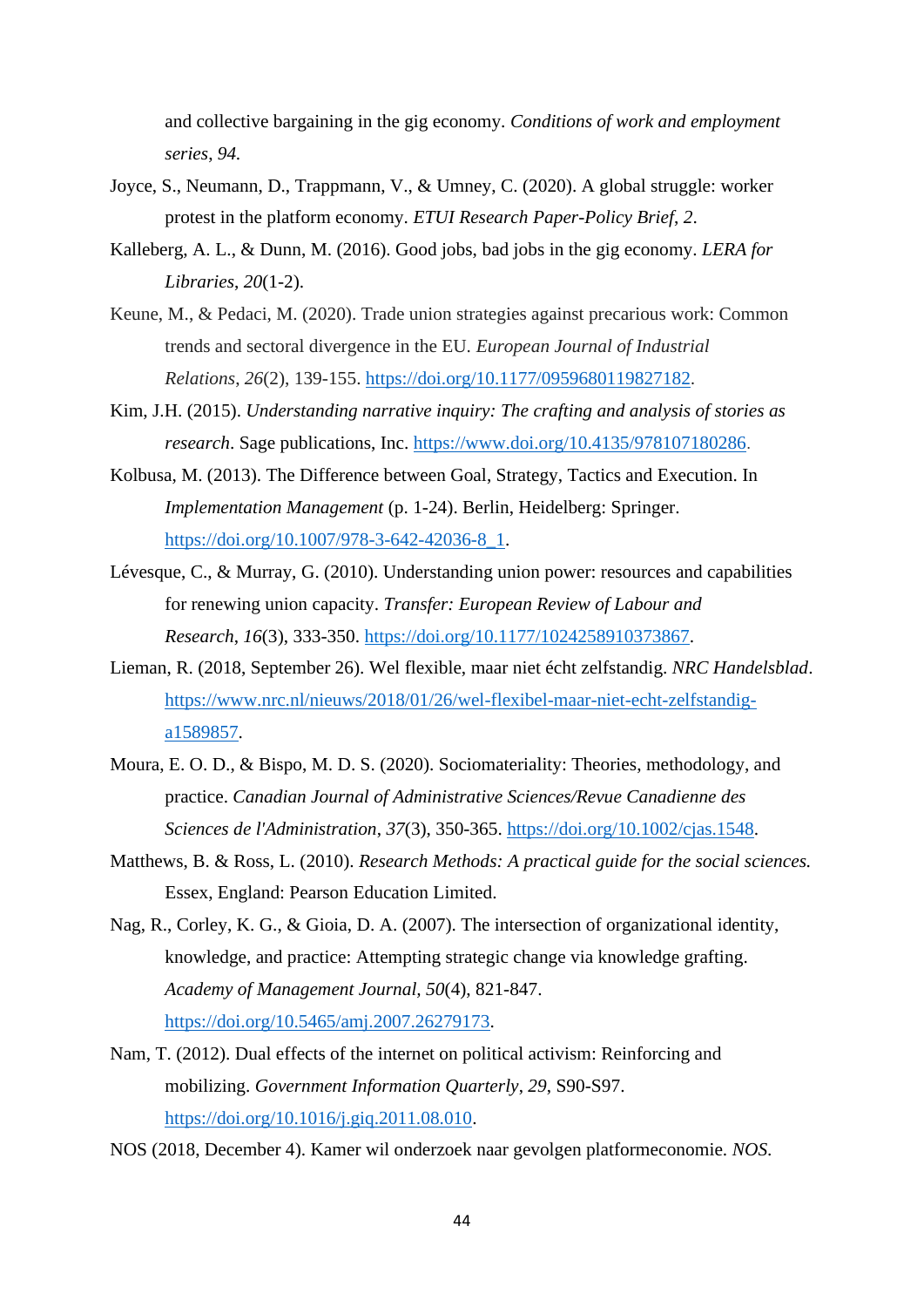Retrieved on June 18, 2021, from: [https://nos.nl/artikel/2262057-kamer-wil](https://nos.nl/artikel/2262057-kamer-wil-onderzoek-naar-gevolgen-platformeconomie)[onderzoek-naar-gevolgen-platformeconomie.](https://nos.nl/artikel/2262057-kamer-wil-onderzoek-naar-gevolgen-platformeconomie)

- Pesole, A., Urzí Brancati, M.C, Fernández-Macías, E., Biagi, F. & González Vázquez, I. (2018). Platform Workers in Europe, EUR 29275 EN. *Publications Office of the European Union, Luxembourg*. doi:10.2760/742789, JRC112157.
- Polkowska, D. (2021). Unionisation and mobilisation within platform work: towards precarisation—a case of Uber drivers in Poland. *Industrial Relations Journal*, *52*(1), 25-39. [https://doi.org/10.1111/irj.12315.](https://doi.org/10.1111/irj.12315)
- Rahman, K. S., & Thelen, K. (2019). The rise of the platform business model and the transformation of twenty-first-century capitalism. *Politics & Society*, *47*(2), 177-204. [https://doi.org/10.1177/0032329219838932.](https://doi.org/10.1177/0032329219838932)
- Rajão, R., & Jarke, J. (2018). The materiality of data transparency and the (re) configuration of environmental activism in the Brazilian Amazon. *Social Movement Studies, 17*(3), 318-332. DOI: 10.1080/14742837.2018.1459297.
- Saunders, C. (2013). In D. A. Snow, D. Della Porta, B. Klandermans & D. McAdam (Eds.), *The Wiley‐Blackwell encyclopedia of social and political movements* (pp. 1-2). Wiley Blackwell. [https://doi](https://doi-org.eur.idm.oclc.org/10.1002/9780470674871.wbespm002)[org.eur.idm.oclc.org/10.1002/9780470674871.wbespm002.](https://doi-org.eur.idm.oclc.org/10.1002/9780470674871.wbespm002)
- Sociaal-Economische Raad (2021). *Sociaal-economisch beleid 2021-2025: Zekerheid voor mensen, een wendbare economie en herstel van de samenleving.* Retrieved on June 15, 2021, from: [https://www.ser.nl/-/media/ser/downloads/adviezen/2021/sociaal](https://www.ser.nl/-/media/ser/downloads/adviezen/2021/sociaal-economisch-beleid-2021-2025.pdf)[economisch-beleid-2021-2025.pdf.](https://www.ser.nl/-/media/ser/downloads/adviezen/2021/sociaal-economisch-beleid-2021-2025.pdf)
- Sociaal Cultureel Planbureau. (2021). *Platformisering en de kwaliteit van werk*. Den Haag.
- Symon, G., & Pritchard, K. (2015). Performing the Responsive and Committed Employee through the Sociomaterial Mangle of Connection. *Organization Studies, 36*(2), 241- 263. doi:10.1177/0170840614556914.
- Valenduc, G., & Vendramin, P. (2016). *Work in the digital economy: sorting the old from the new* (Vol. 3). Brussels: European trade union institute.
- Vandaele, K. (2018). Will trade unions survive in the platform economy? Emerging patterns of platform workers' collective voice and representation in Europe. Emerging Patterns of Platform Workers' Collective Voice and Representation in Europe (June 19, 2018). *ETUI Research Paper-Working Paper.*
- Vandaele, K., & Leschke, J. (2010). Following the 'organising model' of British unions? Organising non-standard workers in Germany and the Netherlands. *ETUI*.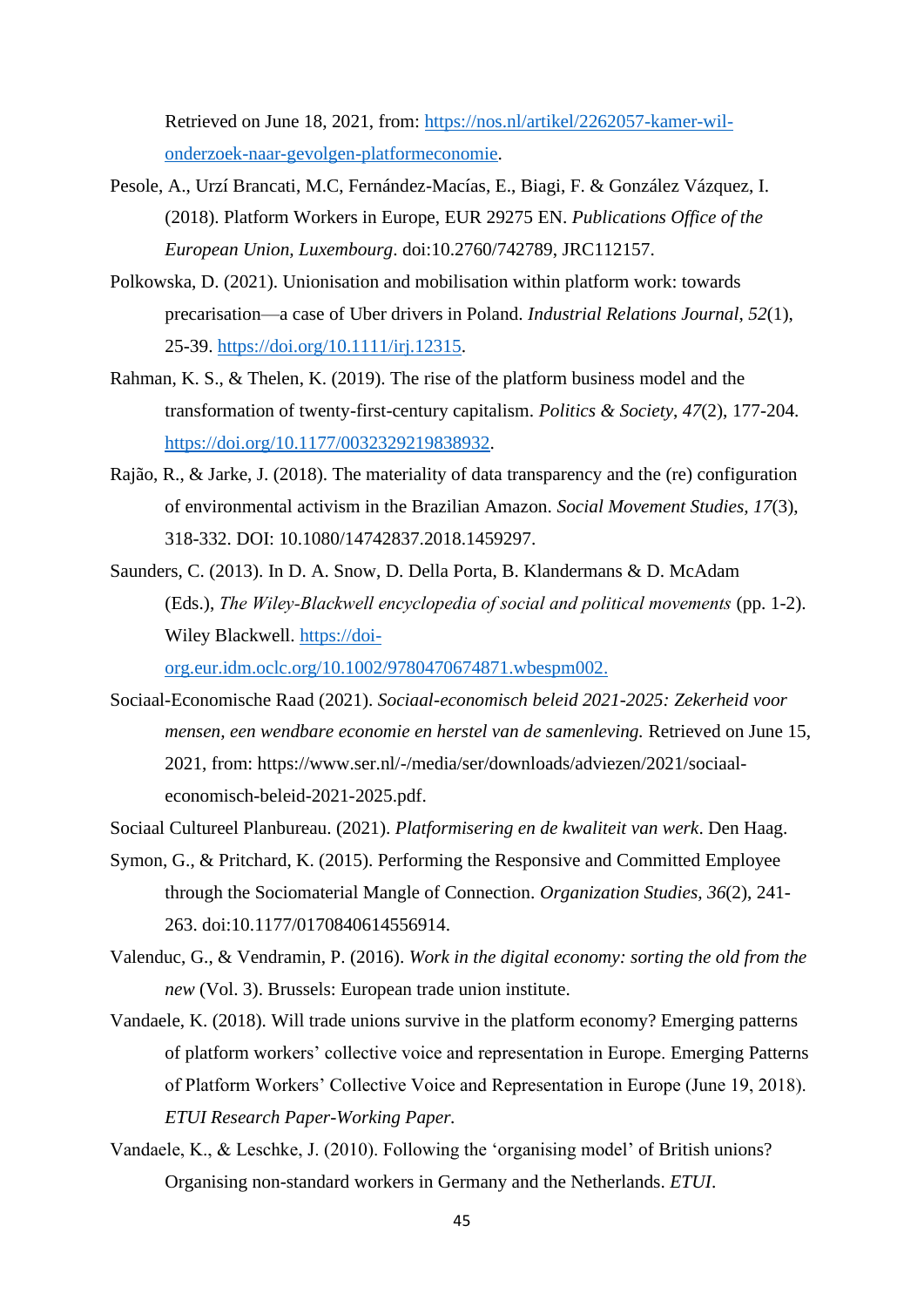- Van Doorn, N. (2017). Platform labor: on the gendered and racialized exploitation of lowincome service work in the 'on-demand'economy. *Information, Communication & Society*, *20*(6), 898-914. [https://doi.org/10.1080/1369118X.2017.1294194.](https://doi.org/10.1080/1369118X.2017.1294194)
- Wood, A. J., Graham, M., Lehdonvirta, V., & Hjorth, I. (2019). Good gig, bad gig: Autonomy and algorithmic control in the global gig economy. *Work, Employment and Society*, *33*(1), 56-75. [https://doi.org/10.1177/0950017018785616.](https://doi.org/10.1177%2F0950017018785616)
- Wood, A. J., Lehdonvirta, V., & Graham, M. (2018). Workers of the Internet unite? Online freelancer organisation among remote gig economy workers in six Asian and African countries. *New Technology, Work and Employment*, *33*(2), 95-112. [https://doi.org/10.1111/ntwe.12112.](https://doi.org/10.1111/ntwe.12112)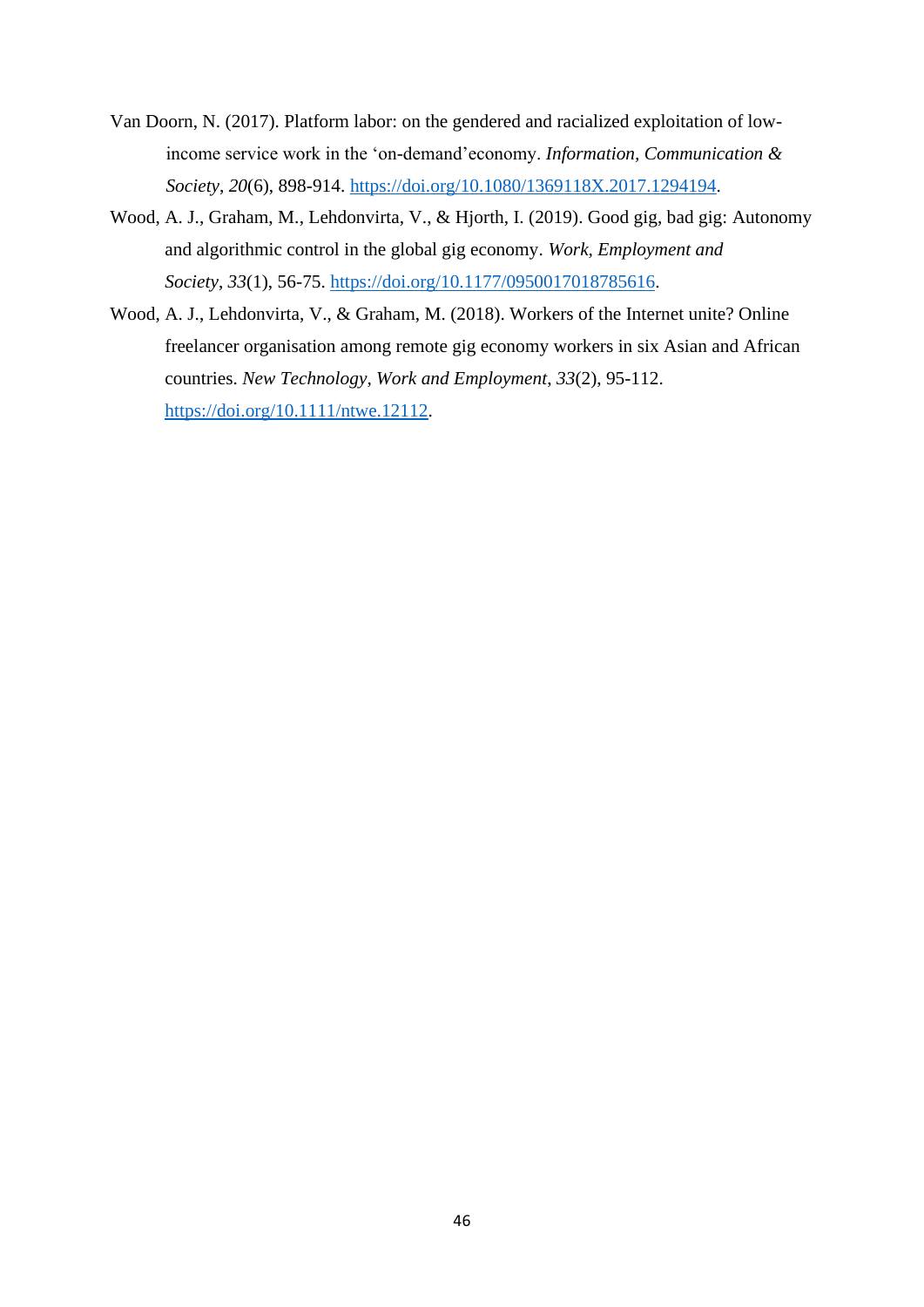# Appendix A: Observations **Background information**

#### **General**

- − Date fieldwork: 14 April, 2021
- − Location: Gerechtshof Amsterdam, IJdok 20
- − Time: 13:30-16:30
- − Occasion/main activity: observing, talking with people, sharing contact details for indepth interviews

#### **Recording and reporting information**

- − Recording method: handwritten notes
- − Language conversation & report: Dutch
- − Photos: no
- − Audio/video recordings: no
- − Paper or digital documents and objects collected: videos were received before the observations. Provided more context on platform work through the perspective of FNV.
- − Other: notes are anonymised

#### **Report**

#### **Context**

The observations took place on April 14, 2021 at the Amsterdam court of justice. The observations were centred on the event of that day: the appeal of Deliveroo against the court case in which it was judged Deliveroo has to conform to Cao Beroepsgoederenvervoer (Collective labour agreement for professional freight transportation). The case had been started by FNV and FNV Riders Union This session of the appeal would discuss the pleas of both parties. I was invited and made aware of this court case by my contact person from the FNV. This event was used to gain a feeling of the FNV, FNV Riders union, as well as to find possible participants for this research. During the observations I was part of the FNV and made observations as such after introducing myself to most of those present. The group consisted of around 20 people consisting of FNV members and some platform workers from Deliveroo who have been connected to the court case for a long time. The court case was cut short due to new information from Deliveroo.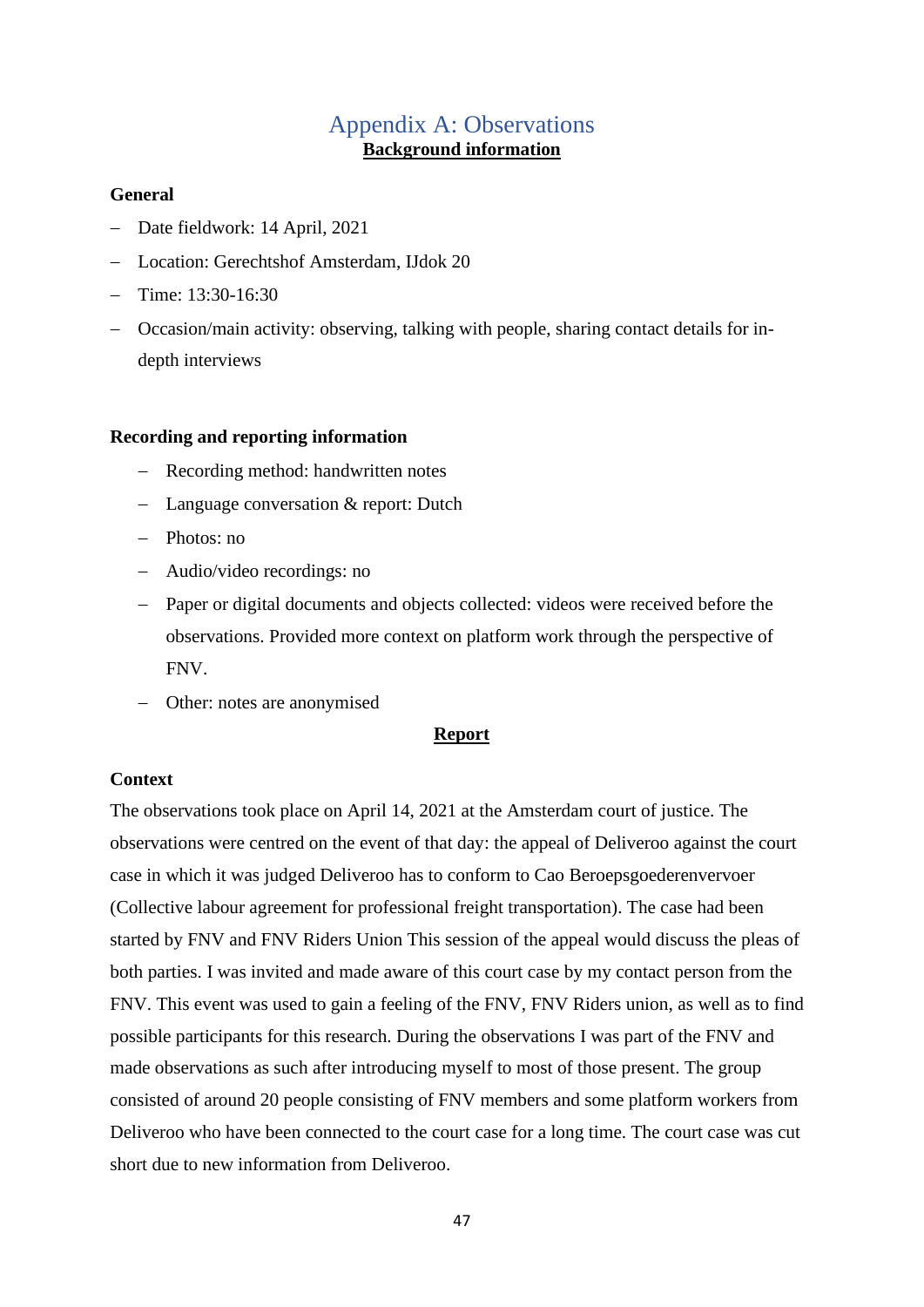#### **Report**

Before the start of the court case, I met up with FNV in front of the Amsterdam court of justice. Present were those who are involved with the court case against Deliveroo which was started by FNV and FNV Riders Union.

Some of the riders that started the court case were present. They were recognized by the FNV members and had some small talk. One of the riders mentioned to no longer work for Deliveroo, but was now working for a different platform with a different way of working. The FNV members appeared connected, albeit a bit loosely as small clusters of people formed who used the time before the court to chat up. This could be related to the corona measures, as most are working from home and thus have little social contact with their co-workers. The FNV members appeared very involved with the case. During the court, it felt to be part of one front against Deliveroo. This one-front vibe was strengthened more by actions that took place in front of the building. Everyone was given a mouth mask from FNV, photos were taken, as well as photos with a banner with everyone present behind it. Probs were present too, such as Deliveroo delivery bags. This presented the impression of one front.

The FNV was determined to get justice for the Deliveroo riders and other platform workers. As they told me, court cases are a last resort. They prefer to solve problems or have a conservation with the involved parties first and only if that leads to nothing, FNV might consider a court case. Companies as Deliveroo, and platform companies in general, did not want to budge during conversations so the FNV had to take them to court. As one of the FNV members told me, these platform companies try to drag on the court cases and go all the way up to the European court of justice. This way, the court cases take a very long time to be completed and produce meaningful results for the workers. The same happened during this appeal, as Deliveroo managed to postpone the case. As a result, the FNV has become involved with more court cases, which is not the preferred route. This longevity of the cases asks for a level of determinism to complete the case while also being involved in other cases against other platforms. And even after the court case is done, more week is required such as updating collective labour agreements and informing workers. However, as FNV deals with many types of labour, they employ different strategies to bring about change depending on the sector they are dealing with.

Before the court case started, I thus had a conversation with multiple members of the FNV and a few riders. At 2PM we entered the Amsterdam court of justice and entered the courtroom. Deliveroo had brought in four people, of which two lawyers. FNV brought two

48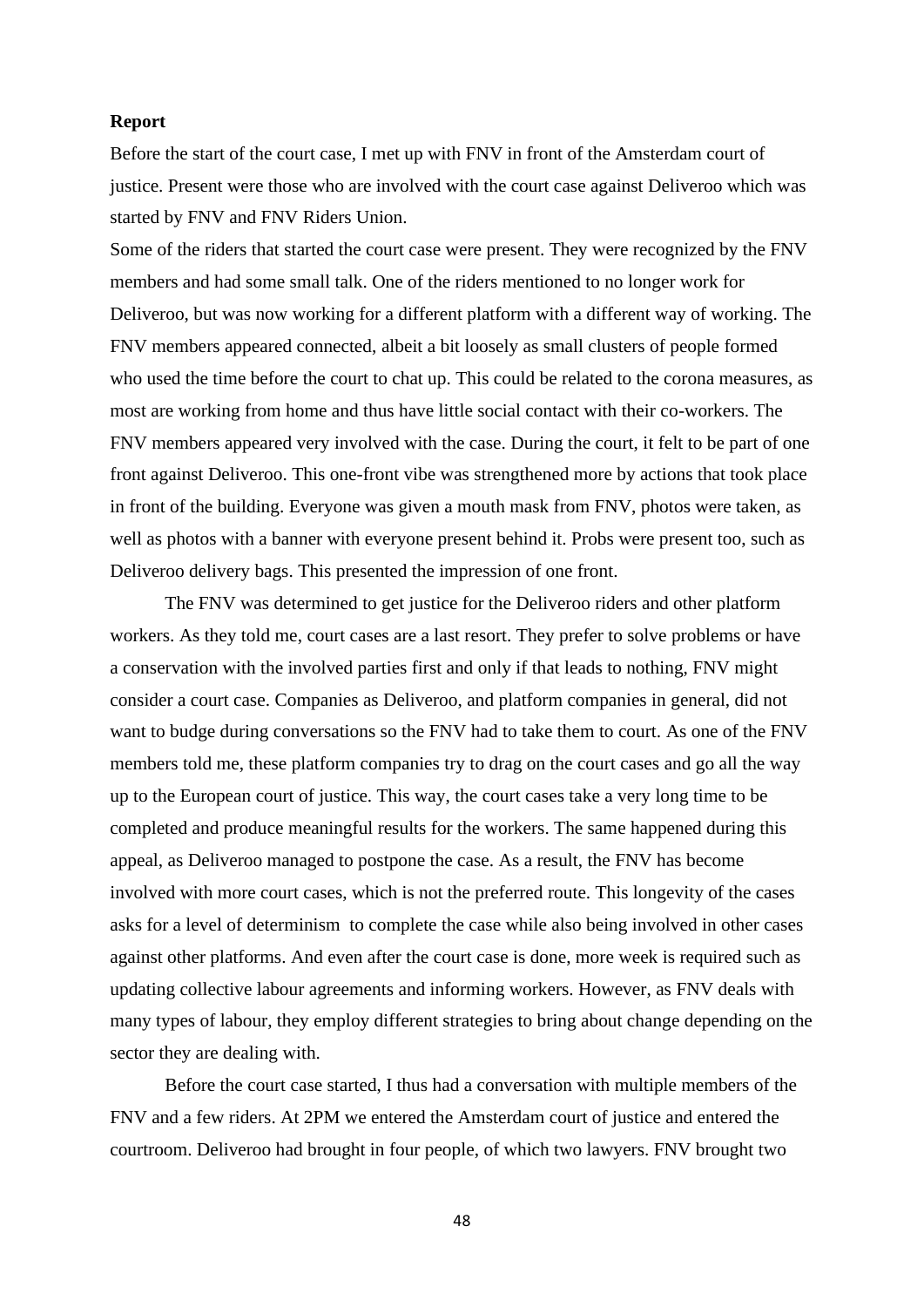lawyers too, and the remaining seats of the courtroom were filled by the FNV members and the riders present. Three judges and a court clerk were present.

During the court case itself both parties were allowed to make a 30 minute plea. It involved a lot of legal terms and during the plea the importance of defining a platform company became extremely important. The role of technology appeared to be one of the determining factors on how Deliveroo could be classified. Deliveroo rules itself a techcompany whereas FNV classifies it as a delivery company which thus needs to abide to Cao beroepsgoederenvervoer. During the plea of FNV the importance of collective bargaining was mentioned, especially for platform workers. One of the FNV members mentioned to me that it was hard to organize the Deliveroo riders. Those who had worked with the old model were afraid to lose their job, while the new Deliveroo workers did not know better.

After the pleas, the judges called for a break so they could discuss what had been told, especially due to some information mentioned in the plea by Deliveroo. In the meantime, a member of FNV made sure I understood what was discussed and mentioned the importance of getting Deliveroo to conform to the Cao and explaining why, according to FNV, Deliveroo's reasoning was flawed. Not long after, the judges returned and the case was suspended unexpectedly due to the information provided by Deliveroo, which was deemed vital the case. The judges were of the opinion FNV would need proper time to respond to the new frame of Deliveroo. Once the court ended, it became apparent FNV was not pleased with the events that had just occurred. They mentioned to me Deliveroo was most likely delaying the process on purpose.

Once we left the building, the FNV members and riders mostly went their own way after a short discussion with their lawyers on how to proceed.

The day after, I had a small conversation with my contact person at FNV. The outcome of Deliveroo seemingly trying to drag out the court case even loner was not completely unexpected, but nonetheless very disappointing. My contact person told me that FNV had used an international network of delivery riders to gain access to the documents of Deliveroo's IPO in March, which would not have become available in the Netherlands on time. Due to this international partnership, FNV was able to gain access to these documents which would help their case. Another thing that was mentioned that because of the corona virus measures, FNV had not had physical actions or meetings during the past year, which is why it was extra nice for them to meet up during the court case, which explained the talking at the beginning.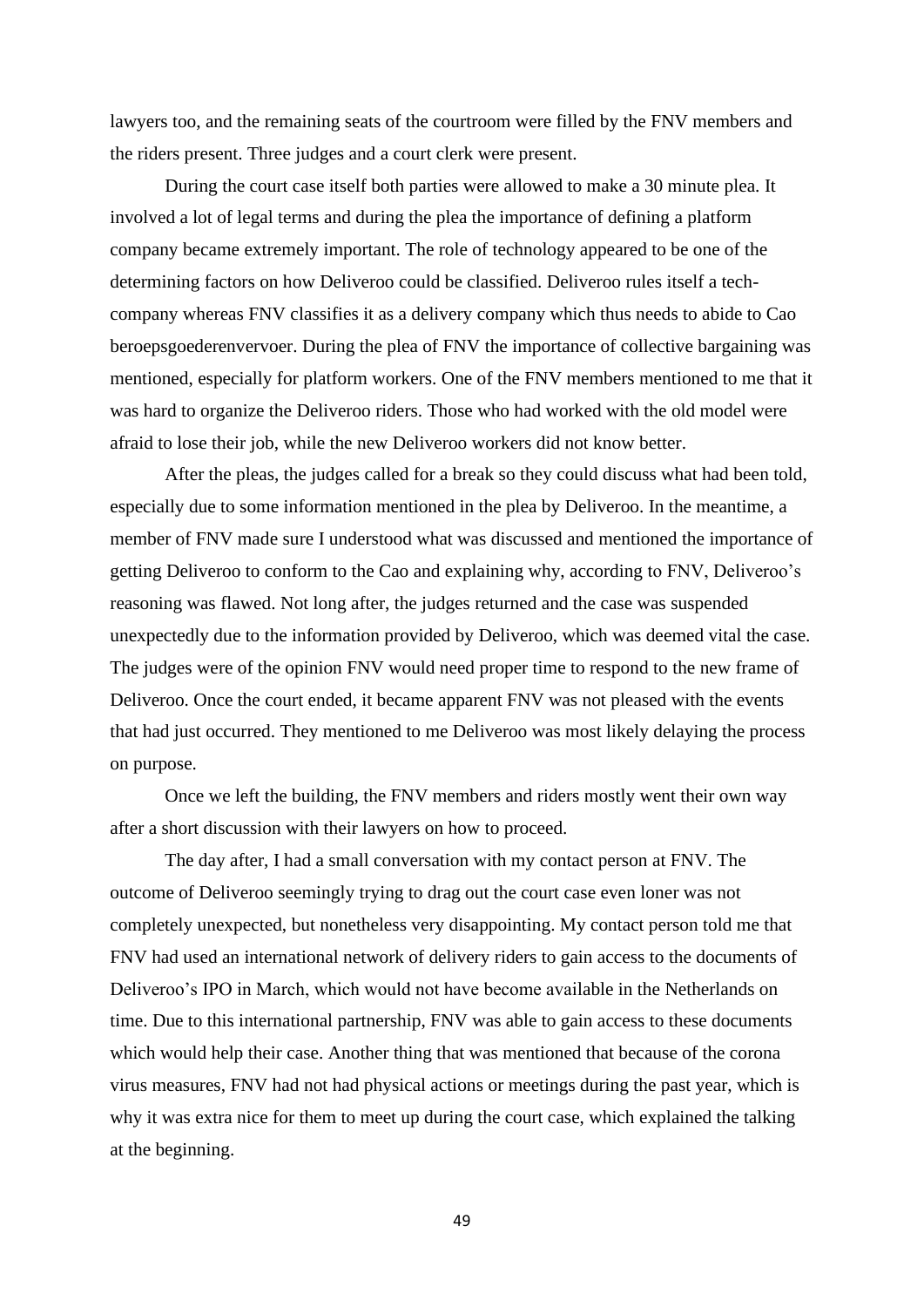### **Preliminary analytical themes [first impressions of relevant themes and concepts]**

- Getting an insight in the way the people present interact
- See if anything relates back to the core concepts of identity, ideology, purpose and strategy
- See if technology plays a role, what kind of role, if it is mentioned

#### **Interactions:**

The FNV interacted in a involved and relaxed manner with each other. They were motivated for their case. During the actual court case, they acted professionally and well prepared. Afterwards, frustrations were shared.

#### **Core concepts**:

It appears that strategies differ amongst fields of labour. In relation to the strategies employed regarding platform companies, FNV seems to have to rely on court cases that drag on for a long time

Related to identity and ideology, they want to get platform workers to be treated in the same way as traditional workers. They are firmly against fake self-employment constructions and they actively want to fight against that. As mentioned by one of the FNV members, this is a political battle too.

The organisational structure seems a bit loose. People come together once in a while as they are working on their own projects that sometimes overlap, such as during the Deliveroo case, and especially during corona they barely see each other face to face.

FNV appears to have international ties related to other organizations fighting for the rights of platform workers.

Technology played a role during the observations. Photos were made and distributed through the social media channels of the FNV to update their following on what they were doing, as well as reaching a wider audience through the use of hashtags. Technology was a key term in the appeal itself and it was mentioned multiple times in the pleas by both parties.

#### **Follow up**

During the afternoon, I made contact with several people who are involved with platform work from the FNV and a few riders. We shared contact details after I asked them if they would be interested in an interview. The day after I had a phone call with my contact person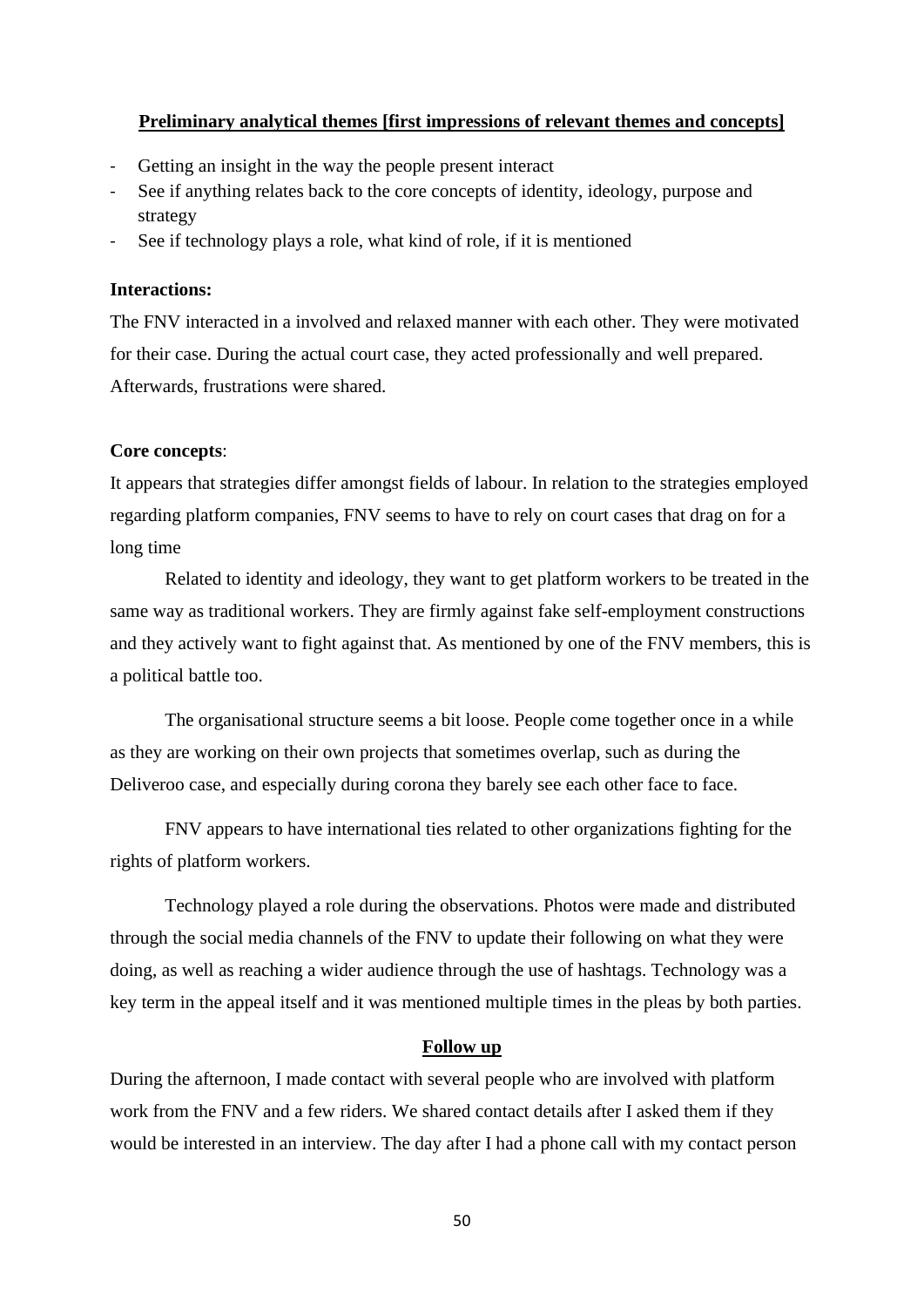in the FNV to talk about what happened. Afterwards, I sent out emails or a message with WhatsApp to confirm a date for the interview to take place if they were still interested.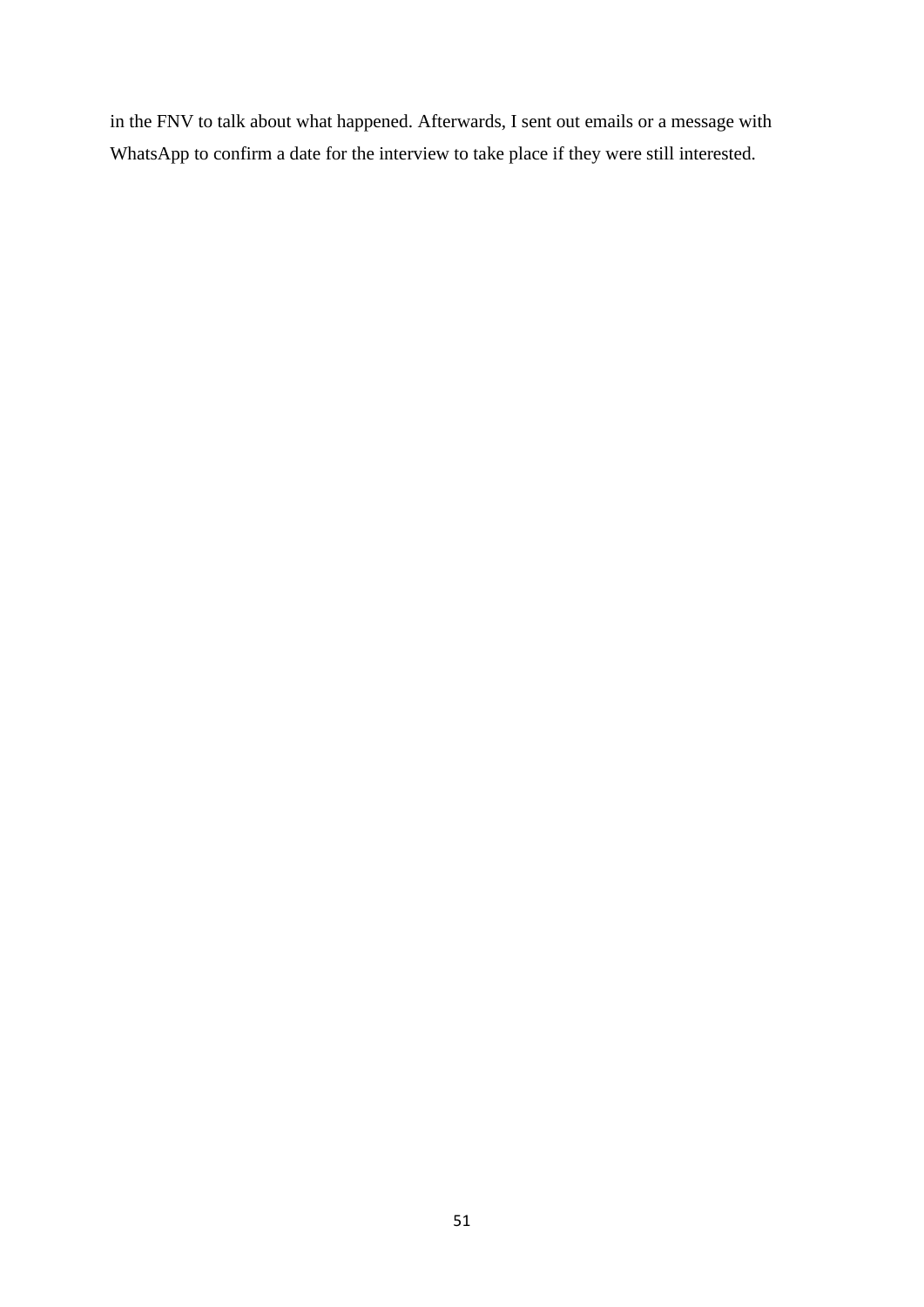# Appendix B: Documents content analysis

| Document: | FNV's multiyear policy plan<br>FNV. (2017). Meerjarenbeleidsplan 2017-2021. Retrieved on April 13,<br>2021.                                                    |
|-----------|----------------------------------------------------------------------------------------------------------------------------------------------------------------|
|           | FNV's Articles of Association<br>FNV. (2018, June 27). Statuten Nederlandse Vakbeweging. Retrieved<br>April 13, 2021.                                          |
|           | Publication on food delivery riders<br>FNV. (2020). Bezorgd om maaltijdbezorgers: te laag inkomen, opgejaagd<br>en geen zekerheid. Retrieved on April 5, 2021. |
|           | FNV's congressional<br>- FNV. (2017). Congresresolutie: Hoofdlijnen FNV beleid 2017-2021.<br>Retrieved on April 13, 2021.                                      |
| Videos:   | FNV. (2021). <i>Naleven werkt!</i> [YouTube]. Retrieved on April 7, 2021, from<br>the FNV.                                                                     |
|           | FNV. (n.d.). Gezocht: eerlijk werk! Dossier schijnzelfstandigheid' [Vimeo].<br>Retrieved on April 6, 2021, from the FNV.                                       |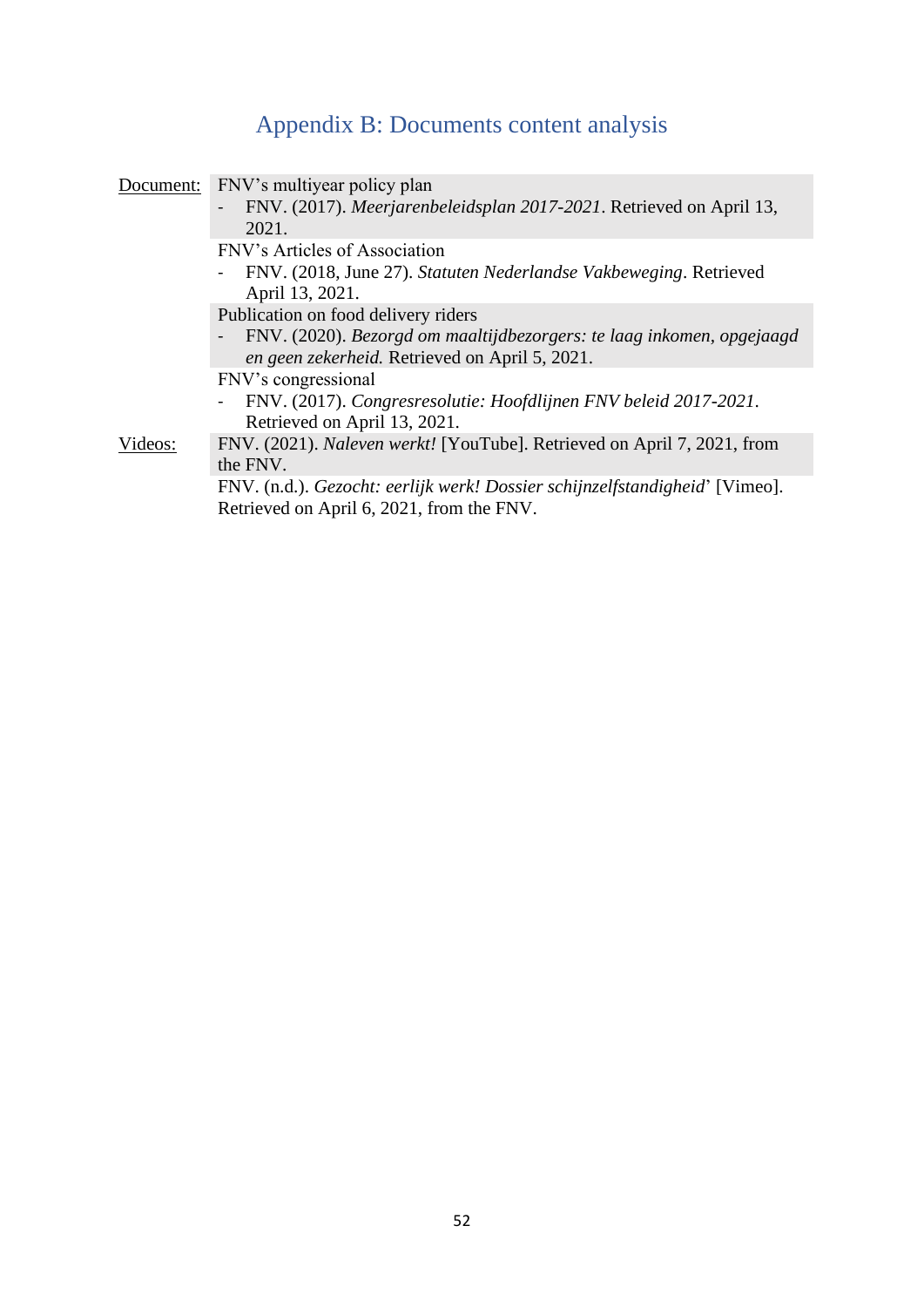# Appendix C: Interview guide

# **C.1: Interview guide FNV**

Allereerst, heel erg bedankt voor uw deelname aan dit onderzoek. Ik ben Eline en ik momenteel bezig met de afstudeerscriptie voor de master ODDS aan de Erasmus Universiteit. Het onderzoek focust zich op het gedeelde verhaal van de FNV en platformwerkers en hoe de FNV dit traject heeft doorgemaakt in relatie tot identiteit, ideologie en strategie. Ik ben benieuwd naar uw ervaringen en rol binnen dit verhaal. Er zijn hierbij geen foute antwoorden. Voordat we met het interview beginnen, heeft u het informed consent formulier doorgenomen en geeft u toestemming voor deelname?

Mocht u gedurende het interview een vraag hebben, dan kan u die altijd stellen. Heeft u op dit moment nog vragen?

Het interview zal beginnen met een paar introductievragen.

#### **Introductie:**

- 1. Allereerst, zou u een korte introductie van uzelf kunnen geven?
	- Leeftijd / functie / hoelang betrokken

#### **Shared story:**

- 1. Zou u me iets kunnen vertellen over wanneer u betrokken bent geraakt bij de FNV?
	- Hoe bent u betrokken geraakt?
	- Zou u daar iets meer over kunnen vertellen?
	- Ervaarde u hierbij contrast met ander werk/andere werkgevers?
- 2. Zou u me iets kunnen vertellen over hoe de FNV betrokken is geraakt bij platformwerkers?
	- Hoe heeft u dit meegemaakt?
	- Wat is voor u het belangrijkste bij FNV platformwerk?
- 3. Waar hield u zich aan het begin mee bezig?
	- Hoe ervaarde u dit?
	- Waar hield de FNV zich op dat moment mee bezig?
	- Wat gebeurde er daarna?
	- Wie waren hier bij betrokken?
	- Waar heeft u zich verder nog mee bezig gehouden?
- 4. Waar houdt u zich momenteel mee bezig?
	- Wat is hier aan vooraf gegaan? Zou u een korte tijdlijn kunnen geven?
	- Hoe ziet een werkdag er voor u uit?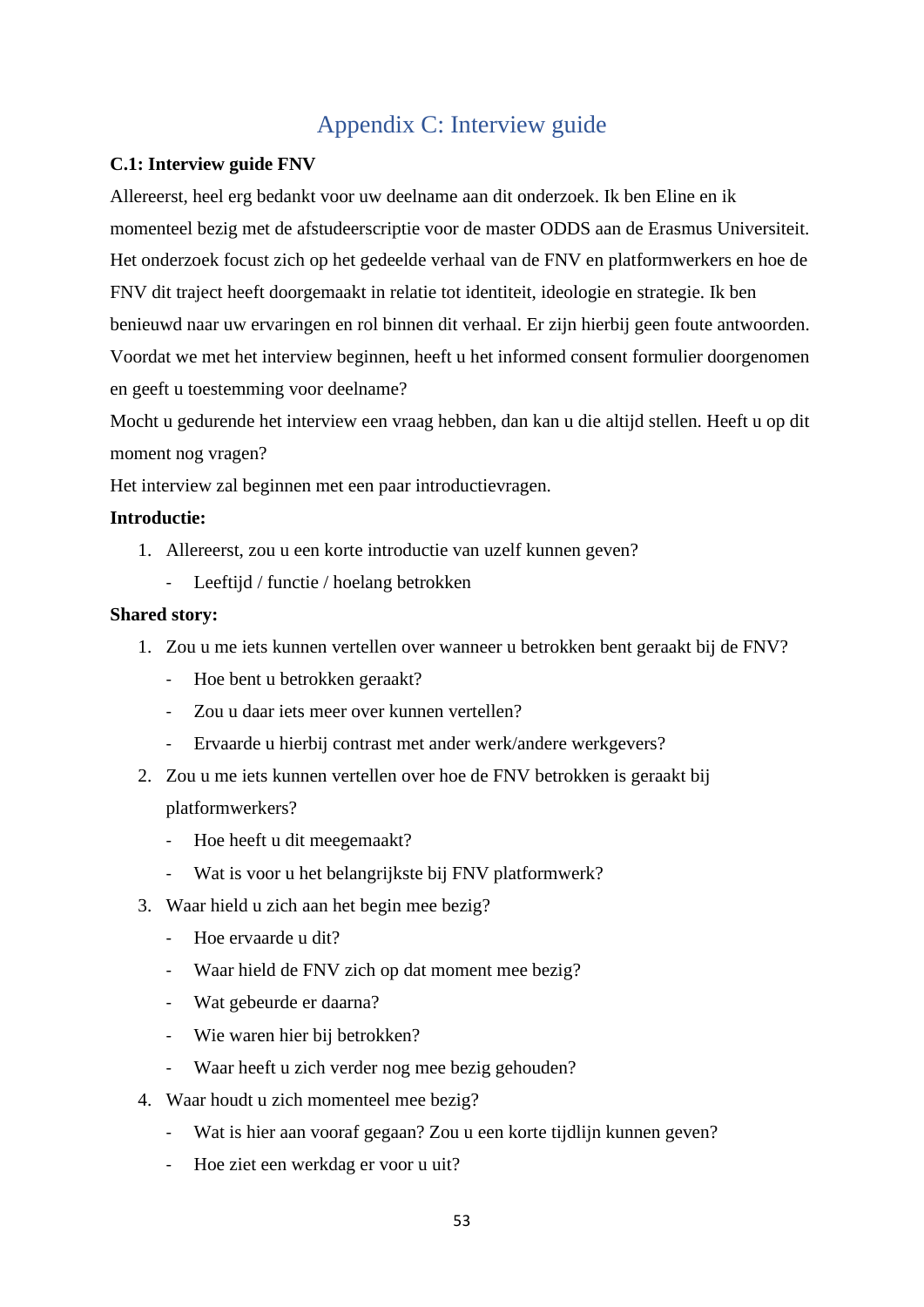- Zou u daar iets meer over kunnen vertellen?
- Hoe ervaart u dit?
- Heeft covid-19 invloed gehad op uw werk?
- 5. Wat is het meest memorabele dat u heeft meegemaakt in relatie tot platformwerk?
	- Wat is voor u een hoogtepunt?
	- Waarom ervaart u dit zo?
	- Hoe liet/laat dit u voelen?
	- Wie waren hierbij betrokken?
	- Wat ziet u als grootste bijdrage aan dit verhaal?
- 6. Hoe ziet u de toekomst van platformwerk?
	- Hoe ziet u uw eigen rol hierbinnen?
	- Hoe ziet u de FNV hierin?
	- Wat betekend de FNV voor u?

# **FNV platformwerk:**

Identity, ideology, purpose

- 1. Hoe zou u de FNV beschrijven?
	- Hoe zou u de waarden en overtuigingen van de FNV beschrijven?
	- Gaat dit ook op voor platformwerkers? Zit hier verschil in focus in?
- 2. Wat ziet u als het doel van de FNV?
	- Hoe probeert de FNV dit doel te bereiken?
	- Waarmee onderscheid de FNV zich?
- 3. Wat ziet u als kenmerken van FNV platformwerk?
	- Zit hier verschil in met de FNV in het algemeen?
	- Hoe zou u de organisatie achter FNV platformwerk beschrijven?
	- Verschilt dit met andere takken van de FNV?
- 4. Als u de kern van FNV platformwerk in ongeveer 3-5 woorden zou moeten beschrijven, wat zou dat zijn?
- 5. Kan u mij iets vertellen over hoe platformwerkers gekenmerkt/geframed worden door de FNV?
	- Waarin verschillen hun belangen volgens u van andere werknemers?
	- Hoe probeert de FNV zaken te bereiken?

### **Strategy**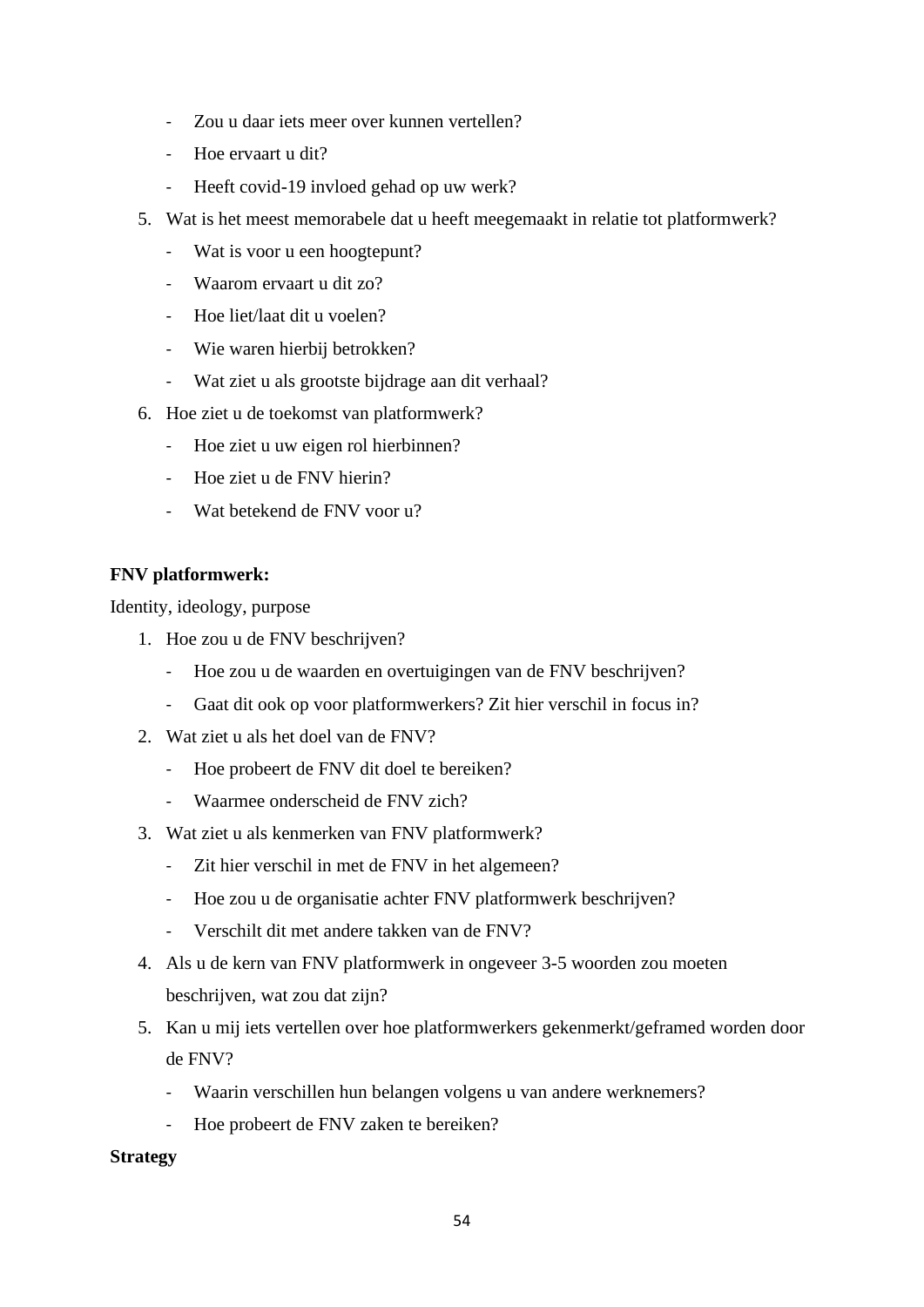- 1. Hoe zou u de aanpak van de FNV met platformwerk beschrijven?
	- Hoe begint een traject?
	- Welke stappen worden ondernomen?
	- Verschilt deze aanpak van het begin? Waardoor komt dit? Kan u daar een voorbeeld van geven?
	- Hoe onderscheiden platformwerkers zich van flexwerkers?
- 2. Werkt u samen met externe partijen?
	- Welke partijen zijn dit (e.g. bedrijven, politiek, platforms etc.)
	- Op wat voor manier werkt u samen?
	- Wat probeert u via die samenwerking te bereiken?
- 3. Hoe definieert de FNV platformwerk?
	- Waarin verschil flexwerk?
- 4. Hoe bereikt de FNV platformmedewerkers?
	- Verschilt dit van andere sectoren?
	- Welke strategieën blijken effectief in het benaderen en organiseren van platformmedewerkers?
	- Is de manier van benaderen veranderd? Waar komt dit door?
- 5. Verschilt de strategie die de FNV hanteert rondom platform werk van andere sectoren waarin de FNV actief is?
	- Waar blijkt dat uit?
	- Waar denkt u dat dit door komt?
	- Verschilt dit ook per platform?
- 6. Hoe zou u het netwerk beschrijven waarin de FNV zich bevind m.b.t platformwerk?
	- Spelen er op internationaal gebied ontwikkelingen?
	- Hoe gaat de FNV hier mee om?
- 7. Op welke manieren voert de FNV actie m.b.t platformwerk?
	- Waarin verschilt dit van andere sectoren?
	- Waar komt dit door?
	- Wat zijn uw ervaringen met deze acties? Waar heeft u allemaal aan bijgedragen?
	- Welke manier van actievoeren is naar uw ervaring het meest effectief?

### **Technology**

- 1. Op wat voor manier speelt technologie een rol binnen de FNV?
	- Is technologie betrokken bij het opzetten en uitvoeren van acties?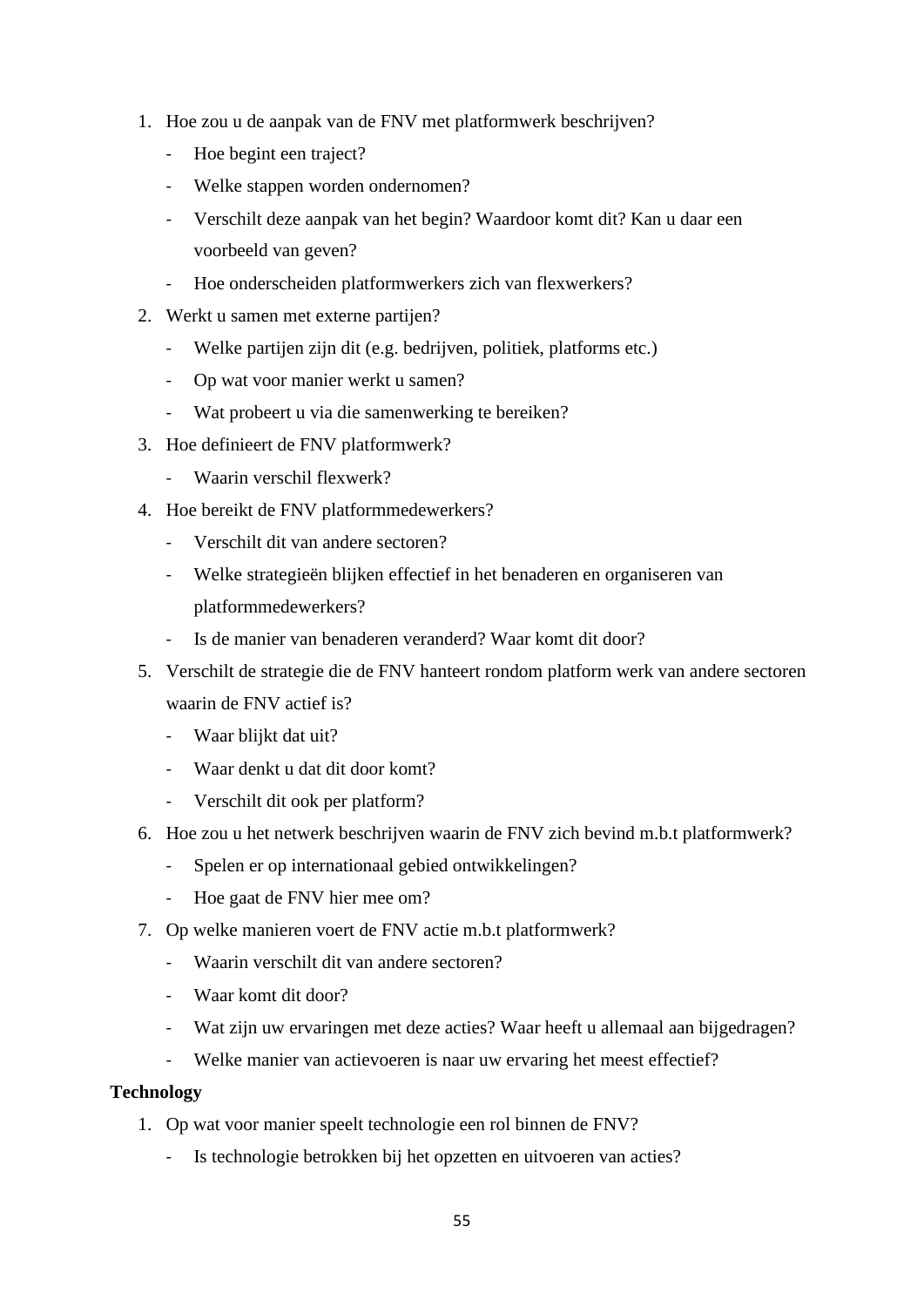- Op wat voor manier?
- Hoe zou u de rol van technologie beschrijven binnen FNV platformwerk?
- Op wat voor manier voert u online actie?
- 2. Op wat voor manier is technologie aanwezig in uw werkzaamheden?
	- Met wat voor technologie komt u in aanraking?
	- Ervaart u weleens problemen of hinder door de technologie? Op wat voor manier?
	- Is dit veranderd met corona?
	- Kan u daar iets meer over vertellen?
- 3. Wat is de rol van technologie bij platform bedrijven?
	- Wat is het effect van die technologie?
	- Wat geven platformwerkers aan in context van technologie?
	- Hoe beïnvloed dit de FNV?

### **Afsluiting**

1. Tot slot, wil u verder nog iets kwijt over de besproken onderwerpen?

Nogmaals heel erg bedankt voor uw deelname aan dit onderzoek. Mocht u achteraf nog vragen of opmerkingen hebben, dan mag u altijd contact met mij opnemen. Tot slot, wilt u dit onderzoek ontvangen na afloop?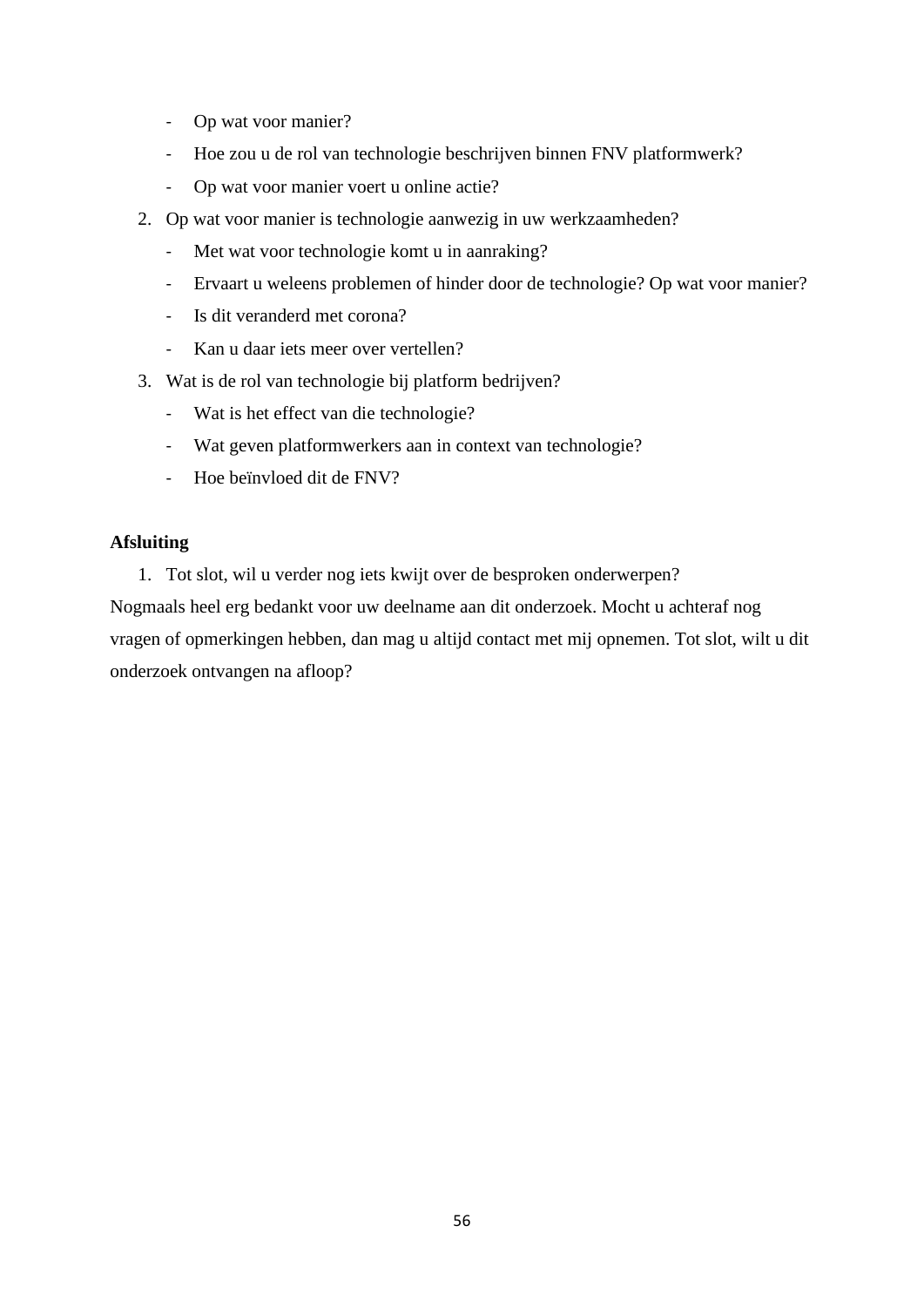# **C.2: Interview guide involved platform workers**

Allereerst, heel erg bedankt voor uw deelname aan dit onderzoek. Ik ben Eline en momenteel ben ik bezig met mijn afstudeerscriptie voor de master ODDS aan de Erasmus universiteit. Het onderzoek richt zich op de FNV en platformwerkers en hoe identiteit, ideologie en strategie van de FNV gevormd zijn in dit traject. Ik ben benieuwd naar uw ervaringen binnen dit verhaal als platformwerker. Er zijn geen foute antwoorden! Voordat we aan het interview beginnen, heeft u het informed consent formulier doorgenomen en geeft u toestemming voor deelname?

Mocht u gedurende het interview een vraag hebben, dan kan u die altijd stellen. Heeft u voordat we beginnen nog vragen?

Het interview zal beginnen met een aantal introductievragen.

Introductie:

- 1. Zou u iets over uzelf kunnen vertellen?
	- Leeftijd / huidig werk
- 2. Bij welk platform bent u of was u werkzaam?
	- Hoelang werkzaam?
	- Ervaring met andere platforms?

### Shared story:

- 1. Zou u me kunnen vertellen wanneer u bij (naam) platform bent gaan werken?
- 2. Waarom bent u bij dit platform gaan werken?
	- Waarom bent u dit soort werk gaan doen?
	- Zou u het werk kunnen beschrijven?
	- Hoe ervaarde u het werk daar?
- 3. Hoe bent u bij de FNV betrokken geraakt?
	- Wie legde het eerste contact?
	- Wat was voor u een reden om met de FNV in zee te gaan?
	- Zou u me daar wat meer over kunnen vertellen?
	- Wat gebeurde er aan het begin?
	- Hoe voelde u zich aan het begin van de samenwerking?
	- Wat hoopte u te bereiken?
	- Hoe reageerde het platform op de samenwerking?
- 4. Hoe vervolgde de samenwerking zich?
	- Wat gebeurde er allemaal? En daarna?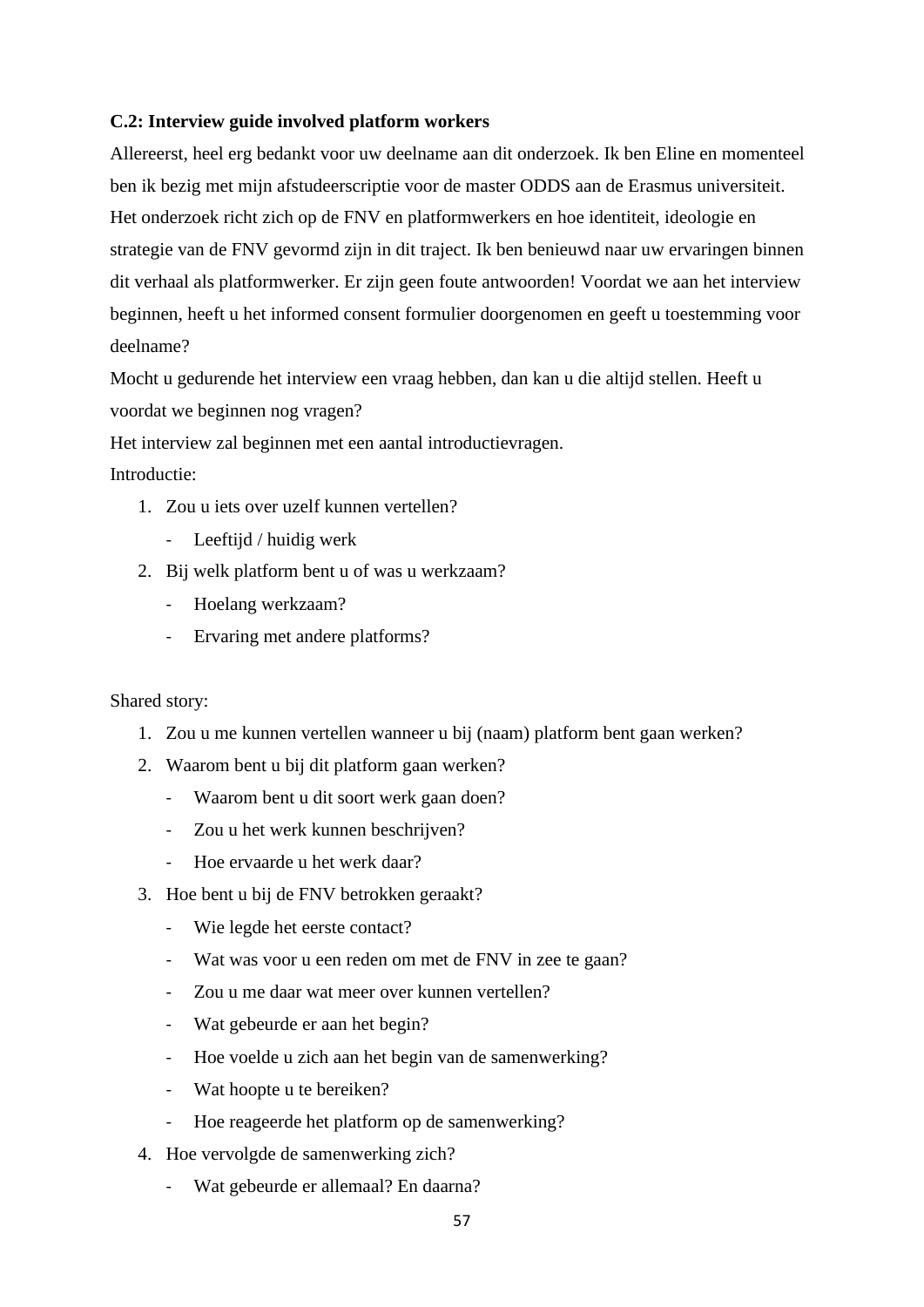- Kan u een voorbeeld geven?
- Hoe voelde u zich hierbij?
- Hoe zou u uw rol hierin beschrijven?
- Zou u een beknopte tijdlijn kunnen geven van wat er gebeurt is?
- 5. Bent u momenteel nog betrokken bij de FNV?
	- Op wat voor manier?
	- Wat hoopt u nog te bereiken?
	- Hoe voelt u zich daarbij?
- 6. Hoe heeft u de samenwerking met de FNV tot nu toe ervaren?
	- Wat was het meest memorabel voor u?
	- Waarom was dat zo?
	- Heeft u veranderingen in het werk bij het platform meegemaakt als gevolg van de samenwerking met de FNV?

### **Platformwerk:**

Identity, ideology, & purpose

- 1. Had u al kennis over de FNV voordat u met ze in contact kwam?
- 2. Hoe zou u de FNV omschrijven?
	- Kan u dat verder toelichten?
	- Is dat ook hoe u dacht over de FNV aan het begin van de samenwerking?
- 3. Wat ziet u als kenmerkend voor de FNV?
	- Hoe zou u de kern van de FNV beschrijven?
- 4. Wat is volgens u het doel van de FNV?
	- Is dit doel hetzelfde gebleven tijdens de samenwerking?
	- Is dit beeld veranderd gedurende of na de samenwerking?
- 5. Hoe zou u de samenwerking met de FNV beschrijven?
	- Zou u dit iets meer kunnen toelichten?
	- Heeft u hier een voorbeeld van?
- 6. Hoe zou u de aanpak van de FNV beschrijven?
	- Met welke partijen werken ze samen?
	- Wat voor acties hebben ze gevoerd?
	- Bij welke acties was u betrokken?
	- Is hier verandering in opgetreden sinds corona?
	- Op wat voor manier?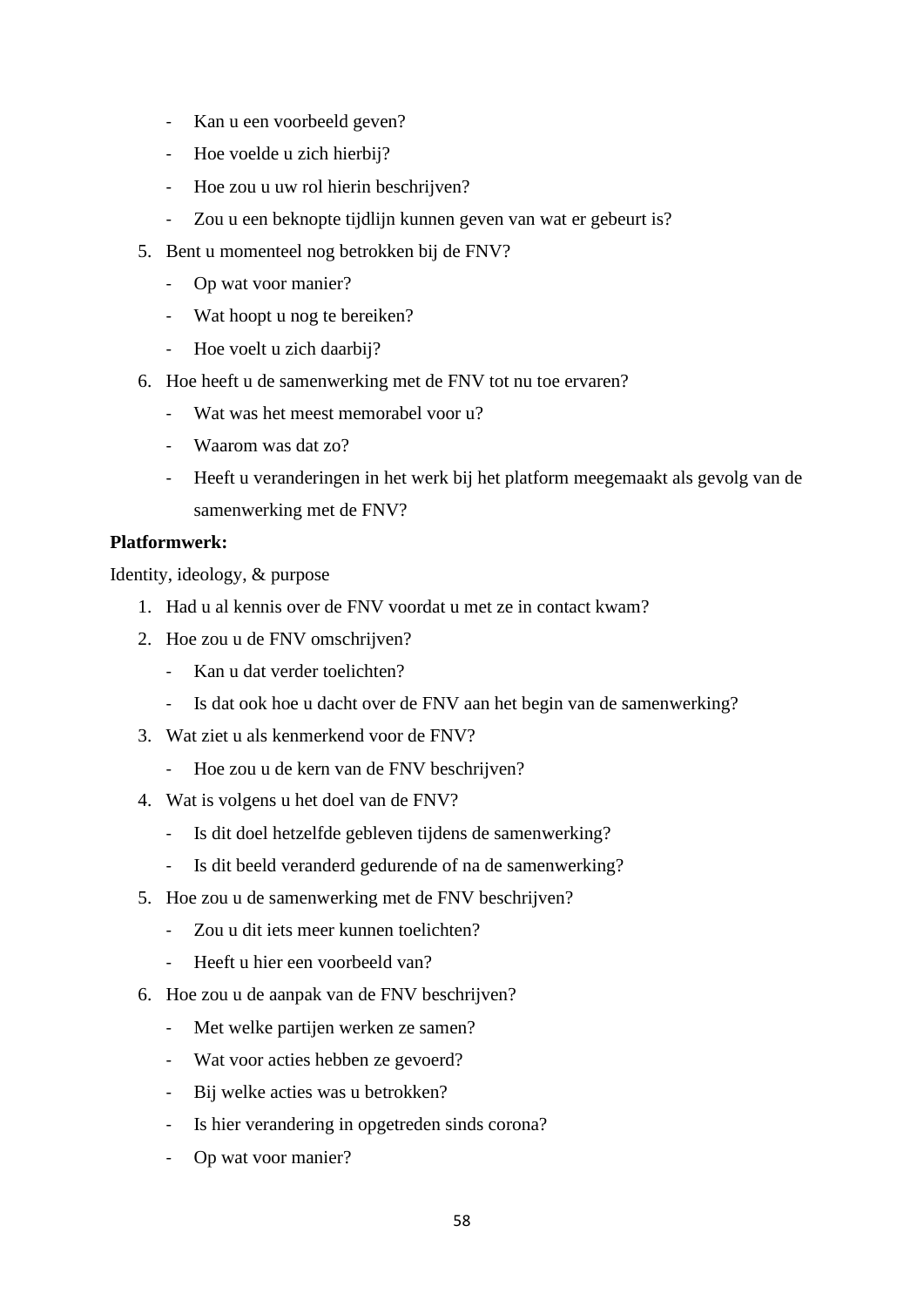- 7. Was de FNV in staat om de problemen die up werk ervaarde goed te representeren/framen?
	- Kan u hier een voorbeeld van geven?
	- Waar bleek dit uit?
	- Kon u zich vinden in wat de FNV naar buiten bracht?
	- Is dit beeld in de loop der tijd veranderd?

# Technology

- 1. Op welke manier ziet u technologie terug komen in uw ervaringen met de FNV?
	- Welke vormen van technologie?
	- Kan u hier iets meer over vertellen
- 2. En op uw werk bij [naam platform], wat was de rol van technologie hierin?
	- Hoe heeft dit u beïnvloed?
	- Wat zijn uw ervaringen met deze technologie?
	- Ervaart u weleens hinder of problemen door deze technologie?

# Afsluiting

We gaan nu richting het einde van het interview.

1. Tot slot, wilt u nog iets kwijt over een van de onderwerpen die we besproken hebben? Nogmaals heel erg bedankt voor uw deelname aan dit onderzoek. Mocht u achteraf nog vragen of opmerkingen hebben, dan mag u altijd contact met mij opnemen. Tot slot, wilt u dit onderzoek ontvangen na afloop?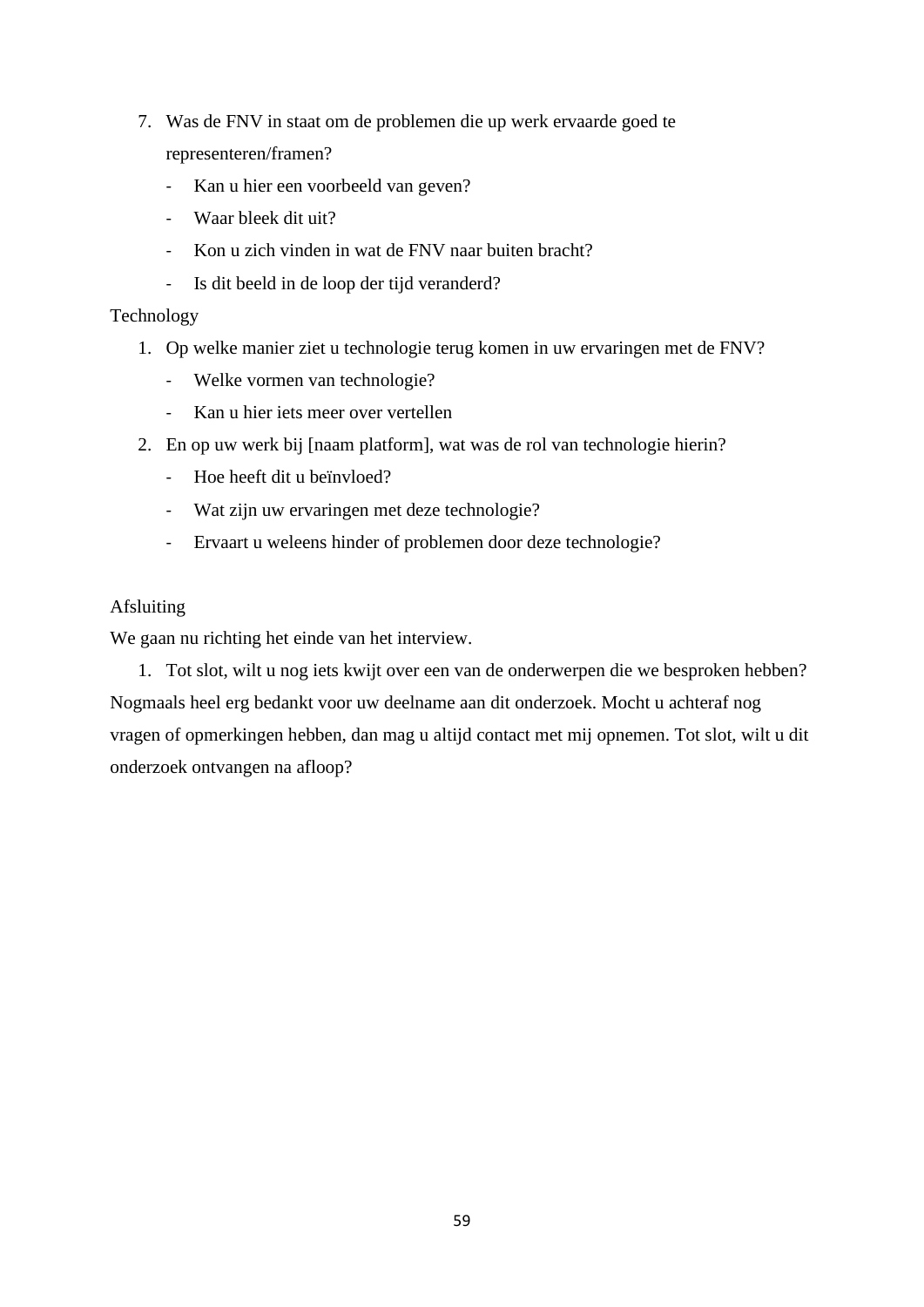#### **C.3: Interview guide platform worker**

Allereest heel erg bedankt voor uw deelname aan dit onderzoek. Ik ben Eline en ik ben voor de master ODDS aan het Erasmus bezig met afstuderen. Mijn onderzoek focust zich op de mogelijke invloed van platformwerk op de organisatie van de vakbond FNV en hiervoor kijk ik ook naar de perspectieven van mensen die voor een platform werken. Er zijn geen foute antwoorden! Voordat we beginnen, heeft u het informed consent doorgenomen en geeft u toestemming voor deelname?

Mocht u gedurende het interview een vraag hebben, dan mag u die altijd stellen! Heeft u momenteel nog vragen?

- 1. Zou u een korte introductie van uzelf kunnen geven?
	- Leeftijd
	- Waar werkzaam
- 2. Bij welk platform heeft u gewerkt of bent u werkzaam?
	- Hoe lang werkt u daar / heeft u daar gewerkt?
	- Hoe zagen uw werkzaamheden eruit?
	- Waarom heeft u voor dit type werk gekozen?
	- Waarom bent u specifiek bij dat platform gaan werken?
	- Hoe bent u bij dat platform terecht gekomen
	- (waarom bent u gestopt met werken bij dat platform)
- 3. Hoe zag een normale werkdag er voor u uit?
	- Wat ervaarde u als positief?
	- Wat ervaarde u als negatief/minder positief?
- 4. Op wat voor manier maakt u gebruik van technologie op werk?
	- Hoe ervaarde u dit?
	- Wat zag u als positief/negatief aan deze technologie?
	- Hoe verliep de communicatie als er iets aan de hand was?
	- Was de app duidelijk?
	- Hoorde je van je collega's weleens wat over de technologie? wat?
- 5. Hoe was de omgang met andere medewerkers van dit platform?
	- Hoe was het contact?
- 6. Wat zie je als voordelen van dit type werk?
- 7. Wat zijn in jouw ervaring de nadelen van dit type werk?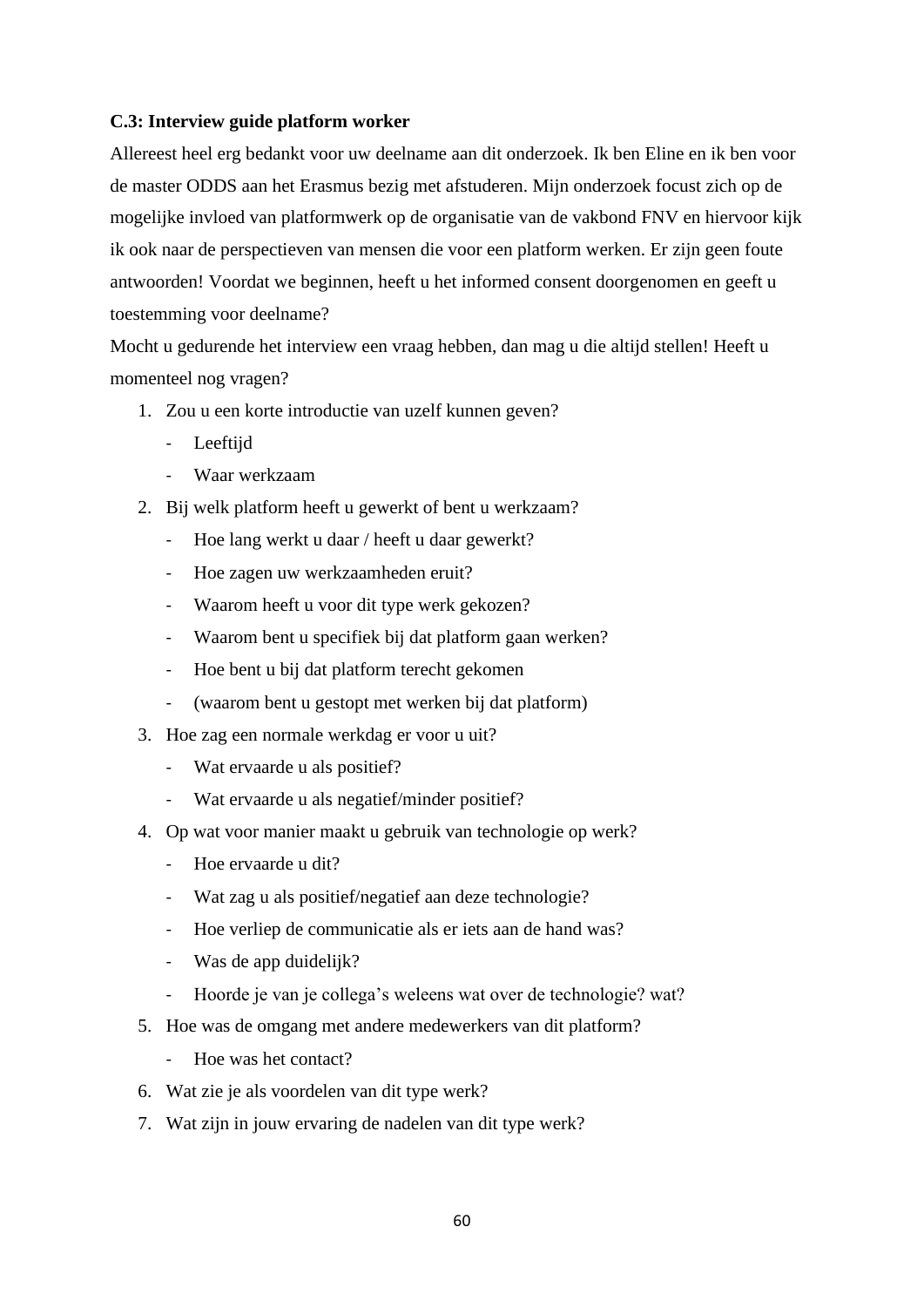# **FNV:**

- 1. Ben je bekend met de FNV?
	- Kan je me vertellen wat je weet over de FNV?
	- Wat denk je dat het doel is van de FNV?
	- Waar denk je dat de FNV voor staat?
	- Heb je het idee dat de FNV jouw belangen behartigd?
- 2. Ben je weleens benaderd door de FNV?
	- Zo ja: waar voor / hoe reageerde je daarop?
	- Ken je mensen die zich bezig houden met de FNV?
	- Zo nee: hoe zou de FNV platformmedewerkers beter kunnen bereiken?
- 3. Ben je weleens benaderd door platformmedewerkers die zich wilden organiseren?
	- Waar was dat voor?
- 4. Wat zou je graag zien van de FNV?
	- Is er iets waar je meer van zou zien?
	- Zou de FNV iets kunnen betekenen voor platformwerkers? Op wat voor manier?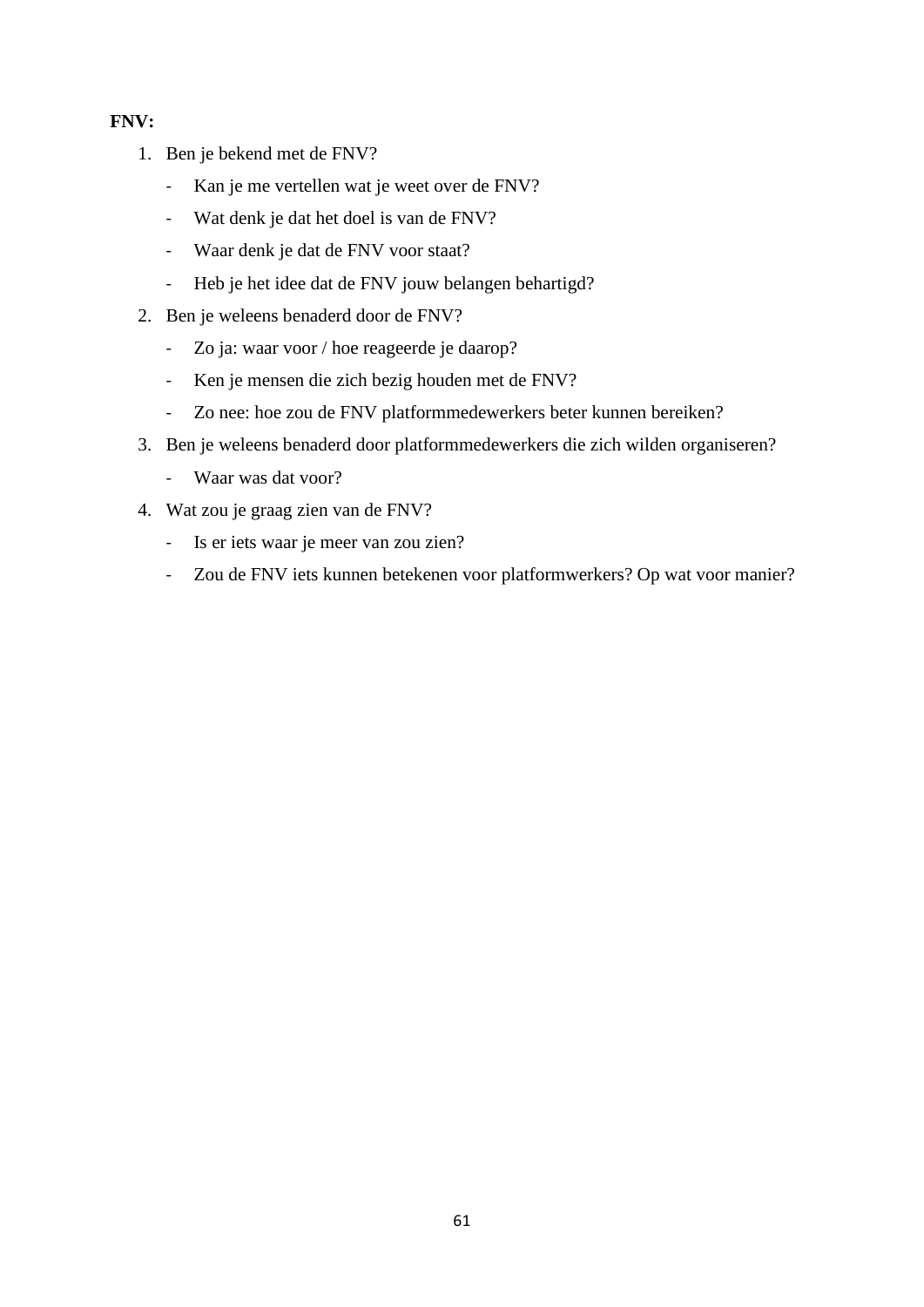# Appendix D: Codebook

| Identity<br>Those aspects<br>Included:<br><b>Identity FNV</b><br>de FNV is een vereniging van mensen die werken of een<br>$\overline{\phantom{a}}$<br>The central and<br>of the labour<br>uitkering genieten of op een ander manier deelnemen aan<br>Aspects<br>$\overline{\phantom{a}}$<br>relatively constant<br>union that<br>mentioned as<br>het maatschappelijk verkeer.<br>attributes of an<br>define it form<br>defining<br>$\Box$<br>Internal identity<br>Sowieso iedereen bij FNV- het zijn allemaal gedreven<br>organization<br>other<br>features<br>mensen. Maar de mensen van de platformeconomie zijn<br>(Gumbrell-<br>organizations<br>Aspects<br>$\overline{\phantom{a}}$<br>nog wel extra gedreven omdat ze ook het gevoel hebben<br>and the<br>McCormick, 2013)<br>mentioned over<br>van dit is gewoon heel belangrijk.<br>The beliefs and<br>beliefs and<br>a longer period<br>$\overline{\phantom{a}}$<br>Values<br>ja sowieso rechtvaardigheid.<br>$\overline{\phantom{a}}$<br>values of the<br>values it<br>of time<br>En dat is ook binnen onze eigen organisatie ook wel, dat<br>Discrepancy FNV<br>organization (Hatch<br>upholds<br>Mentions of<br>$\overline{a}$<br>mensen denken van ja, de platformeconomie, we hebben<br>& Schultz, 2002).<br>how the FNV<br>daar helemaal geen leden zitten dus waarom gaan we ons<br>positions itself<br>daarop richten?<br>Descriptions of<br>$\overline{a}$<br>the<br>organizations<br>Excluded:<br>Mentions of<br>ideology or<br>purpose<br>The way the<br>Included:<br>we vinden van de FNV dat iedereen die fulltime werkt<br>Ideology<br>Ideology<br>$\overline{\phantom{a}}$<br>'frame of reference',<br>Descriptions of<br>organization<br>daar een loon van moet kunnen verdienen waar hij van<br>world-view, and the<br>or individual<br>the organisation<br>kan leven<br>assumptions, both<br>of the<br>References to<br>Sham self-employed<br>Eigenlijk het zelfde laken en pakken, ook mensen die als<br>$\overline{\phantom{a}}$<br>normative and<br>organization<br>key<br>zzp'er werken via een platform en eigenlijk weinig<br>describes the<br>empirical (Hyman &<br>assumptions<br>zeggenschap hebben over hoe ze het werk inrichten. Het<br>Brough, 1975, as<br>organization's<br>enige is dat ze kunnen zeggen ik wil wel of niet werken<br>cited in Hodder &<br>world view<br>Excluded:<br>nu.<br>and how<br>Individual's<br>Edwards, 2015)<br>$\overline{\phantom{a}}$<br>worldview<br>certain<br>aspects are<br>Identity or<br>$\overline{\phantom{a}}$<br>framed<br>purpose<br>het ultieme doel is de eerlijke verdeling van welvaart en<br>Purpose FNV<br>Aspects<br>Included:<br>Purpose<br>$\overline{\phantom{a}}$<br>mentioned<br>kennis en macht. In hele brede zin. En wat specifieker is<br>The aim, goal or<br>Aim, goals,<br>$\overline{\phantom{a}}$<br>objective of the<br>the union<br>objectives<br>het emanciperen<br>labour union<br><b>Public attention</b><br>Mensen duidelijk te maken dat ze- dat het eigenlijk niet<br>strives<br>Projects<br>$\overline{\phantom{a}}$<br>$\overline{a}$<br>(Martin, 1979, as<br>towards.<br>klopt wat er gebeurt<br>cited in Hodder &<br>Excluded:<br>What they<br>of voordat Uber die markt een beetje opgeschut had. Als<br>Impact platform<br>$\blacksquare$<br>Personal aims<br>Edwards, 2015)<br>hope to<br>je toen- als je keek naar hoe de taxiwereld toen werkte,<br>company<br>achieve with<br>moeten bellen en moeten wachten, allemaal heel<br>their work<br>ouderwets. En uiteindelijk zijn al die bedrijven ook<br>and effort<br>meebewogen: hebben ze apps ontwikkeld, allemaal onder<br>invloed van Uber<br>En daar moeten wij heel erg scherp op zijn, want mensen<br>Precarious position<br>die in van die die arbeidsmogelijkheden gebruik maken,<br>die voelen ook heel goed dat ze heel kwetsbaar zijn en die<br>zullen niet gauw ertegen in opstand komen<br>Purpose platform<br>ja, om door die bubbel laten we zeggen waar die<br>$\overline{\phantom{a}}$<br>platformbedrijven nu in zitten heen te prikken. Want het<br>is allemaal zo fantastisch en mensen willen het zelf, totdat<br>er iets gebeurd<br><b>Common strategies</b><br>The core<br>Included:<br>Strategies aimed at<br>nou, wat wij heel bewust hebben gedaan is toch ook wel<br>$\overline{\phantom{a}}$<br>aspects of<br>Aforementioned<br>een juridische aanpak insteken. We hebben gelijk en we<br>Strategies aimed at<br>non compliance<br>non-compliance of<br>precarious<br>four common<br>gaan het gewoon halen.<br>work unions<br>Uit wat voor delen van de wereld wij allemaal vragen en<br>employers<br>Strengthening<br>strategies<br>$\overline{\phantom{a}}$<br>Strengthening<br>want to<br>opmerkingen krijgen van andere vakbonden, de<br>cooperation<br>combat<br>Excluded:<br>cooperation with<br>verontwaardiging die dat ook weer met zich meebrengt<br>public institutions<br>(Keune &<br>Other strategies<br>op de twitter van boze moeders tot directeuren van<br>$\overline{\phantom{a}}$<br>Pedaci, 2020)<br>Addressing<br>or tactics<br>andere bedrijven die zoiets hebben van: waarom betaal ik<br>outsourcers, clients<br>25% belasting en Uber maar 2?<br>and companies<br>duurt wel verrekte lang voordat de overheid wat doen,<br>Addressing<br>Improving training<br>die zzp discussie die al meer dan 10 jaar duurt. Dus wij<br>outsourcers | Code + definition | description | criteria | Subcodes | Example |
|---------------------------------------------------------------------------------------------------------------------------------------------------------------------------------------------------------------------------------------------------------------------------------------------------------------------------------------------------------------------------------------------------------------------------------------------------------------------------------------------------------------------------------------------------------------------------------------------------------------------------------------------------------------------------------------------------------------------------------------------------------------------------------------------------------------------------------------------------------------------------------------------------------------------------------------------------------------------------------------------------------------------------------------------------------------------------------------------------------------------------------------------------------------------------------------------------------------------------------------------------------------------------------------------------------------------------------------------------------------------------------------------------------------------------------------------------------------------------------------------------------------------------------------------------------------------------------------------------------------------------------------------------------------------------------------------------------------------------------------------------------------------------------------------------------------------------------------------------------------------------------------------------------------------------------------------------------------------------------------------------------------------------------------------------------------------------------------------------------------------------------------------------------------------------------------------------------------------------------------------------------------------------------------------------------------------------------------------------------------------------------------------------------------------------------------------------------------------------------------------------------------------------------------------------------------------------------------------------------------------------------------------------------------------------------------------------------------------------------------------------------------------------------------------------------------------------------------------------------------------------------------------------------------------------------------------------------------------------------------------------------------------------------------------------------------------------------------------------------------------------------------------------------------------------------------------------------------------------------------------------------------------------------------------------------------------------------------------------------------------------------------------------------------------------------------------------------------------------------------------------------------------------------------------------------------------------------------------------------------------------------------------------------------------------------------------------------------------------------------------------------------------------------------------------------------------------------------------------------------------------------------------------------------------------------------------------------------------------------------------------------------------------------------------------------------------------------------------------------------------------------------------------------------------------------------------------------------------------------------------------------------------------------------------------------------------------------------------------------------------------------------------------------------------------------------------------------------------------------------------------------------------------------------------------------------------------------------------------------------------------------------------------------------------------------------------------------------------------------------------------------------------------------------------------------------------------------------------------------------------------------------------------------------------------------------------------------------------------------------------------------------------------------------------------------------------------------------------------------------------------------------------------------------------------------------------------------------------------------------------------------------------------------------------------------------------------------------------------------------------------------------------------------------------|-------------------|-------------|----------|----------|---------|
|                                                                                                                                                                                                                                                                                                                                                                                                                                                                                                                                                                                                                                                                                                                                                                                                                                                                                                                                                                                                                                                                                                                                                                                                                                                                                                                                                                                                                                                                                                                                                                                                                                                                                                                                                                                                                                                                                                                                                                                                                                                                                                                                                                                                                                                                                                                                                                                                                                                                                                                                                                                                                                                                                                                                                                                                                                                                                                                                                                                                                                                                                                                                                                                                                                                                                                                                                                                                                                                                                                                                                                                                                                                                                                                                                                                                                                                                                                                                                                                                                                                                                                                                                                                                                                                                                                                                                                                                                                                                                                                                                                                                                                                                                                                                                                                                                                                                                                                                                                                                                                                                                                                                                                                                                                                                                                                                                                                                                     | (interviews)      |             |          |          |         |
|                                                                                                                                                                                                                                                                                                                                                                                                                                                                                                                                                                                                                                                                                                                                                                                                                                                                                                                                                                                                                                                                                                                                                                                                                                                                                                                                                                                                                                                                                                                                                                                                                                                                                                                                                                                                                                                                                                                                                                                                                                                                                                                                                                                                                                                                                                                                                                                                                                                                                                                                                                                                                                                                                                                                                                                                                                                                                                                                                                                                                                                                                                                                                                                                                                                                                                                                                                                                                                                                                                                                                                                                                                                                                                                                                                                                                                                                                                                                                                                                                                                                                                                                                                                                                                                                                                                                                                                                                                                                                                                                                                                                                                                                                                                                                                                                                                                                                                                                                                                                                                                                                                                                                                                                                                                                                                                                                                                                                     |                   |             |          |          |         |
|                                                                                                                                                                                                                                                                                                                                                                                                                                                                                                                                                                                                                                                                                                                                                                                                                                                                                                                                                                                                                                                                                                                                                                                                                                                                                                                                                                                                                                                                                                                                                                                                                                                                                                                                                                                                                                                                                                                                                                                                                                                                                                                                                                                                                                                                                                                                                                                                                                                                                                                                                                                                                                                                                                                                                                                                                                                                                                                                                                                                                                                                                                                                                                                                                                                                                                                                                                                                                                                                                                                                                                                                                                                                                                                                                                                                                                                                                                                                                                                                                                                                                                                                                                                                                                                                                                                                                                                                                                                                                                                                                                                                                                                                                                                                                                                                                                                                                                                                                                                                                                                                                                                                                                                                                                                                                                                                                                                                                     |                   |             |          |          |         |
|                                                                                                                                                                                                                                                                                                                                                                                                                                                                                                                                                                                                                                                                                                                                                                                                                                                                                                                                                                                                                                                                                                                                                                                                                                                                                                                                                                                                                                                                                                                                                                                                                                                                                                                                                                                                                                                                                                                                                                                                                                                                                                                                                                                                                                                                                                                                                                                                                                                                                                                                                                                                                                                                                                                                                                                                                                                                                                                                                                                                                                                                                                                                                                                                                                                                                                                                                                                                                                                                                                                                                                                                                                                                                                                                                                                                                                                                                                                                                                                                                                                                                                                                                                                                                                                                                                                                                                                                                                                                                                                                                                                                                                                                                                                                                                                                                                                                                                                                                                                                                                                                                                                                                                                                                                                                                                                                                                                                                     |                   |             |          |          |         |
|                                                                                                                                                                                                                                                                                                                                                                                                                                                                                                                                                                                                                                                                                                                                                                                                                                                                                                                                                                                                                                                                                                                                                                                                                                                                                                                                                                                                                                                                                                                                                                                                                                                                                                                                                                                                                                                                                                                                                                                                                                                                                                                                                                                                                                                                                                                                                                                                                                                                                                                                                                                                                                                                                                                                                                                                                                                                                                                                                                                                                                                                                                                                                                                                                                                                                                                                                                                                                                                                                                                                                                                                                                                                                                                                                                                                                                                                                                                                                                                                                                                                                                                                                                                                                                                                                                                                                                                                                                                                                                                                                                                                                                                                                                                                                                                                                                                                                                                                                                                                                                                                                                                                                                                                                                                                                                                                                                                                                     |                   |             |          |          |         |
|                                                                                                                                                                                                                                                                                                                                                                                                                                                                                                                                                                                                                                                                                                                                                                                                                                                                                                                                                                                                                                                                                                                                                                                                                                                                                                                                                                                                                                                                                                                                                                                                                                                                                                                                                                                                                                                                                                                                                                                                                                                                                                                                                                                                                                                                                                                                                                                                                                                                                                                                                                                                                                                                                                                                                                                                                                                                                                                                                                                                                                                                                                                                                                                                                                                                                                                                                                                                                                                                                                                                                                                                                                                                                                                                                                                                                                                                                                                                                                                                                                                                                                                                                                                                                                                                                                                                                                                                                                                                                                                                                                                                                                                                                                                                                                                                                                                                                                                                                                                                                                                                                                                                                                                                                                                                                                                                                                                                                     |                   |             |          |          |         |
|                                                                                                                                                                                                                                                                                                                                                                                                                                                                                                                                                                                                                                                                                                                                                                                                                                                                                                                                                                                                                                                                                                                                                                                                                                                                                                                                                                                                                                                                                                                                                                                                                                                                                                                                                                                                                                                                                                                                                                                                                                                                                                                                                                                                                                                                                                                                                                                                                                                                                                                                                                                                                                                                                                                                                                                                                                                                                                                                                                                                                                                                                                                                                                                                                                                                                                                                                                                                                                                                                                                                                                                                                                                                                                                                                                                                                                                                                                                                                                                                                                                                                                                                                                                                                                                                                                                                                                                                                                                                                                                                                                                                                                                                                                                                                                                                                                                                                                                                                                                                                                                                                                                                                                                                                                                                                                                                                                                                                     |                   |             |          |          |         |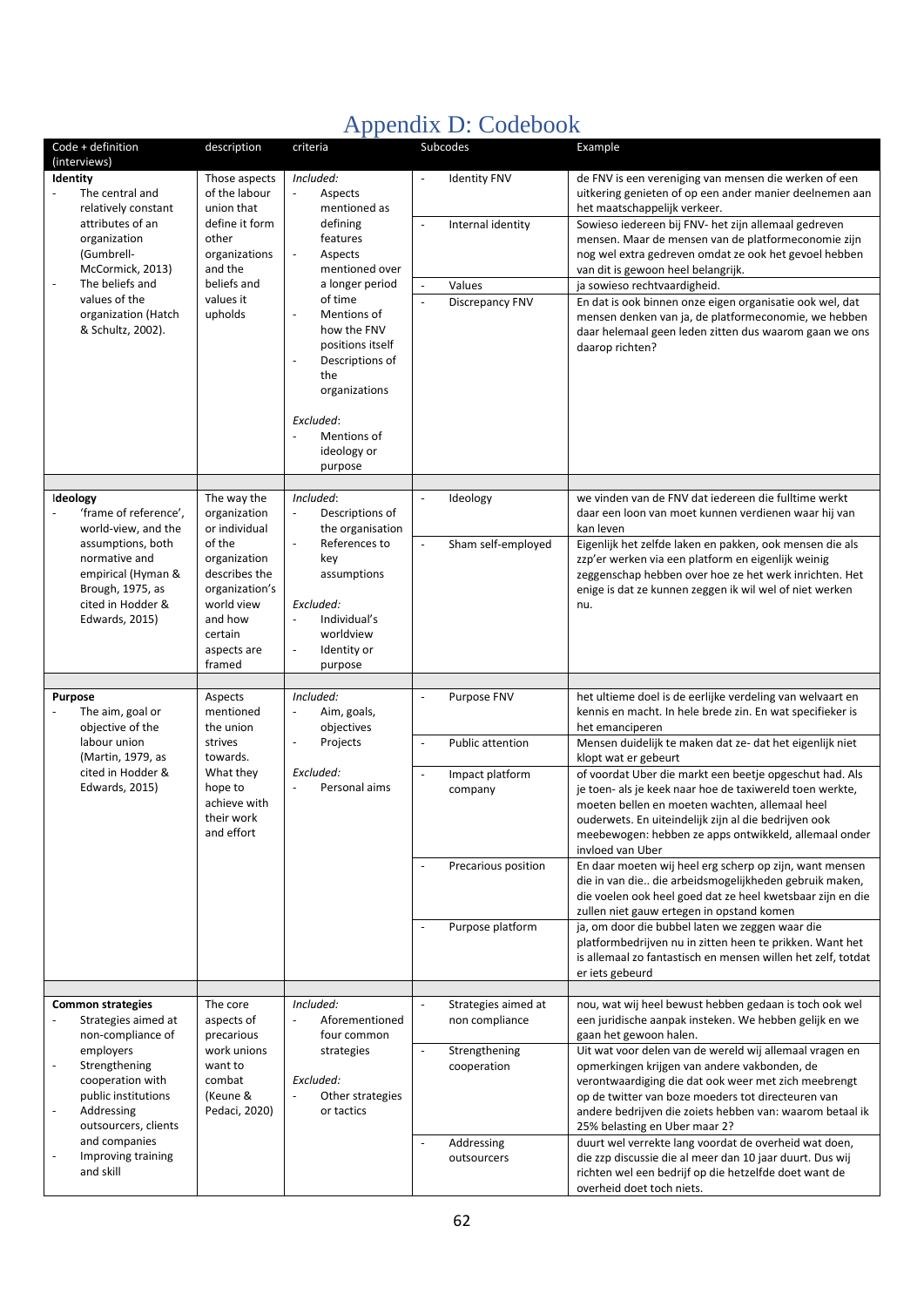| development<br>opportunities                                                           |                                                                                                                                                                                      |                                                                                      | Improving<br>$\overline{\phantom{a}}$<br>training/development                                                                                                                                                                                                                                                                               | ja dat is wel heel leuk. En dan een beetje mensen een<br>soort van oppoetsen van nu ben je een soort van geschikt<br>voor de- medialogica leren en dat zijn voor die mensen<br>ook weer nieuwe vaardigheden want het zijn vaak<br>normale mensen die rijden voor Uber en dan nu in een<br>keer dan komen ze in zo'n juridische wereld. Dus die<br>hebben daar wel begeleiding in nodig.                                            |
|----------------------------------------------------------------------------------------|--------------------------------------------------------------------------------------------------------------------------------------------------------------------------------------|--------------------------------------------------------------------------------------|---------------------------------------------------------------------------------------------------------------------------------------------------------------------------------------------------------------------------------------------------------------------------------------------------------------------------------------------|------------------------------------------------------------------------------------------------------------------------------------------------------------------------------------------------------------------------------------------------------------------------------------------------------------------------------------------------------------------------------------------------------------------------------------|
|                                                                                        |                                                                                                                                                                                      |                                                                                      |                                                                                                                                                                                                                                                                                                                                             |                                                                                                                                                                                                                                                                                                                                                                                                                                    |
| Sector specific strategies<br>Strategies aimed at                                      | Aspects in the<br>FNV's                                                                                                                                                              | Included:<br><b>Strategies</b>                                                       | Actions<br>$\overline{\phantom{a}}$                                                                                                                                                                                                                                                                                                         | Dus toen hebben we heel veel gestaakt en geprotesteerd<br>etc. ik denk een stuk of 6-7 keer of zo.                                                                                                                                                                                                                                                                                                                                 |
| specific aspects of                                                                    | strategy that                                                                                                                                                                        | mentioned that                                                                       | <b>Binding workers</b><br>$\overline{\phantom{a}}$                                                                                                                                                                                                                                                                                          | Maar we betrekken ze ook nadrukkelijk in de rechtszaak                                                                                                                                                                                                                                                                                                                                                                             |
| sectors                                                                                | is directly                                                                                                                                                                          | differ from                                                                          |                                                                                                                                                                                                                                                                                                                                             | en echt gewoon samen dingen doen.                                                                                                                                                                                                                                                                                                                                                                                                  |
|                                                                                        | related to the<br>other sectors<br>way platform<br>Comparisons<br>companies<br>with other<br>operate and<br>sectors<br>the situation<br>New strategies<br>of platform<br>and changes | <b>Building relations</b><br>$\overline{\phantom{a}}$                                | En daar zijn we nog steeds mee bezig om die structuur te<br>bouwen alleen het is en een nieuwe doelgroep, zij zijn ook<br>vakbondswerk niet gewend bijvoorbeeld. In een normaal<br>bedrijf zou je in veel gevallen zelfs betaald vrijgesteld<br>worden om vakbondswerk te doen. Nou dat gaat bij Uber<br>natuurlijk helemaal niet gebeuren. |                                                                                                                                                                                                                                                                                                                                                                                                                                    |
|                                                                                        | workers                                                                                                                                                                              | Excluded:<br>Non strategies                                                          | Communication<br>$\overline{\phantom{a}}$                                                                                                                                                                                                                                                                                                   | Maar als je chauffeurs gaat benaderen, die hebben vaak<br>geen teams of zoom of weinig ervaring mee. Of ze bellen<br>je vanuit de auto en dat is ook niet optimaal met teams.<br>Dus er gaat heel veel tijd inzitten om mensen te bellen,<br>te benaderen, te binden aan je, om ze vragen te stellen.                                                                                                                              |
|                                                                                        |                                                                                                                                                                                      |                                                                                      | Contact<br>$\overline{\phantom{a}}$                                                                                                                                                                                                                                                                                                         | bij Uber moeten wij die kantine al voor corona, digitaal<br>creëren. Je maakt een appgroep, je maakt een Telegram-<br>groep                                                                                                                                                                                                                                                                                                        |
|                                                                                        |                                                                                                                                                                                      |                                                                                      | Continued litigation<br>$\overline{\phantom{a}}$                                                                                                                                                                                                                                                                                            | Juridisch was ook voor ons wel- het is een noodgreep, het<br>is iets wat je doet als je er op een normale manier niet<br>uitkomt. En ja, we moeten eerst maar kijken wat mij<br>betreft hoe dat loopt. Uber staat er namelijk om bekend<br>dat ze tot de hoogste instantie doorgaan. Deliveroo doet<br>dat ook                                                                                                                     |
|                                                                                        |                                                                                                                                                                                      |                                                                                      | Group formation<br>$\overline{\phantom{a}}$                                                                                                                                                                                                                                                                                                 | het zijn natuurlijk allemaal individualisten, die chauffeurs.<br>ledereen is gewend om in z'n eentje te rijden en alleen<br>maar voor zichzelf te kiezen. En dan moet je ook toch wel<br>proberen er een groep van de maken                                                                                                                                                                                                        |
|                                                                                        |                                                                                                                                                                                      |                                                                                      | Public attention<br>$\blacksquare$                                                                                                                                                                                                                                                                                                          | we hebben een mooie documentaire gemaakt en begin<br>december stonden we met allemaal verschillende<br>platforms ondanks corona met allemaal verschillende<br>werkende op het plein in Den Haag, om aan de politiek<br>nog eens te vertellen van 'hey, dit kan niet                                                                                                                                                                |
|                                                                                        |                                                                                                                                                                                      |                                                                                      | Reaction platform<br>company                                                                                                                                                                                                                                                                                                                | Maar het is natuurlijk wel zo, de FNV heeft aan mij verteld<br>van goh we hebben in het verleden met fietskoeriers van<br>Deliveroo gewerkt die hun contract verloren bij Deliveroo.<br>En ja, die werden vervolgens niet meer ingehuurd door<br>Deliveroo.                                                                                                                                                                        |
|                                                                                        |                                                                                                                                                                                      |                                                                                      | Strategy                                                                                                                                                                                                                                                                                                                                    | nou op dit moment, en in de nabije toekomst is het vooral<br>er grip op krijgen. En er grip op krijgen kan je doen door<br>media, acties, juridisch.                                                                                                                                                                                                                                                                               |
|                                                                                        |                                                                                                                                                                                      |                                                                                      | Strategy change<br>$\blacksquare$                                                                                                                                                                                                                                                                                                           | Je kan veel beter dan je aandacht richten op mensen die<br>zich uit eigen beweging naar je toe komen en vanuit daar<br>verder te gaan. Dat maakt wel wat uit in hoe je je tijd<br>verdeeld en ik denk dat bij regulier vakbondswerk kies je<br>heel erg waar je je aandacht op vestigt. Of dat<br>overeenkomt met je plan zeg maar, of met je ideeën. En<br>dat werkt hier niet. Het is veel meer reageren op wat zich<br>aandient |
|                                                                                        |                                                                                                                                                                                      |                                                                                      | <b>Traditional approach</b><br>$\overline{\phantom{a}}$                                                                                                                                                                                                                                                                                     | Een soort van een aan de poort aanpak wordt ook nog                                                                                                                                                                                                                                                                                                                                                                                |
|                                                                                        |                                                                                                                                                                                      |                                                                                      |                                                                                                                                                                                                                                                                                                                                             | steeds gedaan, voor corona.                                                                                                                                                                                                                                                                                                                                                                                                        |
| <b>Strategic capabilities</b><br>Articulating<br>Intermediating<br>Learning<br>Framing | The<br>capabilities a<br>union needs<br>to<br>successfully<br>combat                                                                                                                 | Included:<br>The four<br>aforementioned<br>strategic<br>capabilities<br>The networks | Articulating<br>$\overline{\phantom{a}}$                                                                                                                                                                                                                                                                                                    | Dus daar moet druk uitgeoefend worden. En ja en<br>verder natuurlijk een aantal politieke partijen die op onze<br>hand zijn waarmee we regelmatig contact mee hebben.<br>En ja, de grote- je hebt de ITF, the international trade<br>federation, die dus sinds kort ook een campagne zijn<br>begonnen                                                                                                                              |
|                                                                                        | platform<br>companies                                                                                                                                                                | FNV operates in                                                                      | Framing workers<br>$\overline{\phantom{a}}$                                                                                                                                                                                                                                                                                                 | Dus dat het schijnzelfstandige zijn, dat ze recht hebben op                                                                                                                                                                                                                                                                                                                                                                        |
|                                                                                        | (Lévesque &                                                                                                                                                                          | Excluded:                                                                            | Framing platform<br>$\blacksquare$                                                                                                                                                                                                                                                                                                          | een arbeidsovereenkomst<br>Maar bijvoorbeeld Temper vinden wij een uitzendbureau.                                                                                                                                                                                                                                                                                                                                                  |
|                                                                                        | Murry, 2010)                                                                                                                                                                         |                                                                                      | company                                                                                                                                                                                                                                                                                                                                     | Die doet aan bemiddeling van mensen naar de horeca toe                                                                                                                                                                                                                                                                                                                                                                             |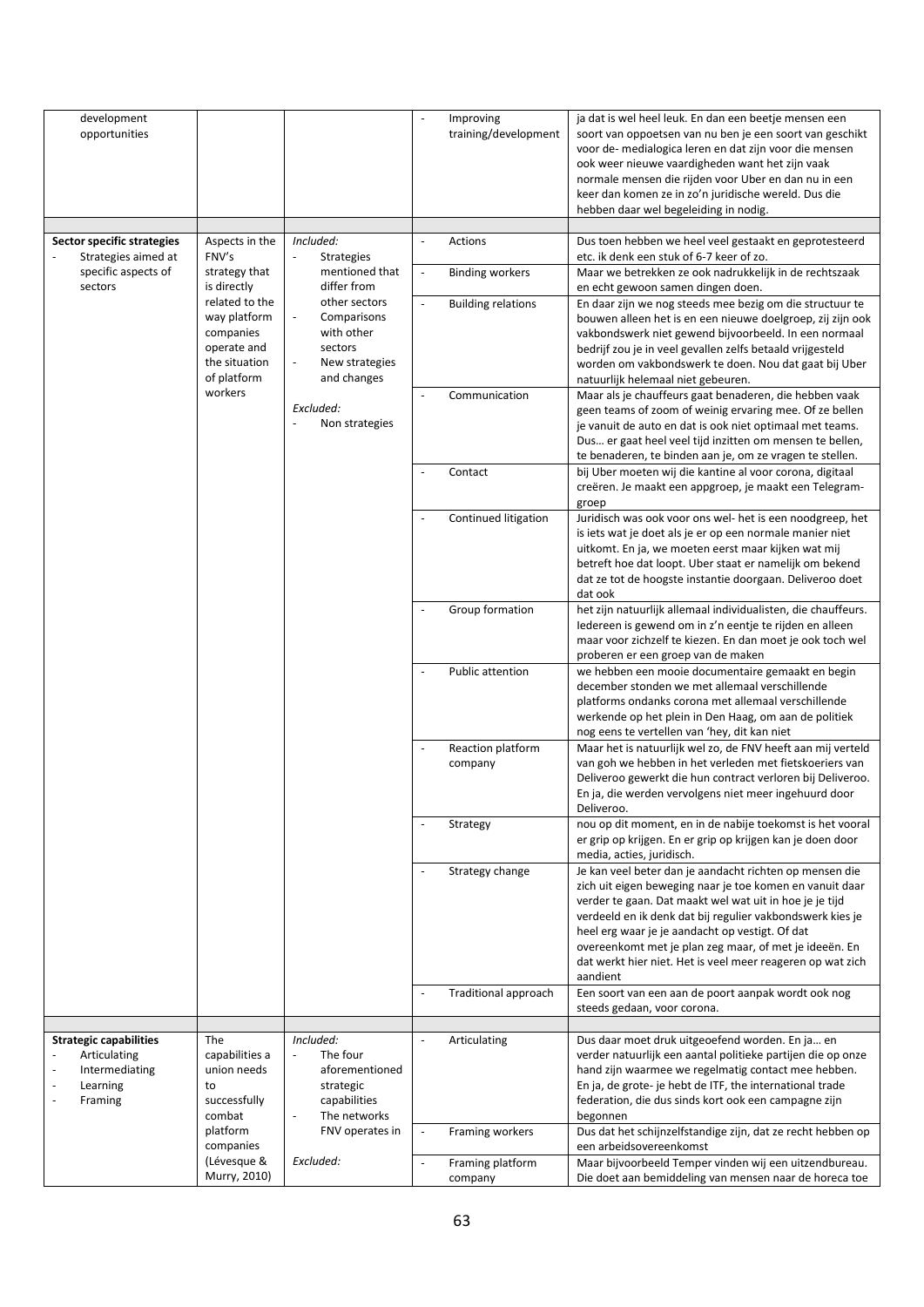|                                                                        |                                                                                                                                                             | <b>Strategies</b><br>related to<br>actions              | Intermediating<br>International network<br>Learning<br>Network<br>Research<br>$\overline{\phantom{a}}$                                                                                                                                                                       | in de meeste gevallen. Maar ze doen aan bemiddeling en<br>als het gaat om bemiddeling dan komt heel erg vaak de<br>uitzend cao in beeld. Dus daar is ontduiking van de<br>uitzend cao<br>Deliveroo is onlangs naar de beurs gegaan en er is in<br>internationaal initiatief geweest. Op dezelfde dag in<br>verschillende landen dingen gebeurd. Er is vrij intensief<br>contact wel onderling, als het gaat om Deliveroo en de<br>maaltijdbezorging. Bij Uber houden we elkaar ook op de<br>hoogte en die samenwerking wordt steeds intensiever.<br>internationale bonden. Ook helemaal vergeten. ITUC, de<br>Europese vakvereniging, ITF, de internationale<br>transportbond, onafhankelijke vakbonden in andere<br>landen zoals die Britse chauffeurs die gewonnen hebben<br>ik geef toe dat we daarin niet vooroplopend zijn, dat we<br>een heel duidelijk Instagram profiel hebben en dat we op<br>TikTok helemaal groot zijn. Dat is allemaal niet. Maar, ik<br>geloof wel dat we daar stappen in maken.<br>Dus zij hebben, FNV hebben gewoon een groot netwerk<br>aan verschillende ze hebben ingangen<br>Dan ga ik weer even terug naar Uber, contact, |
|------------------------------------------------------------------------|-------------------------------------------------------------------------------------------------------------------------------------------------------------|---------------------------------------------------------|------------------------------------------------------------------------------------------------------------------------------------------------------------------------------------------------------------------------------------------------------------------------------|---------------------------------------------------------------------------------------------------------------------------------------------------------------------------------------------------------------------------------------------------------------------------------------------------------------------------------------------------------------------------------------------------------------------------------------------------------------------------------------------------------------------------------------------------------------------------------------------------------------------------------------------------------------------------------------------------------------------------------------------------------------------------------------------------------------------------------------------------------------------------------------------------------------------------------------------------------------------------------------------------------------------------------------------------------------------------------------------------------------------------------------------------------------|
|                                                                        |                                                                                                                                                             |                                                         |                                                                                                                                                                                                                                                                              | dossiervorming, uitzoeken hoe dingen zitten, toch wel<br>steeds proberen mensen te organiseren.                                                                                                                                                                                                                                                                                                                                                                                                                                                                                                                                                                                                                                                                                                                                                                                                                                                                                                                                                                                                                                                               |
| <b>Technology platform</b><br>Technology used by<br>platform companies | The way<br>technology<br>shapes the                                                                                                                         | Included:<br>Mentions to<br>how the                     | Algorithm                                                                                                                                                                                                                                                                    | dus ja, zij noemen het nieuw. Maar het is gewoon<br>ouderwets managen maar dan in de vorm van een<br>algoritme.                                                                                                                                                                                                                                                                                                                                                                                                                                                                                                                                                                                                                                                                                                                                                                                                                                                                                                                                                                                                                                               |
|                                                                        | work done on<br>platform jobs<br>and how it is                                                                                                              | technology is<br>present in<br>platform work            | App experiences<br>(positive)                                                                                                                                                                                                                                                | En het is allemaal wel goed geregeld. Je hebt standaard<br>knopjes voor als je bestelling te ver is of als je niet wil<br>leveren om deze reden, er staan allemaal redenen op                                                                                                                                                                                                                                                                                                                                                                                                                                                                                                                                                                                                                                                                                                                                                                                                                                                                                                                                                                                 |
|                                                                        | experienced<br>by workers                                                                                                                                   | $\blacksquare$<br>Experiences<br>with the<br>technology | App experiences<br>(negative)                                                                                                                                                                                                                                                | Dat ze het tegelijkertijd ook niet helemaal vertrouwen.<br>Ook bijvoorbeeld met de statistieken en online tijd.<br>Wanneer gaat dat uit en wanneer loopt dat door?                                                                                                                                                                                                                                                                                                                                                                                                                                                                                                                                                                                                                                                                                                                                                                                                                                                                                                                                                                                            |
|                                                                        |                                                                                                                                                             | Role of<br>$\sim$<br>technology                         | <b>Financial nudges</b>                                                                                                                                                                                                                                                      | Maar op het moment dat het regent bijvoorbeeld kan<br>krijg je meer betaald                                                                                                                                                                                                                                                                                                                                                                                                                                                                                                                                                                                                                                                                                                                                                                                                                                                                                                                                                                                                                                                                                   |
|                                                                        |                                                                                                                                                             | Excluded:<br>Technology in<br>relation to FNV           | Gamification<br>$\overline{\phantom{a}}$                                                                                                                                                                                                                                     | Gewoon de geluidseffectjes en de kleuren en alles wat het<br>er uit laat zien als een soort spelletje. Het is net een soort<br>race spelletje van oh je moet naar die kant en dan zo snel<br>mogelijk want dan kan je de volgende doen.                                                                                                                                                                                                                                                                                                                                                                                                                                                                                                                                                                                                                                                                                                                                                                                                                                                                                                                       |
|                                                                        |                                                                                                                                                             |                                                         | Lack of transparency<br>$\overline{\phantom{a}}$                                                                                                                                                                                                                             | dat is nog het meest trieste, er zijn heel veel chauffeurs<br>die zijn geblokkeerd bijvoorbeeld vanwege frauduleuze<br>activiteiten, die werkelijk geen idee hebben wat zij nou<br>wel of niet verkeerd gedaan hebben.                                                                                                                                                                                                                                                                                                                                                                                                                                                                                                                                                                                                                                                                                                                                                                                                                                                                                                                                        |
|                                                                        |                                                                                                                                                             |                                                         | Role technology<br>$\blacksquare$                                                                                                                                                                                                                                            | eigenlijk was de technologie het bedrijf. Want ik heb nooit<br>iemand gezien van Deliveroo zelf, een baas ofzo, of een<br>manager of wat dan ook.                                                                                                                                                                                                                                                                                                                                                                                                                                                                                                                                                                                                                                                                                                                                                                                                                                                                                                                                                                                                             |
|                                                                        |                                                                                                                                                             |                                                         | Affinity                                                                                                                                                                                                                                                                     | je ziet dus ook dat bijvoorbeeld hele grote online<br>meetingen, dat lukt ook niet. Dat komt niet van de grond.<br>Want dat is gewoon de groep is niet zo- heeft niet zo<br>veel affiniteit met technologie dus dat is dan ook weer<br>moeilijk                                                                                                                                                                                                                                                                                                                                                                                                                                                                                                                                                                                                                                                                                                                                                                                                                                                                                                               |
| <b>Technology FNV</b><br>Technology as used by the<br><b>FNV</b>       | The way<br>technology is<br>present in the                                                                                                                  | Included:<br>Role of<br>technology                      | Media<br>$\overline{\phantom{a}}$                                                                                                                                                                                                                                            | Omdat FNV is nog heel erg gericht op gewoon traditionele<br>media terwijl zeker in afgelopen jaar, jaren, zie je heel erg<br>alternatieve mediakanalen ontstaan                                                                                                                                                                                                                                                                                                                                                                                                                                                                                                                                                                                                                                                                                                                                                                                                                                                                                                                                                                                               |
|                                                                        | work FNV<br>does in both                                                                                                                                    | Technology use<br>of FNV                                | Role technology<br>$\overline{\phantom{a}}$                                                                                                                                                                                                                                  | a die was wel belangrijk omdat de Telegram heeft wel<br>een grote rol gespeelt in het organizen                                                                                                                                                                                                                                                                                                                                                                                                                                                                                                                                                                                                                                                                                                                                                                                                                                                                                                                                                                                                                                                               |
|                                                                        | actions as in<br>Technology use<br>during work<br>the literal<br>work such as<br>Experiences<br>$\overline{\phantom{a}}$<br>sending<br>emails.<br>Excluded: | $\omega_{\rm c}$<br>Social media                        | daar roepen wij ook op, daar plaatsen we ook dingen.<br>Instagram ben ik nog niet zo heel goed en nieuw in maar<br>als ik iets visueels heb dan plaats ik dat daar wel. Twitter<br>ben ik zelf heel actief maar dat is meer de communicatie<br>naar buiten, de beeldvorming. |                                                                                                                                                                                                                                                                                                                                                                                                                                                                                                                                                                                                                                                                                                                                                                                                                                                                                                                                                                                                                                                                                                                                                               |
|                                                                        | Experiences<br>of workers<br>with the<br>technology                                                                                                         | How platform<br>companies or<br>workers interact        | Online meetings                                                                                                                                                                                                                                                              | nou ja we gebruiken vaak internet voor, sinds corona,<br>voor ontmoetingen. Dus met skype en met facetime en<br>dat soort dingen                                                                                                                                                                                                                                                                                                                                                                                                                                                                                                                                                                                                                                                                                                                                                                                                                                                                                                                                                                                                                              |
| <b>Shared story</b>                                                    | The story of<br>how FNV got<br>involved with                                                                                                                | Included:<br>Mentions of<br>past events                 | Pre beginning                                                                                                                                                                                                                                                                | En dan kom je er al vrij vlot achter dat in de naleving van<br>dat het eerst mis gaat met de mensen die geen vast<br>contract hebben. Dus die ook op zo'n werkplek rondlopen                                                                                                                                                                                                                                                                                                                                                                                                                                                                                                                                                                                                                                                                                                                                                                                                                                                                                                                                                                                  |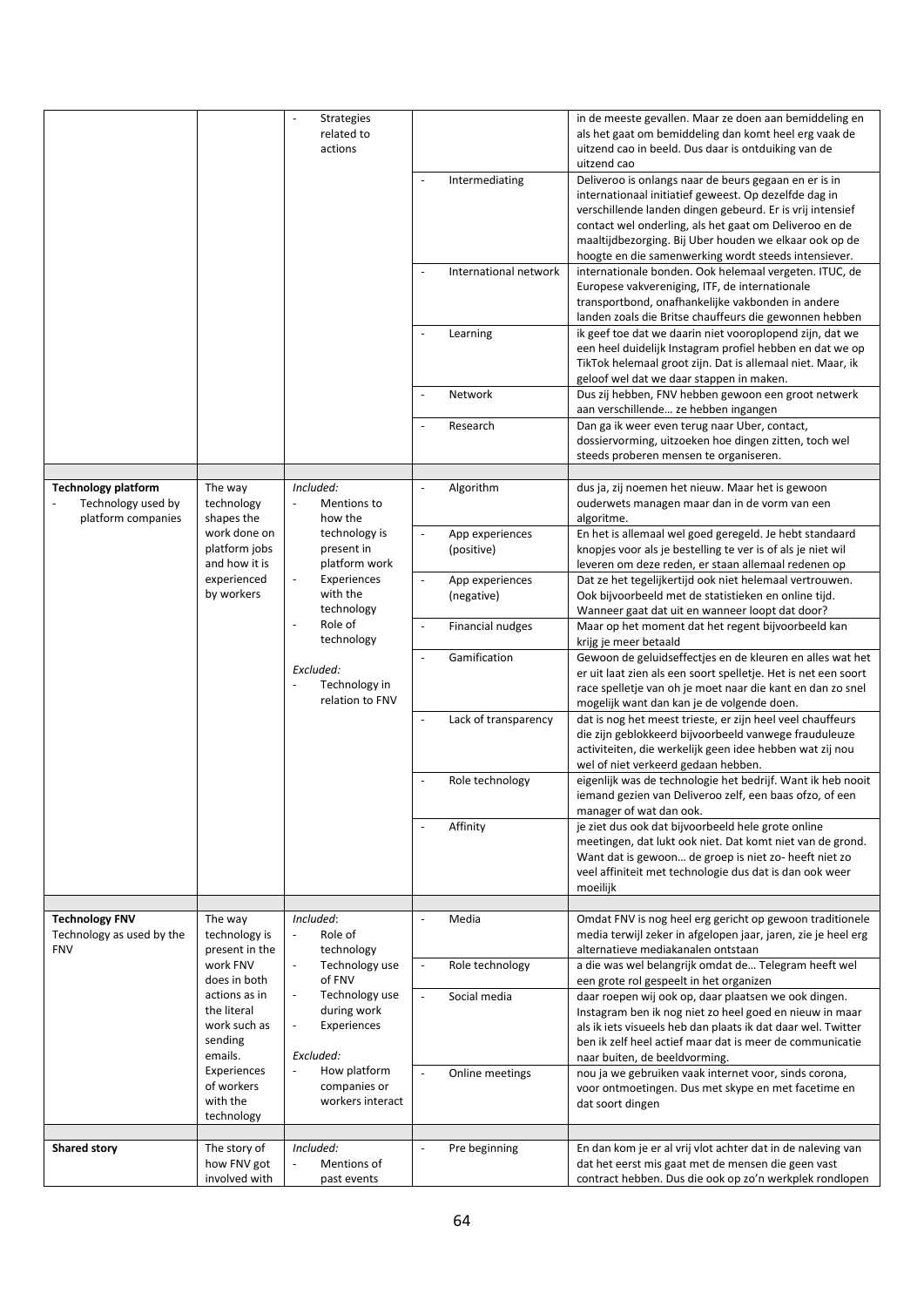| The development of a     | platform           | relevant to                                                                |                                    |                                                        | en je komt erachter dat dat er steeds meer worden die                                            |
|--------------------------|--------------------|----------------------------------------------------------------------------|------------------------------------|--------------------------------------------------------|--------------------------------------------------------------------------------------------------|
| shared story between the | work and           | understanding                                                              |                                    |                                                        | niet rechtstreeks onder die cao vallen.                                                          |
| FNV and platform workers | how it             | the story                                                                  |                                    | <b>Beginning</b>                                       | volgens mij was dat- wat ik weet was 2017, eind van 2017,                                        |
|                          | developed          | Mentions of                                                                |                                    |                                                        | dat zal november-december geweest zijn                                                           |
|                          | form thereon       | how people felt                                                            | Middle<br>$\overline{\phantom{a}}$ |                                                        | in januari 2019 hebben we eigenlijk in eerst aanleg de                                           |
|                          | after as well      | during certain<br>events<br>Excluded:<br>Unrelated<br>events or<br>stories |                                    |                                                        | twee rechtszaken gewonnen tegen Deliveroo, dat                                                   |
|                          | as how this        |                                                                            |                                    |                                                        | Deliveroo wel degelijk recht hebben op een                                                       |
|                          | was<br>experienced |                                                                            |                                    |                                                        | arbeidsovereenkomst en onder de cao                                                              |
|                          | by the             |                                                                            | Currently                          |                                                        | beroepsgoederenvervoer vallen.<br>En mijn specialisatie is daarin in ieder geval sinds medio     |
|                          | participants       |                                                                            |                                    |                                                        | 2019 Uber.                                                                                       |
|                          |                    |                                                                            | Future<br>$\overline{\phantom{a}}$ |                                                        | ik hoop dat wij succesvol zijn en ook platformwerk kunnen                                        |
|                          |                    |                                                                            |                                    |                                                        | reguleren, dat mensen kunnen gebruik maken van alle                                              |
|                          |                    |                                                                            |                                    |                                                        | voordelen van platformwerk                                                                       |
|                          |                    |                                                                            |                                    | court case                                             | waarschijnlijk omdat daartussen zat nog een kamerdebat,                                          |
|                          |                    |                                                                            |                                    |                                                        | of de hoorzittingen eigenlijk. Dat was in december want in                                       |
|                          |                    |                                                                            |                                    |                                                        | december was het zo dat Deliveroo toen aankondigde dat                                           |
|                          |                    |                                                                            |                                    |                                                        | ook de mensen die een contract hadden- of was dat eind                                           |
|                          |                    |                                                                            |                                    |                                                        | november?                                                                                        |
|                          |                    |                                                                            |                                    | Discovering                                            | Maar dat iedereen het ook gewoon okay lijkt te vinden                                            |
|                          |                    |                                                                            |                                    |                                                        | dat zij onderbetaald worden, maar dat dat dan ook weer                                           |
|                          |                    |                                                                            |                                    |                                                        | deels versterkt wordt doordat ze niet zo hard voor zichzelf<br>opkomen.                          |
|                          |                    |                                                                            |                                    | Distancing                                             | totaal niet. al twee jaar niet. als je zou vragen welke riders                                   |
|                          |                    |                                                                            |                                    |                                                        | zijn er nog, ik zou het echt niet meer weten. Ik heb het                                         |
|                          |                    |                                                                            |                                    |                                                        | echt wel- ook al het contact met medebezorgers heb ik                                            |
|                          |                    |                                                                            |                                    |                                                        | ook niet meer.                                                                                   |
|                          |                    |                                                                            | Exciting                           |                                                        | ik vind mezelf niet heel stoer maar ik ben ook niet bang                                         |
|                          |                    |                                                                            |                                    |                                                        | ingesteld maar je gaat dan ergens op een vrijdagavond, en                                        |
|                          |                    |                                                                            |                                    |                                                        | het was donker en nattig en regenachtig en in je eentje,                                         |
|                          |                    |                                                                            |                                    |                                                        | en later kwam er wel een collega bij hoor, naar soort een                                        |
|                          |                    |                                                                            |                                    | parkeerterrein in Amsterdam West en iedereen heeft wel |                                                                                                  |
|                          |                    |                                                                            |                                    | een bepaald beeld of heel veel mensen hebben een       |                                                                                                  |
|                          |                    |                                                                            |                                    | Experience                                             | bepaald beeld van taxichauffeurs.<br>Ja ben zelf ook best wel opgegroeid in een links milieu dus |
|                          |                    |                                                                            |                                    |                                                        | ik vond het ook leuk dat ik daar een soort van actief in                                         |
|                          |                    |                                                                            |                                    |                                                        | werd, een beetje snapte hoe het allemaal werkte                                                  |
|                          |                    |                                                                            | $\overline{a}$                     | First contact                                          | Maar die dag zelf heb ik wel eerste contacten gemaakt                                            |
|                          |                    |                                                                            |                                    |                                                        | met chauffeurs.                                                                                  |
|                          |                    |                                                                            |                                    | Importance                                             | ik vind het heel belangrijk. Ik zie het als een grote                                            |
|                          |                    |                                                                            |                                    |                                                        | bedreiging van hoe wij Nederland nu hebben ingericht                                             |
|                          |                    |                                                                            |                                    | Involvement                                            | En ik ben echt concreet in aanraking gekomen toen ik dus                                         |
|                          |                    |                                                                            |                                    |                                                        | aan de universiteit werkte en wat anders wilden en wil                                           |
|                          |                    |                                                                            |                                    |                                                        | ook wel werk wilde met wat betekenis.                                                            |
|                          |                    |                                                                            |                                    | Most memorable                                         | En dit was echt een issue waarvan het heel duidelijk was                                         |
|                          |                    |                                                                            |                                    |                                                        | het is niet grijs, het is daadwerkelijk zwart-wit en wij staan                                   |
|                          |                    |                                                                            |                                    |                                                        | aan de goede kant. En dat is wel heel bijzonder, dat je nu                                       |
|                          |                    |                                                                            |                                    |                                                        | echt denk van wij staan echt aan een kant die de goede<br>kant is.                               |
|                          |                    |                                                                            |                                    | Motivation                                             | En ik vond dat best wel problematisch omdat ik zeg maar,                                         |
|                          |                    |                                                                            |                                    |                                                        | ja dat bedrijf eist van jou dat je op die fiets zit en je neemt                                  |
|                          |                    |                                                                            |                                    |                                                        | hun orders aan                                                                                   |
|                          |                    |                                                                            |                                    | Negative emotion                                       | nou ik vond het een heel verdrietige bijeenkomst                                                 |
|                          |                    |                                                                            |                                    |                                                        | eigenlijk. Want al mijn collega's of een heel groot                                              |
|                          |                    |                                                                            |                                    |                                                        | gedeelte van mijn collega's waren er, wij kende elkaar                                           |
|                          |                    |                                                                            |                                    |                                                        | allemaal, werkte al jaren in dezelfde stad. En we waren                                          |
|                          |                    |                                                                            |                                    |                                                        | dus allemaal ons werk kwijtgeraakt.                                                              |
|                          |                    |                                                                            |                                    | Positive experience                                    | En ja, het was wel gewoon, passie zag ik er in. Dat is wel                                       |
|                          |                    |                                                                            |                                    |                                                        | mooi om te weten, dat iemand die jou representeert ook                                           |
|                          |                    |                                                                            |                                    | <b>Riders Union</b>                                    | echt erom geeft.<br>wat ik weet is dat er een aantal actieve riders waren die                    |
|                          |                    |                                                                            |                                    |                                                        | de Riders Union hebben opgericht, de vakbond. En dat die                                         |
|                          |                    |                                                                            |                                    |                                                        | FNV erbij betrokken hebben                                                                       |
|                          |                    |                                                                            |                                    | Societal trends                                        | maar goed ik vind zelf wel dat, in mijn 37 <sup>e</sup> jaar, we hebben                          |
|                          |                    |                                                                            |                                    |                                                        | er nog nooit zo goed voorgestaan zal ik maar zeggen                                              |
|                          |                    |                                                                            |                                    |                                                        | politiek en maatschappelijk gezien                                                               |
|                          |                    |                                                                            | Timeline<br>$\overline{a}$         |                                                        | Even kijken. In maart 2020 dus zijn we- kregen we de                                             |
|                          |                    |                                                                            |                                    |                                                        | eerste bijeenkomst met informatie hoe we een contract                                            |
|                          |                    |                                                                            |                                    |                                                        | konden opeisen. Toen denk ik in augustus 2020 hebben                                             |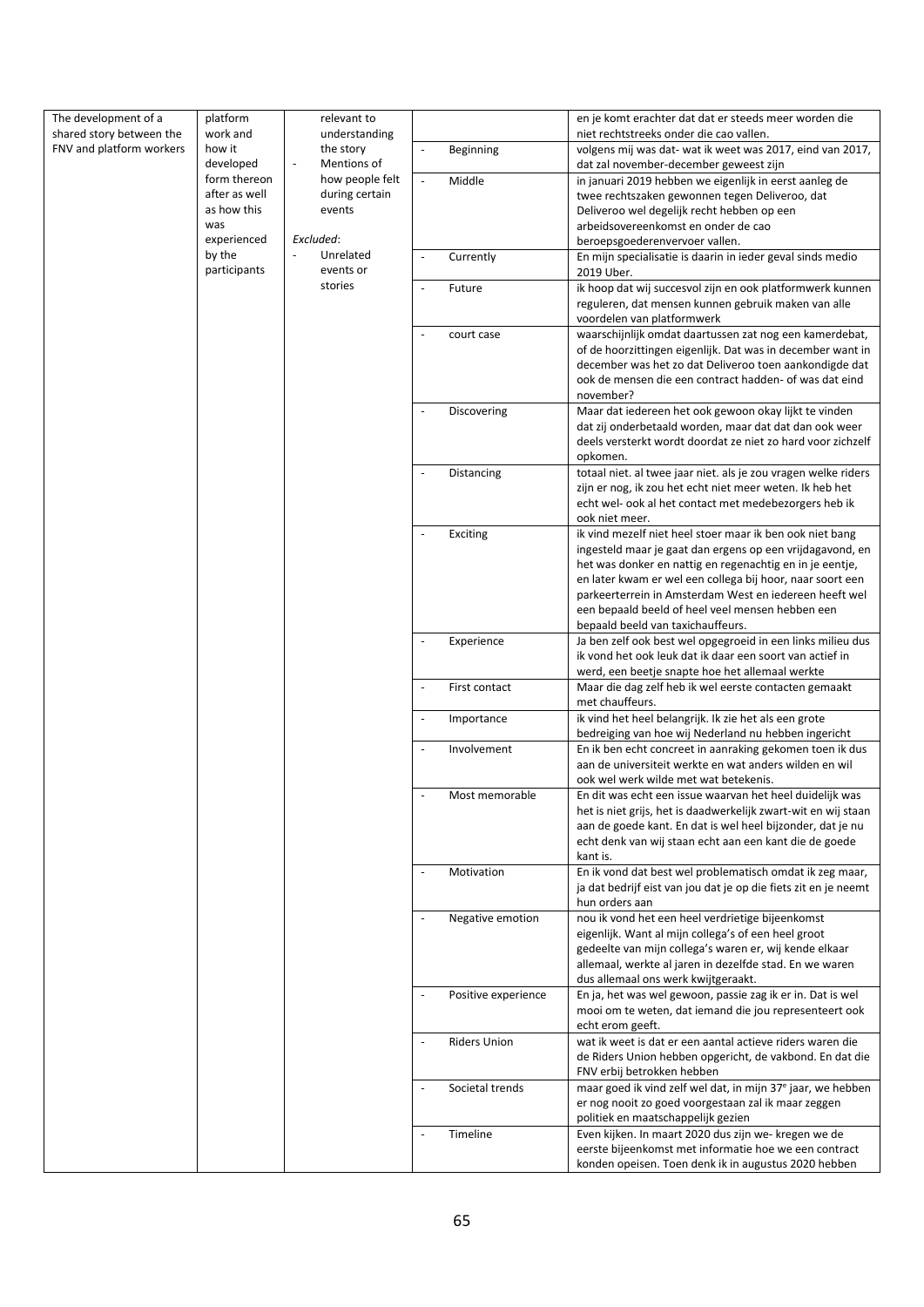|                                                              |                           |                                                            |                                               | we ook daadwerkelijk die advocaat van FNV gekregen en                                                                       |
|--------------------------------------------------------------|---------------------------|------------------------------------------------------------|-----------------------------------------------|-----------------------------------------------------------------------------------------------------------------------------|
|                                                              |                           |                                                            |                                               | daar de documenten voor getekend.                                                                                           |
|                                                              |                           |                                                            | Urgency                                       | Dus om dat te doorbreken, ja is de zaak Deliveroo<br>eigenlijk heel belangrijk                                              |
|                                                              |                           |                                                            | Aim worker                                    | ik hoopte een goed cao soort van te bereiken, dus waar ik<br>het zelf ook mee eens was.                                     |
|                                                              |                           |                                                            |                                               |                                                                                                                             |
| Cooperation<br>Detailed insight in                           | Insights in<br>how the    | Included:<br>Mentions of                                   | Contact platform<br>workers                   | ja, whatsapp, Facebook heel veel individueel contact.                                                                       |
| the cooperation                                              | cooperation               | contact                                                    | Clear<br>$\overline{\phantom{a}}$             | nou ja, naar de platformwerkers heel laagdrempelig. Ze                                                                      |
| between FNV and<br>platform workers                          | is described<br>by both   | Opinions on the<br>$\overline{\phantom{a}}$<br>cooperation |                                               | komen dus naar al die steden toe en ze nodigen gewoon<br>mensen uit van kom binnen, vertel je verhaal.                      |
|                                                              | parties                   | Excluded:                                                  | Informing<br>$\overline{\phantom{a}}$         | ja zeker. Dus ze houden me zeker wel geïnformeerd in                                                                        |
|                                                              |                           | Mentions not                                               |                                               | ieder geval.                                                                                                                |
|                                                              |                           | related to how<br>contact was<br>established,              | $\omega$<br>negative                          | Je moet er ook een beetje voor waken dat je niet te veel<br>gebruikt wordt ofzo, zowel door de politiek als door de<br>FNV. |
|                                                              |                           | maintained,                                                | positive<br>$\blacksquare$                    | En dat de samenwerking voornamelijk positief is geweest.                                                                    |
|                                                              |                           | how the<br>cooperation is                                  |                                               | Als we het niet hadden gedaan hadden we niet bereikt<br>wat er is bereikt.                                                  |
|                                                              |                           | described                                                  | smooth<br>$\blacksquare$                      | En voor de rest regelde zij alles gewoon heel erg goed.                                                                     |
|                                                              |                           |                                                            |                                               | Qua toen ik naar het gerechtshof ging, wat ook vrijwillig                                                                   |
|                                                              |                           |                                                            |                                               | was, stuurde ze een treinticket. Het is goed georganiseerd<br>daar.                                                         |
|                                                              |                           |                                                            | trust<br>$\overline{\phantom{a}}$             | nou heel goed. Ik had er helemaal vertrouwen in, ze                                                                         |
|                                                              |                           |                                                            |                                               | hadden het goed uitgelegd                                                                                                   |
| <b>FNV</b> general                                           | General                   | Included:                                                  | description<br>$\overline{\phantom{a}}$       | De positieve dingen zijn is ze hebben ontzettend veel                                                                       |
| <b>General comments</b>                                      | description of            | mentions of the                                            |                                               | slagkracht als ze op een lijn zitten en zeggen van okay, we                                                                 |
| of the FNV                                                   | the FNV and<br>the larger | FNV in general<br>politics<br>$\overline{\phantom{a}}$     |                                               | gaan ergens voor. Dan zijn ze heel krachtig en dan zien ze<br>ook dat ze daadwerkelijk die achterban hebben die vrij        |
|                                                              | societal and              | positionality                                              |                                               | fors is                                                                                                                     |
|                                                              | political<br>debate it is | Excluded:<br>details covered                               | Dutch system<br>$\overline{\phantom{a}}$      | De overheid die doet er ook niks aan, of die controleren<br>niet of die controleren niet, die laten het ook maar            |
|                                                              | positioned in.            | in other codes                                             |                                               | gewoon gebeuren dat dit soort dingen kunnen want                                                                            |
|                                                              |                           |                                                            |                                               | eigenlijk is schijnzelfstandigheid in wezen strafbaar                                                                       |
|                                                              |                           |                                                            | Position                                      | Maar het is wel een ingewikkelde discussie omdat je daar<br>wel rekening mee hebt te houden dat die groep er ook is         |
|                                                              |                           |                                                            |                                               |                                                                                                                             |
| Platform workers general<br>General description              | General<br>descriptions   | Included:<br>General aspects<br>$\sim$                     | Contact coworkers<br>$\overline{\phantom{a}}$ | Ik had leuke collega's en dat hielp erg veel omdat zeker in<br>de tijd dat het bijvoorbeeld rustig was je gezellig met      |
| of platform workers                                          | of how                    | of platform                                                |                                               | andere mensen kon kletsen bijvoorbeeld.                                                                                     |
|                                                              | contact<br>amongst        | work that do<br>not fit other                              | News article<br>$\overline{\phantom{a}}$      | ik had een, volgens mij was het zelfs via mijn vader, die<br>stuurde- die had een artikel gezien over dat er een            |
|                                                              | platform                  | codes                                                      |                                               | rechtszaak was tegen Deliveroo over de cao.                                                                                 |
|                                                              | workers, how              | Knowledge of<br>$\overline{\phantom{a}}$                   | Difference platform                           | en ja, dan wordt het wel iets meer- dus je zoekt dus                                                                        |
|                                                              | they differ<br>from other | <b>FNV</b><br>Opinions on<br>$\overline{\phantom{a}}$      | workers                                       | mensen natuurlijk die daar, we moeten wat meer<br>capaciteit zetten op contact te leggen met mensen. Dat is                 |
|                                                              | types of                  | <b>FNV</b>                                                 |                                               | toch wel iets ingewikkelder als ze allemaal niet in een                                                                     |
|                                                              | workers and<br>their      | Excluded                                                   | Lack of interest<br>$\overline{\phantom{a}}$  | halletje werken maar op allemaal verschillende plekken<br>Ik denk dat het eigenlijk gewoon aan mij ligt, dat ik niet zo     |
|                                                              | knowledge                 | Aspects related                                            |                                               | geïnteresseerd ben in in dat deel van de wereld.                                                                            |
|                                                              | about FNV                 | to workers<br>covered in other                             | $\blacksquare$<br>FNV unknown                 | ja het woord de vakbonden komt wel vaker voorbij, maar<br>dat gaat mijn ene oor in en andere weer uit.                      |
|                                                              |                           | codes                                                      | YouTube<br>$\overline{\phantom{a}}$           | ik heb dat gevolgd destijds met Tim Hofman met Boos.<br>Die heeft daar een paar items van gemaakt                           |
|                                                              |                           |                                                            | Reason FNV<br>$\overline{\phantom{a}}$        | En zodoende ben ik met FNV begonnen aan een                                                                                 |
|                                                              |                           |                                                            |                                               | rechtszaak om een contract op te eisen zodat ik vaste<br>uren kan krijgen en betere inkomsten                               |
|                                                              |                           |                                                            |                                               |                                                                                                                             |
| <b>Motivation platform work</b><br><b>Motivation workers</b> | Motivations<br>or reasons | Included:<br>Reasons and                                   | Activity                                      | ja het is gewoon wel lekker fietsen dus je bent ook buiten<br>dus dat is ook wel fijn                                       |
| of platform workers                                          | people have               | motivations                                                | Financial<br>$\overline{\phantom{a}}$         | Heb daarvoor gestudeerd in Nijmegen en ik kwam hier                                                                         |
| have                                                         | for joining a<br>platform | brought up by<br>actual platform                           |                                               | naartoe en ik zocht snel makkelijk werk en dat was toen<br>Deliveroo waar ik makkelijk toen aan de slag kon.                |
|                                                              | company.                  | workers or FNV                                             | Flexibility<br>$\overline{\phantom{a}}$       | Als je dat vergelijkt met Thuisbezorgd, bij Thuisbezorgd                                                                    |
|                                                              |                           | Excluded                                                   |                                               | krijg je een rooster en dan heb je- dan moet je verplicht<br>werken dat ja, de bedoeling was echt voor mij om het           |
|                                                              |                           |                                                            |                                               | erbij te doen dus die flexibiliteit sprak mij gewoon aan.                                                                   |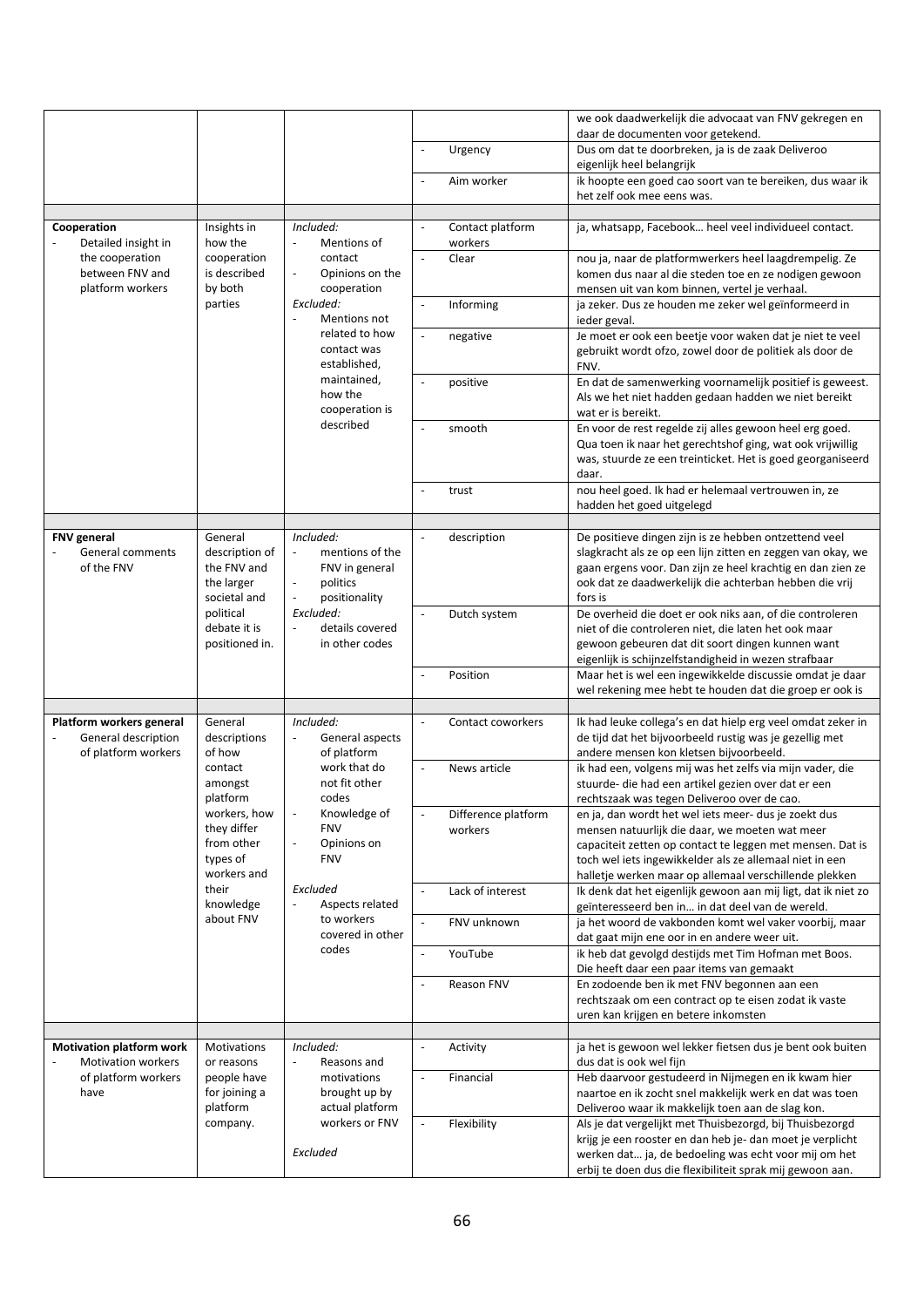| Descriptions of<br>events or<br>technology | Interaction       | Het werk zelf was ook wel leuk om te doen omdat je veel<br>interactie had met bijvoorbeeld restaurants wat eigenlijk<br>ook altijd wel erg leuk was.                                                                                                       |
|--------------------------------------------|-------------------|------------------------------------------------------------------------------------------------------------------------------------------------------------------------------------------------------------------------------------------------------------|
|                                            | Societal position | Als je Ali heet of als je andere achternaam hebt, daar<br>wordt niet naar gekeken, het is een hele laagdrempelige<br>manier om aan het werk te komen. Dus dat is belangrijk.<br>Dat is voor veel mensen is dat de enige manier om aan<br>het werk te komen |

| Code + definition<br>(documents)                                                                                                                                             | Description                                                                                                                                                   | Criteria                                                                                                                                                                                              | Sub codes                                                                                                                                                                                                                                                                                                                                                                                  | Example + source                                                                                                                                                                                                                                                                                                                                                                                                                                                                                                                                                                                                                                                                                                                                                                                                                                                      |
|------------------------------------------------------------------------------------------------------------------------------------------------------------------------------|---------------------------------------------------------------------------------------------------------------------------------------------------------------|-------------------------------------------------------------------------------------------------------------------------------------------------------------------------------------------------------|--------------------------------------------------------------------------------------------------------------------------------------------------------------------------------------------------------------------------------------------------------------------------------------------------------------------------------------------------------------------------------------------|-----------------------------------------------------------------------------------------------------------------------------------------------------------------------------------------------------------------------------------------------------------------------------------------------------------------------------------------------------------------------------------------------------------------------------------------------------------------------------------------------------------------------------------------------------------------------------------------------------------------------------------------------------------------------------------------------------------------------------------------------------------------------------------------------------------------------------------------------------------------------|
| Identity<br>The central and<br>relatively constant<br>attributes of an<br>organization<br>(Gumbrell-<br>McCormick, 2013)<br>The beliefs and<br>values of the                 | Those aspects of<br>the labour union<br>that define it form<br>other<br>organizations and<br>the beliefs and<br>values it upholds                             | Included:<br>Values, beliefs,<br>$\overline{\phantom{a}}$<br>central<br>attributes<br>$\overline{\phantom{a}}$<br>Aspects<br>mentioned as<br>inherit to the<br>organization                           | Equality, freedom,<br>justice and<br>solidarity for all                                                                                                                                                                                                                                                                                                                                    | De FNV-vereniging laat zich bij haar doelstellingen en<br>werkzaamheden leiden door de fundamentele<br>waarden van gelijkwaardigheid van alle mensen, van<br>vrijheid, rechtvaardigheid en solidariteit (Statuten<br>Federatie Nederlandse Vakbeweging)<br>De FNV-vereniging stelt zich achter een sociaal en<br>democratisch Europa (Statuten Federatie Nederlandse<br>Vakbeweging)                                                                                                                                                                                                                                                                                                                                                                                                                                                                                  |
| organization (Hatch<br>& Schultz, 2002).                                                                                                                                     |                                                                                                                                                               | Excluded<br>Ideology and<br>$\overline{a}$<br>purpose aspects                                                                                                                                         | Close to workers<br>$\blacksquare$<br>and controlled by<br>workers                                                                                                                                                                                                                                                                                                                         | Als FNV staan we dicht bij mensen, op de werkvloer en<br>in het vakbondshuis in de regio (Meerjarenbeleidsplan)                                                                                                                                                                                                                                                                                                                                                                                                                                                                                                                                                                                                                                                                                                                                                       |
|                                                                                                                                                                              |                                                                                                                                                               |                                                                                                                                                                                                       | Wellfare and<br>$\overline{\phantom{a}}$<br>wellbeing for<br>everybody through<br>fair employment for<br>everyone                                                                                                                                                                                                                                                                          | De FNV wil voor iedereen voldoende inkomen om een<br>fatsoenlijk bestaan op te kunnen bouwen, ongelijkheid<br>en discriminatie aanpakken, bouwen aan een sociaal<br>duurzame economie waar diversiteit gezien wordt als<br>toegevoegde waarde, en investeren in goede publieke<br>voorzieningen. (Meerjarenbeleidsplan)                                                                                                                                                                                                                                                                                                                                                                                                                                                                                                                                               |
|                                                                                                                                                                              |                                                                                                                                                               |                                                                                                                                                                                                       | Stronger together<br>$\overline{\phantom{a}}$                                                                                                                                                                                                                                                                                                                                              | Samen staan we sterk (Congresresolutie)                                                                                                                                                                                                                                                                                                                                                                                                                                                                                                                                                                                                                                                                                                                                                                                                                               |
|                                                                                                                                                                              |                                                                                                                                                               |                                                                                                                                                                                                       |                                                                                                                                                                                                                                                                                                                                                                                            | "I am here on behalf of a whole group of employees"<br>(gezocht: eerlijk werk. Dossier schijnzzp)                                                                                                                                                                                                                                                                                                                                                                                                                                                                                                                                                                                                                                                                                                                                                                     |
| Ideology<br>'frame of reference',<br>world-view, and the<br>assumptions, both<br>normative and empirical<br>(Hyman & Brough, 1975,<br>as cited in Hodder &<br>Edwards, 2015) | The way the<br>organization or<br>individual of the<br>organization<br>describes the<br>organization's<br>world view and<br>how certain<br>aspects are framed | Included:<br>$\overline{\phantom{a}}$<br>Descriptions of<br>the organisation<br>References to<br>$\blacksquare$<br>key assumptions<br>Excluded:<br>Identity or<br>$\overline{\phantom{a}}$<br>purpose | Democratic<br>$\overline{\phantom{a}}$<br>principles and<br>constitutional rights<br>as stated in the<br>Universal<br>Declaration of<br>Human Rights.<br>Recognition of faith<br>$\overline{\phantom{a}}$<br>and philosophy of<br>life as a source of<br>inspiration<br>A strong labour<br>$\overline{\phantom{a}}$<br>union<br>Protecting workers<br>at the lower end of<br>the workforce | De FNV-vereniging hanteert diversiteit, pluriformiteit<br>en representativiteit als basis principes bij de<br>samenstelling van alle organen en andere<br>werkverbanden, bij beleid, werkwijze en<br>besluitvorming (Statuten Federatie Nederlandse<br>Vakbeweging)<br>De FNV-vereniging erkent de betekenis die geloof en<br>levensovertuiging hebben als bron van inspiratie voor<br>vakbewegingsactiviteiten (Statuten Nederlandse<br>Vakbeweging<br>Een vakbeweging die de werkenden, mensen die willen<br>werken en de niet meer werkenden vertegenwoordigt.<br>Die de benodigde tegenkracht richting werkgevers en<br>conservatieve politiek weet op te bouwen. Echte<br>banen en een sterke vakbond, zo werkt Nederland!<br>(Meerjarenbeleidsplan)<br>Special focus on scam self-employed constructions on<br>the lower end of the work force (Naleven werkt!) |
| Purpose<br>The aim, goal or<br>objective of the labour<br>union (Martin, 1979, as<br>cited in Hodder &<br>Edwards, 2015)                                                     | Aspects mentioned<br>the union strives<br>towards. What<br>they hope to<br>achieve with their<br>work and effort                                              | Included:<br>$\blacksquare$<br>Aim, goals,<br>objectives<br>Projects<br>$\overline{\phantom{a}}$<br>Excluded:<br>Identity and<br>ideology                                                             | Supporting and<br>$\blacksquare$<br>extending the<br>democratic society<br>in which freedom of<br>negotiation is<br>guaranteed<br><b>Building labour</b><br>$\blacksquare$<br>unions on local,<br>regional, national,<br>European and<br>international level                                                                                                                               | De FNV-vereniging stelt zich ten doel het in stand<br>houden en uitbouwen van een democratische<br>samenleving, in welke de vrijheid van onderhandelen<br>van de vakbeweging van werkenden en niet-<br>werkenden is gewaarborgd (Statuten Federatie<br>Nederlandse Vakbeweging)<br>het bevorderen van een doelmatige opbouw van de<br>vakbeweging op lokaal, regionaal, nationaal, Europees<br>en internationaal terrein<br>(Statuten Federatie Nederlandse Vakbeweging)                                                                                                                                                                                                                                                                                                                                                                                              |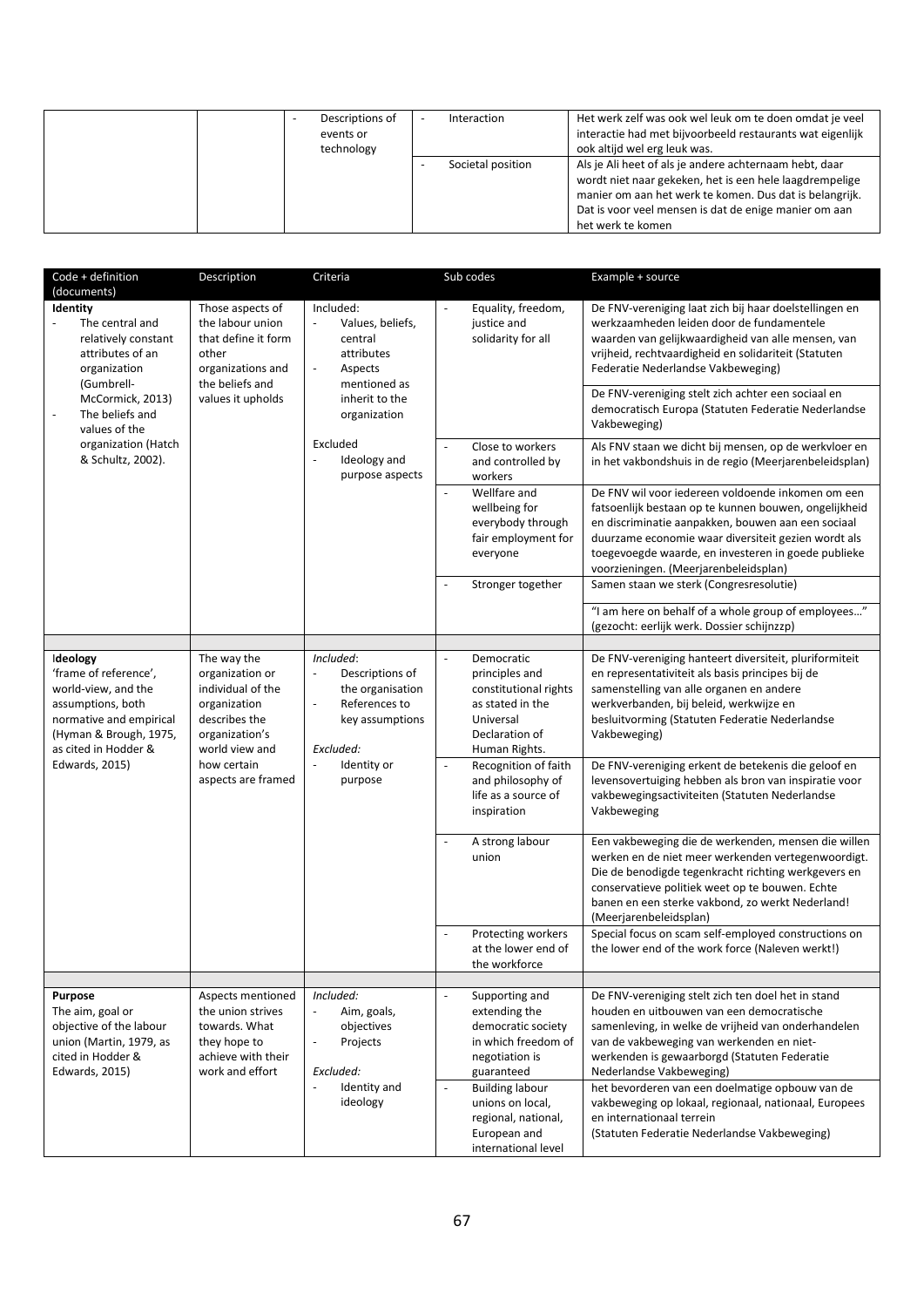|                                                                                                                                                                                                                                                                          |                                                                                              |                                                                                                                           | $\overline{\phantom{a}}$<br>$\overline{\phantom{a}}$<br>$\overline{\phantom{a}}$<br>$\overline{\phantom{a}}$<br>$\overline{\phantom{a}}$ | To improve the<br>Netherlands<br>through decent<br>work and fair<br>distribution of<br>labour and earnings<br>Creating real,<br>valued jobs<br>Guiding the fair<br>transition to a<br>sustainable and<br>social society<br>Halting the extreme<br>flexibilization of the<br>workforce<br>Ending sham self-<br>employment<br>Guard dog function<br>Addressing platform | Missie: wij willen Nederland verbeteren. Voor<br>fatsoenlijk werk en een eerlijke verdeling van werk en<br>inkomen. Nu en in de toekomst. Samen voor een<br>socialer Nederland<br>het streven naar zo gunstig mogelijke<br>arbeidsvoorwaarden en arbeidsomstandigheden voor<br>de ledennatuurlijke personen behorende tot de directe<br>sectorale afdelingen, alsmede de vastlegging daarvan<br>bij voorkeur in CAO's<br>Een plan voor Echte banen. Voor Echte banen met<br>zekerheid, kwaliteit en een fatsoenlijk inkomen<br>(Meerjarenbeleidsplan)<br>De rol van de FNV is vooral ervoor te zorgen dat er een<br>eerlijke transitie plaatsvindt naar een duurzame en<br>sociale wereld waar sprake is van respect, een goed<br>inkomen en zekerheid voor iedereen bij nieuwe,<br>'groene' werkgelegenheid (Meerjarenbeleidsplan)<br>En dat is hard nodig ook, want bijna 4 op de 10<br>werkenden heeft een onzeker contract en dus een<br>onzeker inkomen en een onzekere toekomst<br>(Congresresolutie)<br>wil de FNV schijnzelfstandigheid voorkomen (Bezorgd<br>om Maaltdijbezorgers)<br>Signal and diagnosing abuse, bringing partners<br>together (Naleven werkt!)<br>"we try to make sure that those platforms are simply |
|--------------------------------------------------------------------------------------------------------------------------------------------------------------------------------------------------------------------------------------------------------------------------|----------------------------------------------------------------------------------------------|---------------------------------------------------------------------------------------------------------------------------|------------------------------------------------------------------------------------------------------------------------------------------|-----------------------------------------------------------------------------------------------------------------------------------------------------------------------------------------------------------------------------------------------------------------------------------------------------------------------------------------------------------------------|------------------------------------------------------------------------------------------------------------------------------------------------------------------------------------------------------------------------------------------------------------------------------------------------------------------------------------------------------------------------------------------------------------------------------------------------------------------------------------------------------------------------------------------------------------------------------------------------------------------------------------------------------------------------------------------------------------------------------------------------------------------------------------------------------------------------------------------------------------------------------------------------------------------------------------------------------------------------------------------------------------------------------------------------------------------------------------------------------------------------------------------------------------------------------------------------------------------------------------|
|                                                                                                                                                                                                                                                                          |                                                                                              |                                                                                                                           |                                                                                                                                          | companies to bring<br>about change                                                                                                                                                                                                                                                                                                                                    | labelled clearly, either as real employer with all the<br>duties that go with it or that they treat those people as<br>real entrepreneurs." (Gezocht: eerlijk werk. Dossier<br>schijn zzp)                                                                                                                                                                                                                                                                                                                                                                                                                                                                                                                                                                                                                                                                                                                                                                                                                                                                                                                                                                                                                                         |
| <b>Common strategies</b><br>Strategies aimed at<br>non-compliance of<br>employers<br>Strengthening<br>$\overline{\phantom{a}}$<br>cooperation with<br>public institutions<br>Addressing<br>$\blacksquare$<br>outsourcers, clients<br>and companies<br>Improving training | The core aspects<br>of precarious work<br>unions want to<br>combat (Keune &<br>Pedaci, 2020) | Included:<br>Aforementioned<br>$\blacksquare$<br>four common<br>strategies<br>Excluded:<br>Other strategies or<br>tactics | $\overline{\phantom{a}}$                                                                                                                 | Strategies aimed at<br>non-compliance                                                                                                                                                                                                                                                                                                                                 | Misbruik van goedkope constructies om pensioenen en<br>premies te ontwijken moet stoppen<br>(Meerjarenbeleidsplan)<br>Keer de bewijslast om: een werker is altijd een<br>werknemer, tenzij het bedrijf aantoont dat<br>De veel snellere toename van zelfstandige arbeid in<br>Nederland hangt samen met twee Nederlandse<br>kenmerken: er wordt niet gehandhaafd op<br>schijnopdrachtgeverschap en het verschil in<br>arbeidskosten tussen werknemers en zelfstandigen is<br>groot. (bezorgd om maaltijdbezorgers)                                                                                                                                                                                                                                                                                                                                                                                                                                                                                                                                                                                                                                                                                                                 |
| and skill<br>development<br>opportunities                                                                                                                                                                                                                                |                                                                                              |                                                                                                                           |                                                                                                                                          | Strengthening<br>cooperation with<br>public institutions                                                                                                                                                                                                                                                                                                              | het samenwerken en/of overleg plegen met andere<br>organisaties van werkenden en/of niet-werkenden,<br>zowel nationaal als internationaal, met organisaties<br>van werkgevers, overheden en overheidsinstellingen<br>en met andere instellingen op sociaal-economisch,<br>cultureel en vaktechnisch terrein (Statuten Federatie<br>Nederlandse Vakbeweging)<br>Niet alleen als vakbeweging, maar samen met anderen:<br>we sluiten coalities en met partijen die ook deze<br>marktregulering terug willen, en de race naar beneden<br>willen stoppen<br>Cooperating with public partners and private                                                                                                                                                                                                                                                                                                                                                                                                                                                                                                                                                                                                                                |
|                                                                                                                                                                                                                                                                          |                                                                                              |                                                                                                                           | $\overline{\phantom{a}}$                                                                                                                 | Addressing<br>outsourcers, clients<br>and companies                                                                                                                                                                                                                                                                                                                   | organisations to help the FNV control and share<br>information (Naleven werkt!)<br>Naming and shaming foute werkgevers en foute<br>opdrachtgevers. Publieke impact moet onderdeel van<br>de strategie zijn (Meerjarenbeleidsplan)<br>We zullen bij multinationals en andere<br>gezichtsbepalende bedrijven en organisaties die druk in<br>neerwaartse richting uitoefenen voor elkaar moeten<br>zien te krijgen dat zij stoppen met het uitoefenen van<br>deze druk<br>Bedrijven moeten maatschappelijk verantwoord<br>ondernemen, waaronder ook handelen naar het<br>uitgangspunt gelijk loon voor gelijk werk.<br>(Congresresolutie)                                                                                                                                                                                                                                                                                                                                                                                                                                                                                                                                                                                             |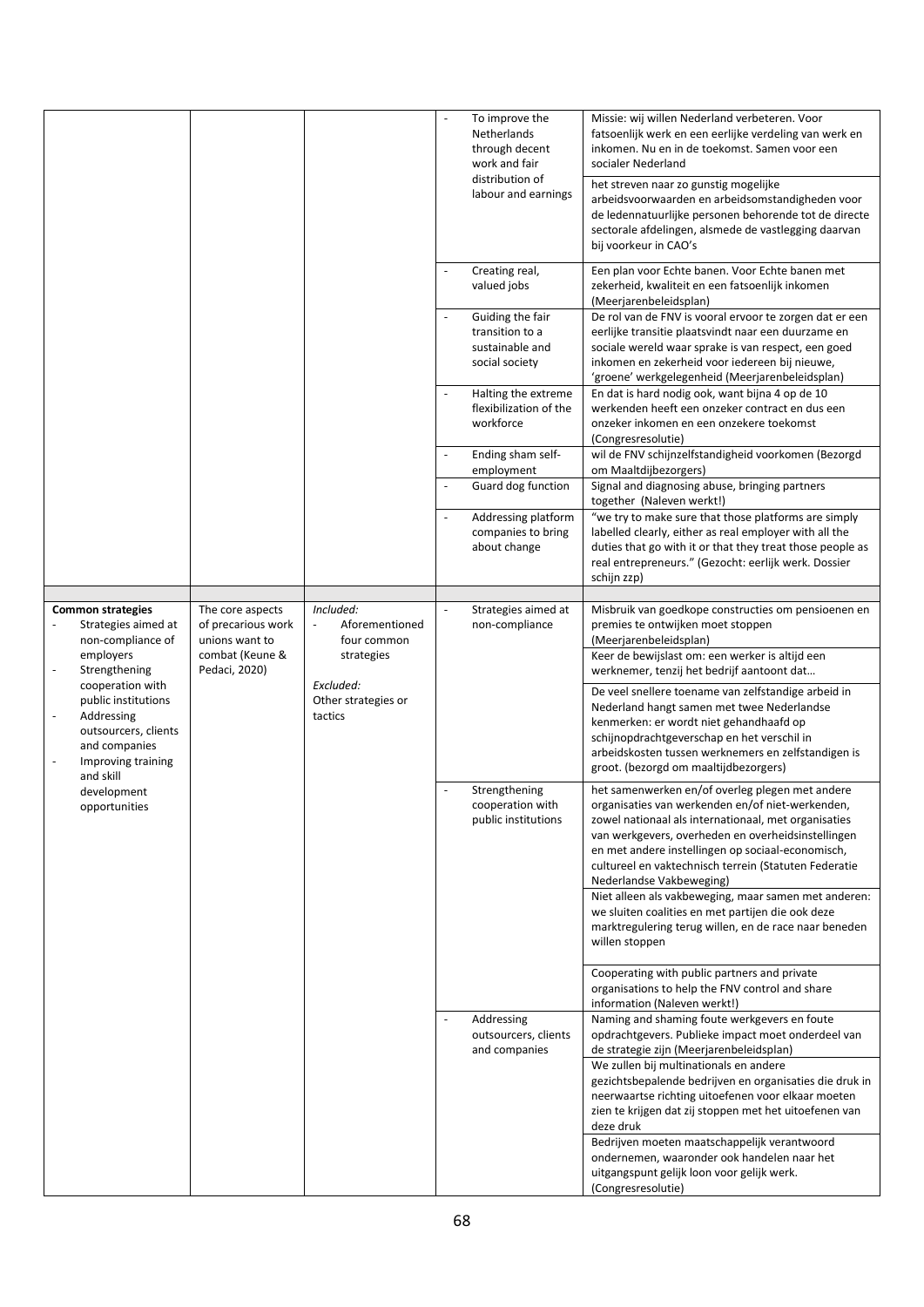|                                                                                        |                                                                                                                     |                                                                                                                                                       |                                                                    | Alle investeringen van pensioenfondsen moeten aan<br>de hoogste ethische standaard voldoen.                                                                                                                                                                                                                                                                            |
|----------------------------------------------------------------------------------------|---------------------------------------------------------------------------------------------------------------------|-------------------------------------------------------------------------------------------------------------------------------------------------------|--------------------------------------------------------------------|------------------------------------------------------------------------------------------------------------------------------------------------------------------------------------------------------------------------------------------------------------------------------------------------------------------------------------------------------------------------|
|                                                                                        |                                                                                                                     |                                                                                                                                                       | Improving<br>$\overline{\phantom{a}}$<br>trainging/developm<br>ent | het ter hand nemen en bevorderen van scholings- en<br>vormingswerk ten behoeve van de leden-natuurlijke<br>personen (Statuten Federatie Nederlandse Vakbond)                                                                                                                                                                                                           |
|                                                                                        |                                                                                                                     |                                                                                                                                                       |                                                                    | Behoud van vakmanschap vraagt om investeringen in<br>scholing en employability (meerjarenbeleidsplan)                                                                                                                                                                                                                                                                  |
|                                                                                        |                                                                                                                     |                                                                                                                                                       |                                                                    | Continue scholing en ontwikkeling zijn belangrijke<br>voorwaarden voor een Echte baan. Werkenden en<br>werkzoekenden moeten daarin worden gefaciliteerd<br>(congresresolutie)                                                                                                                                                                                          |
|                                                                                        |                                                                                                                     |                                                                                                                                                       |                                                                    | Educating platform workers about their rights (Naleven<br>werkt!)                                                                                                                                                                                                                                                                                                      |
| <b>Strategic capabilities</b><br>Articulating<br>Intermediating<br>Learning<br>Framing | The capabilities a<br>union needs to<br>successfully<br>combat platform<br>companies<br>(Lévesque &<br>Murry, 2010) | Included:<br>The four<br>$\overline{\phantom{a}}$<br>aforementioned<br>strategic<br>capabilities<br>$\blacksquare$<br>The networks<br>FNV operates in | Articulating<br>$\blacksquare$                                     | (Lokale) netwerken: sterke en herkenbare lokale en<br>regionale netwerken fungeren als spil naar lokale en<br>regionale overheden en vormen een<br>uitwisselingsplaats voor kaderleden uit alle sectoren<br>(congresresolutie)<br>In deze verbanden proberen we tot afspraken te<br>komen binnen internationale ketens om zo<br>werknemersbelangen beter te beschermen |
|                                                                                        |                                                                                                                     | Excluded:<br>Strategies related to                                                                                                                    |                                                                    | (meerjarenbeleidsplan)                                                                                                                                                                                                                                                                                                                                                 |
|                                                                                        |                                                                                                                     | actions                                                                                                                                               | $\overline{\phantom{a}}$<br>Intermediating                         | het samenwerken en/of overleg plegen met andere<br>organisaties van werkenden en/of niet-werkenden,<br>zowel nationaal als internationaal, met organisaties<br>van werkgevers, overheden en overheidsinstellingen<br>en met andere instellingen op sociaal-economisch,<br>cultureel en vaktechnisch terrein<br>(meerjarenbeleidsplan)                                  |
|                                                                                        |                                                                                                                     |                                                                                                                                                       |                                                                    | Nauwe en doelgerichte samenwerking met onze<br>collega-vakbonden in de wereld is noodzakelijk                                                                                                                                                                                                                                                                          |
|                                                                                        |                                                                                                                     |                                                                                                                                                       | Learning<br>$\overline{\phantom{a}}$                               | (Congresresolutie)<br>We willen hierop ingrijpen en we moeten dus zoeken                                                                                                                                                                                                                                                                                               |
|                                                                                        |                                                                                                                     |                                                                                                                                                       |                                                                    | naar nieuwe manieren, via de cao, maar ook door<br>macht op te bouwen in nationale en internationale<br>waardeketens (meerjarenbeleidsplan)                                                                                                                                                                                                                            |
|                                                                                        |                                                                                                                     |                                                                                                                                                       |                                                                    | Needed do develop expertise and knowledge (Naleven<br>werkt!)                                                                                                                                                                                                                                                                                                          |
|                                                                                        |                                                                                                                     |                                                                                                                                                       | Framing<br>$\overline{\phantom{a}}$                                | De afgelopen jaren is de FNV erin geslaagd de grote<br>gevolgen van de doorgeslagen flexibilisering op de<br>arbeidsmarkt hoog op de agenda te zetten<br>(meerjarenbeleidsplan)                                                                                                                                                                                        |
|                                                                                        |                                                                                                                     |                                                                                                                                                       |                                                                    | Hun rechten zijn door de platforms ontnomen door de<br>schijnconstructie met schijnzelfstandigen (bezorgd om<br>maaltijdbezorgers)                                                                                                                                                                                                                                     |
|                                                                                        |                                                                                                                     |                                                                                                                                                       |                                                                    | Internationale en nationale platformbedrijven als<br>Deliveroo, Uber Eats, Uber Taxi en Temper hebben<br>geen boodschap aan de normen en waarden van de<br>Nederlandse samenleving (Bezorgd om<br>maaltijdbezorgers)                                                                                                                                                   |
| <b>Technology</b>                                                                      | Different ways                                                                                                      | Included:                                                                                                                                             | Societal costs                                                     | Robots betalen geen sociale zekerheidspremies en de                                                                                                                                                                                                                                                                                                                    |
| How technology is<br>portrayed in publications<br>of FNV                               | technology is<br>described and<br>framed in                                                                         | $\blacksquare$<br>Mentions of<br>technology<br>related to the                                                                                         |                                                                    | opbrengsten van hun activiteiten kunnen<br>terechtkomen bij een kleine groep mensen of<br>bedrijven (Meerjarenbeleidsplan)                                                                                                                                                                                                                                             |
|                                                                                        | publications of the<br><b>FNV</b>                                                                                   | situation or<br>environment of                                                                                                                        | Changes workforce<br>$\blacksquare$                                | Nieuwe banen die ontstaan brengen andere<br>arbeidsomstandigheden met zich mee.                                                                                                                                                                                                                                                                                        |
|                                                                                        |                                                                                                                     | the FNV<br>Excluded:<br>Mentions not                                                                                                                  | Communication<br>$\blacksquare$                                    | Leden kunnen de FNV zowel mondeling, per e-mail, via<br>internet en telefonisch goed bereiken en worden snel<br>en deskundig geholpen, ook op plaatsen waar we<br>collectief niet sterk zijn                                                                                                                                                                           |
|                                                                                        |                                                                                                                     | related to<br>technology                                                                                                                              | Control<br>$\blacksquare$                                          | Het platform controleert alles: het bemoeit zich met de<br>toegang tot de app, legt wachtlijsten aan als er een<br>groot aanbod van riders is en blokkeert accounts bij<br>onwelgevallig gedrag                                                                                                                                                                        |
|                                                                                        |                                                                                                                     |                                                                                                                                                       |                                                                    | Als rider sta je zo voortdurend onder controle: het<br>platform weet continu waar je bent en wat je doet                                                                                                                                                                                                                                                               |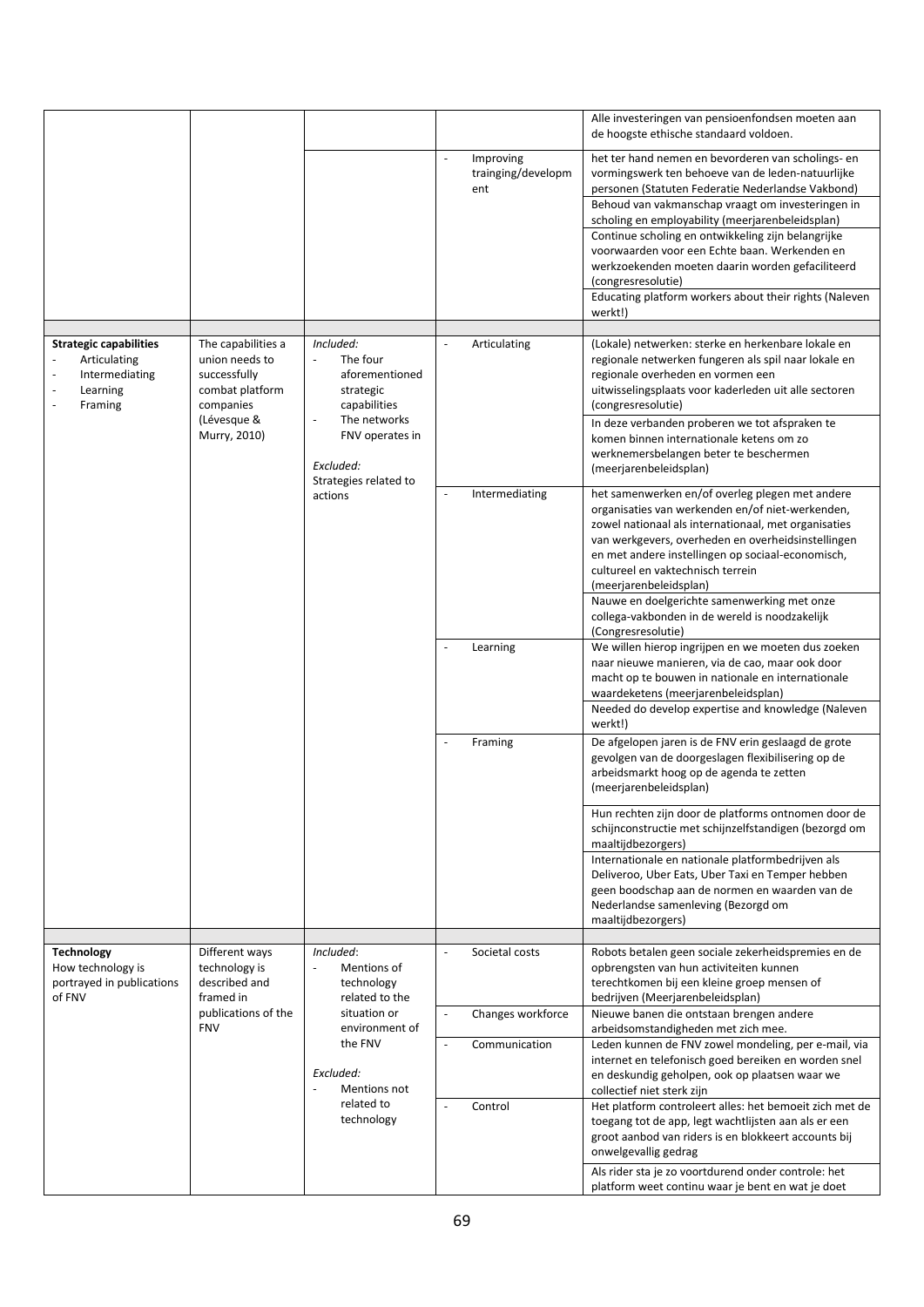|  |               | (bezorgd om maaltijdbezorgers)                                                                                                                                                                     |
|--|---------------|----------------------------------------------------------------------------------------------------------------------------------------------------------------------------------------------------|
|  | Tool platform | Zij zijn immers nieuw, innovatief, digitaal en flexibel?                                                                                                                                           |
|  | company       | Daarom zouden onze wetten en regels niet op hen van                                                                                                                                                |
|  |               | toepassing zijn.                                                                                                                                                                                   |
|  | Platform work | Bij Deliveroo moeten kandidaat-riders<br>instructiefilmpjes bekijken die duidelijk maken hoe de<br>app werkt. Daarna krijgen ze een toets als check of ze<br>de werking van de app begrepen hebben |
|  |               | Je logt in op de app en wacht tot Frank (de naam van<br>het algoritme van Deliveroo) jou een bestelling toewijst<br>(bezorgd om maaltijdbezorgers)                                                 |
|  | Algorithms    | Workers do not know how the algorithm works and the<br>company keeps changing it. Also used as a tool to<br>control workers.                                                                       |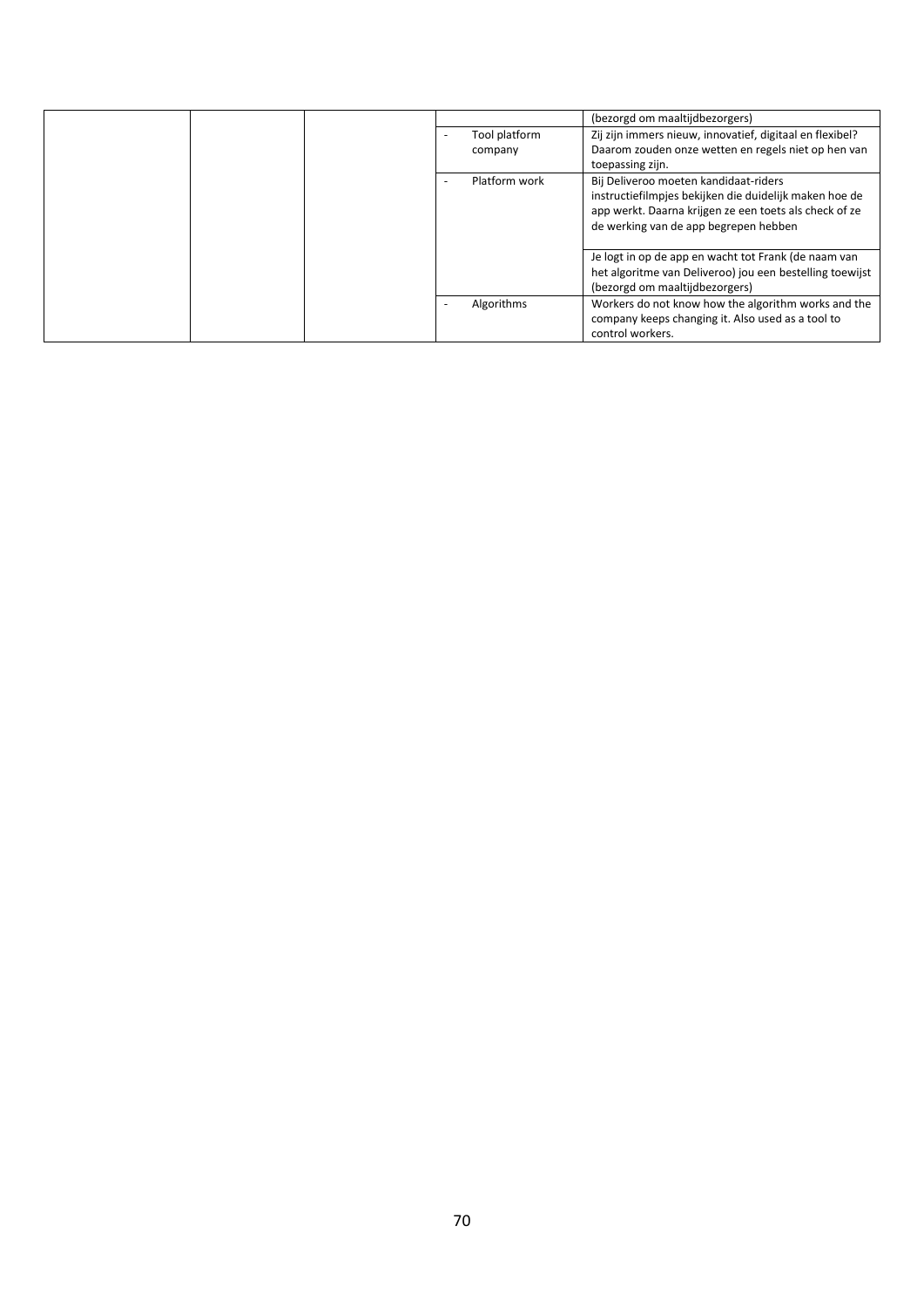# Appendix E: Informed consent form

# **Informatieblad voor onderzoek**

Onder begeleiding van Francisca Grommé onderzoekt Eline Bornkamp de FNV in context van platformwerk. Met behulp van uw deelname kan dit onderzoek worden gerealiseerd. Eline Bornkamp is benieuwd naar *uw mening* over onderwerp onderzoek Er zijn geen goede of foute antwoorden.

- **Waarom dit onderzoek?**  Het doel van dit onderzoek is het in kaart brengen van de verschuivingen op het gebied van identity, ideology, purpose en strategy binnen de FNV in context van platformwerk
- **Verloop** U neemt deel aan een onderzoek waarbij we informatie zullen vergaren door: - Interviews

**Vertrouwelijkheid** Wij doen er alles aan uw privacy zo goed mogelijk te beschermen. Naast de student zal alleen de scriptiebegeleider en een tweede lezer van de student toegang krijgen tot alle door u verstrekte gegevens. Er wordt op geen enkele wijze vertrouwelijke informatie of persoonsgegevens van of over u naar buiten gebracht, waardoor iemand u zal kunnen herkennen. In het onderzoek wordt u aangeduid met een verzonnen naam (pseudoniem), tenzij u toestemming heeft verleend om uw naam voor citaten te gebruiken.

**Vrijwilligheid** U hoeft geen vragen te beantwoorden die u niet wilt beantwoorden. Mocht u iets niet in een groep willen vertellen, maar wel privé, dan kunt u Eline Bornkamp achteraf e-mailen of bellen. Uw deelname is vrijwillig en u kunt stoppen wanneer u wilt. Als u tijdens het onderzoek besluit om uw medewerking te staken, zullen de gegevens die u reeds hebt verstrekt tot het moment van intrekking van de toestemming in het onderzoek gebruikt worden.

Wilt u stoppen met dit onderzoek? Neem dan contact op met Eline Bornkamp via  $475070e$ b@eur.nl of 06 40245122

- **Dataopslag** In de scriptie zullen anonieme gegevens of pseudoniemen worden gebruikt. De audio-opnamen, formulieren en/of andere documenten die in het kader van deze scriptie worden gemaakt of verzameld, worden beveiligd opgeslagen. De onderzoeksgegevens worden bewaard voor een periode van tien jaar. Uiterlijk na het verstrijken van deze termijn zullen de gegevens worden verwijderd of worden geanonimiseerd zodat ze niet meer te herleiden zijn tot een persoon.
- **Indienen van een vraag of klacht** Indien u specifieke vragen heeft over hoe er met uw persoonsgegevens wordt omgegaan, kunt u deze stellen aan Francisca Grommé, gromme@essb.eur.nl. U kunt daarnaast een klacht indienen bij de Autoriteit Persoonsgegevens indien u vermoedt dat uw gegevens verkeerd zijn verwerkt.